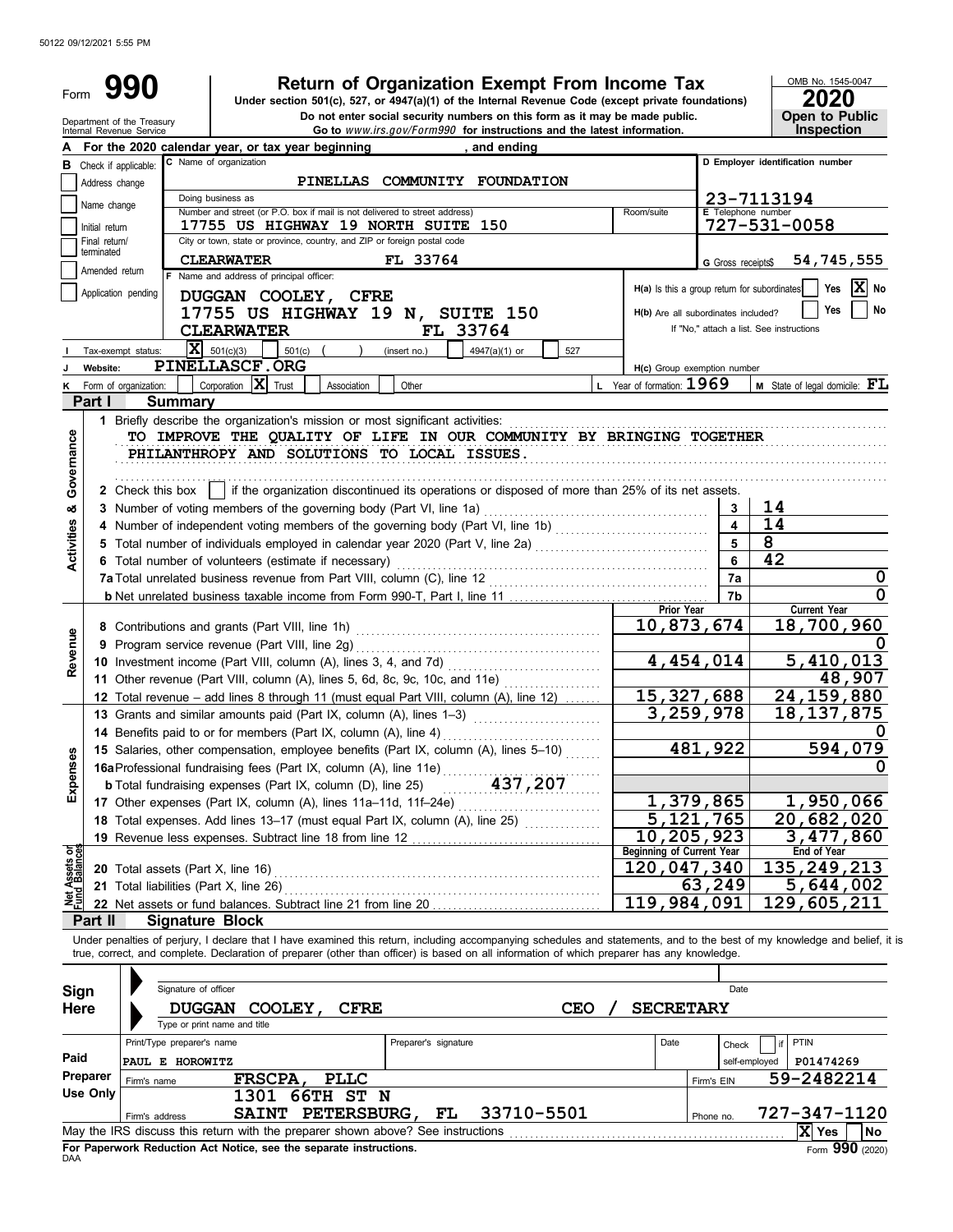|              | Form 990 (2020) PINELLAS COMMUNITY FOUNDATION<br><b>Statement of Program Service Accomplishments</b><br>Part III               | 23-7113194                          | Page 2                |
|--------------|--------------------------------------------------------------------------------------------------------------------------------|-------------------------------------|-----------------------|
|              | Check if Schedule O contains a response or note to any line in this Part III                                                   |                                     | $\vert x \vert$       |
|              | 1 Briefly describe the organization's mission:                                                                                 |                                     |                       |
|              | SEE SCHEDULE O                                                                                                                 |                                     |                       |
|              |                                                                                                                                |                                     |                       |
|              |                                                                                                                                |                                     |                       |
| $\mathbf{2}$ | Did the organization undertake any significant program services during the year which were not listed on the                   |                                     |                       |
|              | prior Form 990 or 990-EZ?                                                                                                      |                                     | Yes $\overline{X}$ No |
|              | If "Yes," describe these new services on Schedule O.                                                                           |                                     |                       |
| 3            | Did the organization cease conducting, or make significant changes in how it conducts, any program<br>services?                |                                     | Yes $\overline{X}$ No |
|              | If "Yes," describe these changes on Schedule O.                                                                                |                                     |                       |
| 4            | Describe the organization's program service accomplishments for each of its three largest program services, as measured by     |                                     |                       |
|              | expenses. Section 501(c)(3) and 501(c)(4) organizations are required to report the amount of grants and allocations to others, |                                     |                       |
|              | the total expenses, and revenue, if any, for each program service reported.                                                    |                                     |                       |
|              |                                                                                                                                |                                     |                       |
|              |                                                                                                                                |                                     |                       |
|              | SEE SCHEDULE O                                                                                                                 |                                     |                       |
|              |                                                                                                                                |                                     |                       |
|              |                                                                                                                                |                                     |                       |
|              |                                                                                                                                |                                     |                       |
|              |                                                                                                                                |                                     |                       |
|              |                                                                                                                                |                                     |                       |
|              |                                                                                                                                |                                     |                       |
|              |                                                                                                                                |                                     |                       |
|              |                                                                                                                                |                                     |                       |
|              |                                                                                                                                |                                     |                       |
|              |                                                                                                                                |                                     |                       |
|              | ) (Expenses $\frac{1}{2}$ (Revenue $\frac{1}{2}$ ) (Revenue $\frac{1}{2}$ ) (Revenue $\frac{1}{2}$ )<br>4b (Code:<br>N/A       |                                     |                       |
|              |                                                                                                                                |                                     |                       |
|              |                                                                                                                                |                                     |                       |
|              |                                                                                                                                |                                     |                       |
|              |                                                                                                                                |                                     |                       |
|              |                                                                                                                                |                                     |                       |
|              |                                                                                                                                |                                     |                       |
|              |                                                                                                                                |                                     |                       |
|              |                                                                                                                                |                                     |                       |
|              |                                                                                                                                |                                     |                       |
|              |                                                                                                                                |                                     |                       |
|              | 4c (Code:<br>) (Expenses \$                                                                                                    | including grants of \$ (Revenue \$) |                       |
|              | N/A                                                                                                                            |                                     |                       |
|              |                                                                                                                                |                                     |                       |
|              |                                                                                                                                |                                     |                       |
|              |                                                                                                                                |                                     |                       |
|              |                                                                                                                                |                                     |                       |
|              |                                                                                                                                |                                     |                       |
|              |                                                                                                                                |                                     |                       |
|              |                                                                                                                                |                                     |                       |
|              |                                                                                                                                |                                     |                       |
|              |                                                                                                                                |                                     |                       |
|              |                                                                                                                                |                                     |                       |
|              | 4d Other program services (Describe on Schedule O.)                                                                            |                                     |                       |
|              | (Expenses \$<br>including grants of\$                                                                                          | (Revenue \$                         |                       |
|              | 19,530,934<br>4e Total program service expenses                                                                                |                                     |                       |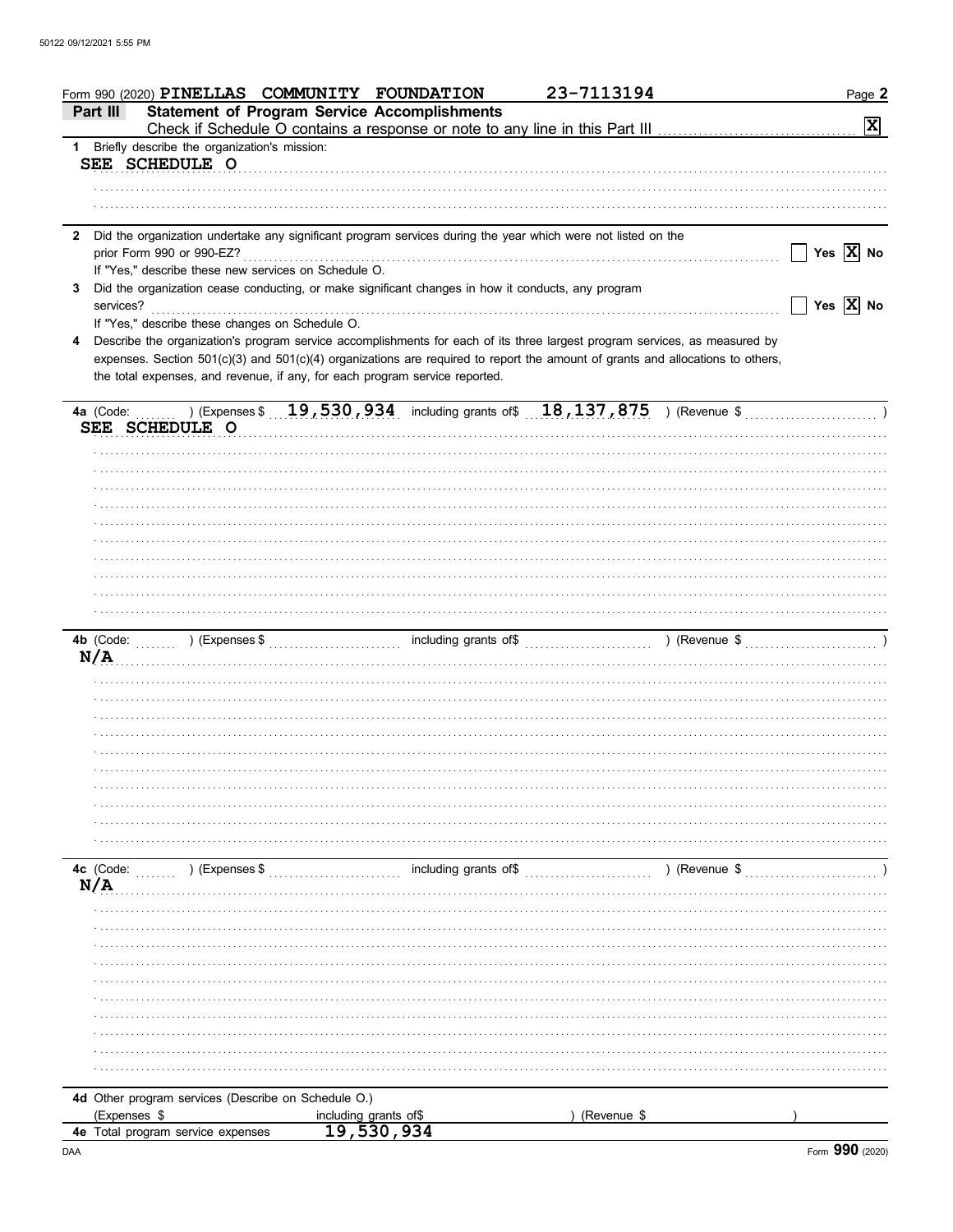|                |                                        | Form 990 (2020) PINELLAS COMMUNITY FOUNDATION | 23-7113194 | Paqe <b>3</b> |
|----------------|----------------------------------------|-----------------------------------------------|------------|---------------|
| <b>Part IV</b> | <b>Checklist of Required Schedules</b> |                                               |            |               |

|     |                                                                                                                                                                                                                           |              | <b>Yes</b>  | No           |
|-----|---------------------------------------------------------------------------------------------------------------------------------------------------------------------------------------------------------------------------|--------------|-------------|--------------|
| 1   | Is the organization described in section $501(c)(3)$ or $4947(a)(1)$ (other than a private foundation)? If "Yes,"                                                                                                         |              |             |              |
|     | complete Schedule A                                                                                                                                                                                                       | 1            | X           |              |
| 2   | Is the organization required to complete Schedule B, Schedule of Contributors (see instructions)?                                                                                                                         | $\mathbf{2}$ | X           |              |
| 3   | Did the organization engage in direct or indirect political campaign activities on behalf of or in opposition to                                                                                                          |              |             |              |
|     | candidates for public office? If "Yes," complete Schedule C, Part I                                                                                                                                                       | 3            |             | X            |
| 4   | Section 501(c)(3) organizations. Did the organization engage in lobbying activities, or have a section 501(h)                                                                                                             |              |             |              |
|     | election in effect during the tax year? If "Yes," complete Schedule C, Part II                                                                                                                                            | 4            |             | X            |
| 5   | Is the organization a section $501(c)(4)$ , $501(c)(5)$ , or $501(c)(6)$ organization that receives membership dues,                                                                                                      | 5            |             | X            |
| 6   | assessments, or similar amounts as defined in Revenue Procedure 98-19? If "Yes," complete Schedule C, Part III<br>Did the organization maintain any donor advised funds or any similar funds or accounts for which donors |              |             |              |
|     | have the right to provide advice on the distribution or investment of amounts in such funds or accounts? If                                                                                                               |              |             |              |
|     | "Yes," complete Schedule D, Part I                                                                                                                                                                                        | 6            | X           |              |
| 7   | Did the organization receive or hold a conservation easement, including easements to preserve open space,                                                                                                                 |              |             |              |
|     | the environment, historic land areas, or historic structures? If "Yes," complete Schedule D, Part II                                                                                                                      | 7            |             | x            |
| 8   | Did the organization maintain collections of works of art, historical treasures, or other similar assets? If "Yes,"                                                                                                       |              |             |              |
|     | complete Schedule D, Part III                                                                                                                                                                                             | 8            |             | X            |
| 9   | Did the organization report an amount in Part X, line 21, for escrow or custodial account liability, serve as a                                                                                                           |              |             |              |
|     | custodian for amounts not listed in Part X; or provide credit counseling, debt management, credit repair, or                                                                                                              |              |             |              |
|     | debt negotiation services? If "Yes," complete Schedule D, Part IV                                                                                                                                                         | 9            |             | X            |
| 10  | Did the organization, directly or through a related organization, hold assets in donor-restricted endowments                                                                                                              |              |             |              |
|     | or in quasi endowments? If "Yes," complete Schedule D, Part V                                                                                                                                                             | 10           | X           |              |
| 11  | If the organization's answer to any of the following questions is "Yes," then complete Schedule D, Parts VI,                                                                                                              |              |             |              |
|     | VII, VIII, IX, or X as applicable.                                                                                                                                                                                        |              |             |              |
| a   | Did the organization report an amount for land, buildings, and equipment in Part X, line 10? If "Yes,"                                                                                                                    |              |             |              |
|     | complete Schedule D, Part VI                                                                                                                                                                                              | 11a          |             | X            |
|     | <b>b</b> Did the organization report an amount for investments—other securities in Part X, line 12, that is 5% or more                                                                                                    |              |             |              |
|     | of its total assets reported in Part X, line 16? If "Yes," complete Schedule D, Part VII                                                                                                                                  | 11b          |             | X            |
|     | c Did the organization report an amount for investments—program related in Part X, line 13, that is 5% or more                                                                                                            |              |             |              |
|     | of its total assets reported in Part X, line 16? If "Yes," complete Schedule D, Part VIII                                                                                                                                 | 11c          |             | X            |
|     | d Did the organization report an amount for other assets in Part X, line 15, that is 5% or more of its total assets<br>reported in Part X, line 16? If "Yes," complete Schedule D, Part IX                                | 11d          |             | X            |
|     | e Did the organization report an amount for other liabilities in Part X, line 25? If "Yes," complete Schedule D, Part X                                                                                                   | 11e          | X           |              |
| f   | Did the organization's separate or consolidated financial statements for the tax year include a footnote that addresses                                                                                                   |              |             |              |
|     | the organization's liability for uncertain tax positions under FIN 48 (ASC 740)? If "Yes," complete Schedule D, Part X                                                                                                    | 11f          |             | X            |
|     | 12a Did the organization obtain separate, independent audited financial statements for the tax year? If "Yes," complete                                                                                                   |              |             |              |
|     | Schedule D, Parts XI and XII                                                                                                                                                                                              | 12a          | X           |              |
|     | <b>b</b> Was the organization included in consolidated, independent audited financial statements for the tax year? If                                                                                                     |              |             |              |
|     | "Yes," and if the organization answered "No" to line 12a, then completing Schedule D, Parts XI and XII is optional                                                                                                        | 12b          |             | <u>x</u>     |
| 13  |                                                                                                                                                                                                                           | 13           |             | $\mathbf{x}$ |
|     |                                                                                                                                                                                                                           | 14a          |             | X            |
|     | <b>b</b> Did the organization have aggregate revenues or expenses of more than \$10,000 from grantmaking,                                                                                                                 |              |             |              |
|     | fundraising, business, investment, and program service activities outside the United States, or aggregate                                                                                                                 |              |             |              |
|     | foreign investments valued at \$100,000 or more? If "Yes," complete Schedule F, Parts I and IV [[[[[[[[[[[[[[[                                                                                                            | 14b          |             | <u>x</u>     |
| 15  | Did the organization report on Part IX, column (A), line 3, more than \$5,000 of grants or other assistance to or                                                                                                         |              |             |              |
|     | for any foreign organization? If "Yes," complete Schedule F, Parts II and IV                                                                                                                                              | 15           |             | X            |
| 16  | Did the organization report on Part IX, column (A), line 3, more than \$5,000 of aggregate grants or other                                                                                                                |              |             |              |
|     | assistance to or for foreign individuals? If "Yes," complete Schedule F, Parts III and IV                                                                                                                                 | 16           |             | X            |
| 17  | Did the organization report a total of more than \$15,000 of expenses for professional fundraising services on                                                                                                            |              |             |              |
| 18  | Did the organization report more than \$15,000 total of fundraising event gross income and contributions on                                                                                                               | 17           |             | <u>x</u>     |
|     | Part VIII, lines 1c and 8a? If "Yes," complete Schedule G, Part II                                                                                                                                                        | 18           |             | X            |
| 19  | Did the organization report more than \$15,000 of gross income from gaming activities on Part VIII, line 9a?                                                                                                              |              |             |              |
|     |                                                                                                                                                                                                                           | 19           |             | X            |
| 20a | Did the organization operate one or more hospital facilities? If "Yes," complete Schedule H                                                                                                                               | <b>20a</b>   |             | X            |
| b   | If "Yes" to line 20a, did the organization attach a copy of its audited financial statements to this return?                                                                                                              | 20b          |             |              |
| 21  | Did the organization report more than \$5,000 of grants or other assistance to any domestic organization or                                                                                                               |              |             |              |
|     |                                                                                                                                                                                                                           | 21           | $\mathbf x$ |              |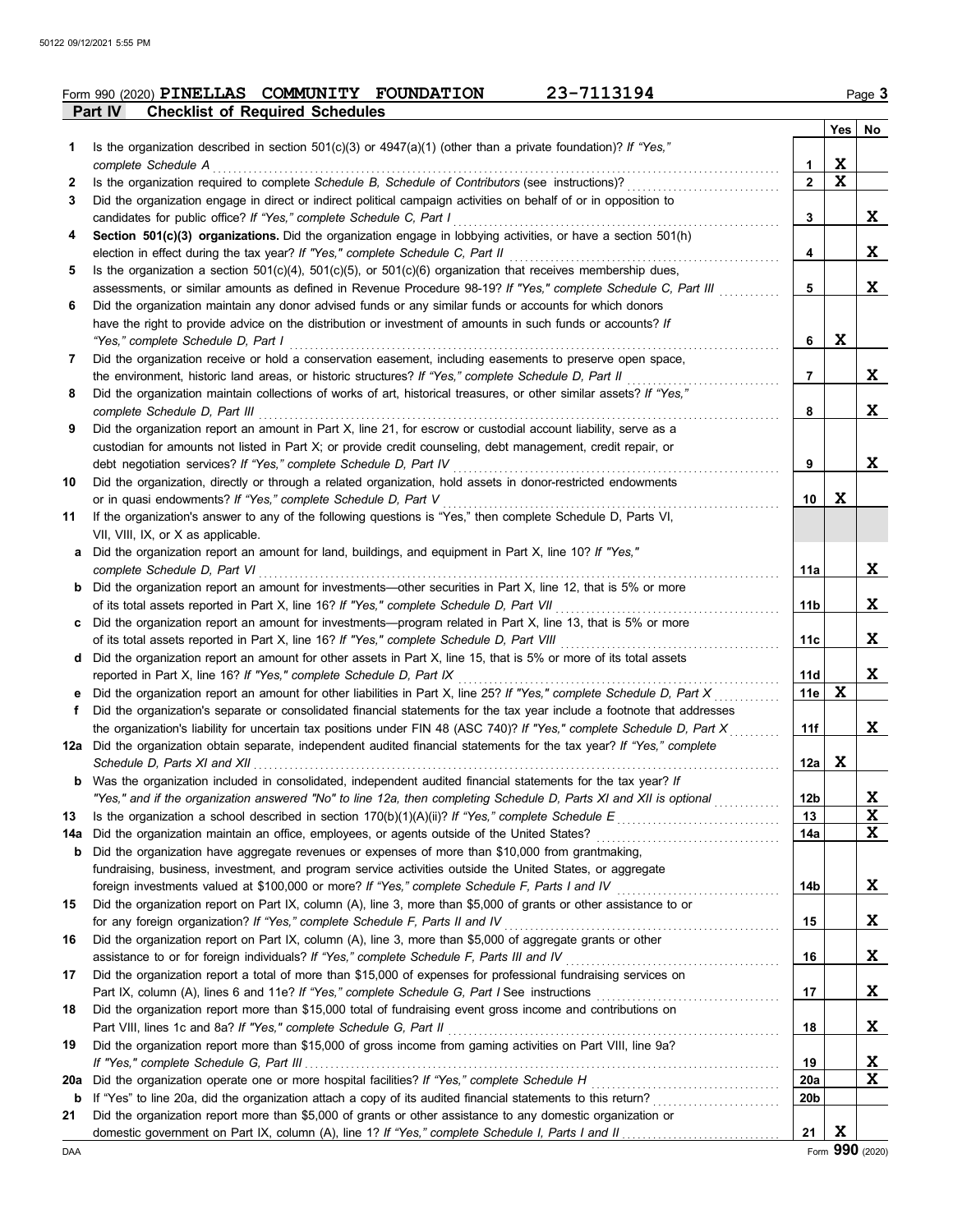|        | 23-7113194<br>Form 990 (2020) PINELLAS COMMUNITY FOUNDATION                                                                                                                                                          |                        |     | Page 4          |
|--------|----------------------------------------------------------------------------------------------------------------------------------------------------------------------------------------------------------------------|------------------------|-----|-----------------|
|        | <b>Checklist of Required Schedules (continued)</b><br>Part IV                                                                                                                                                        |                        |     |                 |
|        |                                                                                                                                                                                                                      |                        | Yes | No              |
| 22     | Did the organization report more than \$5,000 of grants or other assistance to or for domestic individuals on<br>Part IX, column (A), line 2? If "Yes," complete Schedule I, Parts I and III                         | 22                     | X   |                 |
| 23     | Did the organization answer "Yes" to Part VII, Section A, line 3, 4, or 5 about compensation of the                                                                                                                  |                        |     |                 |
|        | organization's current and former officers, directors, trustees, key employees, and highest compensated                                                                                                              |                        |     |                 |
|        | employees? If "Yes," complete Schedule J                                                                                                                                                                             | 23                     | X   |                 |
|        | 24a Did the organization have a tax-exempt bond issue with an outstanding principal amount of more than                                                                                                              |                        |     |                 |
|        | \$100,000 as of the last day of the year, that was issued after December 31, 2002? If "Yes," answer lines 24b                                                                                                        |                        |     |                 |
|        | through 24d and complete Schedule K. If "No," go to line 25a                                                                                                                                                         | 24a                    |     | X               |
| b      | Did the organization invest any proceeds of tax-exempt bonds beyond a temporary period exception?                                                                                                                    | 24b                    |     |                 |
| c      | Did the organization maintain an escrow account other than a refunding escrow at any time during the year                                                                                                            |                        |     |                 |
|        | to defease any tax-exempt bonds?                                                                                                                                                                                     | 24c                    |     |                 |
|        | d Did the organization act as an "on behalf of" issuer for bonds outstanding at any time during the year?                                                                                                            | 24d                    |     |                 |
|        | 25a Section 501(c)(3), 501(c)(4), and 501(c)(29) organizations. Did the organization engage in an excess benefit                                                                                                     |                        |     |                 |
| b      | transaction with a disqualified person during the year? If "Yes," complete Schedule L, Part I<br>Is the organization aware that it engaged in an excess benefit transaction with a disqualified person in a prior    | 25a                    |     | X               |
|        | year, and that the transaction has not been reported on any of the organization's prior Forms 990 or 990-EZ?                                                                                                         |                        |     |                 |
|        | If "Yes," complete Schedule L, Part I                                                                                                                                                                                | 25b                    |     | X               |
| 26     | Did the organization report any amount on Part X, line 5 or 22, for receivables from or payables to any current                                                                                                      |                        |     |                 |
|        | or former officer, director, trustee, key employee, creator or founder, substantial contributor, or 35%                                                                                                              |                        |     |                 |
|        | controlled entity or family member of any of these persons? If "Yes," complete Schedule L, Part II                                                                                                                   | 26                     |     | X               |
| 27     | Did the organization provide a grant or other assistance to any current or former officer, director, trustee, key                                                                                                    |                        |     |                 |
|        | employee, creator or founder, substantial contributor or employee thereof, a grant selection committee                                                                                                               |                        |     |                 |
|        | member, or to a 35% controlled entity (including an employee thereof) or family member of any of these                                                                                                               |                        |     |                 |
|        | persons? If "Yes," complete Schedule L, Part III                                                                                                                                                                     | 27                     |     | X               |
| 28     | Was the organization a party to a business transaction with one of the following parties (see Schedule L, Part                                                                                                       |                        |     |                 |
|        | IV instructions, for applicable filing thresholds, conditions, and exceptions):                                                                                                                                      |                        |     |                 |
| a      | A current or former officer, director, trustee, key employee, creator or founder, or substantial contributor? If                                                                                                     |                        |     |                 |
|        | "Yes," complete Schedule L, Part IV<br>.<br>A family member of any individual described in line 28a? If "Yes," complete Schedule L, Part IV                                                                          | 28a<br>28 <sub>b</sub> |     | <u>x</u><br>X   |
| b<br>c | A 35% controlled entity of one or more individuals and/or organizations described in lines 28a or 28b? If                                                                                                            |                        |     |                 |
|        | "Yes." complete Schedule L. Part IV                                                                                                                                                                                  | 28c                    |     | X               |
| 29     | Did the organization receive more than \$25,000 in non-cash contributions? If "Yes," complete Schedule M                                                                                                             | 29                     | X   |                 |
| 30     | Did the organization receive contributions of art, historical treasures, or other similar assets, or qualified                                                                                                       |                        |     |                 |
|        | conservation contributions? If "Yes," complete Schedule M                                                                                                                                                            | 30                     |     | X               |
| 31     | Did the organization liquidate, terminate, or dissolve and cease operations? If "Yes," complete Schedule N, Part I                                                                                                   | 31                     |     | $\mathbf{x}$    |
| 32     | Did the organization sell, exchange, dispose of, or transfer more than 25% of its net assets? If "Yes,"                                                                                                              |                        |     |                 |
|        | complete Schedule N. Part II                                                                                                                                                                                         | 32                     |     | x               |
| 33     | Did the organization own 100% of an entity disregarded as separate from the organization under Regulations                                                                                                           |                        |     |                 |
|        | sections 301.7701-2 and 301.7701-3? If "Yes," complete Schedule R, Part I                                                                                                                                            | 33                     | X   |                 |
| 34     | Was the organization related to any tax-exempt or taxable entity? If "Yes," complete Schedule R, Part II, III,                                                                                                       |                        |     |                 |
|        | or IV, and Part V, line 1                                                                                                                                                                                            | 34                     |     | <u>x</u>        |
| 35a    | Did the organization have a controlled entity within the meaning of section 512(b)(13)?                                                                                                                              | <b>35a</b>             |     | X               |
| b      | If "Yes" to line 35a, did the organization receive any payment from or engage in any transaction with a<br>controlled entity within the meaning of section 512(b)(13)? If "Yes," complete Schedule R, Part V, line 2 | 35 <sub>b</sub>        |     |                 |
| 36     | Section 501(c)(3) organizations. Did the organization make any transfers to an exempt non-charitable                                                                                                                 |                        |     |                 |
|        | related organization? If "Yes," complete Schedule R, Part V, line 2                                                                                                                                                  | 36                     |     | X               |
| 37     | Did the organization conduct more than 5% of its activities through an entity that is not a related organization                                                                                                     |                        |     |                 |
|        | and that is treated as a partnership for federal income tax purposes? If "Yes," complete Schedule R, Part VI<br>in a chuid ann an t-                                                                                 | 37                     |     | <u>x</u>        |
| 38     | Did the organization complete Schedule O and provide explanations in Schedule O for Part VI, lines 11b and                                                                                                           |                        |     |                 |
|        | 19? Note: All Form 990 filers are required to complete Schedule O.                                                                                                                                                   | 38                     | X   |                 |
|        | Statements Regarding Other IRS Filings and Tax Compliance<br>Part V                                                                                                                                                  |                        |     |                 |
|        | Check if Schedule O contains a response or note to any line in this Part V                                                                                                                                           |                        |     |                 |
|        |                                                                                                                                                                                                                      |                        | Yes | No              |
| 1а     | 12<br>Enter the number reported in Box 3 of Form 1096. Enter -0- if not applicable<br>1a                                                                                                                             |                        |     |                 |
| b      | 0<br>1 <sub>b</sub><br>Enter the number of Forms W-2G included in line 1a. Enter -0- if not applicable                                                                                                               |                        |     |                 |
| с      | Did the organization comply with backup withholding rules for reportable payments to vendors and                                                                                                                     |                        | X   |                 |
| DAA    |                                                                                                                                                                                                                      | 1c                     |     | Form 990 (2020) |
|        |                                                                                                                                                                                                                      |                        |     |                 |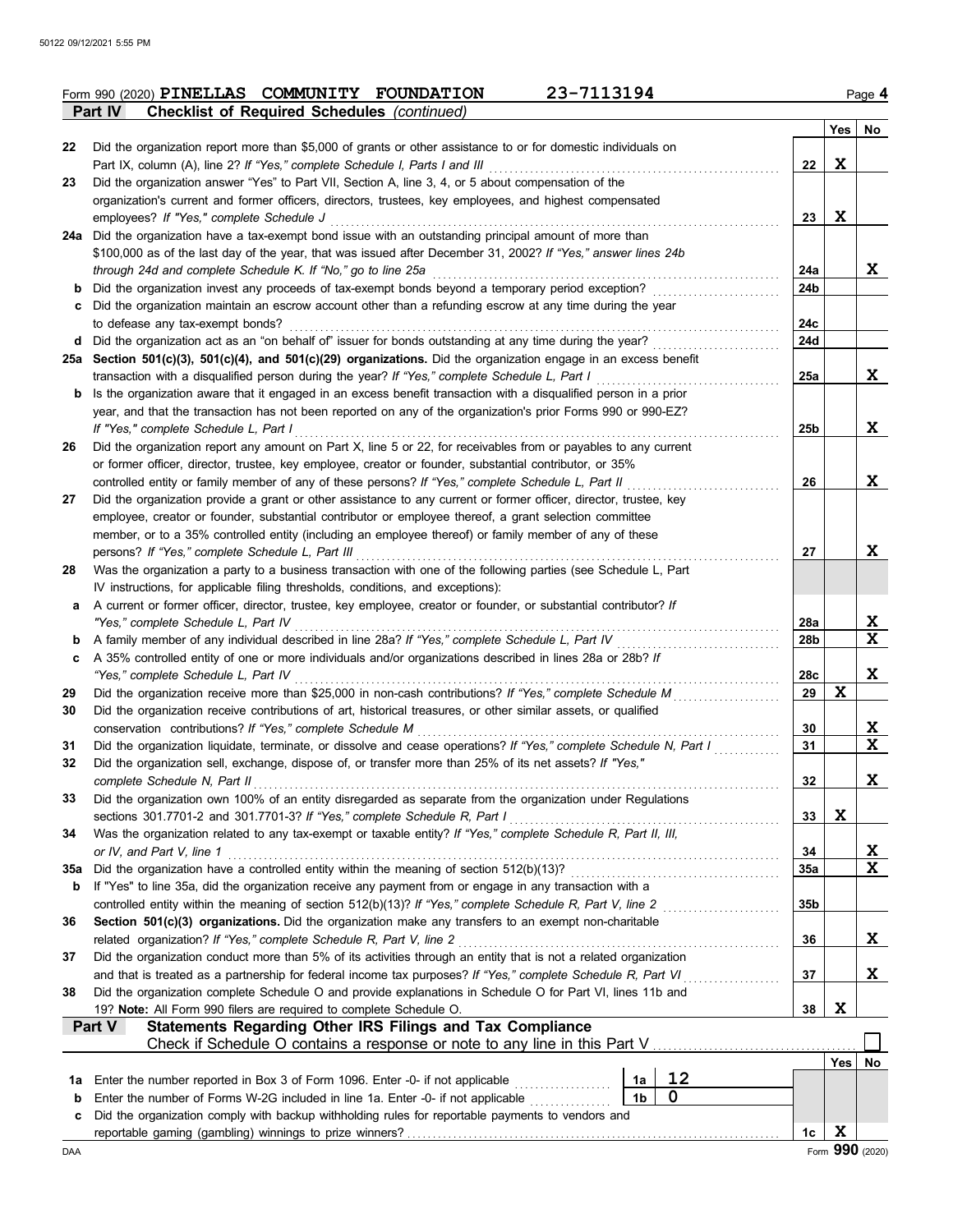|             | 23-7113194<br>Form 990 (2020) PINELLAS COMMUNITY FOUNDATION                                                                                     |                 |                |     | Page 5      |
|-------------|-------------------------------------------------------------------------------------------------------------------------------------------------|-----------------|----------------|-----|-------------|
|             | Statements Regarding Other IRS Filings and Tax Compliance (continued)<br>Part V                                                                 |                 |                |     |             |
|             |                                                                                                                                                 |                 |                | Yes | No          |
|             | 2a Enter the number of employees reported on Form W-3, Transmittal of Wage and Tax                                                              |                 |                |     |             |
|             | Statements, filed for the calendar year ending with or within the year covered by this return                                                   | 8<br>2a         |                |     |             |
| b           | If at least one is reported on line 2a, did the organization file all required federal employment tax returns?                                  |                 | 2b             | X   |             |
|             | Note: If the sum of lines 1a and 2a is greater than 250, you may be required to e-file (see instructions)                                       |                 |                |     |             |
| За          | Did the organization have unrelated business gross income of \$1,000 or more during the year?                                                   |                 | 3a             |     | X           |
| b           | If "Yes," has it filed a Form 990-T for this year? If "No" to line 3b, provide an explanation on Schedule O                                     |                 | 3b             |     |             |
| 4a          | At any time during the calendar year, did the organization have an interest in, or a signature or other authority over,                         |                 |                |     |             |
|             | a financial account in a foreign country (such as a bank account, securities account, or other financial account)?                              |                 | 4a             |     | X           |
| b           | If "Yes," enter the name of the foreign country                                                                                                 |                 |                |     |             |
|             | See instructions for filing requirements for FinCEN Form 114, Report of Foreign Bank and Financial Accounts (FBAR).                             |                 |                |     |             |
|             |                                                                                                                                                 |                 | 5a             |     | X           |
| b           |                                                                                                                                                 |                 | 5 <sub>b</sub> |     | X           |
| c           | If "Yes" to line 5a or 5b, did the organization file Form 8886-T?                                                                               |                 | 5c             |     |             |
| 6a          | Does the organization have annual gross receipts that are normally greater than \$100,000, and did the                                          |                 |                |     |             |
|             | organization solicit any contributions that were not tax deductible as charitable contributions?                                                |                 | 6a             |     | X           |
| b           | If "Yes," did the organization include with every solicitation an express statement that such contributions or                                  |                 |                |     |             |
|             | gifts were not tax deductible?                                                                                                                  |                 | 6b             |     |             |
| 7           | Organizations that may receive deductible contributions under section 170(c).                                                                   |                 |                |     |             |
| а           | Did the organization receive a payment in excess of \$75 made partly as a contribution and partly for goods                                     |                 |                |     |             |
|             | and services provided to the payor?                                                                                                             |                 | 7a             |     | X           |
|             | If "Yes," did the organization notify the donor of the value of the goods or services provided?                                                 |                 | 7b             |     |             |
| c           | Did the organization sell, exchange, or otherwise dispose of tangible personal property for which it was                                        |                 |                |     |             |
|             | required to file Form 8282?                                                                                                                     |                 | 7c             |     | X.          |
| d           | If "Yes," indicate the number of Forms 8282 filed during the year                                                                               | 7d              |                |     |             |
| е           | Did the organization receive any funds, directly or indirectly, to pay premiums on a personal benefit contract?                                 |                 | 7е             |     | <u>x</u>    |
| f           | Did the organization, during the year, pay premiums, directly or indirectly, on a personal benefit contract?                                    |                 | 7f             |     | X           |
| g           | If the organization received a contribution of qualified intellectual property, did the organization file Form 8899 as required?                |                 | 7g             |     | $\mathbf x$ |
| h           | If the organization received a contribution of cars, boats, airplanes, or other vehicles, did the organization file a Form 1098-C?              |                 | 7h             |     | X           |
| 8           | Sponsoring organizations maintaining donor advised funds. Did a donor advised fund maintained by the                                            |                 |                |     |             |
|             | sponsoring organization have excess business holdings at any time during the year?                                                              |                 | 8              |     |             |
| 9           | Sponsoring organizations maintaining donor advised funds.<br>Did the sponsoring organization make any taxable distributions under section 4966? |                 | 9a             |     |             |
| а<br>b      | Did the sponsoring organization make a distribution to a donor, donor advisor, or related person?                                               |                 | 9b             |     |             |
| 10          | Section 501(c)(7) organizations. Enter:                                                                                                         |                 |                |     |             |
| а           | Initiation fees and capital contributions included on Part VIII, line 12                                                                        | 10a             |                |     |             |
| $\mathbf b$ | Gross receipts, included on Form 990, Part VIII, line 12, for public use of club facilities                                                     | 10 <sub>b</sub> |                |     |             |
| 11          | Section 501(c)(12) organizations. Enter:                                                                                                        |                 |                |     |             |
| а           |                                                                                                                                                 | 11a             |                |     |             |
| b           | Gross income from other sources (Do not net amounts due or paid to other sources                                                                |                 |                |     |             |
|             | against amounts due or received from them.)                                                                                                     | 11 <sub>b</sub> |                |     |             |
| 12a         | Section 4947(a)(1) non-exempt charitable trusts. Is the organization filing Form 990 in lieu of Form 1041?                                      |                 | 12a            |     |             |
| b           | If "Yes," enter the amount of tax-exempt interest received or accrued during the year                                                           | 12b             |                |     |             |
| 13          | Section 501(c)(29) qualified nonprofit health insurance issuers.                                                                                |                 |                |     |             |
| а           | Is the organization licensed to issue qualified health plans in more than one state?                                                            |                 | 13a            |     |             |
|             | Note: See the instructions for additional information the organization must report on Schedule O.                                               |                 |                |     |             |
| b           | Enter the amount of reserves the organization is required to maintain by the states in which                                                    |                 |                |     |             |
|             |                                                                                                                                                 | 13 <sub>b</sub> |                |     |             |
| c           | Enter the amount of reserves on hand                                                                                                            | 13 <sub>c</sub> |                |     |             |
| 14a         | Did the organization receive any payments for indoor tanning services during the tax year?                                                      |                 | 14a            |     | X           |
| b           | If "Yes," has it filed a Form 720 to report these payments? If "No," provide an explanation on Schedule O                                       |                 | 14b            |     |             |
| 15          | Is the organization subject to the section 4960 tax on payment(s) of more than \$1,000,000 in remuneration or                                   |                 |                |     |             |
|             | excess parachute payment(s) during the year?                                                                                                    |                 | 15             |     | X           |
|             | If "Yes," see instructions and file Form 4720, Schedule N.                                                                                      |                 |                |     |             |
| 16          | Is the organization an educational institution subject to the section 4968 excise tax on net investment income?                                 |                 | 16             |     | <u>x</u>    |
|             | If "Yes," complete Form 4720, Schedule O.                                                                                                       |                 |                |     |             |

Form **990** (2020)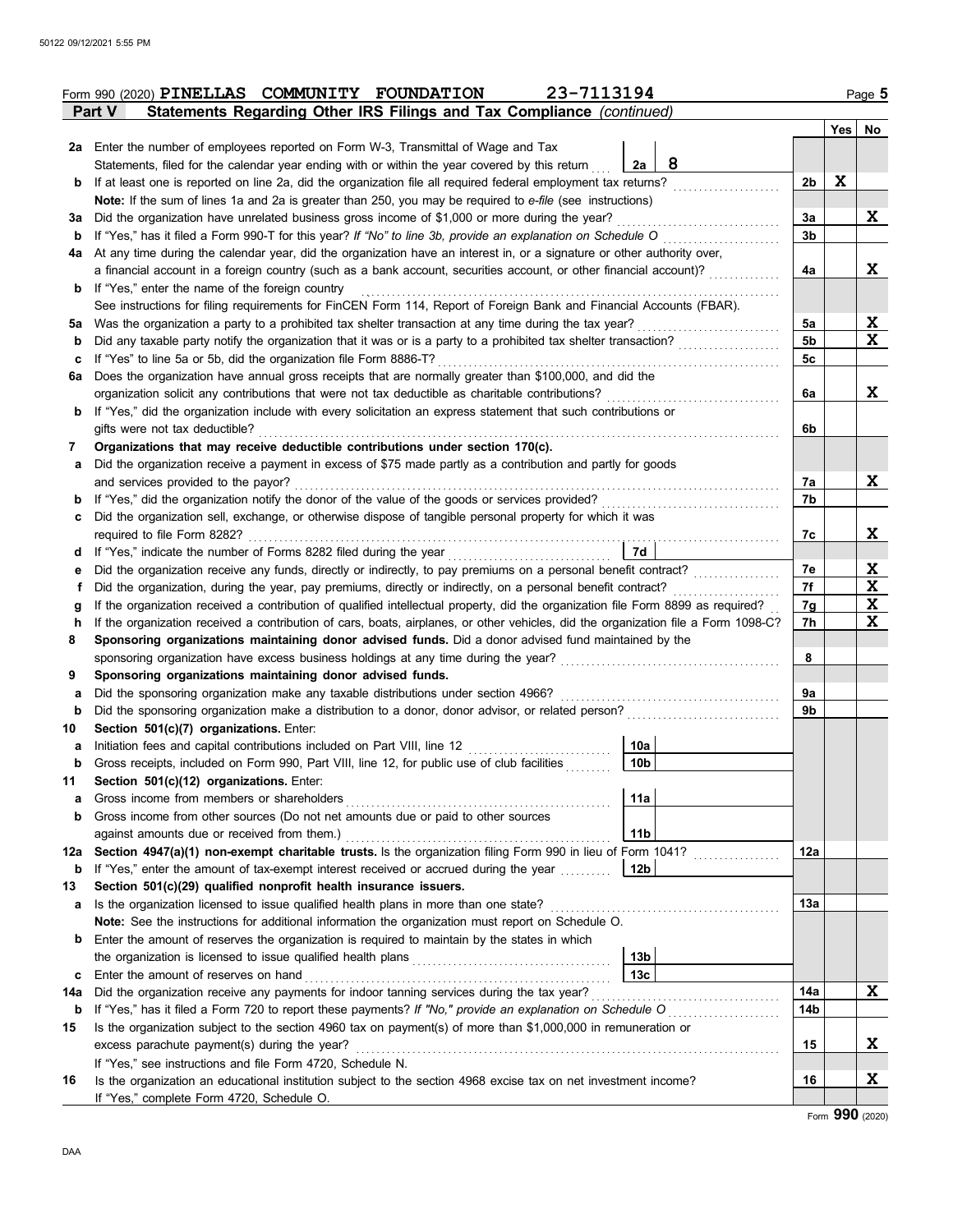|              | 23-7113194<br>Form 990 (2020) PINELLAS COMMUNITY FOUNDATION                                                                         |    |                 |             | Page 6      |
|--------------|-------------------------------------------------------------------------------------------------------------------------------------|----|-----------------|-------------|-------------|
|              | Part VI<br>Governance, Management, and Disclosure For each "Yes" response to lines 2 through 7b below, and for a "No"               |    |                 |             |             |
|              | response to line 8a, 8b, or 10b below, describe the circumstances, processes, or changes on Schedule O. See instructions.           |    |                 |             |             |
|              |                                                                                                                                     |    |                 |             | ΙXΙ         |
|              | Section A. Governing Body and Management                                                                                            |    |                 |             |             |
|              |                                                                                                                                     |    |                 | Yes         | No          |
|              | 1a Enter the number of voting members of the governing body at the end of the tax year<br>1a                                        | 14 |                 |             |             |
|              | If there are material differences in voting rights among members of the governing body, or                                          |    |                 |             |             |
|              | if the governing body delegated broad authority to an executive committee or similar                                                |    |                 |             |             |
|              | committee, explain on Schedule O.                                                                                                   |    |                 |             |             |
| b            | Enter the number of voting members included on line 1a, above, who are independent<br>1b                                            | 14 |                 |             |             |
| $\mathbf{2}$ | Did any officer, director, trustee, or key employee have a family relationship or a business relationship with                      |    |                 |             |             |
|              | any other officer, director, trustee, or key employee?                                                                              |    | $\mathbf{2}$    |             | X           |
| 3            | Did the organization delegate control over management duties customarily performed by or under the direct                           |    |                 |             |             |
|              | supervision of officers, directors, trustees, or key employees to a management company or other person?                             |    | 3               |             | X           |
| 4            | Did the organization make any significant changes to its governing documents since the prior Form 990 was filed?                    |    | 4               |             | $\mathbf x$ |
| 5            | Did the organization become aware during the year of a significant diversion of the organization's assets?                          |    | 5               |             | X           |
| 6            | Did the organization have members or stockholders?                                                                                  |    | 6               |             | X           |
| 7a           | Did the organization have members, stockholders, or other persons who had the power to elect or appoint                             |    |                 |             |             |
|              | one or more members of the governing body?                                                                                          |    | 7а              |             | X           |
| b            | Are any governance decisions of the organization reserved to (or subject to approval by) members,                                   |    |                 |             |             |
|              | stockholders, or persons other than the governing body?                                                                             |    | 7b              |             | X           |
| 8            | Did the organization contemporaneously document the meetings held or written actions undertaken during the year by the following:   |    |                 |             |             |
| а            | The governing body?                                                                                                                 |    | 8а              | X           |             |
| b            | Each committee with authority to act on behalf of the governing body?                                                               |    | 8b              | X           |             |
| 9            | Is there any officer, director, trustee, or key employee listed in Part VII, Section A, who cannot be reached at                    |    |                 |             |             |
|              |                                                                                                                                     |    | 9               |             | X           |
|              | Section B. Policies (This Section B requests information about policies not required by the Internal Revenue Code.)                 |    |                 |             |             |
|              |                                                                                                                                     |    |                 | Yes         | No          |
|              | 10a Did the organization have local chapters, branches, or affiliates?                                                              |    | 10a             |             | x           |
|              | <b>b</b> If "Yes," did the organization have written policies and procedures governing the activities of such chapters,             |    |                 |             |             |
|              | affiliates, and branches to ensure their operations are consistent with the organization's exempt purposes?                         |    | 10 <sub>b</sub> |             |             |
|              | 11a Has the organization provided a complete copy of this Form 990 to all members of its governing body before filing the form?     |    | 11a             | X           |             |
| b            | Describe in Schedule O the process, if any, used by the organization to review this Form 990.                                       |    |                 |             |             |
| 12a          | Did the organization have a written conflict of interest policy? If "No," go to line 13                                             |    | 12a             | <u>x</u>    |             |
| b            | Were officers, directors, or trustees, and key employees required to disclose annually interests that could give rise to conflicts? |    | 12 <sub>b</sub> | x           |             |
|              | Did the organization regularly and consistently monitor and enforce compliance with the policy? If "Yes,"                           |    |                 |             |             |
|              | describe in Schedule O how this was done                                                                                            |    | 12c             | X           |             |
| 13           | Did the organization have a written whistleblower policy?                                                                           |    | 13              | X           |             |
| 14           | Did the organization have a written document retention and destruction policy?                                                      |    | 14              | $\mathbf x$ |             |
| 15           | Did the process for determining compensation of the following persons include a review and approval by                              |    |                 |             |             |
|              | independent persons, comparability data, and contemporaneous substantiation of the deliberation and decision?                       |    |                 |             |             |
| а            |                                                                                                                                     |    | 15a             | X           |             |
| b            | Other officers or key employees of the organization                                                                                 |    | 15b             | X           |             |
|              | If "Yes" to line 15a or 15b, describe the process in Schedule O (see instructions).                                                 |    |                 |             |             |
| 16a          | Did the organization invest in, contribute assets to, or participate in a joint venture or similar arrangement                      |    |                 |             |             |
|              | with a taxable entity during the year?                                                                                              |    | 16a             |             | X           |
|              | If "Yes," did the organization follow a written policy or procedure requiring the organization to evaluate its                      |    |                 |             |             |
|              | participation in joint venture arrangements under applicable federal tax law, and take steps to safeguard the                       |    |                 |             |             |
|              |                                                                                                                                     |    | 16b             |             |             |
|              | <b>Section C. Disclosure</b>                                                                                                        |    |                 |             |             |
| 17           | List the states with which a copy of this Form 990 is required to be filed<br>FL                                                    |    |                 |             |             |
| 18           | Section 6104 requires an organization to make its Forms 1023 (1024 or 1024-A, if applicable), 990, and 990-T (Section 501(c)        |    |                 |             |             |
|              | (3)s only) available for public inspection. Indicate how you made these available. Check all that apply.                            |    |                 |             |             |
|              | Own website $ \mathbf{X} $ Another's website $ \mathbf{X} $ Upon request<br>$\sim$ 1<br>Other (explain on Schedule O)               |    |                 |             |             |
| 19           | Describe on Schedule O whether (and if so, how) the organization made its governing documents, conflict of interest policy, and     |    |                 |             |             |
|              | financial statements available to the public during the tax year.                                                                   |    |                 |             |             |
| 20           | State the name, address, and telephone number of the person who possesses the organization's books and records                      |    |                 |             |             |

| DUGGAN COOLEY, CFRE<br><b>CLEARWATER</b> | 17755 US HIGHWAY 19 N, SUITE 150<br>FL 33764 | 727-531-0058 |
|------------------------------------------|----------------------------------------------|--------------|
|                                          |                                              |              |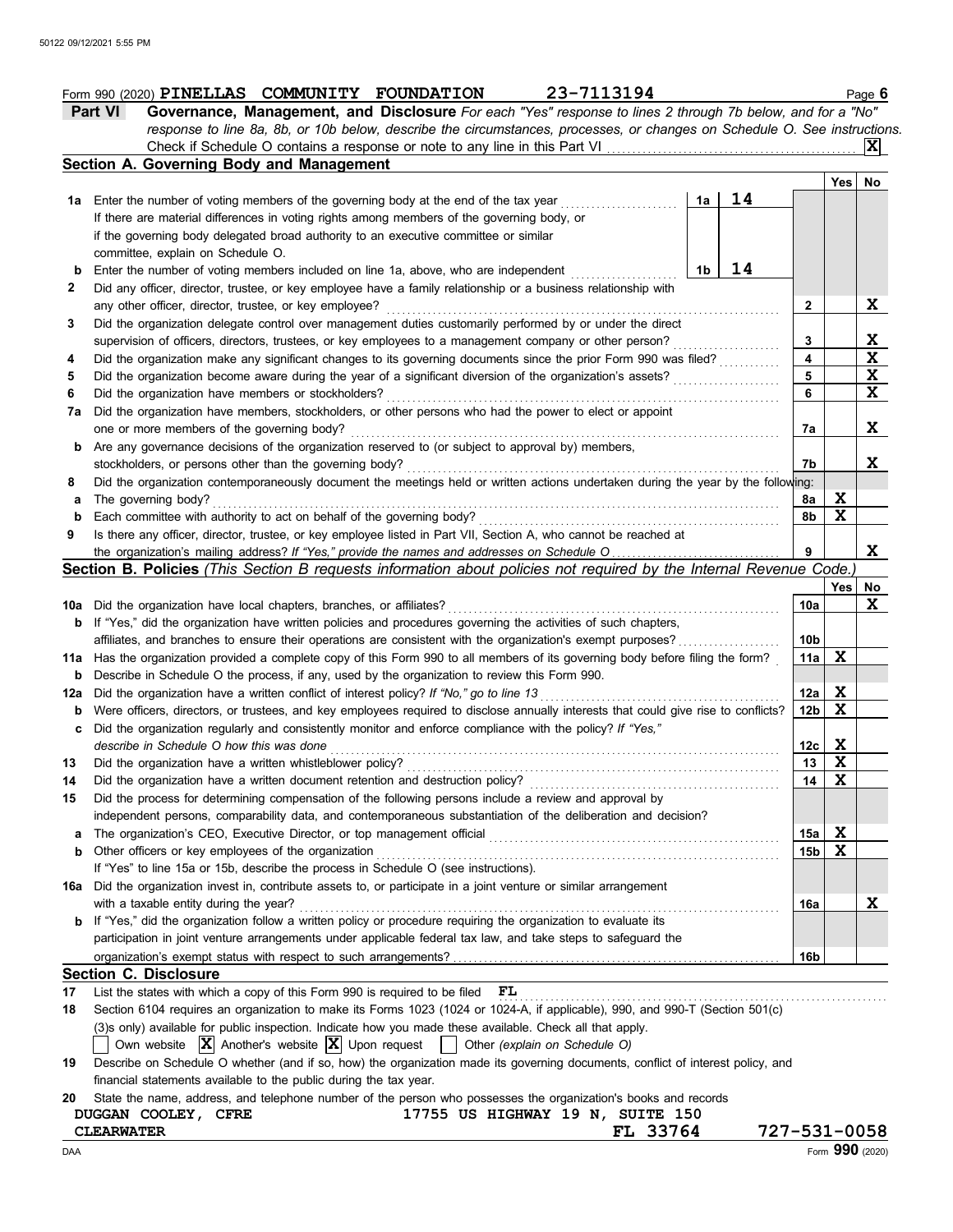| Form 990 (2020) PINELLAS COMMUNITY FOUNDATION                                                                                                                                                                                                                                                                                 |                        |                           |               |                |          |                                                              |        | 23-7113194                                                                      |                                                                              | Page 7                       |
|-------------------------------------------------------------------------------------------------------------------------------------------------------------------------------------------------------------------------------------------------------------------------------------------------------------------------------|------------------------|---------------------------|---------------|----------------|----------|--------------------------------------------------------------|--------|---------------------------------------------------------------------------------|------------------------------------------------------------------------------|------------------------------|
| Part VII Compensation of Officers, Directors, Trustees, Key Employees, Highest Compensated Employees, and                                                                                                                                                                                                                     |                        |                           |               |                |          |                                                              |        |                                                                                 |                                                                              |                              |
| <b>Independent Contractors</b>                                                                                                                                                                                                                                                                                                |                        |                           |               |                |          |                                                              |        |                                                                                 |                                                                              |                              |
|                                                                                                                                                                                                                                                                                                                               |                        |                           |               |                |          |                                                              |        |                                                                                 | Check if Schedule O contains a response or note to any line in this Part VII |                              |
| Section A.                                                                                                                                                                                                                                                                                                                    |                        |                           |               |                |          |                                                              |        | Officers, Directors, Trustees, Key Employees, and Highest Compensated Employees |                                                                              |                              |
| 1a Complete this table for all persons required to be listed. Report compensation for the calendar year ending with or within the<br>organization's tax year.                                                                                                                                                                 |                        |                           |               |                |          |                                                              |        |                                                                                 |                                                                              |                              |
| • List all of the organization's current officers, directors, trustees (whether individuals or organizations), regardless of amount of<br>compensation. Enter -0- in columns (D), (E), and (F) if no compensation was paid.                                                                                                   |                        |                           |               |                |          |                                                              |        |                                                                                 |                                                                              |                              |
| • List all of the organization's current key employees, if any. See instructions for definition of "key employee."                                                                                                                                                                                                            |                        |                           |               |                |          |                                                              |        |                                                                                 |                                                                              |                              |
| • List the organization's five current highest compensated employees (other than an officer, director, trustee, or key employee)<br>who received reportable compensation (Box 5 of Form W-2 and/or Box 7 of Form 1099-MISC) of more than \$100,000 from the<br>organization and any related organizations.                    |                        |                           |               |                |          |                                                              |        |                                                                                 |                                                                              |                              |
| • List all of the organization's former officers, key employees, and highest compensated employees who received more than<br>\$100,000 of reportable compensation from the organization and any related organizations.                                                                                                        |                        |                           |               |                |          |                                                              |        |                                                                                 |                                                                              |                              |
| • List all of the organization's former directors or trustees that received, in the capacity as a former director or trustee of the<br>organization, more than \$10,000 of reportable compensation from the organization and any related organizations.<br>See instructions for the order in which to list the persons above. |                        |                           |               |                |          |                                                              |        |                                                                                 |                                                                              |                              |
| Check this box if neither the organization nor any related organization compensated any current officer, director, or trustee.                                                                                                                                                                                                |                        |                           |               |                |          |                                                              |        |                                                                                 |                                                                              |                              |
| (A)                                                                                                                                                                                                                                                                                                                           | (B)                    |                           |               |                | (C)      |                                                              |        | (D)                                                                             | (E)                                                                          | (F)                          |
| Name and title                                                                                                                                                                                                                                                                                                                | Average                |                           |               |                | Position |                                                              |        | Reportable                                                                      | Reportable                                                                   | Estimated amount             |
|                                                                                                                                                                                                                                                                                                                               | hours<br>per week      |                           |               |                |          | (do not check more than one<br>box, unless person is both an |        | compensation<br>from the                                                        | compensation<br>from related                                                 | of other<br>compensation     |
|                                                                                                                                                                                                                                                                                                                               | (list any<br>hours for |                           |               |                |          | officer and a director/trustee)                              |        | organization<br>(W-2/1099-MISC)                                                 | organizations<br>(W-2/1099-MISC)                                             | from the<br>organization and |
|                                                                                                                                                                                                                                                                                                                               | related                |                           |               | <b>Officer</b> | Key      |                                                              | Former |                                                                                 |                                                                              | related organizations        |
|                                                                                                                                                                                                                                                                                                                               | organizations<br>below | Individual<br>dire<br>äor | Institutional |                |          |                                                              |        |                                                                                 |                                                                              |                              |
|                                                                                                                                                                                                                                                                                                                               | dotted line)           | trustee                   |               |                | enployee |                                                              |        |                                                                                 |                                                                              |                              |
|                                                                                                                                                                                                                                                                                                                               |                        |                           | trustee       |                |          | Highest compensated<br>employee                              |        |                                                                                 |                                                                              |                              |
|                                                                                                                                                                                                                                                                                                                               |                        |                           |               |                |          |                                                              |        |                                                                                 |                                                                              |                              |
| (1) DUGGAN COOLEY,                                                                                                                                                                                                                                                                                                            | <b>CFRE</b>            |                           |               |                |          |                                                              |        |                                                                                 |                                                                              |                              |
|                                                                                                                                                                                                                                                                                                                               | 40.00<br>0.00          |                           |               |                |          |                                                              |        |                                                                                 |                                                                              |                              |
| <b>SECRETARY</b><br>CEO<br>(2) BO BRAULT, CPA                                                                                                                                                                                                                                                                                 |                        |                           |               | X              |          |                                                              |        | 191,380                                                                         | 0                                                                            | 0                            |
|                                                                                                                                                                                                                                                                                                                               | 1.00                   |                           |               |                |          |                                                              |        |                                                                                 |                                                                              |                              |
| <b>BOARD MEMBER</b>                                                                                                                                                                                                                                                                                                           | 0.00                   | $\mathbf x$               |               |                |          |                                                              |        | 0                                                                               | 0                                                                            | 0                            |
| (3) DAVID SIETSMA,                                                                                                                                                                                                                                                                                                            | <b>CPA</b>             |                           |               |                |          |                                                              |        |                                                                                 |                                                                              |                              |
|                                                                                                                                                                                                                                                                                                                               | 1.00                   |                           |               |                |          |                                                              |        |                                                                                 |                                                                              |                              |
| <b>BOARD MEMBER</b>                                                                                                                                                                                                                                                                                                           | 0.00                   | X                         |               |                |          |                                                              |        | 0                                                                               | 0                                                                            | $\mathbf 0$                  |
| (4) RICHARD G. BUSCHART, CPA                                                                                                                                                                                                                                                                                                  |                        |                           |               |                |          |                                                              |        |                                                                                 |                                                                              |                              |
|                                                                                                                                                                                                                                                                                                                               | 1.00                   |                           |               |                |          |                                                              |        |                                                                                 |                                                                              |                              |
| <b>BOARD MEMBER</b>                                                                                                                                                                                                                                                                                                           | 0.00                   | X                         |               |                |          |                                                              |        | 0                                                                               | 0                                                                            | 0                            |
| (5) ROBIN DAVIDOV                                                                                                                                                                                                                                                                                                             |                        |                           |               |                |          |                                                              |        |                                                                                 |                                                                              |                              |
|                                                                                                                                                                                                                                                                                                                               | 1.00                   |                           |               |                |          |                                                              |        |                                                                                 |                                                                              |                              |
| <b>BOARD MEMBER</b>                                                                                                                                                                                                                                                                                                           | 0.00                   | X                         |               |                |          |                                                              |        | 0                                                                               | 0                                                                            | 0                            |
| (6) ERICA K. SMITH,                                                                                                                                                                                                                                                                                                           | ESQ.                   |                           |               |                |          |                                                              |        |                                                                                 |                                                                              |                              |
| <b>BOARD MEMBER</b>                                                                                                                                                                                                                                                                                                           | 1.00                   |                           |               |                |          |                                                              |        |                                                                                 |                                                                              |                              |
| (7) JAY W. FLEECE III, ESQ                                                                                                                                                                                                                                                                                                    | 0.00                   | X                         |               |                |          |                                                              |        | 0                                                                               | 0                                                                            | $\mathbf 0$                  |
|                                                                                                                                                                                                                                                                                                                               | 1.00                   |                           |               |                |          |                                                              |        |                                                                                 |                                                                              |                              |
| <b>CHAIR</b>                                                                                                                                                                                                                                                                                                                  | 0.00                   | X                         |               | X              |          |                                                              |        | 0                                                                               | 0                                                                            | 0                            |
| (8) RENE FLOWERS                                                                                                                                                                                                                                                                                                              |                        |                           |               |                |          |                                                              |        |                                                                                 |                                                                              |                              |
|                                                                                                                                                                                                                                                                                                                               | 1.00                   |                           |               |                |          |                                                              |        |                                                                                 |                                                                              |                              |
| <b>BOARD MEMBER</b>                                                                                                                                                                                                                                                                                                           | 0.00                   | X                         |               |                |          |                                                              |        | 0                                                                               | 0                                                                            | $\mathbf 0$                  |
| (9) WILLIAM HORNE                                                                                                                                                                                                                                                                                                             |                        |                           |               |                |          |                                                              |        |                                                                                 |                                                                              |                              |
|                                                                                                                                                                                                                                                                                                                               | 1.00                   |                           |               |                |          |                                                              |        |                                                                                 |                                                                              |                              |
| <b>BOARD MEMBER</b>                                                                                                                                                                                                                                                                                                           | 0.00                   | X                         |               |                |          |                                                              |        | 0                                                                               | 0                                                                            | $\mathbf 0$                  |
| (10) JUDGE MYRIAM                                                                                                                                                                                                                                                                                                             | <b>IRIZARRY</b>        |                           |               |                |          |                                                              |        |                                                                                 |                                                                              |                              |
|                                                                                                                                                                                                                                                                                                                               | 1.00                   |                           |               |                |          |                                                              |        |                                                                                 |                                                                              |                              |
| <b>BOARD MEMBER</b>                                                                                                                                                                                                                                                                                                           | 0.00                   | X                         |               |                |          |                                                              |        | 0                                                                               | 0                                                                            | $\mathbf 0$                  |
| (11) GINNY ROWELL                                                                                                                                                                                                                                                                                                             |                        |                           |               |                |          |                                                              |        |                                                                                 |                                                                              |                              |
|                                                                                                                                                                                                                                                                                                                               | 1.00                   |                           |               |                |          |                                                              |        |                                                                                 |                                                                              |                              |

**0.00 X 0 0 0**

**BOARD MEMBER**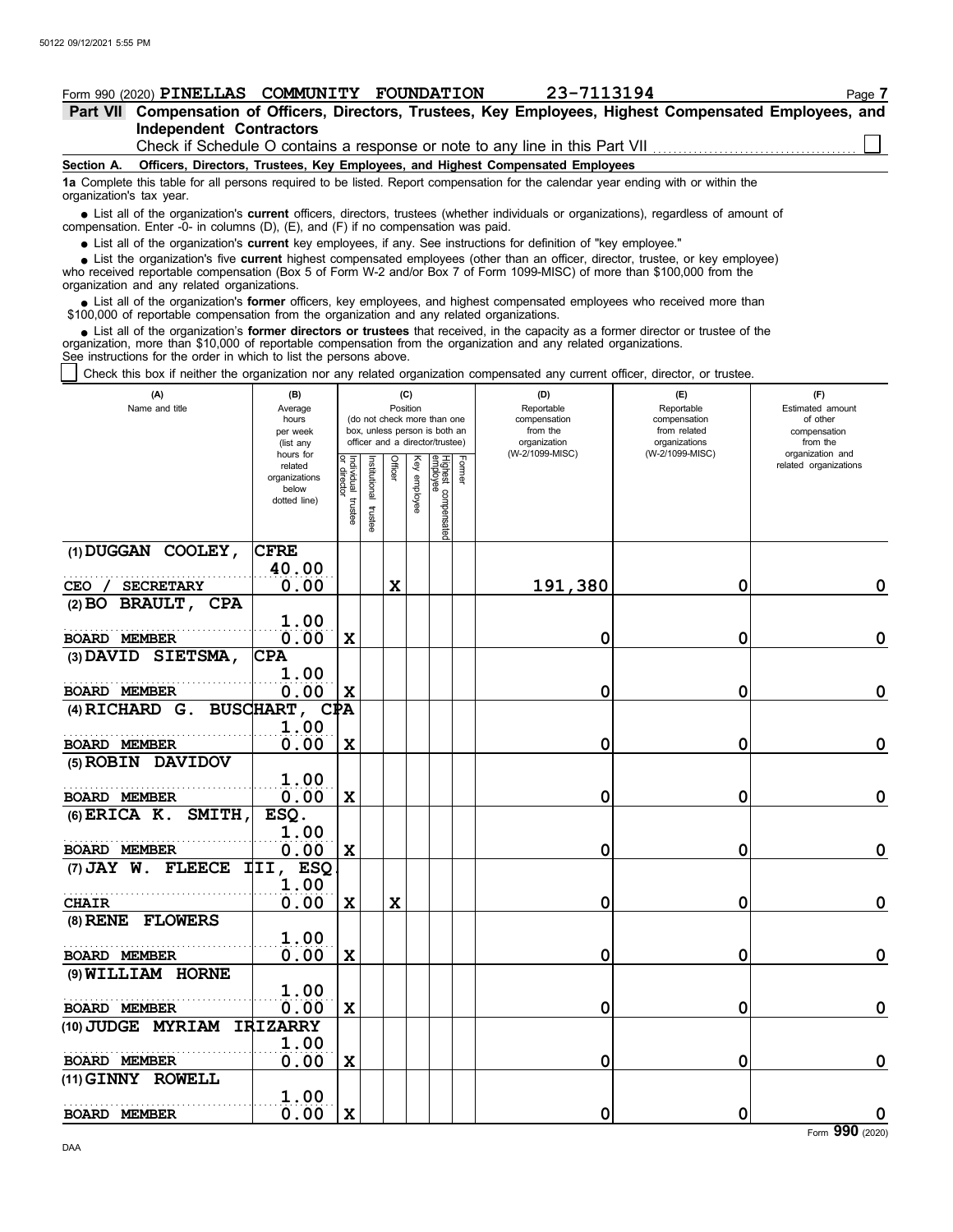|                             | Form 990 (2020) PINELLAS                                                               | COMMUNITY FOUNDATION                                           |                                      |                          |                 |              |                                                                                                 |        | 23-7113194                                                                                                                                                                                                           |                                                                                                                                  |                                                                 | Page 8   |
|-----------------------------|----------------------------------------------------------------------------------------|----------------------------------------------------------------|--------------------------------------|--------------------------|-----------------|--------------|-------------------------------------------------------------------------------------------------|--------|----------------------------------------------------------------------------------------------------------------------------------------------------------------------------------------------------------------------|----------------------------------------------------------------------------------------------------------------------------------|-----------------------------------------------------------------|----------|
| Part VII                    |                                                                                        |                                                                |                                      |                          |                 |              |                                                                                                 |        |                                                                                                                                                                                                                      | Section A. Officers, Directors, Trustees, Key Employees, and Highest Compensated Employees (continued)                           |                                                                 |          |
|                             | (A)<br>Name and title                                                                  | (B)<br>Average<br>hours<br>per week<br>(list any               |                                      |                          | (C)<br>Position |              | (do not check more than one<br>box, unless person is both an<br>officer and a director/trustee) |        | (D)<br>Reportable<br>compensation<br>from the<br>organization                                                                                                                                                        | (E)<br>Reportable<br>compensation<br>from related<br>organizations                                                               | (F)<br>Estimated amount<br>of other<br>compensation<br>from the |          |
|                             |                                                                                        | hours for<br>related<br>organizations<br>below<br>dotted line) | Individual<br>or director<br>trustee | Institutional<br>trustee | Officer         | Key employee | Highest compensatec<br>employee                                                                 | Former | (W-2/1099-MISC)                                                                                                                                                                                                      | (W-2/1099-MISC)                                                                                                                  | organization and<br>related organizations                       |          |
| (12)                        | ELITHIA V.                                                                             | <b>STANFIELD</b><br>1.00                                       |                                      |                          |                 |              |                                                                                                 |        |                                                                                                                                                                                                                      |                                                                                                                                  |                                                                 |          |
| <b>BOARD MEMBER</b><br>(13) | WILLIAM                                                                                | 0.00<br><b>STURTEVANT</b>                                      | X                                    |                          |                 |              |                                                                                                 |        | 0                                                                                                                                                                                                                    | 0                                                                                                                                |                                                                 | 0        |
| <b>BOARD MEMBER</b>         |                                                                                        | 1.00<br>0.00                                                   | X                                    |                          |                 |              |                                                                                                 |        | 0                                                                                                                                                                                                                    | 0                                                                                                                                |                                                                 | 0        |
| (14)                        | IRENE H.                                                                               | <b>SULLIVAN</b>                                                |                                      |                          |                 |              |                                                                                                 |        |                                                                                                                                                                                                                      |                                                                                                                                  |                                                                 |          |
| <b>BOARD MEMBER</b>         |                                                                                        | 1.00<br>0.00                                                   | X                                    |                          |                 |              |                                                                                                 |        | 0                                                                                                                                                                                                                    | 0                                                                                                                                |                                                                 | 0        |
| (15)                        | WILLIAMS<br><b>FREDDY</b>                                                              |                                                                |                                      |                          |                 |              |                                                                                                 |        |                                                                                                                                                                                                                      |                                                                                                                                  |                                                                 |          |
| <b>BOARD MEMBER</b>         |                                                                                        | 1.00<br>0.00                                                   | X                                    |                          |                 |              |                                                                                                 |        | 0                                                                                                                                                                                                                    | 0                                                                                                                                |                                                                 | 0        |
|                             |                                                                                        |                                                                |                                      |                          |                 |              |                                                                                                 |        |                                                                                                                                                                                                                      |                                                                                                                                  |                                                                 |          |
|                             |                                                                                        |                                                                |                                      |                          |                 |              |                                                                                                 |        |                                                                                                                                                                                                                      |                                                                                                                                  |                                                                 |          |
|                             |                                                                                        |                                                                |                                      |                          |                 |              |                                                                                                 |        |                                                                                                                                                                                                                      |                                                                                                                                  |                                                                 |          |
|                             |                                                                                        |                                                                |                                      |                          |                 |              |                                                                                                 |        |                                                                                                                                                                                                                      |                                                                                                                                  |                                                                 |          |
|                             | 1b Subtotal                                                                            |                                                                |                                      |                          |                 |              |                                                                                                 |        | 191,380                                                                                                                                                                                                              |                                                                                                                                  |                                                                 |          |
| c                           | Total from continuation sheets to Part VII, Section A<br>d Total (add lines 1b and 1c) |                                                                |                                      |                          |                 |              |                                                                                                 |        | 191,380                                                                                                                                                                                                              |                                                                                                                                  |                                                                 |          |
| $\mathbf{2}$                | reportable compensation from the organization $1$                                      |                                                                |                                      |                          |                 |              |                                                                                                 |        | Total number of individuals (including but not limited to those listed above) who received more than \$100,000 of                                                                                                    |                                                                                                                                  |                                                                 |          |
| 3                           |                                                                                        |                                                                |                                      |                          |                 |              |                                                                                                 |        | Did the organization list any former officer, director, trustee, key employee, or highest compensated                                                                                                                |                                                                                                                                  |                                                                 | Yes   No |
|                             | employee on line 1a? If "Yes," complete Schedule J for such individual                 |                                                                |                                      |                          |                 |              |                                                                                                 |        |                                                                                                                                                                                                                      |                                                                                                                                  | 3                                                               | X        |
| 4                           |                                                                                        |                                                                |                                      |                          |                 |              |                                                                                                 |        | For any individual listed on line 1a, is the sum of reportable compensation and other compensation from the<br>organization and related organizations greater than \$150,000? If "Yes," complete Schedule J for such |                                                                                                                                  |                                                                 |          |
| 5                           |                                                                                        |                                                                |                                      |                          |                 |              |                                                                                                 |        | Did any person listed on line 1a receive or accrue compensation from any unrelated organization or individual                                                                                                        |                                                                                                                                  | X<br>4                                                          |          |
|                             | Section B. Independent Contractors                                                     |                                                                |                                      |                          |                 |              |                                                                                                 |        |                                                                                                                                                                                                                      |                                                                                                                                  | 5                                                               | X        |
| 1                           |                                                                                        |                                                                |                                      |                          |                 |              |                                                                                                 |        | Complete this table for your five highest compensated independent contractors that received more than \$100,000 of                                                                                                   | compensation from the organization. Report compensation for the calendar year ending with or within the organization's tax year. |                                                                 |          |
|                             |                                                                                        | (A)<br>Name and business address                               |                                      |                          |                 |              |                                                                                                 |        |                                                                                                                                                                                                                      | (B)<br>Description of services                                                                                                   | (C)<br>Compensation                                             |          |
|                             |                                                                                        |                                                                |                                      |                          |                 |              |                                                                                                 |        |                                                                                                                                                                                                                      |                                                                                                                                  |                                                                 |          |
|                             |                                                                                        |                                                                |                                      |                          |                 |              |                                                                                                 |        |                                                                                                                                                                                                                      |                                                                                                                                  |                                                                 |          |
|                             |                                                                                        |                                                                |                                      |                          |                 |              |                                                                                                 |        |                                                                                                                                                                                                                      |                                                                                                                                  |                                                                 |          |
|                             |                                                                                        |                                                                |                                      |                          |                 |              |                                                                                                 |        |                                                                                                                                                                                                                      |                                                                                                                                  |                                                                 |          |
|                             |                                                                                        |                                                                |                                      |                          |                 |              |                                                                                                 |        |                                                                                                                                                                                                                      |                                                                                                                                  |                                                                 |          |
|                             |                                                                                        |                                                                |                                      |                          |                 |              |                                                                                                 |        | Total number of independent contractors (including but not limited to these listed above) who                                                                                                                        |                                                                                                                                  |                                                                 |          |

|     | Total number of independent contractors (including but not limited to those listed above) who |                 |
|-----|-----------------------------------------------------------------------------------------------|-----------------|
|     | received more than \$100,000 of compensation from the organization                            |                 |
| DAA |                                                                                               | Form 990 (2020) |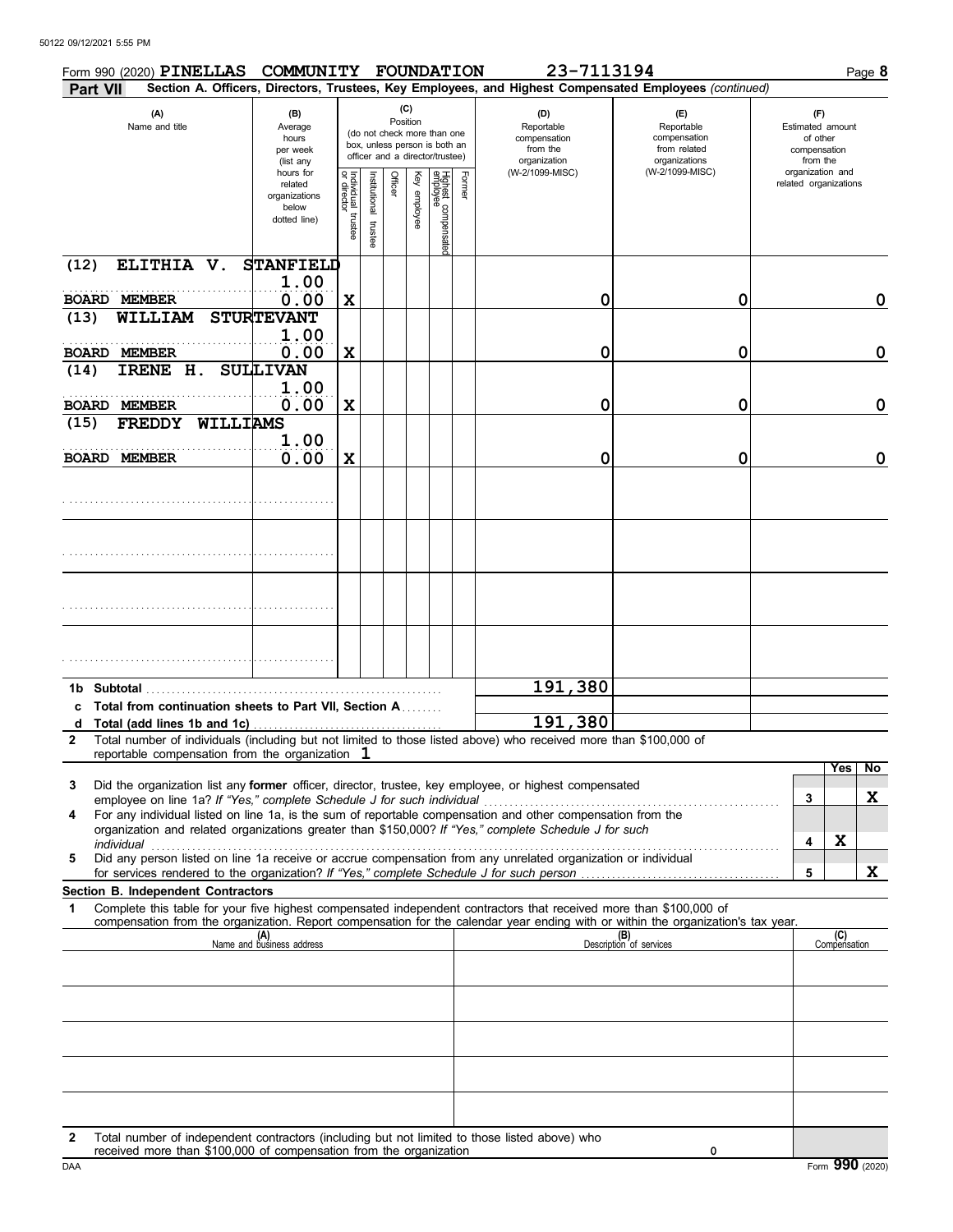|                                                                  |                                                    | Form 990 (2020) PINELLAS COMMUNITY FOUNDATION                                              |    |                             |                |                      |                      | 23-7113194                                   |                                                                               |                                                               | Page 9 |
|------------------------------------------------------------------|----------------------------------------------------|--------------------------------------------------------------------------------------------|----|-----------------------------|----------------|----------------------|----------------------|----------------------------------------------|-------------------------------------------------------------------------------|---------------------------------------------------------------|--------|
|                                                                  | <b>Part VIII</b>                                   |                                                                                            |    | <b>Statement of Revenue</b> |                |                      |                      |                                              |                                                                               |                                                               |        |
|                                                                  |                                                    |                                                                                            |    |                             |                |                      |                      |                                              | Check if Schedule O contains a response or note to any line in this Part VIII |                                                               |        |
|                                                                  |                                                    |                                                                                            |    |                             |                |                      | (A)<br>Total revenue | (B)<br>Related or exempt<br>function revenue | (C)<br>Unrelated<br>business revenue                                          | (D)<br>Revenue excluded<br>from tax under<br>sections 512-514 |        |
| <b>Contributions, Gifts, Grants</b><br>and Other Similar Amounts |                                                    | 1a Federated campaigns                                                                     |    |                             | 1a             |                      |                      |                                              |                                                                               |                                                               |        |
|                                                                  |                                                    | <b>b</b> Membership dues                                                                   |    |                             | 1 <sub>b</sub> |                      |                      |                                              |                                                                               |                                                               |        |
|                                                                  |                                                    | c Fundraising events                                                                       |    |                             | 1c             |                      |                      |                                              |                                                                               |                                                               |        |
|                                                                  |                                                    | d Related organizations                                                                    |    |                             | 1 <sub>d</sub> |                      |                      |                                              |                                                                               |                                                               |        |
|                                                                  |                                                    |                                                                                            |    | .                           | 1e             | 11,496,651           |                      |                                              |                                                                               |                                                               |        |
|                                                                  |                                                    | e Government grants (contributions)                                                        |    |                             |                |                      |                      |                                              |                                                                               |                                                               |        |
|                                                                  |                                                    | <b>f</b> All other contributions, gifts, grants,<br>and similar amounts not included above |    |                             |                | 7,204,309            |                      |                                              |                                                                               |                                                               |        |
|                                                                  |                                                    |                                                                                            |    |                             | 1f             |                      |                      |                                              |                                                                               |                                                               |        |
|                                                                  |                                                    | <b>g</b> Noncash contributions included in lines 1a-1f $\frac{1}{1}$ <b>1g</b> \$          |    |                             |                | 1,463,687            |                      |                                              |                                                                               |                                                               |        |
|                                                                  |                                                    |                                                                                            |    |                             |                |                      | 18,700,960           |                                              |                                                                               |                                                               |        |
|                                                                  |                                                    |                                                                                            |    |                             |                | <b>Business Code</b> |                      |                                              |                                                                               |                                                               |        |
| Program Service<br>Revenue                                       | 2a                                                 |                                                                                            |    |                             |                |                      |                      |                                              |                                                                               |                                                               |        |
|                                                                  |                                                    |                                                                                            |    |                             |                |                      |                      |                                              |                                                                               |                                                               |        |
|                                                                  |                                                    |                                                                                            |    |                             |                |                      |                      |                                              |                                                                               |                                                               |        |
|                                                                  |                                                    |                                                                                            |    |                             |                |                      |                      |                                              |                                                                               |                                                               |        |
|                                                                  |                                                    |                                                                                            |    |                             |                |                      |                      |                                              |                                                                               |                                                               |        |
|                                                                  |                                                    | <b>f</b> All other program service revenue $\ldots$                                        |    |                             |                |                      |                      |                                              |                                                                               |                                                               |        |
|                                                                  |                                                    |                                                                                            |    |                             |                |                      |                      |                                              |                                                                               |                                                               |        |
|                                                                  | 3                                                  | Investment income (including dividends, interest, and                                      |    |                             |                |                      |                      |                                              |                                                                               |                                                               |        |
|                                                                  | Income from investment of tax-exempt bond proceeds |                                                                                            |    |                             |                | 2,792,389            |                      |                                              | 2,792,389                                                                     |                                                               |        |
|                                                                  | 4                                                  |                                                                                            |    |                             |                |                      |                      |                                              |                                                                               |                                                               |        |
|                                                                  | 5                                                  |                                                                                            |    |                             |                |                      |                      |                                              |                                                                               |                                                               |        |
|                                                                  |                                                    |                                                                                            |    | (i) Real                    |                | (ii) Personal        |                      |                                              |                                                                               |                                                               |        |
|                                                                  |                                                    | <b>6a</b> Gross rents                                                                      | 6a |                             |                |                      |                      |                                              |                                                                               |                                                               |        |
|                                                                  |                                                    | <b>b</b> Less: rental expenses                                                             | 6b |                             |                |                      |                      |                                              |                                                                               |                                                               |        |
|                                                                  |                                                    | <b>C</b> Rental inc. or (loss)                                                             | 6c |                             |                |                      |                      |                                              |                                                                               |                                                               |        |
|                                                                  |                                                    |                                                                                            |    |                             |                |                      |                      |                                              |                                                                               |                                                               |        |
|                                                                  |                                                    | <b>7a</b> Gross amount from<br>(i) Securities<br>sales of assets                           |    |                             | (ii) Other     |                      |                      |                                              |                                                                               |                                                               |        |
|                                                                  |                                                    | other than inventory                                                                       | 7a | 33,203,299                  |                |                      |                      |                                              |                                                                               |                                                               |        |
| Revenue                                                          |                                                    | <b>b</b> Less: cost or other                                                               |    |                             |                |                      |                      |                                              |                                                                               |                                                               |        |
|                                                                  |                                                    | basis and sales exps.                                                                      | 7b | 30,585,675                  |                |                      |                      |                                              |                                                                               |                                                               |        |
|                                                                  |                                                    | c Gain or (loss)                                                                           | 7c | 2,617,624                   |                |                      |                      |                                              |                                                                               |                                                               |        |
| Other                                                            |                                                    |                                                                                            |    |                             |                |                      | 2,617,624            |                                              |                                                                               | 2,617,624                                                     |        |
|                                                                  |                                                    | 8a Gross income from fundraising events                                                    |    |                             |                |                      |                      |                                              |                                                                               |                                                               |        |
|                                                                  |                                                    | (not including $$$                                                                         |    |                             |                |                      |                      |                                              |                                                                               |                                                               |        |
|                                                                  |                                                    | of contributions reported on line 1c).                                                     |    |                             |                |                      |                      |                                              |                                                                               |                                                               |        |
|                                                                  |                                                    | See Part IV, line 18                                                                       |    |                             | 8a             |                      |                      |                                              |                                                                               |                                                               |        |
|                                                                  |                                                    | <b>b</b> Less: direct expenses                                                             |    |                             | 8b             |                      |                      |                                              |                                                                               |                                                               |        |
|                                                                  |                                                    | c Net income or (loss) from fundraising events                                             |    |                             |                |                      |                      |                                              |                                                                               |                                                               |        |
|                                                                  |                                                    | 9a Gross income from gaming activities.                                                    |    |                             |                |                      |                      |                                              |                                                                               |                                                               |        |
|                                                                  |                                                    | See Part IV, line 19                                                                       |    |                             | 9a             |                      |                      |                                              |                                                                               |                                                               |        |
|                                                                  |                                                    | <b>b</b> Less: direct expenses                                                             |    |                             | 9b             |                      |                      |                                              |                                                                               |                                                               |        |
|                                                                  |                                                    | c Net income or (loss) from gaming activities                                              |    |                             |                |                      |                      |                                              |                                                                               |                                                               |        |
|                                                                  |                                                    | 10a Gross sales of inventory, less                                                         |    |                             |                |                      |                      |                                              |                                                                               |                                                               |        |
|                                                                  |                                                    | returns and allowances                                                                     |    | 1.1.1.1.1.1                 | 10a            |                      |                      |                                              |                                                                               |                                                               |        |
|                                                                  |                                                    | <b>b</b> Less: $cost$ of goods sold $\ldots$                                               |    |                             | 10b            |                      |                      |                                              |                                                                               |                                                               |        |
|                                                                  |                                                    | c Net income or (loss) from sales of inventory                                             |    |                             |                |                      |                      |                                              |                                                                               |                                                               |        |
|                                                                  |                                                    |                                                                                            |    |                             |                | <b>Business Code</b> |                      |                                              |                                                                               |                                                               |        |
| iscellaneous<br>Revenue                                          | 11a                                                | MISCELLANEOUS INCOME                                                                       |    |                             |                |                      | 48,907               |                                              |                                                                               | 48,907                                                        |        |
|                                                                  | b                                                  |                                                                                            |    |                             |                |                      |                      |                                              |                                                                               |                                                               |        |
|                                                                  |                                                    |                                                                                            |    |                             |                |                      |                      |                                              |                                                                               |                                                               |        |
|                                                                  |                                                    |                                                                                            |    |                             |                |                      |                      |                                              |                                                                               |                                                               |        |

**48,907**

**24,159,880 0 0 5,458,920**

**e Total.** Add lines 11a–11d . . . . . . . . . . . . . . . . . . . . . . . . . . . . . . . . . . **Total revenue.** See instructions . . . . . . . . . . . . . . . . . . . . . . . . . . . **12**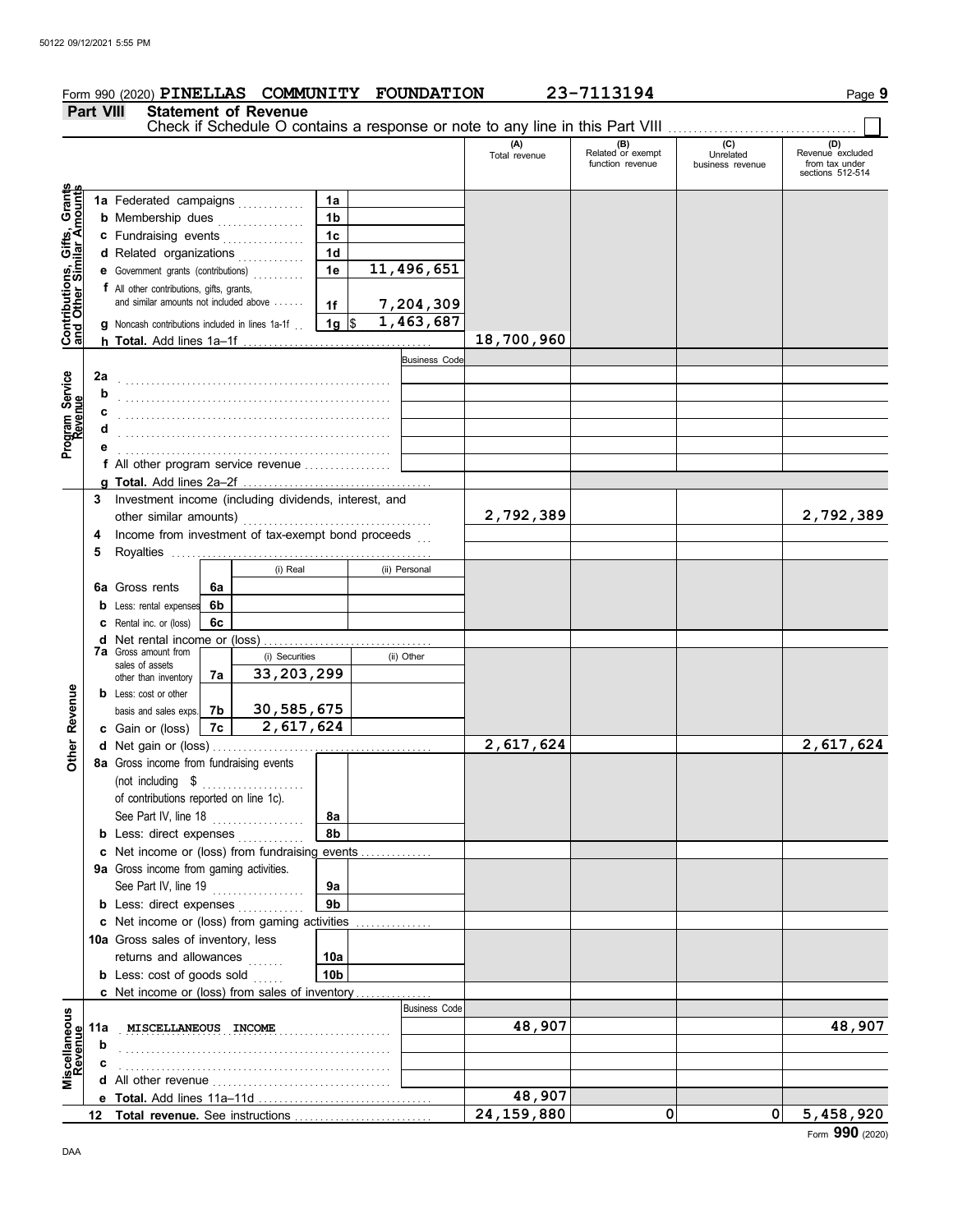# Form 990 (2020) PINELLAS COMMUNITY FOUNDATION 23-7113194 Page 10

## **Part IX Statement of Functional Expenses**

|              | Section 501(c)(3) and 501(c)(4) organizations must complete all columns. All other organizations must complete column (A).<br>Check if Schedule O contains a response or note to any line in this Part IX                                                                                                                                                                                                                                                                                                                                                                                                               |                       |                                    |                                           |                                |  |  |  |  |
|--------------|-------------------------------------------------------------------------------------------------------------------------------------------------------------------------------------------------------------------------------------------------------------------------------------------------------------------------------------------------------------------------------------------------------------------------------------------------------------------------------------------------------------------------------------------------------------------------------------------------------------------------|-----------------------|------------------------------------|-------------------------------------------|--------------------------------|--|--|--|--|
|              |                                                                                                                                                                                                                                                                                                                                                                                                                                                                                                                                                                                                                         |                       |                                    |                                           |                                |  |  |  |  |
|              | Do not include amounts reported on lines 6b,<br>7b, 8b, 9b, and 10b of Part VIII.                                                                                                                                                                                                                                                                                                                                                                                                                                                                                                                                       | (A)<br>Total expenses | (B)<br>Program service<br>expenses | (C)<br>Management and<br>general expenses | (D)<br>Fundraising<br>expenses |  |  |  |  |
| 1            | Grants and other assistance to domestic organizations                                                                                                                                                                                                                                                                                                                                                                                                                                                                                                                                                                   |                       |                                    |                                           |                                |  |  |  |  |
|              | and domestic governments. See Part IV, line 21                                                                                                                                                                                                                                                                                                                                                                                                                                                                                                                                                                          | 17,954,457            | <u>17,954,457</u>                  |                                           |                                |  |  |  |  |
| $\mathbf{2}$ | Grants and other assistance to domestic                                                                                                                                                                                                                                                                                                                                                                                                                                                                                                                                                                                 |                       |                                    |                                           |                                |  |  |  |  |
|              | individuals. See Part IV, line 22                                                                                                                                                                                                                                                                                                                                                                                                                                                                                                                                                                                       | 183,418               | 183,418                            |                                           |                                |  |  |  |  |
| 3            | Grants and other assistance to foreign                                                                                                                                                                                                                                                                                                                                                                                                                                                                                                                                                                                  |                       |                                    |                                           |                                |  |  |  |  |
|              | organizations, foreign governments, and foreign                                                                                                                                                                                                                                                                                                                                                                                                                                                                                                                                                                         |                       |                                    |                                           |                                |  |  |  |  |
|              | individuals. See Part IV, lines 15 and 16                                                                                                                                                                                                                                                                                                                                                                                                                                                                                                                                                                               |                       |                                    |                                           |                                |  |  |  |  |
| 4            | Benefits paid to or for members                                                                                                                                                                                                                                                                                                                                                                                                                                                                                                                                                                                         |                       |                                    |                                           |                                |  |  |  |  |
| 5            | Compensation of current officers, directors,                                                                                                                                                                                                                                                                                                                                                                                                                                                                                                                                                                            |                       |                                    |                                           |                                |  |  |  |  |
|              | trustees, and key employees                                                                                                                                                                                                                                                                                                                                                                                                                                                                                                                                                                                             | 191,380               | 172,242                            | 9,569                                     | 9,569                          |  |  |  |  |
| 6            | Compensation not included above to disqualified                                                                                                                                                                                                                                                                                                                                                                                                                                                                                                                                                                         |                       |                                    |                                           |                                |  |  |  |  |
|              | persons (as defined under section 4958(f)(1)) and                                                                                                                                                                                                                                                                                                                                                                                                                                                                                                                                                                       |                       |                                    |                                           |                                |  |  |  |  |
|              | persons described in section 4958(c)(3)(B)                                                                                                                                                                                                                                                                                                                                                                                                                                                                                                                                                                              |                       |                                    |                                           |                                |  |  |  |  |
| 7            | Other salaries and wages                                                                                                                                                                                                                                                                                                                                                                                                                                                                                                                                                                                                | 362,862               | 104,878                            | 128,992                                   | 128,992                        |  |  |  |  |
| 8            | Pension plan accruals and contributions (include                                                                                                                                                                                                                                                                                                                                                                                                                                                                                                                                                                        |                       |                                    |                                           |                                |  |  |  |  |
|              | section 401(k) and 403(b) employer contributions)                                                                                                                                                                                                                                                                                                                                                                                                                                                                                                                                                                       |                       |                                    |                                           |                                |  |  |  |  |
| 9            | Other employee benefits                                                                                                                                                                                                                                                                                                                                                                                                                                                                                                                                                                                                 | 31,401                | 15,701                             | 7,850                                     | <u>7,850</u>                   |  |  |  |  |
| 10           |                                                                                                                                                                                                                                                                                                                                                                                                                                                                                                                                                                                                                         | 8,436                 | 4,218                              | 2,109                                     | $\overline{2,109}$             |  |  |  |  |
| 11           | Fees for services (nonemployees):                                                                                                                                                                                                                                                                                                                                                                                                                                                                                                                                                                                       |                       |                                    |                                           |                                |  |  |  |  |
|              |                                                                                                                                                                                                                                                                                                                                                                                                                                                                                                                                                                                                                         |                       |                                    |                                           |                                |  |  |  |  |
|              |                                                                                                                                                                                                                                                                                                                                                                                                                                                                                                                                                                                                                         | 498,976               |                                    | 498,976                                   |                                |  |  |  |  |
|              |                                                                                                                                                                                                                                                                                                                                                                                                                                                                                                                                                                                                                         | 20,775                |                                    | 20,775                                    |                                |  |  |  |  |
|              | d Lobbying                                                                                                                                                                                                                                                                                                                                                                                                                                                                                                                                                                                                              |                       |                                    |                                           |                                |  |  |  |  |
|              | e Professional fundraising services. See Part IV, line                                                                                                                                                                                                                                                                                                                                                                                                                                                                                                                                                                  |                       |                                    |                                           |                                |  |  |  |  |
|              | f Investment management fees                                                                                                                                                                                                                                                                                                                                                                                                                                                                                                                                                                                            | 660,491               | 660,491                            |                                           |                                |  |  |  |  |
|              | g Other. (If line 11g amount exceeds 10% of line 25, column                                                                                                                                                                                                                                                                                                                                                                                                                                                                                                                                                             |                       |                                    |                                           |                                |  |  |  |  |
|              | (A) amount, list line 11g expenses on Schedule O.)                                                                                                                                                                                                                                                                                                                                                                                                                                                                                                                                                                      | 407,103               | 209,710                            | 2,540                                     | 194,853                        |  |  |  |  |
|              | 12 Advertising and promotion                                                                                                                                                                                                                                                                                                                                                                                                                                                                                                                                                                                            |                       |                                    |                                           |                                |  |  |  |  |
| 13           |                                                                                                                                                                                                                                                                                                                                                                                                                                                                                                                                                                                                                         |                       |                                    |                                           |                                |  |  |  |  |
| 14           | Information technology                                                                                                                                                                                                                                                                                                                                                                                                                                                                                                                                                                                                  | 55,543                | 27,431                             | 15,933                                    | 12,179                         |  |  |  |  |
| 15           |                                                                                                                                                                                                                                                                                                                                                                                                                                                                                                                                                                                                                         |                       |                                    |                                           |                                |  |  |  |  |
| 16           |                                                                                                                                                                                                                                                                                                                                                                                                                                                                                                                                                                                                                         | 62,576                | 31,286                             | 15,645                                    | 15,645                         |  |  |  |  |
| 17           | Travel                                                                                                                                                                                                                                                                                                                                                                                                                                                                                                                                                                                                                  | 921                   | 461                                | 230                                       | 230                            |  |  |  |  |
| 18           | Payments of travel or entertainment expenses                                                                                                                                                                                                                                                                                                                                                                                                                                                                                                                                                                            |                       |                                    |                                           |                                |  |  |  |  |
|              | for any federal, state, or local public officials                                                                                                                                                                                                                                                                                                                                                                                                                                                                                                                                                                       |                       |                                    |                                           |                                |  |  |  |  |
|              | 19 Conferences, conventions, and meetings                                                                                                                                                                                                                                                                                                                                                                                                                                                                                                                                                                               | 4,420                 | 2,703                              | 991                                       | 726                            |  |  |  |  |
| 20           | $\textbf{Interest} \quad \textcolor{red}{\overbrace{\text{max}}}\qquad \textcolor{red}{\overbrace{\text{max}}}\qquad \textcolor{red}{\overbrace{\text{max}}}\qquad \textcolor{red}{\overbrace{\text{max}}}\qquad \textcolor{red}{\overbrace{\text{max}}}\qquad \textcolor{red}{\overbrace{\text{max}}}\qquad \textcolor{red}{\overbrace{\text{max}}}\qquad \textcolor{red}{\overbrace{\text{max}}}\qquad \textcolor{red}{\overbrace{\text{max}}}\qquad \textcolor{red}{\overbrace{\text{max}}}\qquad \textcolor{red}{\overbrace{\text{max}}}\qquad \textcolor{red}{\overbrace{\text{max}}}\qquad \textcolor{red}{\over$ |                       |                                    |                                           |                                |  |  |  |  |
| 21           |                                                                                                                                                                                                                                                                                                                                                                                                                                                                                                                                                                                                                         |                       |                                    |                                           |                                |  |  |  |  |
| 22           | Depreciation, depletion, and amortization                                                                                                                                                                                                                                                                                                                                                                                                                                                                                                                                                                               |                       |                                    |                                           |                                |  |  |  |  |
| 23           | Insurance                                                                                                                                                                                                                                                                                                                                                                                                                                                                                                                                                                                                               | 9,993                 | 3,175                              | 5,209                                     | 1,609                          |  |  |  |  |
| 24           | Other expenses. Itemize expenses not covered                                                                                                                                                                                                                                                                                                                                                                                                                                                                                                                                                                            |                       |                                    |                                           |                                |  |  |  |  |
|              | above (List miscellaneous expenses on line 24e. If                                                                                                                                                                                                                                                                                                                                                                                                                                                                                                                                                                      |                       |                                    |                                           |                                |  |  |  |  |
|              | line 24e amount exceeds 10% of line 25, column                                                                                                                                                                                                                                                                                                                                                                                                                                                                                                                                                                          |                       |                                    |                                           |                                |  |  |  |  |
|              | (A) amount, list line 24e expenses on Schedule O.)                                                                                                                                                                                                                                                                                                                                                                                                                                                                                                                                                                      |                       |                                    |                                           |                                |  |  |  |  |
| a            | <b>MARKETING</b>                                                                                                                                                                                                                                                                                                                                                                                                                                                                                                                                                                                                        | 182,534               | 135,579                            |                                           | 46,955                         |  |  |  |  |
| b            | <b>POSTAGE</b>                                                                                                                                                                                                                                                                                                                                                                                                                                                                                                                                                                                                          | 23,126                | 9,944                              | 463                                       | 12,719                         |  |  |  |  |
| с            | <b>OTHER</b>                                                                                                                                                                                                                                                                                                                                                                                                                                                                                                                                                                                                            | 12,815                | 9,814                              | 2,414                                     | 587                            |  |  |  |  |
| d            | <b>TELEPHONE</b>                                                                                                                                                                                                                                                                                                                                                                                                                                                                                                                                                                                                        | 5,631                 | $\overline{2}$ , 815               | 1,408                                     | 1,408                          |  |  |  |  |
| е            | All other expenses                                                                                                                                                                                                                                                                                                                                                                                                                                                                                                                                                                                                      | 5,162                 | $\overline{2}$ , 611               | 775                                       | 776<br>1.                      |  |  |  |  |
| 25           | Total functional expenses. Add lines 1 through 24e                                                                                                                                                                                                                                                                                                                                                                                                                                                                                                                                                                      | 20,682,020            | 19,530,934                         | 713,879                                   | 437,207                        |  |  |  |  |
| 26           | Joint costs. Complete this line only if the<br>organization reported in column (B) joint costs<br>from a combined educational campaign and<br>fundraising solicitation. Check here<br>if<br>following SOP 98-2 (ASC 958-720)                                                                                                                                                                                                                                                                                                                                                                                            |                       |                                    |                                           |                                |  |  |  |  |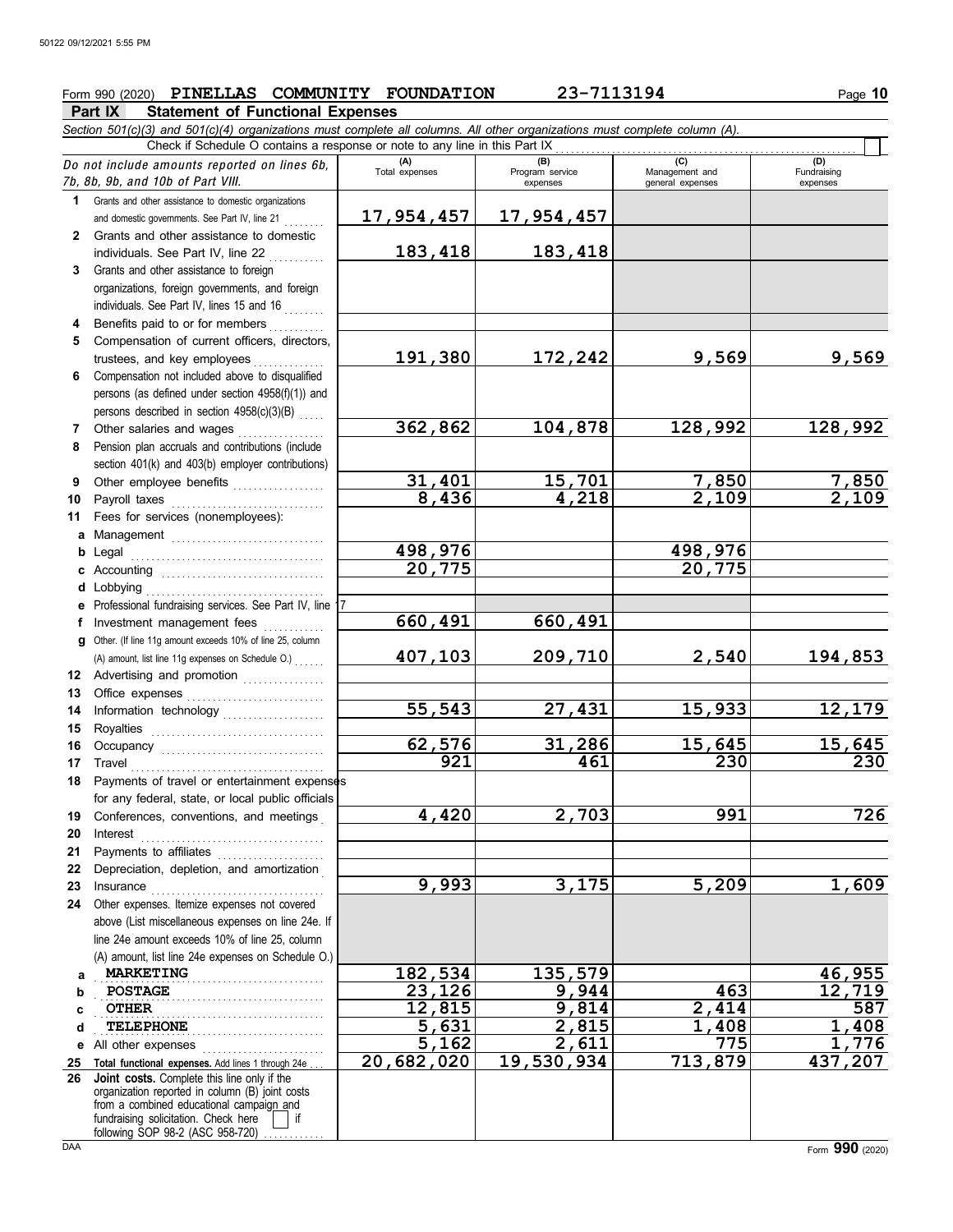#### Form 990 (2020) **PINELLAS COMMUNITY FOUNDATION** 23-7113194 Page 11 **PINELLAS COMMUNITY FOUNDATION 23-7113194**

|                            | Part X | <b>Balance Sheet</b>                                                                                                                                                                                                           |                 |                          |                         |                    |
|----------------------------|--------|--------------------------------------------------------------------------------------------------------------------------------------------------------------------------------------------------------------------------------|-----------------|--------------------------|-------------------------|--------------------|
|                            |        | Check if Schedule O contains a response or note to any line in this Part X                                                                                                                                                     |                 |                          |                         |                    |
|                            |        |                                                                                                                                                                                                                                |                 | (A)<br>Beginning of year |                         | (B)<br>End of year |
|                            | 1      | Cash-non-interest-bearing                                                                                                                                                                                                      |                 | 2,500                    | $\mathbf 1$             | 2,500              |
|                            | 2      |                                                                                                                                                                                                                                |                 | 1,119,400                | $\overline{2}$          | 7,768,837          |
|                            | 3      |                                                                                                                                                                                                                                |                 |                          | 3                       |                    |
|                            | 4      | Accounts receivable, net                                                                                                                                                                                                       |                 | 77,694                   | $\overline{\mathbf{4}}$ | 62,998             |
|                            | 5      | Loans and other receivables from any current or former officer, director,                                                                                                                                                      |                 |                          |                         |                    |
|                            |        | trustee, key employee, creator or founder, substantial contributor, or 35%                                                                                                                                                     |                 |                          |                         |                    |
|                            |        | controlled entity or family member of any of these persons                                                                                                                                                                     |                 |                          | 5                       |                    |
|                            | 6      | Loans and other receivables from other disqualified persons (as defined                                                                                                                                                        |                 |                          |                         |                    |
|                            |        | under section 4958(f)(1)), and persons described in section $4958(c)(3)(B)$                                                                                                                                                    |                 |                          | 6                       |                    |
| Assets                     | 7      |                                                                                                                                                                                                                                |                 | $\overline{7}$           |                         |                    |
|                            | 8      | Inventories for sale or use                                                                                                                                                                                                    |                 |                          | 8                       |                    |
|                            | 9      |                                                                                                                                                                                                                                |                 |                          | 9                       |                    |
|                            |        | 10a Land, buildings, and equipment: cost or other                                                                                                                                                                              |                 |                          |                         |                    |
|                            |        |                                                                                                                                                                                                                                |                 |                          |                         |                    |
|                            |        | <b>b</b> Less: accumulated depreciation                                                                                                                                                                                        | 10 <sub>b</sub> |                          | 10c                     |                    |
|                            | 11     |                                                                                                                                                                                                                                | 113, 384, 017   | 11                       | 122,020,817             |                    |
|                            | 12     |                                                                                                                                                                                                                                |                 | 12                       |                         |                    |
|                            | 13     |                                                                                                                                                                                                                                |                 | 13                       |                         |                    |
|                            | 14     | Intangible assets                                                                                                                                                                                                              |                 | 14                       |                         |                    |
|                            | 15     | Other assets. See Part IV, line 11                                                                                                                                                                                             |                 | 5,463,729                | 15                      | 5,394,061          |
|                            | 16     |                                                                                                                                                                                                                                |                 | 120,047,340              | 16                      | 135, 249, 213      |
|                            | 17     |                                                                                                                                                                                                                                |                 | 8,514                    | 17                      | 4,018,183          |
|                            | 18     | Grants payable                                                                                                                                                                                                                 |                 | 4,856                    | 18                      | 557,500            |
|                            | 19     | Deferred revenue <b>construction Deferred</b> revenue <b>construction construction construction construction construction construction construction construction construction construction construction const</b>              |                 | 19                       |                         |                    |
|                            | 20     | Tax-exempt bond liabilities [[11][11][12] Tax-exempt bond liabilities [[11][11] Tax-exempt bond liabilities [[11][11] Tax-exempt bond liabilities [[11][11] Tax-exempt and liabilities [[11][11] Tax-exempt and liabilities [[ |                 |                          | 20                      |                    |
|                            | 21     | Escrow or custodial account liability. Complete Part IV of Schedule D                                                                                                                                                          |                 |                          | 21                      |                    |
| Liabilities                | 22     | Loans and other payables to any current or former officer, director,                                                                                                                                                           |                 |                          |                         |                    |
|                            |        | trustee, key employee, creator or founder, substantial contributor, or 35%                                                                                                                                                     |                 |                          | 22                      |                    |
|                            | 23     | Secured mortgages and notes payable to unrelated third parties                                                                                                                                                                 |                 |                          | 23                      |                    |
|                            | 24     | Unsecured notes and loans payable to unrelated third parties                                                                                                                                                                   |                 |                          | 24                      |                    |
|                            | 25     | Other liabilities (including federal income tax, payables to related third                                                                                                                                                     | .               |                          |                         |                    |
|                            |        | parties, and other liabilities not included on lines 17-24). Complete Part X                                                                                                                                                   |                 |                          |                         |                    |
|                            |        |                                                                                                                                                                                                                                |                 | 49,879 25                |                         | 1,068,319          |
|                            | 26     | Total liabilities. Add lines 17 through 25                                                                                                                                                                                     |                 | 63,249                   | 26                      | 5,644,002          |
|                            |        | Organizations that follow FASB ASC 958, check here X                                                                                                                                                                           |                 |                          |                         |                    |
|                            |        | and complete lines 27, 28, 32, and 33.                                                                                                                                                                                         |                 |                          |                         |                    |
|                            | 27     | Net assets without donor restrictions                                                                                                                                                                                          |                 | 32,620,526               | 27                      | 32,716,687         |
|                            | 28     | Net assets with donor restrictions                                                                                                                                                                                             |                 | 87, 363, 565             | 28                      | 96,888,524         |
|                            |        | Organizations that do not follow FASB ASC 958, check here                                                                                                                                                                      |                 |                          |                         |                    |
|                            |        | and complete lines 29 through 33.                                                                                                                                                                                              |                 |                          |                         |                    |
|                            | 29     | Capital stock or trust principal, or current funds                                                                                                                                                                             |                 |                          | 29                      |                    |
|                            | 30     |                                                                                                                                                                                                                                |                 |                          | 30                      |                    |
|                            | 31     | Retained earnings, endowment, accumulated income, or other funds                                                                                                                                                               | .               |                          | 31                      |                    |
| Net Assets or Fund Balance | 32     | Total net assets or fund balances                                                                                                                                                                                              |                 | 119,984,091              | 32                      | 129,605,211        |
|                            | 33     |                                                                                                                                                                                                                                |                 | 120,047,340              | 33                      | 135, 249, 213      |

Form **990** (2020)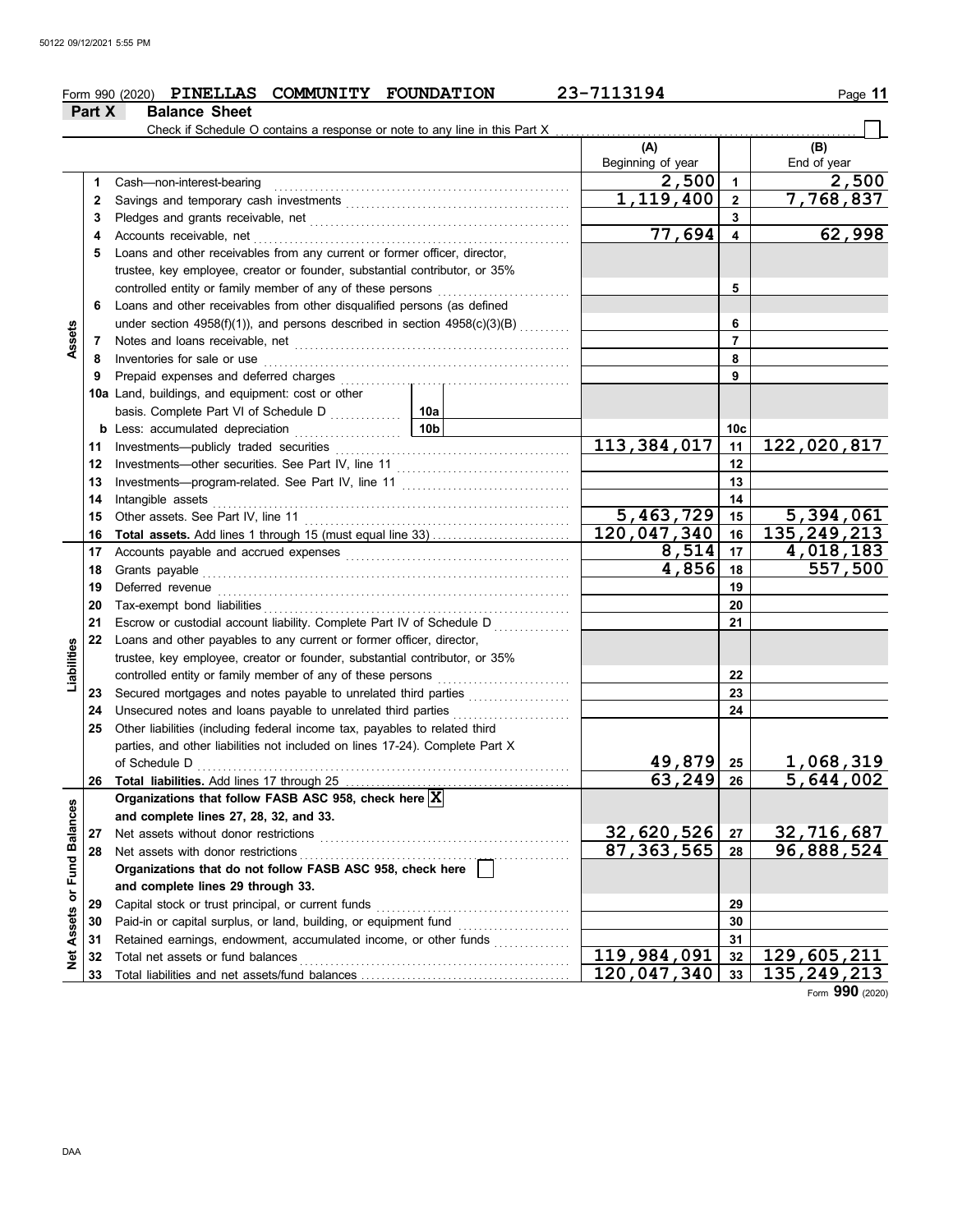|                      | 23-7113194<br>Form 990 (2020) PINELLAS COMMUNITY FOUNDATION                                                                                                                                                                          |                         |             |                |     | Page 12         |
|----------------------|--------------------------------------------------------------------------------------------------------------------------------------------------------------------------------------------------------------------------------------|-------------------------|-------------|----------------|-----|-----------------|
|                      | <b>Reconciliation of Net Assets</b><br>Part XI                                                                                                                                                                                       |                         |             |                |     |                 |
|                      | Check if Schedule O contains a response or note to any line in this Part XI                                                                                                                                                          |                         |             |                |     |                 |
| $\blacktriangleleft$ |                                                                                                                                                                                                                                      |                         |             | 24, 159, 880   |     |                 |
| 2                    |                                                                                                                                                                                                                                      | $\overline{2}$          |             | 20,682,020     |     |                 |
| 3                    |                                                                                                                                                                                                                                      | $\mathbf{3}$            |             | 3,477,860      |     |                 |
| 4                    | Net assets or fund balances at beginning of year (must equal Part X, line 32, column (A)) [[[[[[[[[[[[[[[[[[[                                                                                                                        | $\overline{\mathbf{4}}$ | 119,984,091 |                |     |                 |
| 5                    | Net unrealized gains (losses) on investments [11] manufactures in the state of the state of the state of the state of the state of the state of the state of the state of the state of the state of the state of the state of        | 5                       |             | 6,143,260      |     |                 |
| 6                    | Donated services and use of facilities <b>constant of the constant of the constant of the constant of the constant of the constant of the constant of the constant of the constant of the constant of the constant of the consta</b> | 6                       |             |                |     |                 |
| 7                    | Investment expenses                                                                                                                                                                                                                  | $\overline{7}$          |             |                |     |                 |
| 8                    | Prior period adjustments [11] production of the contract of the contract of the contract of the contract of the contract of the contract of the contract of the contract of the contract of the contract of the contract of th       | 8                       |             |                |     |                 |
| 9                    |                                                                                                                                                                                                                                      | 9                       |             |                |     |                 |
| 10                   | Net assets or fund balances at end of year. Combine lines 3 through 9 (must equal Part X, line                                                                                                                                       |                         |             |                |     |                 |
|                      | $32$ , column $(B)$ ).                                                                                                                                                                                                               | 10                      | 129,605,211 |                |     |                 |
|                      | <b>Financial Statements and Reporting</b><br><b>Part XII</b>                                                                                                                                                                         |                         |             |                |     |                 |
|                      |                                                                                                                                                                                                                                      |                         |             |                |     |                 |
|                      |                                                                                                                                                                                                                                      |                         |             |                | Yes | No.             |
| 1                    | Accounting method used to prepare the Form 990: $\vert$ Cash $\overline{X}$ Accrual<br>Other                                                                                                                                         |                         |             |                |     |                 |
|                      | If the organization changed its method of accounting from a prior year or checked "Other," explain in                                                                                                                                |                         |             |                |     |                 |
|                      | Schedule O.                                                                                                                                                                                                                          |                         |             |                |     |                 |
|                      | 2a Were the organization's financial statements compiled or reviewed by an independent accountant?                                                                                                                                   |                         |             | 2a             |     | X               |
|                      | If "Yes," check a box below to indicate whether the financial statements for the year were compiled or                                                                                                                               |                         |             |                |     |                 |
|                      | reviewed on a separate basis, consolidated basis, or both:                                                                                                                                                                           |                         |             |                |     |                 |
|                      | Both consolidated and separate basis<br>Separate basis<br>Consolidated basis                                                                                                                                                         |                         |             |                |     |                 |
|                      | b Were the organization's financial statements audited by an independent accountant?                                                                                                                                                 |                         |             | 2 <sub>b</sub> | x   |                 |
|                      | If "Yes," check a box below to indicate whether the financial statements for the year were audited on a                                                                                                                              |                         |             |                |     |                 |
|                      | separate basis, consolidated basis, or both:                                                                                                                                                                                         |                         |             |                |     |                 |
|                      | $ \mathbf{X} $ Separate basis<br>Both consolidated and separate basis<br>Consolidated basis                                                                                                                                          |                         |             |                |     |                 |
|                      | c If "Yes" to line 2a or 2b, does the organization have a committee that assumes responsibility for oversight of                                                                                                                     |                         |             |                |     |                 |
|                      | the audit, review, or compilation of its financial statements and selection of an independent accountant?                                                                                                                            |                         |             | 2c             | x   |                 |
|                      | If the organization changed either its oversight process or selection process during the tax year, explain on                                                                                                                        |                         |             |                |     |                 |
|                      | Schedule O.                                                                                                                                                                                                                          |                         |             |                |     |                 |
|                      | 3a As a result of a federal award, was the organization required to undergo an audit or audits as set forth in the                                                                                                                   |                         |             |                |     |                 |
|                      | Single Audit Act and OMB Circular A-133?                                                                                                                                                                                             |                         |             | 3a             | X   |                 |
|                      | <b>b</b> If "Yes," did the organization undergo the required audit or audits? If the organization did not undergo the                                                                                                                |                         |             |                |     |                 |
|                      |                                                                                                                                                                                                                                      |                         |             | 3 <sub>b</sub> | Χ   |                 |
|                      |                                                                                                                                                                                                                                      |                         |             |                |     | Form 990 (2020) |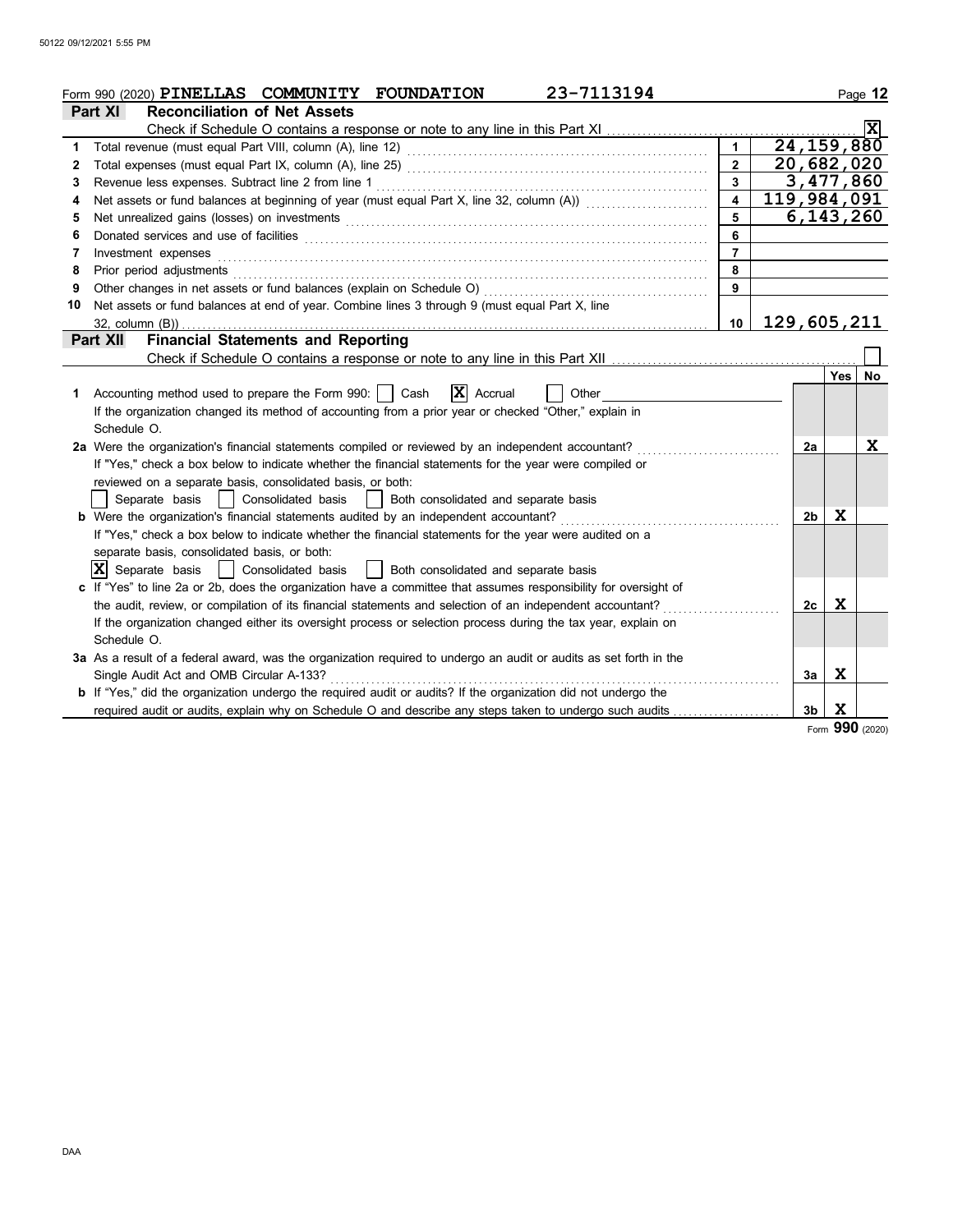| (Form 990 or 990-EZ)<br>2020<br>Complete if the organization is a section $501(c)(3)$ organization or a section $4947(a)(1)$ nonexempt charitable trust.<br>Attach to Form 990 or Form 990-EZ.<br>Department of the Treasury<br>Open to Public<br>Internal Revenue Service<br>Inspection<br>Go to www.irs.gov/Form990 for instructions and the latest information.<br>Employer identification number<br>Name of the organization<br>PINELLAS COMMUNITY<br><b>FOUNDATION</b><br>23-7113194<br>Part I<br>Reason for Public Charity Status. (All organizations must complete this part.) See instructions.<br>The organization is not a private foundation because it is: (For lines 1 through 12, check only one box.)<br>A church, convention of churches, or association of churches described in section 170(b)(1)(A)(i).<br>1<br>A school described in section 170(b)(1)(A)(ii). (Attach Schedule E (Form 990 or 990-EZ).)<br>2<br>A hospital or a cooperative hospital service organization described in section 170(b)(1)(A)(iii).<br>3<br>A medical research organization operated in conjunction with a hospital described in section 170(b)(1)(A)(iii). Enter the hospital's name,<br>4<br>city, and state:<br>An organization operated for the benefit of a college or university owned or operated by a governmental unit described in<br>5<br>section 170(b)(1)(A)(iv). (Complete Part II.)<br>A federal, state, or local government or governmental unit described in section 170(b)(1)(A)(v).<br>6<br>X<br>An organization that normally receives a substantial part of its support from a governmental unit or from the general public<br>7<br>described in section 170(b)(1)(A)(vi). (Complete Part II.)<br>A community trust described in section 170(b)(1)(A)(vi). (Complete Part II.)<br>8<br>9<br>An agricultural research organization described in section 170(b)(1)(A)(ix) operated in conjunction with a land-grant college<br>or university or a non-land-grant college of agriculture (see instructions). Enter the name, city, and state of the college or<br>university:<br>An organization that normally receives: (1) more than 33 1/3% of its support from contributions, membership fees, and gross<br>10<br>receipts from activities related to its exempt functions, subject to certain exceptions; and (2) no more than 331/3% of its<br>support from gross investment income and unrelated business taxable income (less section 511 tax) from businesses<br>acquired by the organization after June 30, 1975. See section 509(a)(2). (Complete Part III.)<br>11<br>An organization organized and operated exclusively to test for public safety. See section 509(a)(4).<br>An organization organized and operated exclusively for the benefit of, to perform the functions of, or to carry out the purposes<br>12<br>of one or more publicly supported organizations described in section 509(a)(1) or section 509(a)(2). See section 509(a)(3).<br>Check the box in lines 12a through 12d that describes the type of supporting organization and complete lines 12e, 12f, and 12g.<br>Type I. A supporting organization operated, supervised, or controlled by its supported organization(s), typically by giving<br>a |  |  | <b>SCHEDULE A</b> |  | <b>Public Charity Status and Public Support</b> |  |  |  |  | OMB No. 1545-0047 |  |  |  |  |
|------------------------------------------------------------------------------------------------------------------------------------------------------------------------------------------------------------------------------------------------------------------------------------------------------------------------------------------------------------------------------------------------------------------------------------------------------------------------------------------------------------------------------------------------------------------------------------------------------------------------------------------------------------------------------------------------------------------------------------------------------------------------------------------------------------------------------------------------------------------------------------------------------------------------------------------------------------------------------------------------------------------------------------------------------------------------------------------------------------------------------------------------------------------------------------------------------------------------------------------------------------------------------------------------------------------------------------------------------------------------------------------------------------------------------------------------------------------------------------------------------------------------------------------------------------------------------------------------------------------------------------------------------------------------------------------------------------------------------------------------------------------------------------------------------------------------------------------------------------------------------------------------------------------------------------------------------------------------------------------------------------------------------------------------------------------------------------------------------------------------------------------------------------------------------------------------------------------------------------------------------------------------------------------------------------------------------------------------------------------------------------------------------------------------------------------------------------------------------------------------------------------------------------------------------------------------------------------------------------------------------------------------------------------------------------------------------------------------------------------------------------------------------------------------------------------------------------------------------------------------------------------------------------------------------------------------------------------------------------------------------------------------------------------------------------------------------------------------------------------------------------------------------------------------------------------------------------------------------------------------------------|--|--|-------------------|--|-------------------------------------------------|--|--|--|--|-------------------|--|--|--|--|
|                                                                                                                                                                                                                                                                                                                                                                                                                                                                                                                                                                                                                                                                                                                                                                                                                                                                                                                                                                                                                                                                                                                                                                                                                                                                                                                                                                                                                                                                                                                                                                                                                                                                                                                                                                                                                                                                                                                                                                                                                                                                                                                                                                                                                                                                                                                                                                                                                                                                                                                                                                                                                                                                                                                                                                                                                                                                                                                                                                                                                                                                                                                                                                                                                                                            |  |  |                   |  |                                                 |  |  |  |  |                   |  |  |  |  |
|                                                                                                                                                                                                                                                                                                                                                                                                                                                                                                                                                                                                                                                                                                                                                                                                                                                                                                                                                                                                                                                                                                                                                                                                                                                                                                                                                                                                                                                                                                                                                                                                                                                                                                                                                                                                                                                                                                                                                                                                                                                                                                                                                                                                                                                                                                                                                                                                                                                                                                                                                                                                                                                                                                                                                                                                                                                                                                                                                                                                                                                                                                                                                                                                                                                            |  |  |                   |  |                                                 |  |  |  |  |                   |  |  |  |  |
|                                                                                                                                                                                                                                                                                                                                                                                                                                                                                                                                                                                                                                                                                                                                                                                                                                                                                                                                                                                                                                                                                                                                                                                                                                                                                                                                                                                                                                                                                                                                                                                                                                                                                                                                                                                                                                                                                                                                                                                                                                                                                                                                                                                                                                                                                                                                                                                                                                                                                                                                                                                                                                                                                                                                                                                                                                                                                                                                                                                                                                                                                                                                                                                                                                                            |  |  |                   |  |                                                 |  |  |  |  |                   |  |  |  |  |
|                                                                                                                                                                                                                                                                                                                                                                                                                                                                                                                                                                                                                                                                                                                                                                                                                                                                                                                                                                                                                                                                                                                                                                                                                                                                                                                                                                                                                                                                                                                                                                                                                                                                                                                                                                                                                                                                                                                                                                                                                                                                                                                                                                                                                                                                                                                                                                                                                                                                                                                                                                                                                                                                                                                                                                                                                                                                                                                                                                                                                                                                                                                                                                                                                                                            |  |  |                   |  |                                                 |  |  |  |  |                   |  |  |  |  |
|                                                                                                                                                                                                                                                                                                                                                                                                                                                                                                                                                                                                                                                                                                                                                                                                                                                                                                                                                                                                                                                                                                                                                                                                                                                                                                                                                                                                                                                                                                                                                                                                                                                                                                                                                                                                                                                                                                                                                                                                                                                                                                                                                                                                                                                                                                                                                                                                                                                                                                                                                                                                                                                                                                                                                                                                                                                                                                                                                                                                                                                                                                                                                                                                                                                            |  |  |                   |  |                                                 |  |  |  |  |                   |  |  |  |  |
|                                                                                                                                                                                                                                                                                                                                                                                                                                                                                                                                                                                                                                                                                                                                                                                                                                                                                                                                                                                                                                                                                                                                                                                                                                                                                                                                                                                                                                                                                                                                                                                                                                                                                                                                                                                                                                                                                                                                                                                                                                                                                                                                                                                                                                                                                                                                                                                                                                                                                                                                                                                                                                                                                                                                                                                                                                                                                                                                                                                                                                                                                                                                                                                                                                                            |  |  |                   |  |                                                 |  |  |  |  |                   |  |  |  |  |
|                                                                                                                                                                                                                                                                                                                                                                                                                                                                                                                                                                                                                                                                                                                                                                                                                                                                                                                                                                                                                                                                                                                                                                                                                                                                                                                                                                                                                                                                                                                                                                                                                                                                                                                                                                                                                                                                                                                                                                                                                                                                                                                                                                                                                                                                                                                                                                                                                                                                                                                                                                                                                                                                                                                                                                                                                                                                                                                                                                                                                                                                                                                                                                                                                                                            |  |  |                   |  |                                                 |  |  |  |  |                   |  |  |  |  |
|                                                                                                                                                                                                                                                                                                                                                                                                                                                                                                                                                                                                                                                                                                                                                                                                                                                                                                                                                                                                                                                                                                                                                                                                                                                                                                                                                                                                                                                                                                                                                                                                                                                                                                                                                                                                                                                                                                                                                                                                                                                                                                                                                                                                                                                                                                                                                                                                                                                                                                                                                                                                                                                                                                                                                                                                                                                                                                                                                                                                                                                                                                                                                                                                                                                            |  |  |                   |  |                                                 |  |  |  |  |                   |  |  |  |  |
|                                                                                                                                                                                                                                                                                                                                                                                                                                                                                                                                                                                                                                                                                                                                                                                                                                                                                                                                                                                                                                                                                                                                                                                                                                                                                                                                                                                                                                                                                                                                                                                                                                                                                                                                                                                                                                                                                                                                                                                                                                                                                                                                                                                                                                                                                                                                                                                                                                                                                                                                                                                                                                                                                                                                                                                                                                                                                                                                                                                                                                                                                                                                                                                                                                                            |  |  |                   |  |                                                 |  |  |  |  |                   |  |  |  |  |
|                                                                                                                                                                                                                                                                                                                                                                                                                                                                                                                                                                                                                                                                                                                                                                                                                                                                                                                                                                                                                                                                                                                                                                                                                                                                                                                                                                                                                                                                                                                                                                                                                                                                                                                                                                                                                                                                                                                                                                                                                                                                                                                                                                                                                                                                                                                                                                                                                                                                                                                                                                                                                                                                                                                                                                                                                                                                                                                                                                                                                                                                                                                                                                                                                                                            |  |  |                   |  |                                                 |  |  |  |  |                   |  |  |  |  |
|                                                                                                                                                                                                                                                                                                                                                                                                                                                                                                                                                                                                                                                                                                                                                                                                                                                                                                                                                                                                                                                                                                                                                                                                                                                                                                                                                                                                                                                                                                                                                                                                                                                                                                                                                                                                                                                                                                                                                                                                                                                                                                                                                                                                                                                                                                                                                                                                                                                                                                                                                                                                                                                                                                                                                                                                                                                                                                                                                                                                                                                                                                                                                                                                                                                            |  |  |                   |  |                                                 |  |  |  |  |                   |  |  |  |  |
|                                                                                                                                                                                                                                                                                                                                                                                                                                                                                                                                                                                                                                                                                                                                                                                                                                                                                                                                                                                                                                                                                                                                                                                                                                                                                                                                                                                                                                                                                                                                                                                                                                                                                                                                                                                                                                                                                                                                                                                                                                                                                                                                                                                                                                                                                                                                                                                                                                                                                                                                                                                                                                                                                                                                                                                                                                                                                                                                                                                                                                                                                                                                                                                                                                                            |  |  |                   |  |                                                 |  |  |  |  |                   |  |  |  |  |
|                                                                                                                                                                                                                                                                                                                                                                                                                                                                                                                                                                                                                                                                                                                                                                                                                                                                                                                                                                                                                                                                                                                                                                                                                                                                                                                                                                                                                                                                                                                                                                                                                                                                                                                                                                                                                                                                                                                                                                                                                                                                                                                                                                                                                                                                                                                                                                                                                                                                                                                                                                                                                                                                                                                                                                                                                                                                                                                                                                                                                                                                                                                                                                                                                                                            |  |  |                   |  |                                                 |  |  |  |  |                   |  |  |  |  |
|                                                                                                                                                                                                                                                                                                                                                                                                                                                                                                                                                                                                                                                                                                                                                                                                                                                                                                                                                                                                                                                                                                                                                                                                                                                                                                                                                                                                                                                                                                                                                                                                                                                                                                                                                                                                                                                                                                                                                                                                                                                                                                                                                                                                                                                                                                                                                                                                                                                                                                                                                                                                                                                                                                                                                                                                                                                                                                                                                                                                                                                                                                                                                                                                                                                            |  |  |                   |  |                                                 |  |  |  |  |                   |  |  |  |  |
|                                                                                                                                                                                                                                                                                                                                                                                                                                                                                                                                                                                                                                                                                                                                                                                                                                                                                                                                                                                                                                                                                                                                                                                                                                                                                                                                                                                                                                                                                                                                                                                                                                                                                                                                                                                                                                                                                                                                                                                                                                                                                                                                                                                                                                                                                                                                                                                                                                                                                                                                                                                                                                                                                                                                                                                                                                                                                                                                                                                                                                                                                                                                                                                                                                                            |  |  |                   |  |                                                 |  |  |  |  |                   |  |  |  |  |
|                                                                                                                                                                                                                                                                                                                                                                                                                                                                                                                                                                                                                                                                                                                                                                                                                                                                                                                                                                                                                                                                                                                                                                                                                                                                                                                                                                                                                                                                                                                                                                                                                                                                                                                                                                                                                                                                                                                                                                                                                                                                                                                                                                                                                                                                                                                                                                                                                                                                                                                                                                                                                                                                                                                                                                                                                                                                                                                                                                                                                                                                                                                                                                                                                                                            |  |  |                   |  |                                                 |  |  |  |  |                   |  |  |  |  |
|                                                                                                                                                                                                                                                                                                                                                                                                                                                                                                                                                                                                                                                                                                                                                                                                                                                                                                                                                                                                                                                                                                                                                                                                                                                                                                                                                                                                                                                                                                                                                                                                                                                                                                                                                                                                                                                                                                                                                                                                                                                                                                                                                                                                                                                                                                                                                                                                                                                                                                                                                                                                                                                                                                                                                                                                                                                                                                                                                                                                                                                                                                                                                                                                                                                            |  |  |                   |  |                                                 |  |  |  |  |                   |  |  |  |  |
|                                                                                                                                                                                                                                                                                                                                                                                                                                                                                                                                                                                                                                                                                                                                                                                                                                                                                                                                                                                                                                                                                                                                                                                                                                                                                                                                                                                                                                                                                                                                                                                                                                                                                                                                                                                                                                                                                                                                                                                                                                                                                                                                                                                                                                                                                                                                                                                                                                                                                                                                                                                                                                                                                                                                                                                                                                                                                                                                                                                                                                                                                                                                                                                                                                                            |  |  |                   |  |                                                 |  |  |  |  |                   |  |  |  |  |
|                                                                                                                                                                                                                                                                                                                                                                                                                                                                                                                                                                                                                                                                                                                                                                                                                                                                                                                                                                                                                                                                                                                                                                                                                                                                                                                                                                                                                                                                                                                                                                                                                                                                                                                                                                                                                                                                                                                                                                                                                                                                                                                                                                                                                                                                                                                                                                                                                                                                                                                                                                                                                                                                                                                                                                                                                                                                                                                                                                                                                                                                                                                                                                                                                                                            |  |  |                   |  |                                                 |  |  |  |  |                   |  |  |  |  |
|                                                                                                                                                                                                                                                                                                                                                                                                                                                                                                                                                                                                                                                                                                                                                                                                                                                                                                                                                                                                                                                                                                                                                                                                                                                                                                                                                                                                                                                                                                                                                                                                                                                                                                                                                                                                                                                                                                                                                                                                                                                                                                                                                                                                                                                                                                                                                                                                                                                                                                                                                                                                                                                                                                                                                                                                                                                                                                                                                                                                                                                                                                                                                                                                                                                            |  |  |                   |  |                                                 |  |  |  |  |                   |  |  |  |  |
|                                                                                                                                                                                                                                                                                                                                                                                                                                                                                                                                                                                                                                                                                                                                                                                                                                                                                                                                                                                                                                                                                                                                                                                                                                                                                                                                                                                                                                                                                                                                                                                                                                                                                                                                                                                                                                                                                                                                                                                                                                                                                                                                                                                                                                                                                                                                                                                                                                                                                                                                                                                                                                                                                                                                                                                                                                                                                                                                                                                                                                                                                                                                                                                                                                                            |  |  |                   |  |                                                 |  |  |  |  |                   |  |  |  |  |
|                                                                                                                                                                                                                                                                                                                                                                                                                                                                                                                                                                                                                                                                                                                                                                                                                                                                                                                                                                                                                                                                                                                                                                                                                                                                                                                                                                                                                                                                                                                                                                                                                                                                                                                                                                                                                                                                                                                                                                                                                                                                                                                                                                                                                                                                                                                                                                                                                                                                                                                                                                                                                                                                                                                                                                                                                                                                                                                                                                                                                                                                                                                                                                                                                                                            |  |  |                   |  |                                                 |  |  |  |  |                   |  |  |  |  |
| the supported organization(s) the power to regularly appoint or elect a majority of the directors or trustees of the<br>supporting organization. You must complete Part IV, Sections A and B.                                                                                                                                                                                                                                                                                                                                                                                                                                                                                                                                                                                                                                                                                                                                                                                                                                                                                                                                                                                                                                                                                                                                                                                                                                                                                                                                                                                                                                                                                                                                                                                                                                                                                                                                                                                                                                                                                                                                                                                                                                                                                                                                                                                                                                                                                                                                                                                                                                                                                                                                                                                                                                                                                                                                                                                                                                                                                                                                                                                                                                                              |  |  |                   |  |                                                 |  |  |  |  |                   |  |  |  |  |
| b<br>Type II. A supporting organization supervised or controlled in connection with its supported organization(s), by having                                                                                                                                                                                                                                                                                                                                                                                                                                                                                                                                                                                                                                                                                                                                                                                                                                                                                                                                                                                                                                                                                                                                                                                                                                                                                                                                                                                                                                                                                                                                                                                                                                                                                                                                                                                                                                                                                                                                                                                                                                                                                                                                                                                                                                                                                                                                                                                                                                                                                                                                                                                                                                                                                                                                                                                                                                                                                                                                                                                                                                                                                                                               |  |  |                   |  |                                                 |  |  |  |  |                   |  |  |  |  |
| control or management of the supporting organization vested in the same persons that control or manage the supported                                                                                                                                                                                                                                                                                                                                                                                                                                                                                                                                                                                                                                                                                                                                                                                                                                                                                                                                                                                                                                                                                                                                                                                                                                                                                                                                                                                                                                                                                                                                                                                                                                                                                                                                                                                                                                                                                                                                                                                                                                                                                                                                                                                                                                                                                                                                                                                                                                                                                                                                                                                                                                                                                                                                                                                                                                                                                                                                                                                                                                                                                                                                       |  |  |                   |  |                                                 |  |  |  |  |                   |  |  |  |  |
| organization(s). You must complete Part IV, Sections A and C.                                                                                                                                                                                                                                                                                                                                                                                                                                                                                                                                                                                                                                                                                                                                                                                                                                                                                                                                                                                                                                                                                                                                                                                                                                                                                                                                                                                                                                                                                                                                                                                                                                                                                                                                                                                                                                                                                                                                                                                                                                                                                                                                                                                                                                                                                                                                                                                                                                                                                                                                                                                                                                                                                                                                                                                                                                                                                                                                                                                                                                                                                                                                                                                              |  |  |                   |  |                                                 |  |  |  |  |                   |  |  |  |  |
| Type III functionally integrated. A supporting organization operated in connection with, and functionally integrated with,<br>c<br>its supported organization(s) (see instructions). You must complete Part IV, Sections A, D, and E.                                                                                                                                                                                                                                                                                                                                                                                                                                                                                                                                                                                                                                                                                                                                                                                                                                                                                                                                                                                                                                                                                                                                                                                                                                                                                                                                                                                                                                                                                                                                                                                                                                                                                                                                                                                                                                                                                                                                                                                                                                                                                                                                                                                                                                                                                                                                                                                                                                                                                                                                                                                                                                                                                                                                                                                                                                                                                                                                                                                                                      |  |  |                   |  |                                                 |  |  |  |  |                   |  |  |  |  |
| Type III non-functionally integrated. A supporting organization operated in connection with its supported organization(s)<br>d                                                                                                                                                                                                                                                                                                                                                                                                                                                                                                                                                                                                                                                                                                                                                                                                                                                                                                                                                                                                                                                                                                                                                                                                                                                                                                                                                                                                                                                                                                                                                                                                                                                                                                                                                                                                                                                                                                                                                                                                                                                                                                                                                                                                                                                                                                                                                                                                                                                                                                                                                                                                                                                                                                                                                                                                                                                                                                                                                                                                                                                                                                                             |  |  |                   |  |                                                 |  |  |  |  |                   |  |  |  |  |
| that is not functionally integrated. The organization generally must satisfy a distribution requirement and an attentiveness                                                                                                                                                                                                                                                                                                                                                                                                                                                                                                                                                                                                                                                                                                                                                                                                                                                                                                                                                                                                                                                                                                                                                                                                                                                                                                                                                                                                                                                                                                                                                                                                                                                                                                                                                                                                                                                                                                                                                                                                                                                                                                                                                                                                                                                                                                                                                                                                                                                                                                                                                                                                                                                                                                                                                                                                                                                                                                                                                                                                                                                                                                                               |  |  |                   |  |                                                 |  |  |  |  |                   |  |  |  |  |
| requirement (see instructions). You must complete Part IV, Sections A and D, and Part V.                                                                                                                                                                                                                                                                                                                                                                                                                                                                                                                                                                                                                                                                                                                                                                                                                                                                                                                                                                                                                                                                                                                                                                                                                                                                                                                                                                                                                                                                                                                                                                                                                                                                                                                                                                                                                                                                                                                                                                                                                                                                                                                                                                                                                                                                                                                                                                                                                                                                                                                                                                                                                                                                                                                                                                                                                                                                                                                                                                                                                                                                                                                                                                   |  |  |                   |  |                                                 |  |  |  |  |                   |  |  |  |  |
| Check this box if the organization received a written determination from the IRS that it is a Type I. Type II, Type III<br>е<br>functionally integrated, or Type III non-functionally integrated supporting organization.                                                                                                                                                                                                                                                                                                                                                                                                                                                                                                                                                                                                                                                                                                                                                                                                                                                                                                                                                                                                                                                                                                                                                                                                                                                                                                                                                                                                                                                                                                                                                                                                                                                                                                                                                                                                                                                                                                                                                                                                                                                                                                                                                                                                                                                                                                                                                                                                                                                                                                                                                                                                                                                                                                                                                                                                                                                                                                                                                                                                                                  |  |  |                   |  |                                                 |  |  |  |  |                   |  |  |  |  |
| Enter the number of supported organizations<br>f                                                                                                                                                                                                                                                                                                                                                                                                                                                                                                                                                                                                                                                                                                                                                                                                                                                                                                                                                                                                                                                                                                                                                                                                                                                                                                                                                                                                                                                                                                                                                                                                                                                                                                                                                                                                                                                                                                                                                                                                                                                                                                                                                                                                                                                                                                                                                                                                                                                                                                                                                                                                                                                                                                                                                                                                                                                                                                                                                                                                                                                                                                                                                                                                           |  |  |                   |  |                                                 |  |  |  |  |                   |  |  |  |  |
| Provide the following information about the supported organization(s).<br>g                                                                                                                                                                                                                                                                                                                                                                                                                                                                                                                                                                                                                                                                                                                                                                                                                                                                                                                                                                                                                                                                                                                                                                                                                                                                                                                                                                                                                                                                                                                                                                                                                                                                                                                                                                                                                                                                                                                                                                                                                                                                                                                                                                                                                                                                                                                                                                                                                                                                                                                                                                                                                                                                                                                                                                                                                                                                                                                                                                                                                                                                                                                                                                                |  |  |                   |  |                                                 |  |  |  |  |                   |  |  |  |  |
| (iv) Is the organization<br>$(ii)$ EIN<br>(iii) Type of organization<br>(v) Amount of monetary<br>(i) Name of supported<br>(vi) Amount of<br>listed in your governing<br>organization<br>other support (see<br>(described on lines 1-10<br>support (see<br>document?<br>above (see instructions))<br>instructions)<br>instructions)                                                                                                                                                                                                                                                                                                                                                                                                                                                                                                                                                                                                                                                                                                                                                                                                                                                                                                                                                                                                                                                                                                                                                                                                                                                                                                                                                                                                                                                                                                                                                                                                                                                                                                                                                                                                                                                                                                                                                                                                                                                                                                                                                                                                                                                                                                                                                                                                                                                                                                                                                                                                                                                                                                                                                                                                                                                                                                                        |  |  |                   |  |                                                 |  |  |  |  |                   |  |  |  |  |
| Yes<br>No                                                                                                                                                                                                                                                                                                                                                                                                                                                                                                                                                                                                                                                                                                                                                                                                                                                                                                                                                                                                                                                                                                                                                                                                                                                                                                                                                                                                                                                                                                                                                                                                                                                                                                                                                                                                                                                                                                                                                                                                                                                                                                                                                                                                                                                                                                                                                                                                                                                                                                                                                                                                                                                                                                                                                                                                                                                                                                                                                                                                                                                                                                                                                                                                                                                  |  |  |                   |  |                                                 |  |  |  |  |                   |  |  |  |  |
| (A)                                                                                                                                                                                                                                                                                                                                                                                                                                                                                                                                                                                                                                                                                                                                                                                                                                                                                                                                                                                                                                                                                                                                                                                                                                                                                                                                                                                                                                                                                                                                                                                                                                                                                                                                                                                                                                                                                                                                                                                                                                                                                                                                                                                                                                                                                                                                                                                                                                                                                                                                                                                                                                                                                                                                                                                                                                                                                                                                                                                                                                                                                                                                                                                                                                                        |  |  |                   |  |                                                 |  |  |  |  |                   |  |  |  |  |
| (B)                                                                                                                                                                                                                                                                                                                                                                                                                                                                                                                                                                                                                                                                                                                                                                                                                                                                                                                                                                                                                                                                                                                                                                                                                                                                                                                                                                                                                                                                                                                                                                                                                                                                                                                                                                                                                                                                                                                                                                                                                                                                                                                                                                                                                                                                                                                                                                                                                                                                                                                                                                                                                                                                                                                                                                                                                                                                                                                                                                                                                                                                                                                                                                                                                                                        |  |  |                   |  |                                                 |  |  |  |  |                   |  |  |  |  |
| (C)                                                                                                                                                                                                                                                                                                                                                                                                                                                                                                                                                                                                                                                                                                                                                                                                                                                                                                                                                                                                                                                                                                                                                                                                                                                                                                                                                                                                                                                                                                                                                                                                                                                                                                                                                                                                                                                                                                                                                                                                                                                                                                                                                                                                                                                                                                                                                                                                                                                                                                                                                                                                                                                                                                                                                                                                                                                                                                                                                                                                                                                                                                                                                                                                                                                        |  |  |                   |  |                                                 |  |  |  |  |                   |  |  |  |  |
| (D)                                                                                                                                                                                                                                                                                                                                                                                                                                                                                                                                                                                                                                                                                                                                                                                                                                                                                                                                                                                                                                                                                                                                                                                                                                                                                                                                                                                                                                                                                                                                                                                                                                                                                                                                                                                                                                                                                                                                                                                                                                                                                                                                                                                                                                                                                                                                                                                                                                                                                                                                                                                                                                                                                                                                                                                                                                                                                                                                                                                                                                                                                                                                                                                                                                                        |  |  |                   |  |                                                 |  |  |  |  |                   |  |  |  |  |
| (E)                                                                                                                                                                                                                                                                                                                                                                                                                                                                                                                                                                                                                                                                                                                                                                                                                                                                                                                                                                                                                                                                                                                                                                                                                                                                                                                                                                                                                                                                                                                                                                                                                                                                                                                                                                                                                                                                                                                                                                                                                                                                                                                                                                                                                                                                                                                                                                                                                                                                                                                                                                                                                                                                                                                                                                                                                                                                                                                                                                                                                                                                                                                                                                                                                                                        |  |  |                   |  |                                                 |  |  |  |  |                   |  |  |  |  |
| Total                                                                                                                                                                                                                                                                                                                                                                                                                                                                                                                                                                                                                                                                                                                                                                                                                                                                                                                                                                                                                                                                                                                                                                                                                                                                                                                                                                                                                                                                                                                                                                                                                                                                                                                                                                                                                                                                                                                                                                                                                                                                                                                                                                                                                                                                                                                                                                                                                                                                                                                                                                                                                                                                                                                                                                                                                                                                                                                                                                                                                                                                                                                                                                                                                                                      |  |  |                   |  |                                                 |  |  |  |  |                   |  |  |  |  |

**For Paperwork Reduction Act Notice, see the Instructions for Form 990 or 990-EZ.**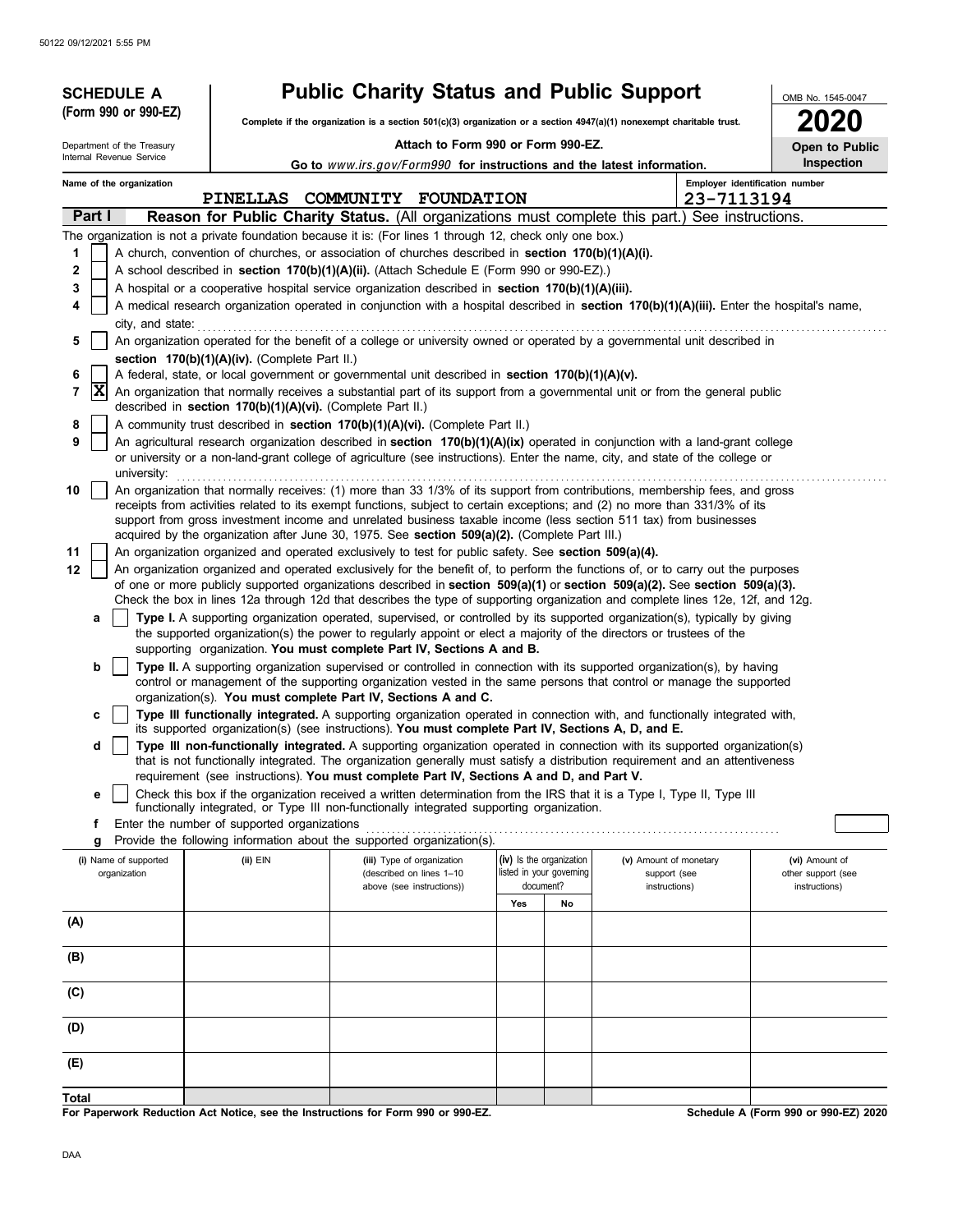|              | Schedule A (Form 990 or 990-EZ) 2020                                                                                                                                                                                 | PINELLAS COMMUNITY FOUNDATION |             |            |            | 23-7113194                           | Page 2                             |
|--------------|----------------------------------------------------------------------------------------------------------------------------------------------------------------------------------------------------------------------|-------------------------------|-------------|------------|------------|--------------------------------------|------------------------------------|
|              | Support Schedule for Organizations Described in Sections 170(b)(1)(A)(iv) and 170(b)(1)(A)(vi)<br>Part II                                                                                                            |                               |             |            |            |                                      |                                    |
|              | (Complete only if you checked the box on line 5, 7, or 8 of Part I or if the organization failed to qualify under                                                                                                    |                               |             |            |            |                                      |                                    |
|              | Part III. If the organization fails to qualify under the tests listed below, please complete Part III.)                                                                                                              |                               |             |            |            |                                      |                                    |
|              | Section A. Public Support                                                                                                                                                                                            |                               |             |            |            |                                      |                                    |
|              | Calendar year (or fiscal year beginning in)                                                                                                                                                                          | (a) 2016                      | (b) 2017    | (c) 2018   | $(d)$ 2019 | (e) $2020$                           | (f) Total                          |
| 1            | Gifts, grants, contributions, and<br>membership fees received. (Do not<br>include any "unusual grants.")                                                                                                             | 554,293                       | 3,130,723   | 7,790,236  | 10,873,674 | 18,700,960                           | 41,049,886                         |
| $\mathbf{2}$ | Tax revenues levied for the<br>organization's benefit and either paid<br>to or expended on its behalf<br>.                                                                                                           |                               |             |            |            |                                      |                                    |
| 3            | The value of services or facilities<br>furnished by a governmental unit to the<br>organization without charge                                                                                                        |                               |             |            |            |                                      |                                    |
| 4            | Total. Add lines 1 through 3                                                                                                                                                                                         | 554,293                       | 3,130,723   | 7,790,236  | 10,873,674 | 18,700,960                           | 41,049,886                         |
| 5            | The portion of total contributions by<br>each person (other than a<br>governmental unit or publicly<br>supported organization) included on<br>line 1 that exceeds 2% of the amount<br>shown on line 11, column $(f)$ |                               |             |            |            |                                      | 13,675,371                         |
| 6.           | Public support. Subtract line 5 from line 4.                                                                                                                                                                         |                               |             |            |            |                                      | 27, 374, 515                       |
|              | <b>Section B. Total Support</b>                                                                                                                                                                                      |                               |             |            |            |                                      |                                    |
|              | Calendar year (or fiscal year beginning in)                                                                                                                                                                          | (a) $2016$                    | (b) 2017    | $(c)$ 2018 | (d) $2019$ | (e) 2020                             | (f) Total                          |
| 7            | Amounts from line 4                                                                                                                                                                                                  | 554,293                       | 3, 130, 723 | 7,790,236  | 10,873,674 | 18,700,960                           | 41,049,886                         |
| 8            | Gross income from interest, dividends,<br>payments received on securities loans,<br>rents, royalties, and income from<br>similar sources                                                                             | 2,421,582                     | 2,745,761   | 2,766,586  | 3,163,369  | 2,792,389                            | 13,889,687                         |
| 9            | Net income from unrelated business<br>activities, whether or not the business<br>is regularly carried on                                                                                                             |                               |             |            |            |                                      |                                    |
| 10           | Other income. Do not include gain or<br>loss from the sale of capital assets<br>(Explain in Part VI.)                                                                                                                |                               |             |            |            | 48,907                               | 48,907                             |
| 11           | Total support. Add lines 7 through 10                                                                                                                                                                                |                               |             |            |            |                                      | 54,988,480                         |
| 12           | Gross receipts from related activities, etc. (see instructions)                                                                                                                                                      |                               |             |            |            | 12                                   |                                    |
| 13           | First 5 years. If the Form 990 is for the organization's first, second, third, fourth, or fifth tax year as a section 501(c)(3)                                                                                      |                               |             |            |            |                                      |                                    |
|              | organization, check this box and stop here<br>Section C. Computation of Public Support Percentage                                                                                                                    |                               |             |            |            |                                      |                                    |
|              |                                                                                                                                                                                                                      |                               |             |            |            |                                      | 49.78%                             |
| 14           | Public support percentage for 2020 (line 6, column (f) divided by line 11, column (f) [[[[[[[[[[[[[[[[[[[[[[[<br>Public support percentage from 2019 Schedule A, Part II, line 14                                    |                               |             |            |            | 14<br>15                             | 24.64 %                            |
| 15<br>16a    | 33 1/3% support test-2020. If the organization did not check the box on line 13, and line 14 is 33 1/3% or more, check this                                                                                          |                               |             |            |            |                                      |                                    |
|              | box and stop here. The organization qualifies as a publicly supported organization                                                                                                                                   |                               |             |            |            |                                      | $\blacktriangleright$ $\mathbf{X}$ |
| b            | 33 1/3% support test-2019. If the organization did not check a box on line 13 or 16a, and line 15 is 33 1/3% or more, check                                                                                          |                               |             |            |            |                                      |                                    |
|              | this box and stop here. The organization qualifies as a publicly supported organization                                                                                                                              |                               |             |            |            |                                      |                                    |
|              | 17a 10%-facts-and-circumstances test-2020. If the organization did not check a box on line 13, 16a, or 16b, and line 14 is                                                                                           |                               |             |            |            |                                      |                                    |
|              | 10% or more, and if the organization meets the "facts-and-circumstances" test, check this box and stop here. Explain in                                                                                              |                               |             |            |            |                                      |                                    |
|              | Part VI how the organization meets the "facts-and-circumstances" test. The organization qualifies as a publicly supported<br>organization                                                                            |                               |             |            |            |                                      |                                    |
| b            | 10%-facts-and-circumstances test-2019. If the organization did not check a box on line 13, 16a, 16b, or 17a, and line                                                                                                |                               |             |            |            |                                      |                                    |
|              | 15 is 10% or more, and if the organization meets the "facts-and-circumstances" test, check this box and stop here. Explain                                                                                           |                               |             |            |            |                                      |                                    |
|              | in Part VI how the organization meets the "facts-and-circumstances" test. The organization qualifies as a publicly supported                                                                                         |                               |             |            |            |                                      |                                    |
|              | organization                                                                                                                                                                                                         |                               |             |            |            |                                      |                                    |
| 18           | Private foundation. If the organization did not check a box on line 13, 16a, 16b, 17a, or 17b, check this box and see                                                                                                |                               |             |            |            |                                      |                                    |
|              | instructions                                                                                                                                                                                                         |                               |             |            |            |                                      |                                    |
|              |                                                                                                                                                                                                                      |                               |             |            |            | Schodule A (Form 000 or 000 EZ) 2020 |                                    |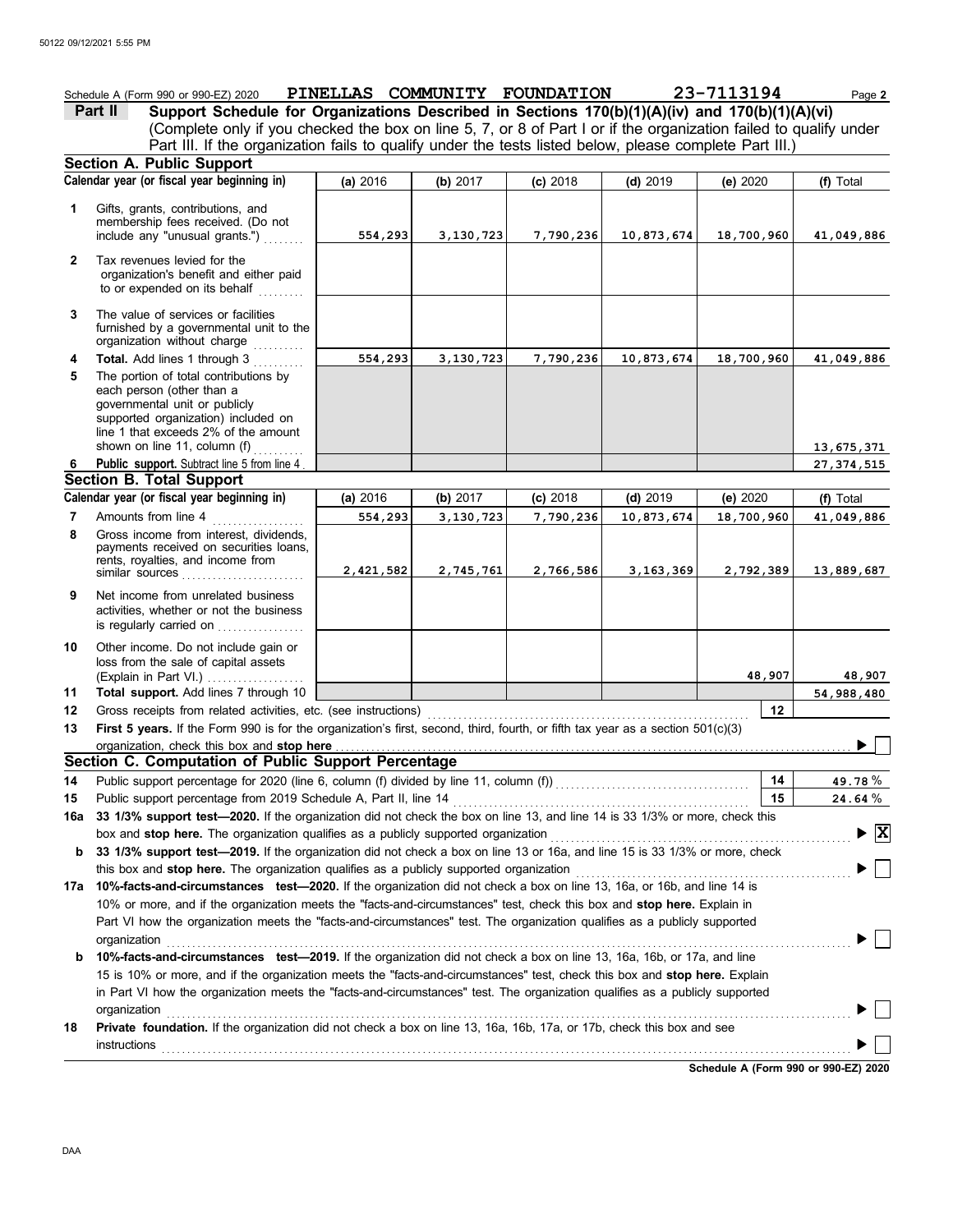|     | Schedule A (Form 990 or 990-EZ) 2020                                                                                                                                              |          |          | PINELLAS COMMUNITY FOUNDATION |            | 23-7113194 | Page 3    |
|-----|-----------------------------------------------------------------------------------------------------------------------------------------------------------------------------------|----------|----------|-------------------------------|------------|------------|-----------|
|     | Support Schedule for Organizations Described in Section 509(a)(2)<br>Part III                                                                                                     |          |          |                               |            |            |           |
|     | (Complete only if you checked the box on line 10 of Part I or if the organization failed to qualify under Part II.                                                                |          |          |                               |            |            |           |
|     | If the organization fails to qualify under the tests listed below, please complete Part II.)                                                                                      |          |          |                               |            |            |           |
|     | <b>Section A. Public Support</b>                                                                                                                                                  |          |          |                               |            |            |           |
|     | Calendar year (or fiscal year beginning in)                                                                                                                                       | (a) 2016 | (b) 2017 | $(c)$ 2018                    | $(d)$ 2019 | (e) 2020   | (f) Total |
| 1   | Gifts, grants, contributions, and membership fees<br>received. (Do not include any "unusual grants.")                                                                             |          |          |                               |            |            |           |
| 2   | Gross receipts from admissions, merchandise<br>sold or services performed, or facilities<br>furnished in any activity that is related to the<br>organization's tax-exempt purpose |          |          |                               |            |            |           |
| 3   | Gross receipts from activities that are not an<br>unrelated trade or business under section 513                                                                                   |          |          |                               |            |            |           |
| 4   | Tax revenues levied for the<br>organization's benefit and either paid<br>to or expended on its behalf                                                                             |          |          |                               |            |            |           |
| 5   | The value of services or facilities<br>furnished by a governmental unit to the<br>organization without charge                                                                     |          |          |                               |            |            |           |
| 6   | Total. Add lines 1 through 5                                                                                                                                                      |          |          |                               |            |            |           |
|     | 7a Amounts included on lines 1, 2, and 3<br>received from disqualified persons                                                                                                    |          |          |                               |            |            |           |
| b   | Amounts included on lines 2 and 3<br>received from other than disqualified<br>persons that exceed the greater of \$5,000<br>or 1% of the amount on line 13 for the year           |          |          |                               |            |            |           |
|     | c Add lines 7a and 7b<br>.                                                                                                                                                        |          |          |                               |            |            |           |
| 8   | Public support. (Subtract line 7c from<br>line 6.)                                                                                                                                |          |          |                               |            |            |           |
|     | <b>Section B. Total Support</b>                                                                                                                                                   |          |          |                               |            |            |           |
|     | Calendar year (or fiscal year beginning in)                                                                                                                                       | (a) 2016 | (b) 2017 | $(c)$ 2018                    | $(d)$ 2019 | (e) $2020$ | (f) Total |
| 9   | Amounts from line 6                                                                                                                                                               |          |          |                               |            |            |           |
|     | <b>10a</b> Gross income from interest, dividends,<br>payments received on securities loans, rents,<br>royalties, and income from similar sources.                                 |          |          |                               |            |            |           |
| b   | Unrelated business taxable income (less<br>section 511 taxes) from businesses<br>acquired after June 30, 1975                                                                     |          |          |                               |            |            |           |
|     | c Add lines 10a and 10b $\ldots$                                                                                                                                                  |          |          |                               |            |            |           |
| 11  | Net income from unrelated business<br>activities not included in line 10b, whether<br>or not the business is regularly carried on                                                 |          |          |                               |            |            |           |
| 12  | Other income. Do not include gain or<br>loss from the sale of capital assets<br>(Explain in Part VI.)                                                                             |          |          |                               |            |            |           |
| 13  | Total support. (Add lines 9, 10c, 11,                                                                                                                                             |          |          |                               |            |            |           |
| 14  | and 12.) $\ldots$ $\ldots$ $\ldots$ $\ldots$<br>First 5 years. If the Form 990 is for the organization's first, second, third, fourth, or fifth tax year as a section 501(c)(3)   |          |          |                               |            |            |           |
|     | organization, check this box and stop here                                                                                                                                        |          |          |                               |            |            |           |
|     | Section C. Computation of Public Support Percentage                                                                                                                               |          |          |                               |            |            |           |
| 15  |                                                                                                                                                                                   |          |          |                               |            | 15         | %         |
| 16  |                                                                                                                                                                                   |          |          |                               |            | 16         | %         |
|     | Section D. Computation of Investment Income Percentage                                                                                                                            |          |          |                               |            |            |           |
| 17  | Investment income percentage for 2020 (line 10c, column (f), divided by line 13, column (f)) [[[[[[[[[[[[[[[[                                                                     |          |          |                               |            | 17         | %         |
|     |                                                                                                                                                                                   |          |          |                               |            | 18         | $\%$      |
| 19a | 33 1/3% support tests-2020. If the organization did not check the box on line 14, and line 15 is more than 33 1/3%, and line                                                      |          |          |                               |            |            |           |
|     | 17 is not more than 33 1/3%, check this box and stop here. The organization qualifies as a publicly supported organization                                                        |          |          |                               |            |            |           |
| b   | 33 1/3% support tests-2019. If the organization did not check a box on line 14 or line 19a, and line 16 is more than 33 1/3%, and                                                 |          |          |                               |            |            |           |
|     | line 18 is not more than 33 1/3%, check this box and stop here. The organization qualifies as a publicly supported organization $\ldots$                                          |          |          |                               |            |            |           |
| 20  |                                                                                                                                                                                   |          |          |                               |            |            |           |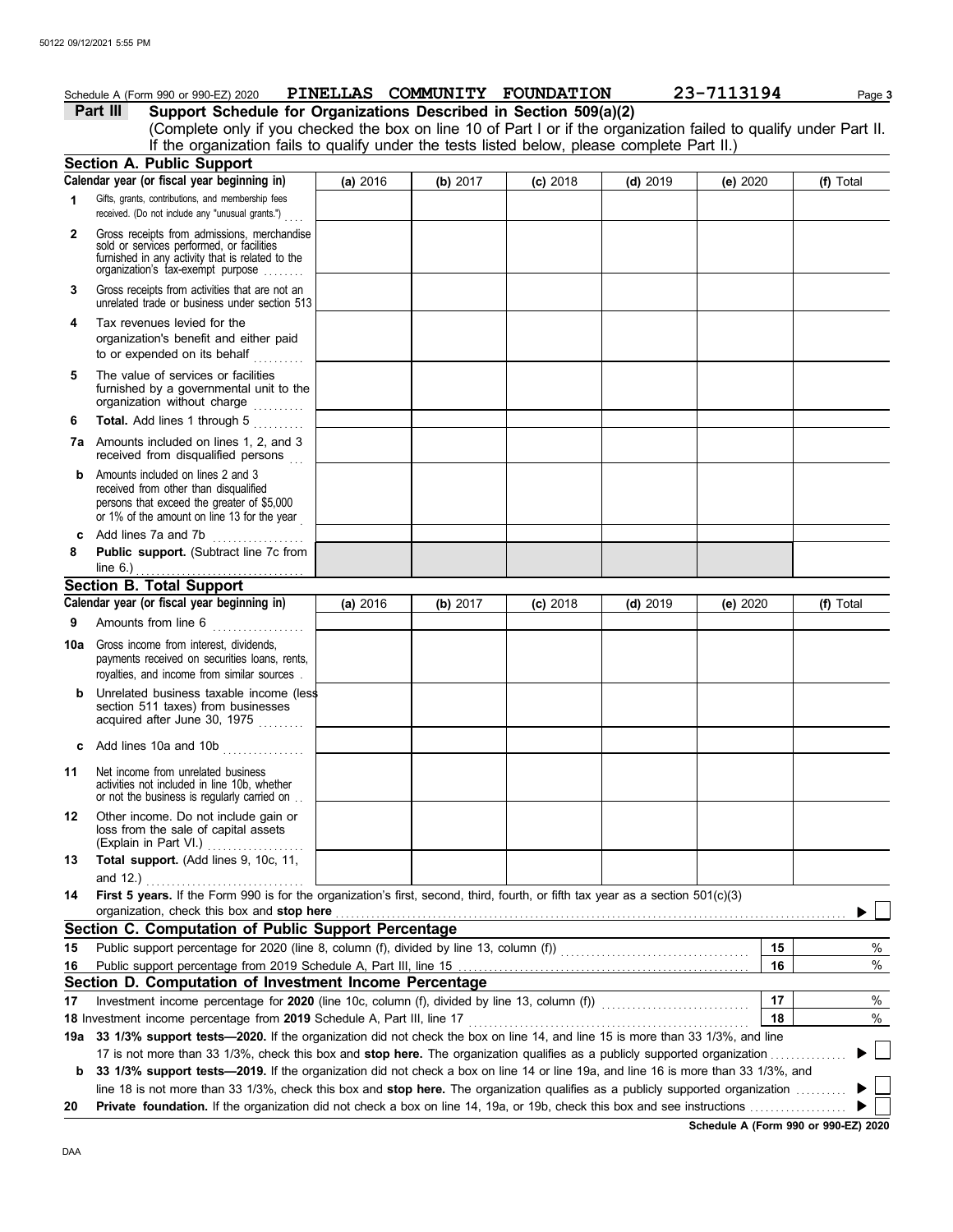|     | PINELLAS COMMUNITY FOUNDATION<br>Schedule A (Form 990 or 990-EZ) 2020                                                                                                                                | 23-7113194                           |     | Page 4 |
|-----|------------------------------------------------------------------------------------------------------------------------------------------------------------------------------------------------------|--------------------------------------|-----|--------|
|     | Part IV<br><b>Supporting Organizations</b>                                                                                                                                                           |                                      |     |        |
|     | (Complete only if you checked a box in line 12 on Part I. If you checked box 12a, Part I, complete Sections A                                                                                        |                                      |     |        |
|     | and B. If you checked box 12b, Part I, complete Sections A and C. If you checked box 12c, Part I, complete                                                                                           |                                      |     |        |
|     | Sections A, D, and E. If you checked box 12d, Part I, complete Sections A and D, and complete Part V.)                                                                                               |                                      |     |        |
|     | Section A. All Supporting Organizations                                                                                                                                                              |                                      |     |        |
|     |                                                                                                                                                                                                      |                                      | Yes | No     |
| 1   | Are all of the organization's supported organizations listed by name in the organization's governing                                                                                                 |                                      |     |        |
|     | documents? If "No," describe in Part VI how the supported organizations are designated. If designated by                                                                                             |                                      |     |        |
|     | class or purpose, describe the designation. If historic and continuing relationship, explain.                                                                                                        | 1                                    |     |        |
| 2   | Did the organization have any supported organization that does not have an IRS determination of status                                                                                               |                                      |     |        |
|     | under section 509(a)(1) or (2)? If "Yes," explain in Part VI how the organization determined that the supported                                                                                      |                                      |     |        |
|     | organization was described in section 509(a)(1) or (2).                                                                                                                                              | 2                                    |     |        |
| За  | Did the organization have a supported organization described in section $501(c)(4)$ , (5), or (6)? If "Yes," answer                                                                                  |                                      |     |        |
|     | lines 3b and 3c below.                                                                                                                                                                               | За                                   |     |        |
| b   | Did the organization confirm that each supported organization qualified under section $501(c)(4)$ , (5), or (6) and                                                                                  |                                      |     |        |
|     | satisfied the public support tests under section 509(a)(2)? If "Yes," describe in Part VI when and how the                                                                                           |                                      |     |        |
|     | organization made the determination.                                                                                                                                                                 | 3b                                   |     |        |
| c   | Did the organization ensure that all support to such organizations was used exclusively for section 170(c)(2)(B)                                                                                     |                                      |     |        |
|     | purposes? If "Yes," explain in Part VI what controls the organization put in place to ensure such use.                                                                                               | 3c                                   |     |        |
| 4a  | Was any supported organization not organized in the United States ("foreign supported organization")? If                                                                                             |                                      |     |        |
|     | "Yes," and if you checked 12a or 12b in Part I, answer (b) and (c) below.                                                                                                                            | 4a                                   |     |        |
| b   | Did the organization have ultimate control and discretion in deciding whether to make grants to the foreign                                                                                          |                                      |     |        |
|     | supported organization? If "Yes," describe in Part VI how the organization had such control and discretion                                                                                           |                                      |     |        |
|     | despite being controlled or supervised by or in connection with its supported organizations.                                                                                                         | 4b                                   |     |        |
| c   | Did the organization support any foreign supported organization that does not have an IRS determination                                                                                              |                                      |     |        |
|     | under sections $501(c)(3)$ and $509(a)(1)$ or (2)? If "Yes," explain in Part VI what controls the organization used                                                                                  |                                      |     |        |
|     | to ensure that all support to the foreign supported organization was used exclusively for section $170(c)(2)(B)$                                                                                     |                                      |     |        |
|     | purposes.                                                                                                                                                                                            | 4c                                   |     |        |
| 5a  | Did the organization add, substitute, or remove any supported organizations during the tax year? If "Yes,"                                                                                           |                                      |     |        |
|     | answer lines 5b and 5c below (if applicable). Also, provide detail in Part VI, including (i) the names and EIN                                                                                       |                                      |     |        |
|     | numbers of the supported organizations added, substituted, or removed; (ii) the reasons for each such action;                                                                                        |                                      |     |        |
|     | (iii) the authority under the organization's organizing document authorizing such action; and (iv) how the action                                                                                    |                                      |     |        |
|     | was accomplished (such as by amendment to the organizing document).                                                                                                                                  | 5a                                   |     |        |
| b   | Type I or Type II only. Was any added or substituted supported organization part of a class already                                                                                                  |                                      |     |        |
|     | designated in the organization's organizing document?                                                                                                                                                | 5b                                   |     |        |
| c   | Substitutions only. Was the substitution the result of an event beyond the organization's control?                                                                                                   | 5c                                   |     |        |
| 6   | Did the organization provide support (whether in the form of grants or the provision of services or facilities) to                                                                                   |                                      |     |        |
|     | anyone other than (i) its supported organizations, (ii) individuals that are part of the charitable class benefited                                                                                  |                                      |     |        |
|     | by one or more of its supported organizations, or (iii) other supporting organizations that also support or                                                                                          |                                      |     |        |
|     | benefit one or more of the filing organization's supported organizations? If "Yes," provide detail in Part VI.                                                                                       | 6                                    |     |        |
| 7   | Did the organization provide a grant, loan, compensation, or other similar payment to a substantial contributor                                                                                      |                                      |     |        |
|     | (as defined in section $4958(c)(3)(C)$ ), a family member of a substantial contributor, or a 35% controlled entity                                                                                   |                                      |     |        |
|     | with regard to a substantial contributor? If "Yes," complete Part I of Schedule L (Form 990 or 990-EZ).                                                                                              | 7                                    |     |        |
| 8   | Did the organization make a loan to a disqualified person (as defined in section 4958) not described in line 7?<br>If "Yes," complete Part I of Schedule L (Form 990 or 990-EZ).                     | 8                                    |     |        |
| 9a  | Was the organization controlled directly or indirectly at any time during the tax year by one or more                                                                                                |                                      |     |        |
|     | disqualified persons, as defined in section 4946 (other than foundation managers and organizations                                                                                                   |                                      |     |        |
|     | described in section 509(a)(1) or (2))? If "Yes," provide detail in Part VI.                                                                                                                         | 9а                                   |     |        |
| b   |                                                                                                                                                                                                      |                                      |     |        |
|     | Did one or more disqualified persons (as defined in line 9a) hold a controlling interest in any entity in which<br>the supporting organization had an interest? If "Yes," provide detail in Part VI. | 9b                                   |     |        |
|     | Did a disqualified person (as defined in line 9a) have an ownership interest in, or derive any personal benefit                                                                                      |                                      |     |        |
| c   | from, assets in which the supporting organization also had an interest? If "Yes," provide detail in Part VI.                                                                                         | 9с                                   |     |        |
| 10a | Was the organization subject to the excess business holdings rules of section 4943 because of section                                                                                                |                                      |     |        |
|     | 4943(f) (regarding certain Type II supporting organizations, and all Type III non-functionally integrated                                                                                            |                                      |     |        |
|     | supporting organizations)? If "Yes," answer line 10b below.                                                                                                                                          | 10a                                  |     |        |
| b   | Did the organization have any excess business holdings in the tax year? (Use Schedule C, Form 4720, to                                                                                               |                                      |     |        |
|     | determine whether the organization had excess business holdings.)                                                                                                                                    | 10b                                  |     |        |
|     |                                                                                                                                                                                                      | Schedule A (Form 990 or 990-EZ) 2020 |     |        |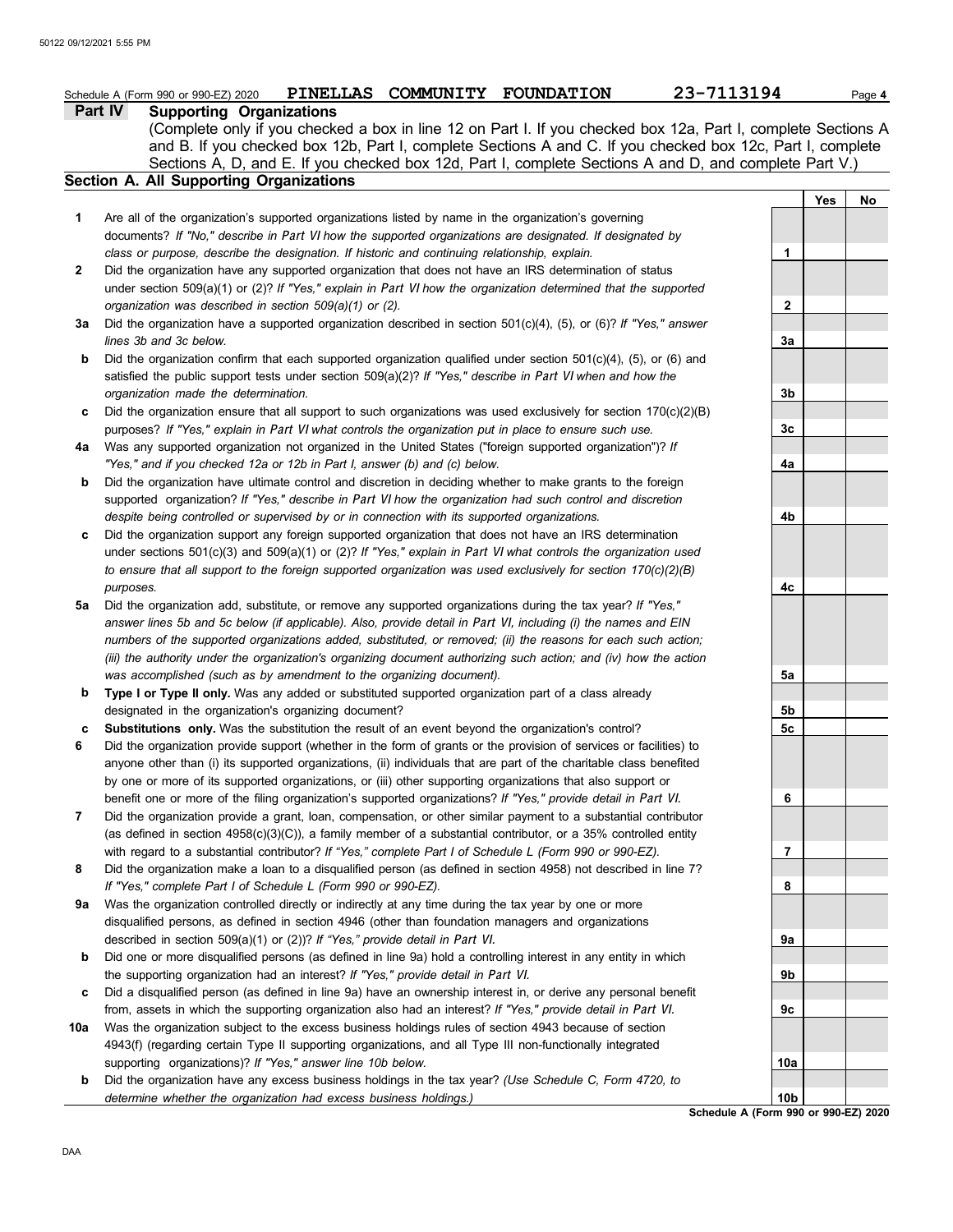|              | 23-7113194<br>PINELLAS COMMUNITY FOUNDATION<br>Schedule A (Form 990 or 990-EZ) 2020                                               |                 |     | Page 5 |
|--------------|-----------------------------------------------------------------------------------------------------------------------------------|-----------------|-----|--------|
|              | <b>Supporting Organizations (continued)</b><br>Part IV                                                                            |                 | Yes | No     |
| 11           | Has the organization accepted a gift or contribution from any of the following persons?                                           |                 |     |        |
| а            | A person who directly or indirectly controls, either alone or together with persons described in lines 11b and                    |                 |     |        |
|              | 11c below, the governing body of a supported organization?                                                                        | 11a             |     |        |
|              | <b>b</b> A family member of a person described in line 11a above?                                                                 | 11 <sub>b</sub> |     |        |
|              | c A 35% controlled entity of a person described in line 11a or 11b above? If "Yes" to line 11a, 11b, or 11c, provide              |                 |     |        |
|              | detail in Part VI.                                                                                                                | 11c             |     |        |
|              | <b>Section B. Type I Supporting Organizations</b>                                                                                 |                 |     |        |
|              |                                                                                                                                   |                 | Yes | No     |
| 1            | Did the governing body, members of the governing body, officers acting in their official capacity, or membership of one or        |                 |     |        |
|              | more supported organizations have the power to regularly appoint or elect at least a majority of the organization's officers,     |                 |     |        |
|              | directors, or trustees at all times during the tax year? If "No," describe in Part VI how the supported organization(s)           |                 |     |        |
|              | effectively operated, supervised, or controlled the organization's activities. If the organization had more than one supported    |                 |     |        |
|              | organization, describe how the powers to appoint and/or remove officers, directors, or trustees were allocated among the          |                 |     |        |
|              | supported organizations and what conditions or restrictions, if any, applied to such powers during the tax year.                  | 1               |     |        |
| $\mathbf{2}$ | Did the organization operate for the benefit of any supported organization other than the supported                               |                 |     |        |
|              | organization(s) that operated, supervised, or controlled the supporting organization? If "Yes," explain in Part                   |                 |     |        |
|              | VI how providing such benefit carried out the purposes of the supported organization(s) that operated,                            |                 |     |        |
|              | supervised, or controlled the supporting organization.                                                                            | $\mathbf{2}$    |     |        |
|              | Section C. Type II Supporting Organizations                                                                                       |                 |     |        |
|              |                                                                                                                                   |                 | Yes | No     |
| 1            | Were a majority of the organization's directors or trustees during the tax year also a majority of the directors                  |                 |     |        |
|              | or trustees of each of the organization's supported organization(s)? If "No," describe in Part VI how control                     |                 |     |        |
|              | or management of the supporting organization was vested in the same persons that controlled or managed                            |                 |     |        |
|              | the supported organization(s).                                                                                                    | 1               |     |        |
|              | Section D. All Type III Supporting Organizations                                                                                  |                 |     |        |
|              |                                                                                                                                   |                 | Yes | No     |
| 1            | Did the organization provide to each of its supported organizations, by the last day of the fifth month of the                    |                 |     |        |
|              | organization's tax year, (i) a written notice describing the type and amount of support provided during the prior tax             |                 |     |        |
|              | year, (ii) a copy of the Form 990 that was most recently filed as of the date of notification, and (iii) copies of the            |                 |     |        |
|              | organization's governing documents in effect on the date of notification, to the extent not previously provided?                  | 1               |     |        |
| $\mathbf{2}$ | Were any of the organization's officers, directors, or trustees either (i) appointed or elected by the supported                  |                 |     |        |
|              | organization(s) or (ii) serving on the governing body of a supported organization? If "No," explain in Part VI how                |                 |     |        |
|              | the organization maintained a close and continuous working relationship with the supported organization(s).                       | 2               |     |        |
| 3            | By reason of the relationship described in line 2, above, did the organization's supported organizations have                     |                 |     |        |
|              | a significant voice in the organization's investment policies and in directing the use of the organization's                      |                 |     |        |
|              | income or assets at all times during the tax year? If "Yes," describe in Part VI the role the organization's                      |                 |     |        |
|              | supported organizations played in this regard.                                                                                    | 3               |     |        |
|              | Section E. Type III Functionally-Integrated Supporting Organizations                                                              |                 |     |        |
| 1            | Check the box next to the method that the organization used to satisfy the Integral Part Test during the year (see instructions). |                 |     |        |
| а            | The organization satisfied the Activities Test. Complete line 2 below.                                                            |                 |     |        |
| b            | The organization is the parent of each of its supported organizations. Complete line 3 below.                                     |                 |     |        |
| c            | The organization supported a governmental entity. Describe in Part VI how you supported a governmental entity (see instructions). |                 |     |        |
| $\mathbf{2}$ | Activities Test. Answer lines 2a and 2b below.                                                                                    |                 | Yes | No     |
| а            | Did substantially all of the organization's activities during the tax year directly further the exempt purposes of                |                 |     |        |
|              | the supported organization(s) to which the organization was responsive? If "Yes," then in Part VI identify                        |                 |     |        |
|              | those supported organizations and explain how these activities directly furthered their exempt purposes,                          |                 |     |        |
|              | how the organization was responsive to those supported organizations, and how the organization determined                         |                 |     |        |
|              | that these activities constituted substantially all of its activities.                                                            | 2a              |     |        |
| b            | Did the activities described in line 2a, above, constitute activities that, but for the organization's involvement,               |                 |     |        |
|              | one or more of the organization's supported organization(s) would have been engaged in? If "Yes," explain in                      |                 |     |        |
|              | Part VI the reasons for the organization's position that its supported organization(s) would have engaged in                      |                 |     |        |
|              | these activities but for the organization's involvement.                                                                          | 2b              |     |        |
| 3            | Parent of Supported Organizations. Answer lines 3a and 3b below.                                                                  |                 |     |        |
| a            | Did the organization have the power to regularly appoint or elect a majority of the officers, directors, or                       |                 |     |        |
|              | trustees of each of the supported organizations? If "Yes" or "No," provide details in Part VI.                                    | За              |     |        |
|              | <b>b</b> Did the organization exercise a substantial degree of direction over the policies, programs, and activities of each      |                 |     |        |

of its supported organizations? *If "Yes," describe in* Part VI *the role played by the organization in this regard.* **3b**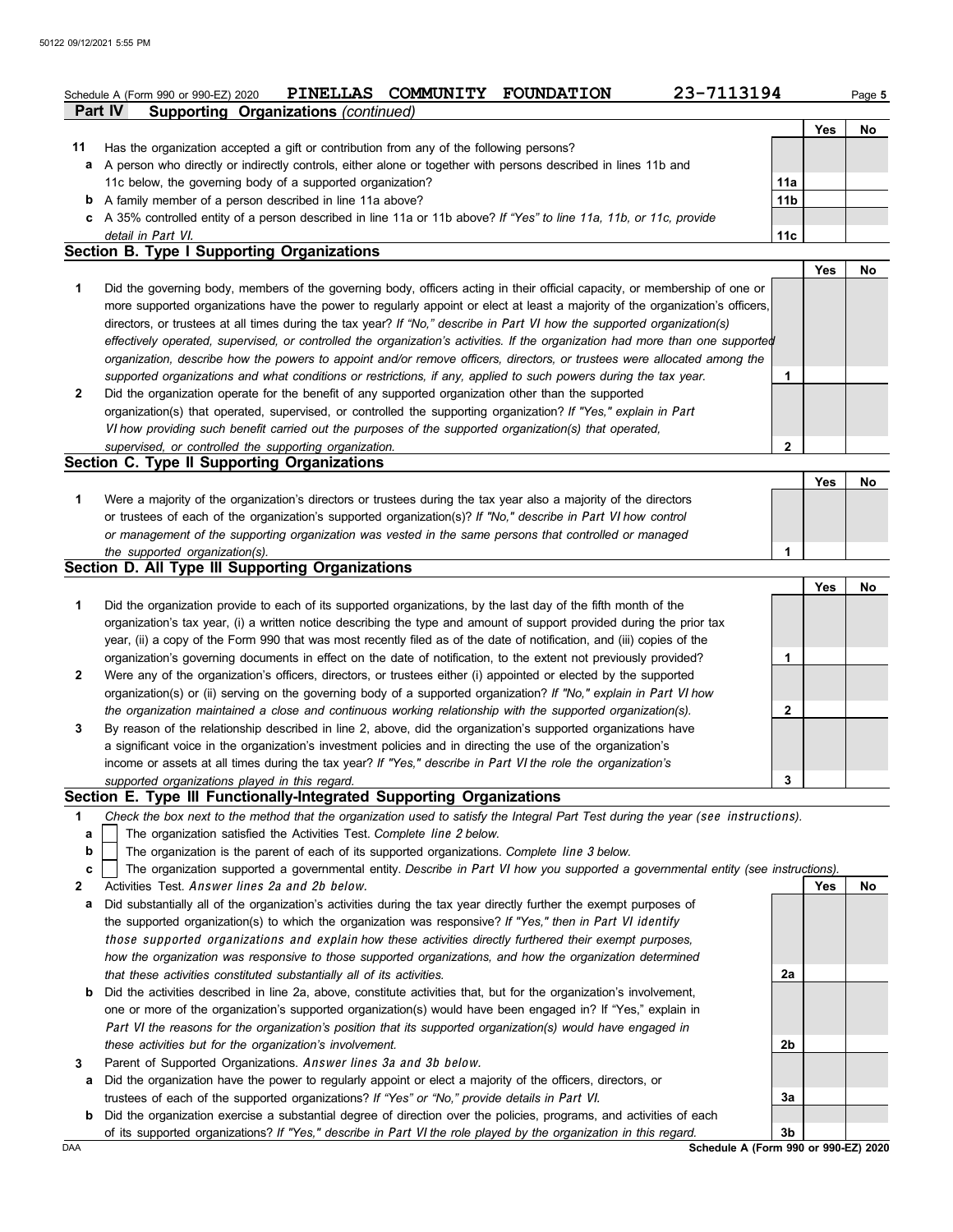|                | Schedule A (Form 990 or 990-EZ) 2020 PINELLAS COMMUNITY FOUNDATION                                                               |                | 23-7113194     | Page 6                         |  |  |  |
|----------------|----------------------------------------------------------------------------------------------------------------------------------|----------------|----------------|--------------------------------|--|--|--|
| Part V         | Type III Non-Functionally Integrated 509(a)(3) Supporting Organizations                                                          |                |                |                                |  |  |  |
| $\mathbf{1}$   | Check here if the organization satisfied the Integral Part Test as a qualifying trust on Nov. 20, 1970 (explain in Part VI). See |                |                |                                |  |  |  |
|                | instructions. All other Type III non-functionally integrated supporting organizations must complete Sections A through E.        |                |                |                                |  |  |  |
|                | Section A - Adjusted Net Income                                                                                                  |                | (A) Prior Year | (B) Current Year<br>(optional) |  |  |  |
| $\mathbf 1$    | Net short-term capital gain                                                                                                      | $\mathbf{1}$   |                |                                |  |  |  |
| $\mathbf{2}$   | Recoveries of prior-year distributions                                                                                           | $\mathbf 2$    |                |                                |  |  |  |
| 3              | Other gross income (see instructions)                                                                                            | 3              |                |                                |  |  |  |
| 4              | Add lines 1 through 3.                                                                                                           | 4              |                |                                |  |  |  |
| 5              | Depreciation and depletion                                                                                                       | 5              |                |                                |  |  |  |
| 6              | Portion of operating expenses paid or incurred for production or collection of                                                   |                |                |                                |  |  |  |
|                | gross income or for management, conservation, or maintenance of property                                                         |                |                |                                |  |  |  |
|                | held for production of income (see instructions)                                                                                 | 6              |                |                                |  |  |  |
| $\overline{7}$ | Other expenses (see instructions)                                                                                                | $\overline{7}$ |                |                                |  |  |  |
| 8              | Adjusted Net Income (subtract lines 5, 6, and 7 from line 4)                                                                     | 8              |                |                                |  |  |  |
|                | Section B - Minimum Asset Amount<br>(A) Prior Year                                                                               |                |                |                                |  |  |  |
| 1.             | Aggregate fair market value of all non-exempt-use assets (see                                                                    |                |                |                                |  |  |  |
|                | instructions for short tax year or assets held for part of year):                                                                |                |                |                                |  |  |  |
|                | a Average monthly value of securities                                                                                            | 1a             |                |                                |  |  |  |
|                | <b>b</b> Average monthly cash balances                                                                                           | 1 <sub>b</sub> |                |                                |  |  |  |
|                | c Fair market value of other non-exempt-use assets                                                                               |                |                |                                |  |  |  |
|                | <b>d Total</b> (add lines 1a, 1b, and 1c)                                                                                        | 1d             |                |                                |  |  |  |
|                | e Discount claimed for blockage or other factors<br>(explain in detail in Part VI):                                              |                |                |                                |  |  |  |
|                | 2 Acquisition indebtedness applicable to non-exempt-use assets                                                                   | $\mathbf{2}$   |                |                                |  |  |  |
| 3              | Subtract line 2 from line 1d.                                                                                                    | 3              |                |                                |  |  |  |
| 4              | Cash deemed held for exempt use. Enter 0.015 of line 3 (for greater amount,                                                      |                |                |                                |  |  |  |
|                | see instructions).                                                                                                               | 4              |                |                                |  |  |  |
| 5              | Net value of non-exempt-use assets (subtract line 4 from line 3)                                                                 | 5              |                |                                |  |  |  |
| 6              | Multiply line 5 by 0.035.                                                                                                        | 6              |                |                                |  |  |  |
| 7              | Recoveries of prior-year distributions                                                                                           | $\overline{7}$ |                |                                |  |  |  |
| 8              | Minimum Asset Amount (add line 7 to line 6)                                                                                      | 8              |                |                                |  |  |  |
|                | Section C - Distributable Amount                                                                                                 |                |                | <b>Current Year</b>            |  |  |  |
| 1              | Adjusted net income for prior year (from Section A, line 8, column A)                                                            | 1              |                |                                |  |  |  |
| $\mathbf{2}$   | Enter 0.85 of line 1.                                                                                                            | $\mathbf{2}$   |                |                                |  |  |  |
| 3              | Minimum asset amount for prior year (from Section B, line 8, column A)                                                           | 3              |                |                                |  |  |  |
| 4              | Enter greater of line 2 or line 3.                                                                                               | 4              |                |                                |  |  |  |
| 5              | Income tax imposed in prior year                                                                                                 | 5              |                |                                |  |  |  |
| 6              | <b>Distributable Amount.</b> Subtract line 5 from line 4, unless subject to                                                      |                |                |                                |  |  |  |
|                | emergency temporary reduction (see instructions).                                                                                | 6              |                |                                |  |  |  |
| $\overline{7}$ | Check here if the current year is the organization's first as a non-functionally integrated Type III supporting organization     |                |                |                                |  |  |  |
|                | (see instructions).                                                                                                              |                |                |                                |  |  |  |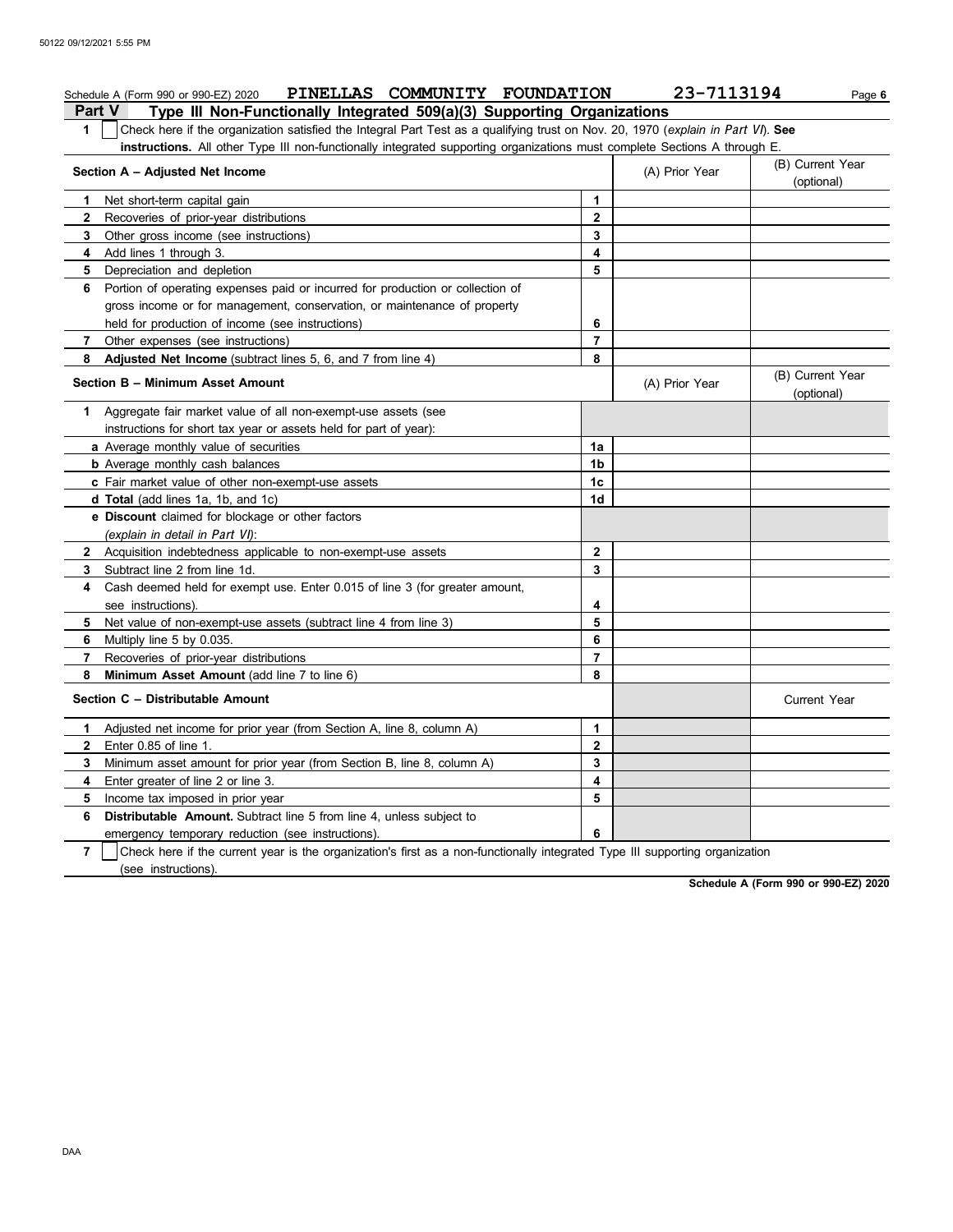## Schedule A (Form 990 or 990-EZ) 2020 PINELLAS COMMUNITY FOUNDATION 23-7113194 Page 7 **Part V Type III Non-Functionally Integrated 509(a)(3) Supporting Organizations** *(continued)*

|              | Section D - Distributions                                                                                                   |                                    |                                               | <b>Current Year</b>                              |
|--------------|-----------------------------------------------------------------------------------------------------------------------------|------------------------------------|-----------------------------------------------|--------------------------------------------------|
| 1.           | Amounts paid to supported organizations to accomplish exempt purposes                                                       |                                    |                                               |                                                  |
| 2            | Amounts paid to perform activity that directly furthers exempt purposes of supported                                        |                                    |                                               |                                                  |
|              | organizations, in excess of income from activity                                                                            |                                    |                                               |                                                  |
| 3            | Administrative expenses paid to accomplish exempt purposes of supported organizations                                       |                                    |                                               |                                                  |
| 4            | Amounts paid to acquire exempt-use assets                                                                                   |                                    |                                               |                                                  |
| 5            | Qualified set-aside amounts (prior IRS approval required—provide details in Part VI)                                        |                                    |                                               |                                                  |
| 6            | Other distributions (describe in Part VI). See instructions.                                                                |                                    |                                               |                                                  |
| 7            | <b>Total annual distributions.</b> Add lines 1 through 6.                                                                   |                                    |                                               |                                                  |
| 8            | Distributions to attentive supported organizations to which the organization is responsive                                  |                                    |                                               |                                                  |
|              | (provide details in Part VI). See instructions.                                                                             |                                    |                                               |                                                  |
| 9            | Distributable amount for 2020 from Section C, line 6                                                                        |                                    |                                               |                                                  |
| 10           | Line 8 amount divided by line 9 amount                                                                                      |                                    |                                               |                                                  |
|              | <b>Section E - Distribution Allocations (see instructions)</b>                                                              | (i)<br><b>Excess Distributions</b> | (ii)<br><b>Underdistributions</b><br>Pre-2020 | (iii)<br><b>Distributable</b><br>Amount for 2020 |
| 1.           | Distributable amount for 2020 from Section C, line 6                                                                        |                                    |                                               |                                                  |
| $\mathbf{2}$ | Underdistributions, if any, for years prior to 2020<br>(reasonable cause required-explain in Part VI). See<br>instructions. |                                    |                                               |                                                  |
| 3            | Excess distributions carryover, if any, to 2020                                                                             |                                    |                                               |                                                  |
|              | <b>a</b> From 2015                                                                                                          |                                    |                                               |                                                  |
|              | $b$ From 2016                                                                                                               |                                    |                                               |                                                  |
|              | <b>c</b> From 2017                                                                                                          |                                    |                                               |                                                  |
|              |                                                                                                                             |                                    |                                               |                                                  |
|              |                                                                                                                             |                                    |                                               |                                                  |
|              | f Total of lines 3a through 3e                                                                                              |                                    |                                               |                                                  |
|              | <b>g</b> Applied to underdistributions of prior years                                                                       |                                    |                                               |                                                  |
|              | h Applied to 2020 distributable amount                                                                                      |                                    |                                               |                                                  |
|              | <i>i</i> Carryover from 2015 not applied (see instructions)                                                                 |                                    |                                               |                                                  |
|              | Remainder. Subtract lines 3g, 3h, and 3i from line 3f.                                                                      |                                    |                                               |                                                  |
| 4            | Distributions for 2020 from                                                                                                 |                                    |                                               |                                                  |
|              | Section D, line 7:<br>\$                                                                                                    |                                    |                                               |                                                  |
|              | a Applied to underdistributions of prior years                                                                              |                                    |                                               |                                                  |
|              | <b>b</b> Applied to 2020 distributable amount                                                                               |                                    |                                               |                                                  |
|              | c Remainder. Subtract lines 4a and 4b from line 4.                                                                          |                                    |                                               |                                                  |
| 5            | Remaining underdistributions for years prior to 2020, if                                                                    |                                    |                                               |                                                  |
|              | any. Subtract lines 3g and 4a from line 2. For result                                                                       |                                    |                                               |                                                  |
|              | greater than zero, explain in Part VI. See instructions.                                                                    |                                    |                                               |                                                  |
| 6            | Remaining underdistributions for 2020 Subtract lines 3h                                                                     |                                    |                                               |                                                  |
|              | and 4b from line 1. For result greater than zero, explain in                                                                |                                    |                                               |                                                  |
|              | Part VI. See instructions.                                                                                                  |                                    |                                               |                                                  |
| 7            | Excess distributions carryover to 2021. Add lines 3j<br>and 4c.                                                             |                                    |                                               |                                                  |
| 8            | Breakdown of line 7:                                                                                                        |                                    |                                               |                                                  |
|              | a Excess from 2016                                                                                                          |                                    |                                               |                                                  |
|              | <b>b</b> Excess from 2017                                                                                                   |                                    |                                               |                                                  |
|              | c Excess from 2018                                                                                                          |                                    |                                               |                                                  |
|              |                                                                                                                             |                                    |                                               |                                                  |
|              | e Excess from 2020                                                                                                          |                                    |                                               |                                                  |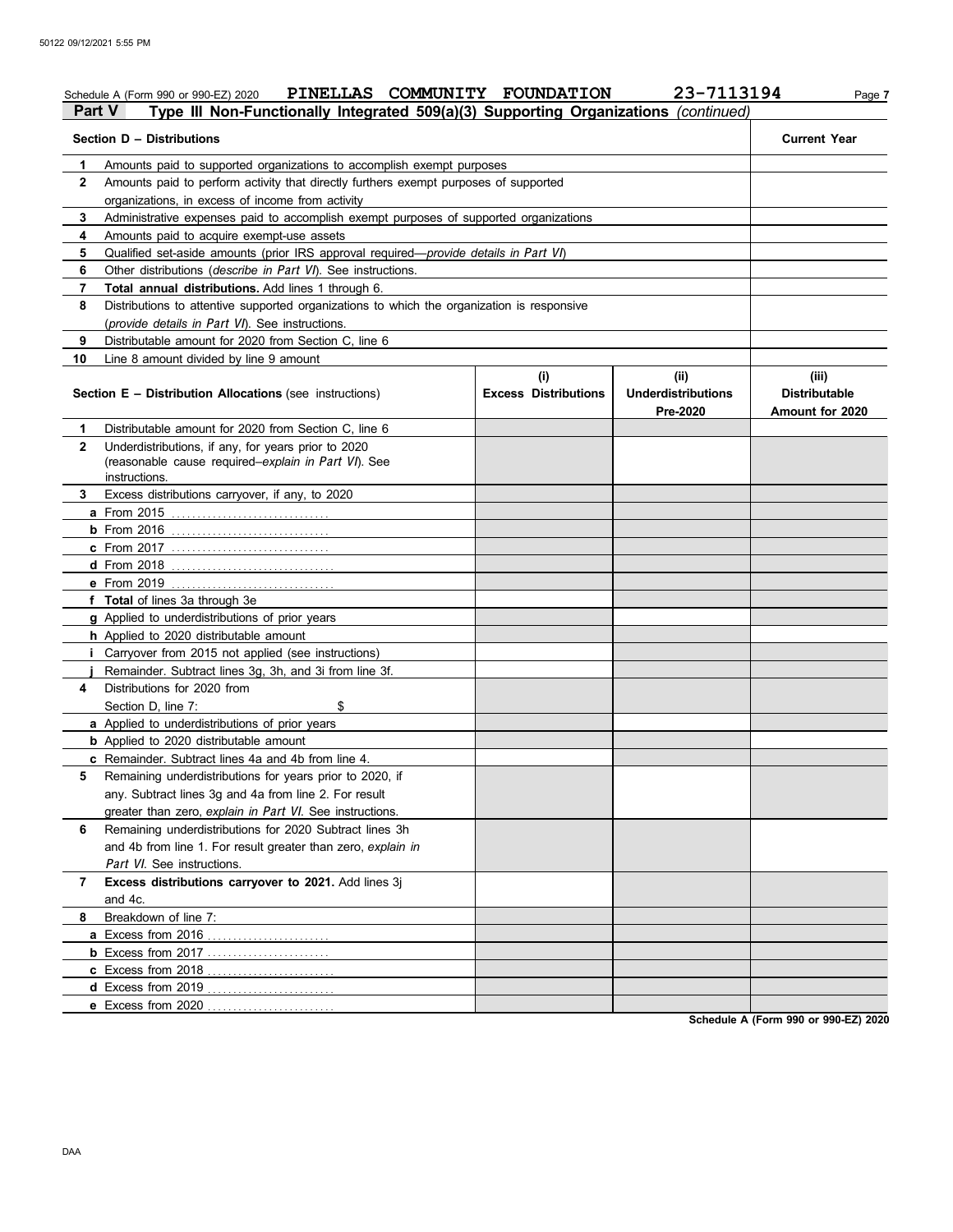| Part VI | Schedule A (Form 990 or 990-EZ) 2020                                                           |  | PINELLAS COMMUNITY FOUNDATION | 23-7113194<br>Supplemental Information. Provide the explanations required by Part II, line 10; Part II, line 17a or 17b; Part<br>III, line 12; Part IV, Section A, lines 1, 2, 3b, 3c, 4b, 4c, 5a, 6, 9a, 9b, 9c, 11a, 11b, and 11c; Part IV, Section | Page 8<br>B, lines 1 and 2; Part IV, Section C, line 1; Part IV, Section D, lines 2 and 3; Part IV, Section E, lines 1c, 2a, 2b,<br>3a, and 3b; Part V, line 1; Part V, Section B, line 1e; Part V, Section D, lines 5, 6, and 8; and Part V, Section E, |
|---------|------------------------------------------------------------------------------------------------|--|-------------------------------|-------------------------------------------------------------------------------------------------------------------------------------------------------------------------------------------------------------------------------------------------------|----------------------------------------------------------------------------------------------------------------------------------------------------------------------------------------------------------------------------------------------------------|
|         | lines 2, 5, and 6. Also complete this part for any additional information. (See instructions.) |  |                               |                                                                                                                                                                                                                                                       |                                                                                                                                                                                                                                                          |
|         |                                                                                                |  |                               |                                                                                                                                                                                                                                                       |                                                                                                                                                                                                                                                          |
|         |                                                                                                |  |                               |                                                                                                                                                                                                                                                       |                                                                                                                                                                                                                                                          |
|         |                                                                                                |  |                               |                                                                                                                                                                                                                                                       |                                                                                                                                                                                                                                                          |
|         |                                                                                                |  |                               |                                                                                                                                                                                                                                                       |                                                                                                                                                                                                                                                          |
|         |                                                                                                |  |                               |                                                                                                                                                                                                                                                       |                                                                                                                                                                                                                                                          |
|         |                                                                                                |  |                               |                                                                                                                                                                                                                                                       |                                                                                                                                                                                                                                                          |
|         |                                                                                                |  |                               |                                                                                                                                                                                                                                                       |                                                                                                                                                                                                                                                          |
|         |                                                                                                |  |                               |                                                                                                                                                                                                                                                       |                                                                                                                                                                                                                                                          |
|         |                                                                                                |  |                               |                                                                                                                                                                                                                                                       |                                                                                                                                                                                                                                                          |
|         |                                                                                                |  |                               |                                                                                                                                                                                                                                                       |                                                                                                                                                                                                                                                          |
|         |                                                                                                |  |                               |                                                                                                                                                                                                                                                       |                                                                                                                                                                                                                                                          |
|         |                                                                                                |  |                               |                                                                                                                                                                                                                                                       |                                                                                                                                                                                                                                                          |
|         |                                                                                                |  |                               |                                                                                                                                                                                                                                                       |                                                                                                                                                                                                                                                          |
|         |                                                                                                |  |                               |                                                                                                                                                                                                                                                       |                                                                                                                                                                                                                                                          |
|         |                                                                                                |  |                               |                                                                                                                                                                                                                                                       |                                                                                                                                                                                                                                                          |
|         |                                                                                                |  |                               |                                                                                                                                                                                                                                                       |                                                                                                                                                                                                                                                          |
|         |                                                                                                |  |                               |                                                                                                                                                                                                                                                       |                                                                                                                                                                                                                                                          |
|         |                                                                                                |  |                               |                                                                                                                                                                                                                                                       |                                                                                                                                                                                                                                                          |
|         |                                                                                                |  |                               |                                                                                                                                                                                                                                                       |                                                                                                                                                                                                                                                          |
|         |                                                                                                |  |                               |                                                                                                                                                                                                                                                       |                                                                                                                                                                                                                                                          |
|         |                                                                                                |  |                               |                                                                                                                                                                                                                                                       |                                                                                                                                                                                                                                                          |
|         |                                                                                                |  |                               |                                                                                                                                                                                                                                                       |                                                                                                                                                                                                                                                          |
|         |                                                                                                |  |                               |                                                                                                                                                                                                                                                       |                                                                                                                                                                                                                                                          |
|         |                                                                                                |  |                               |                                                                                                                                                                                                                                                       |                                                                                                                                                                                                                                                          |
|         |                                                                                                |  |                               |                                                                                                                                                                                                                                                       |                                                                                                                                                                                                                                                          |
|         |                                                                                                |  |                               |                                                                                                                                                                                                                                                       |                                                                                                                                                                                                                                                          |
|         |                                                                                                |  |                               |                                                                                                                                                                                                                                                       |                                                                                                                                                                                                                                                          |
|         |                                                                                                |  |                               |                                                                                                                                                                                                                                                       |                                                                                                                                                                                                                                                          |
|         |                                                                                                |  |                               |                                                                                                                                                                                                                                                       |                                                                                                                                                                                                                                                          |
|         |                                                                                                |  |                               |                                                                                                                                                                                                                                                       |                                                                                                                                                                                                                                                          |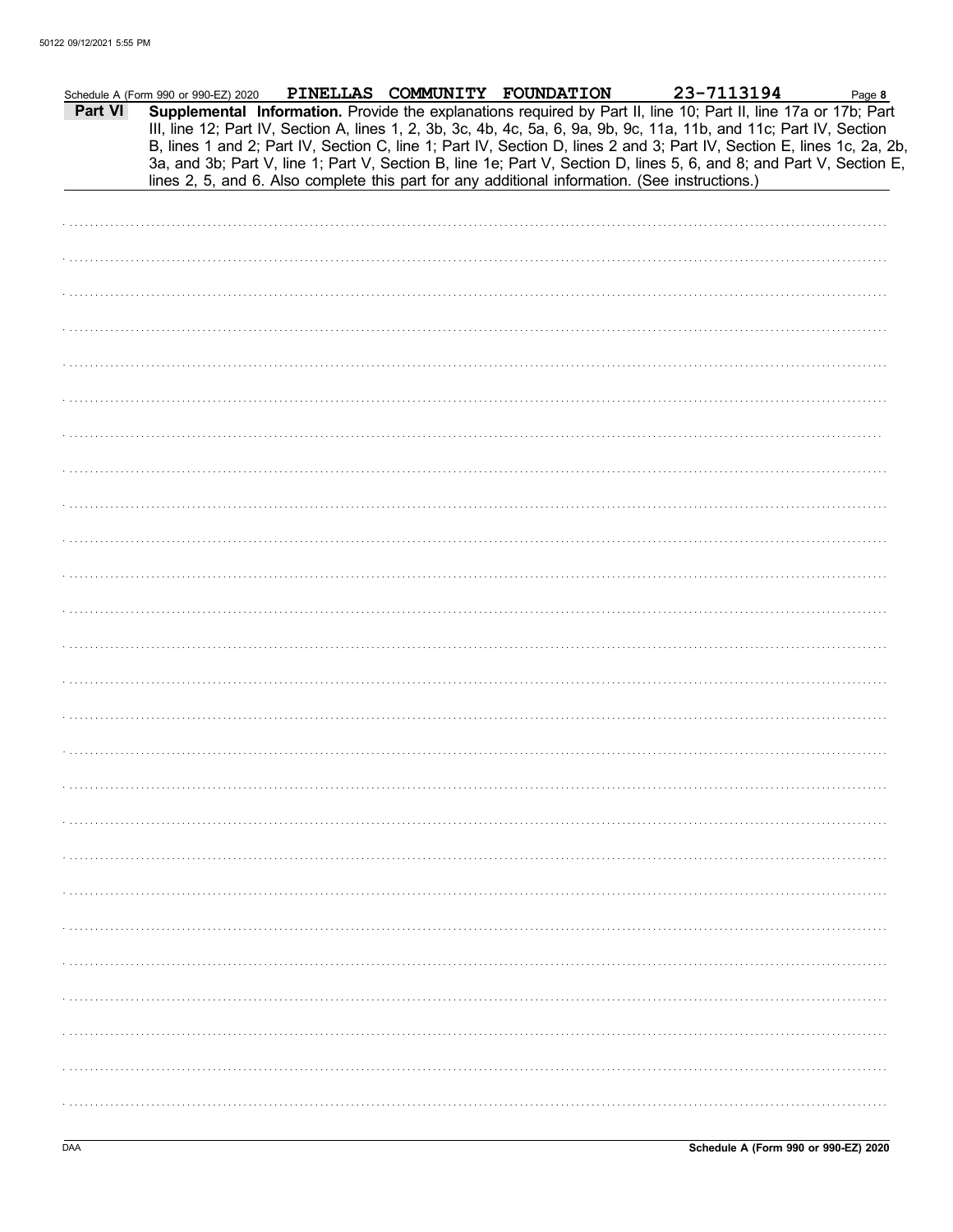|              | <b>SCHEDULE D</b>                                      |                                                                                                                                                                                                                                                                      | Supplemental Financial Statements                                                             |                                | OMB No. 1545-0047                                          |  |  |
|--------------|--------------------------------------------------------|----------------------------------------------------------------------------------------------------------------------------------------------------------------------------------------------------------------------------------------------------------------------|-----------------------------------------------------------------------------------------------|--------------------------------|------------------------------------------------------------|--|--|
|              | (Form 990)                                             |                                                                                                                                                                                                                                                                      | Complete if the organization answered "Yes" on Form 990,                                      |                                |                                                            |  |  |
|              |                                                        |                                                                                                                                                                                                                                                                      | Part IV, line 6, 7, 8, 9, 10, 11a, 11b, 11c, 11d, 11e, 11f, 12a, or 12b.                      |                                |                                                            |  |  |
|              | Department of the Treasury<br>Internal Revenue Service |                                                                                                                                                                                                                                                                      | Attach to Form 990.<br>Go to www.irs.gov/Form990 for instructions and the latest information. |                                | <b>Open to Public</b><br>Inspection                        |  |  |
|              | Name of the organization                               |                                                                                                                                                                                                                                                                      |                                                                                               | Employer identification number |                                                            |  |  |
|              |                                                        |                                                                                                                                                                                                                                                                      |                                                                                               |                                |                                                            |  |  |
|              | Part I                                                 | PINELLAS COMMUNITY FOUNDATION<br>Organizations Maintaining Donor Advised Funds or Other Similar Funds or Accounts.                                                                                                                                                   |                                                                                               | 23-7113194                     |                                                            |  |  |
|              |                                                        | Complete if the organization answered "Yes" on Form 990, Part IV, line 6.                                                                                                                                                                                            |                                                                                               |                                |                                                            |  |  |
|              |                                                        |                                                                                                                                                                                                                                                                      | (a) Donor advised funds                                                                       | (b) Funds and other accounts   |                                                            |  |  |
| 1            |                                                        |                                                                                                                                                                                                                                                                      | 33                                                                                            |                                |                                                            |  |  |
| 2            |                                                        |                                                                                                                                                                                                                                                                      | 3,070,835                                                                                     |                                |                                                            |  |  |
| 3            |                                                        |                                                                                                                                                                                                                                                                      | 2,923,000                                                                                     |                                |                                                            |  |  |
| 4            |                                                        |                                                                                                                                                                                                                                                                      | 22, 372, 419<br><b>Contract Contract Contract</b>                                             |                                |                                                            |  |  |
| 5            |                                                        | Did the organization inform all donors and donor advisors in writing that the assets held in donor advised                                                                                                                                                           |                                                                                               |                                |                                                            |  |  |
|              |                                                        | Did the organization inform all grantees, donors, and donor advisors in writing that grant funds can be used                                                                                                                                                         |                                                                                               |                                | $ X $ Yes<br>No                                            |  |  |
|              |                                                        | only for charitable purposes and not for the benefit of the donor or donor advisor, or for any other purpose                                                                                                                                                         |                                                                                               |                                |                                                            |  |  |
|              |                                                        |                                                                                                                                                                                                                                                                      |                                                                                               |                                | $ X $ Yes<br>No                                            |  |  |
|              | Part II                                                | <b>Conservation Easements.</b>                                                                                                                                                                                                                                       |                                                                                               |                                |                                                            |  |  |
|              |                                                        | Complete if the organization answered "Yes" on Form 990, Part IV, line 7.                                                                                                                                                                                            |                                                                                               |                                |                                                            |  |  |
| 1.           |                                                        | Purpose(s) of conservation easements held by the organization (check all that apply).                                                                                                                                                                                |                                                                                               |                                |                                                            |  |  |
|              |                                                        | Preservation of land for public use (for example, recreation or education                                                                                                                                                                                            | Preservation of a historically important land area                                            |                                |                                                            |  |  |
|              | Protection of natural habitat                          |                                                                                                                                                                                                                                                                      | Preservation of a certified historic structure                                                |                                |                                                            |  |  |
|              | Preservation of open space                             |                                                                                                                                                                                                                                                                      |                                                                                               |                                |                                                            |  |  |
| $\mathbf{2}$ | easement on the last day of the tax year.              | Complete lines 2a through 2d if the organization held a qualified conservation contribution in the form of a conservation                                                                                                                                            |                                                                                               |                                | Held at the End of the Tax Year                            |  |  |
| a            |                                                        |                                                                                                                                                                                                                                                                      |                                                                                               | 2a                             |                                                            |  |  |
|              |                                                        |                                                                                                                                                                                                                                                                      |                                                                                               | 2b                             |                                                            |  |  |
| c            |                                                        | Number of conservation easements on a certified historic structure included in (a)                                                                                                                                                                                   |                                                                                               | 2c                             |                                                            |  |  |
|              |                                                        | d Number of conservation easements included in (c) acquired after 7/25/06, and not on a                                                                                                                                                                              |                                                                                               |                                |                                                            |  |  |
|              |                                                        |                                                                                                                                                                                                                                                                      |                                                                                               | 2d                             |                                                            |  |  |
| 3            |                                                        | Number of conservation easements modified, transferred, released, extinguished, or terminated by the organization during the                                                                                                                                         |                                                                                               |                                |                                                            |  |  |
|              | tax year                                               |                                                                                                                                                                                                                                                                      |                                                                                               |                                |                                                            |  |  |
| 4            |                                                        | Number of states where property subject to conservation easement is located                                                                                                                                                                                          |                                                                                               |                                |                                                            |  |  |
| 5            |                                                        | Does the organization have a written policy regarding the periodic monitoring, inspection, handling of<br>violations, and enforcement of the conservation easements it holds?                                                                                        |                                                                                               |                                | Yes<br>No                                                  |  |  |
|              |                                                        | Staff and volunteer hours devoted to monitoring, inspecting, handling of violations, and enforcing conservation easements during the year                                                                                                                            |                                                                                               |                                |                                                            |  |  |
|              |                                                        |                                                                                                                                                                                                                                                                      |                                                                                               |                                |                                                            |  |  |
| 7            |                                                        | Amount of expenses incurred in monitoring, inspecting, handling of violations, and enforcing conservation easements during the year                                                                                                                                  |                                                                                               |                                |                                                            |  |  |
|              | \$                                                     |                                                                                                                                                                                                                                                                      |                                                                                               |                                |                                                            |  |  |
| 8            |                                                        | Does each conservation easement reported on line $2(d)$ above satisfy the requirements of section $170(h)(4)(B)(i)$                                                                                                                                                  |                                                                                               |                                |                                                            |  |  |
|              |                                                        | In Part XIII, describe how the organization reports conservation easements in its revenue and expense statement and                                                                                                                                                  |                                                                                               |                                | Yes<br>No                                                  |  |  |
| 9            |                                                        | balance sheet, and include, if applicable, the text of the footnote to the organization's financial statements that describes the                                                                                                                                    |                                                                                               |                                |                                                            |  |  |
|              |                                                        | organization's accounting for conservation easements.                                                                                                                                                                                                                |                                                                                               |                                |                                                            |  |  |
|              | Part III                                               | Organizations Maintaining Collections of Art, Historical Treasures, or Other Similar Assets.<br>Complete if the organization answered "Yes" on Form 990, Part IV, line 8.                                                                                            |                                                                                               |                                |                                                            |  |  |
|              |                                                        |                                                                                                                                                                                                                                                                      |                                                                                               |                                |                                                            |  |  |
|              |                                                        | 1a If the organization elected, as permitted under FASB ASC 958, not to report in its revenue statement and balance sheet works<br>of art, historical treasures, or other similar assets held for public exhibition, education, or research in furtherance of public |                                                                                               |                                |                                                            |  |  |
|              |                                                        | service, provide in Part XIII the text of the footnote to its financial statements that describes these items.                                                                                                                                                       |                                                                                               |                                |                                                            |  |  |
|              |                                                        | <b>b</b> If the organization elected, as permitted under FASB ASC 958, to report in its revenue statement and balance sheet works of                                                                                                                                 |                                                                                               |                                |                                                            |  |  |
|              |                                                        | art, historical treasures, or other similar assets held for public exhibition, education, or research in furtherance of public service,                                                                                                                              |                                                                                               |                                |                                                            |  |  |
|              |                                                        | provide the following amounts relating to these items:                                                                                                                                                                                                               |                                                                                               |                                |                                                            |  |  |
|              |                                                        |                                                                                                                                                                                                                                                                      |                                                                                               |                                | \$                                                         |  |  |
|              | (ii) Assets included in Form 990, Part X               |                                                                                                                                                                                                                                                                      |                                                                                               |                                | $\frac{1}{2}$                                              |  |  |
| 2            |                                                        | If the organization received or held works of art, historical treasures, or other similar assets for financial gain, provide the                                                                                                                                     |                                                                                               |                                |                                                            |  |  |
|              |                                                        | following amounts required to be reported under FASB ASC 958 relating to these items:                                                                                                                                                                                |                                                                                               |                                |                                                            |  |  |
|              |                                                        |                                                                                                                                                                                                                                                                      |                                                                                               |                                | $\$\ldots\ldots\ldots\ldots\ldots\ldots\ldots\ldots\ldots$ |  |  |
|              |                                                        | For Paperwork Reduction Act Notice, see the Instructions for Form 990.                                                                                                                                                                                               |                                                                                               |                                | Schedule D (Form 990) 2020                                 |  |  |
| DAA          |                                                        |                                                                                                                                                                                                                                                                      |                                                                                               |                                |                                                            |  |  |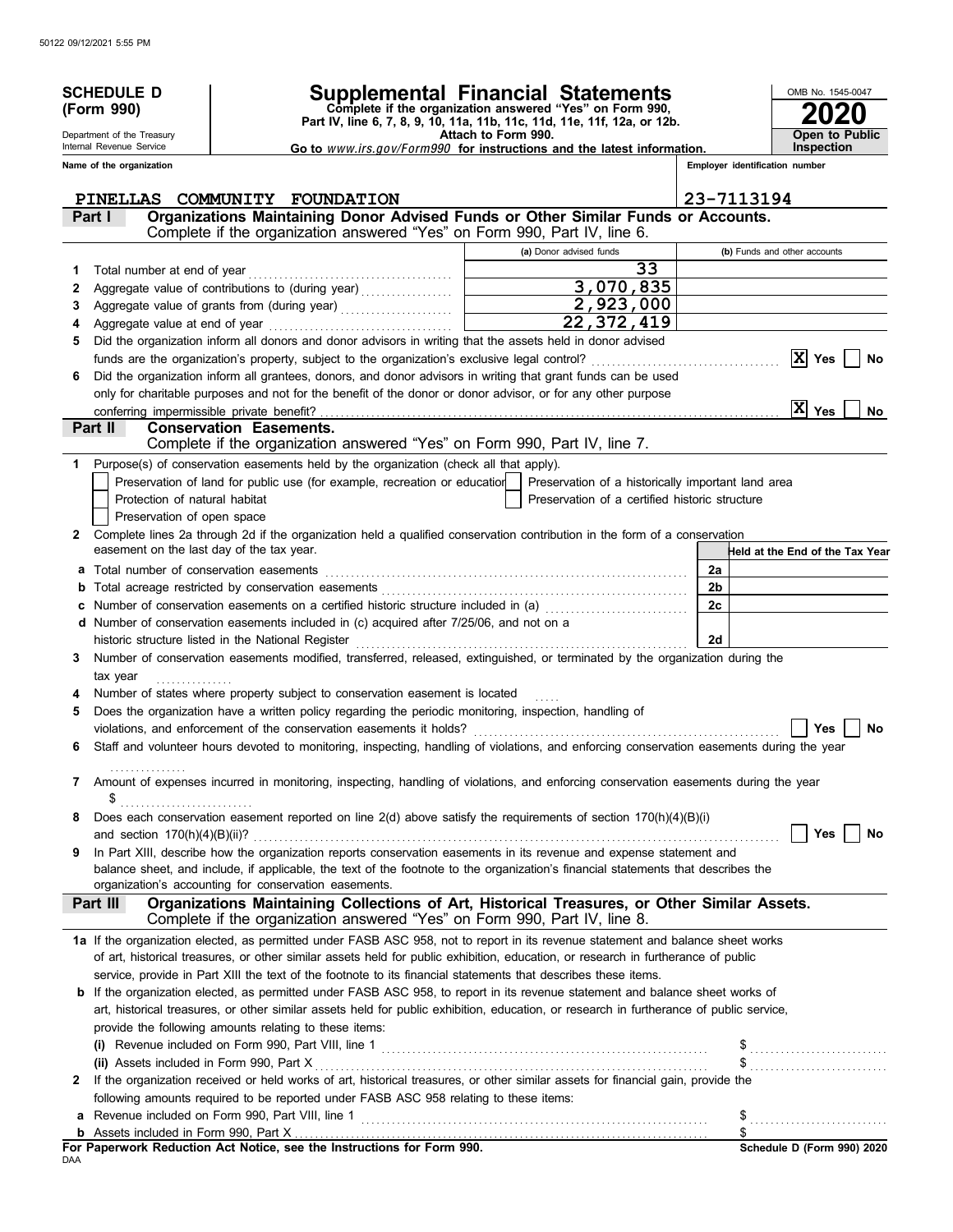|    | Schedule D (Form 990) 2020 PINELLAS COMMUNITY FOUNDATION                                                                                                                                                                       |                           |                          |                    | 23-7113194      |                      |                     |     | Page 2  |
|----|--------------------------------------------------------------------------------------------------------------------------------------------------------------------------------------------------------------------------------|---------------------------|--------------------------|--------------------|-----------------|----------------------|---------------------|-----|---------|
|    | Organizations Maintaining Collections of Art, Historical Treasures, or Other Similar Assets (continued)<br>Part III                                                                                                            |                           |                          |                    |                 |                      |                     |     |         |
|    | 3 Using the organization's acquisition, accession, and other records, check any of the following that make significant use of its<br>collection items (check all that apply):                                                  |                           |                          |                    |                 |                      |                     |     |         |
| a  | Public exhibition                                                                                                                                                                                                              | d                         | Loan or exchange program |                    |                 |                      |                     |     |         |
| b  | Scholarly research                                                                                                                                                                                                             | е                         |                          |                    |                 |                      |                     |     |         |
| c  | Preservation for future generations                                                                                                                                                                                            |                           |                          |                    |                 |                      |                     |     |         |
|    | Provide a description of the organization's collections and explain how they further the organization's exempt purpose in Part                                                                                                 |                           |                          |                    |                 |                      |                     |     |         |
|    | XIII.                                                                                                                                                                                                                          |                           |                          |                    |                 |                      |                     |     |         |
| 5. | During the year, did the organization solicit or receive donations of art, historical treasures, or other similar                                                                                                              |                           |                          |                    |                 |                      |                     |     |         |
|    | assets to be sold to raise funds rather than to be maintained as part of the organization's collection?                                                                                                                        |                           |                          |                    |                 |                      | <b>Yes</b>          |     | No      |
|    | Part IV<br><b>Escrow and Custodial Arrangements.</b>                                                                                                                                                                           |                           |                          |                    |                 |                      |                     |     |         |
|    | Complete if the organization answered "Yes" on Form 990, Part IV, line 9, or reported an amount on Form                                                                                                                        |                           |                          |                    |                 |                      |                     |     |         |
|    | 990, Part X, line 21.                                                                                                                                                                                                          |                           |                          |                    |                 |                      |                     |     |         |
|    | 1a Is the organization an agent, trustee, custodian or other intermediary for contributions or other assets not                                                                                                                |                           |                          |                    |                 |                      |                     |     |         |
|    | included on Form 990, Part X?                                                                                                                                                                                                  |                           |                          |                    |                 |                      | Yes                 |     | No      |
|    | b If "Yes," explain the arrangement in Part XIII and complete the following table:                                                                                                                                             |                           |                          |                    |                 |                      |                     |     |         |
|    |                                                                                                                                                                                                                                |                           |                          |                    |                 |                      | Amount              |     |         |
|    | c Beginning balance                                                                                                                                                                                                            |                           |                          |                    |                 | 1c                   |                     |     |         |
|    |                                                                                                                                                                                                                                |                           |                          |                    |                 | 1 <sub>d</sub>       |                     |     |         |
|    | e Distributions during the year manufactured and contact the year manufactured with the state of the state of the state of the state of the state of the state of the state of the state of the state of the state of the stat |                           |                          |                    |                 | 1е                   |                     |     |         |
|    | f Ending balance <b>Finding</b> balance <b>Figure 2014</b>                                                                                                                                                                     |                           |                          |                    |                 | 1f                   |                     |     |         |
|    | 2a Did the organization include an amount on Form 990, Part X, line 21, for escrow or custodial account liability?                                                                                                             |                           |                          |                    |                 |                      | <b>Yes</b>          |     | No      |
|    |                                                                                                                                                                                                                                |                           |                          |                    |                 |                      |                     |     |         |
|    | <b>Endowment Funds.</b><br><b>Part V</b>                                                                                                                                                                                       |                           |                          |                    |                 |                      |                     |     |         |
|    | Complete if the organization answered "Yes" on Form 990, Part IV, line 10.                                                                                                                                                     |                           |                          |                    |                 |                      |                     |     |         |
|    |                                                                                                                                                                                                                                | (a) Current year          | (b) Prior year           | (c) Two years back |                 | (d) Three years back | (e) Four years back |     |         |
|    | 1a Beginning of year balance                                                                                                                                                                                                   | 113, 384, 017             | 95,684,026               | 96,682,602         |                 | 88,084,057           | 84, 471, 829        |     |         |
|    | <b>b</b> Contributions <b>contributions</b>                                                                                                                                                                                    | 3,620,131                 | 6,251,833                | 7,710,554          |                 | 2,549,570            |                     |     | 467,236 |
|    | <b>c</b> Net investment earnings, gains, and                                                                                                                                                                                   |                           |                          |                    |                 |                      |                     |     |         |
|    |                                                                                                                                                                                                                                | 10,723,031                | 16,084,400               | $-4,315,821$       |                 | 9,407,791            | 6,489,105           |     |         |
|    | d Grants or scholarships                                                                                                                                                                                                       | $\overline{5}$ , 127, 745 | 4,170,578                | 2,726,365          |                 | 2,307,324            | 2,469,226           |     |         |
|    | e Other expenditures for facilities and                                                                                                                                                                                        |                           |                          |                    |                 |                      |                     |     |         |
|    | programs                                                                                                                                                                                                                       |                           |                          |                    |                 |                      |                     |     |         |
|    | f Administrative expenses                                                                                                                                                                                                      | 578,617                   | 465,664                  | 1,666,944          |                 | 1,051,492            |                     |     | 874,886 |
|    | g End of year balance                                                                                                                                                                                                          | 122,020,817               | 113, 384, 017            | 95,684,026         |                 | 96,682,602           | 88,084,057          |     |         |
|    | 2 Provide the estimated percentage of the current year end balance (line 1g, column (a)) held as:                                                                                                                              |                           |                          |                    |                 |                      |                     |     |         |
|    | a Board designated or quasi-endowment                                                                                                                                                                                          | 27.09%                    |                          |                    |                 |                      |                     |     |         |
|    | b Permanent endowment 72.91 %                                                                                                                                                                                                  |                           |                          |                    |                 |                      |                     |     |         |
|    | %<br>c Term endowment                                                                                                                                                                                                          |                           |                          |                    |                 |                      |                     |     |         |
|    | The percentages on lines 2a, 2b, and 2c should equal 100%.                                                                                                                                                                     |                           |                          |                    |                 |                      |                     |     |         |
|    | 3a Are there endowment funds not in the possession of the organization that are held and administered for the                                                                                                                  |                           |                          |                    |                 |                      |                     |     |         |
|    | organization by:                                                                                                                                                                                                               |                           |                          |                    |                 |                      |                     | Yes | No      |
|    | (i) Unrelated organizations                                                                                                                                                                                                    |                           |                          |                    |                 |                      | 3a(i)               |     | X       |
|    | (ii) Related organizations                                                                                                                                                                                                     |                           |                          |                    |                 |                      | 3a(ii)              |     | X       |
|    |                                                                                                                                                                                                                                |                           |                          |                    |                 |                      | 3b                  |     |         |
|    | Describe in Part XIII the intended uses of the organization's endowment funds.                                                                                                                                                 |                           |                          |                    |                 |                      |                     |     |         |
|    | Land, Buildings, and Equipment.<br><b>Part VI</b>                                                                                                                                                                              |                           |                          |                    |                 |                      |                     |     |         |
|    | Complete if the organization answered "Yes" on Form 990, Part IV, line 11a. See Form 990, Part X, line 10.                                                                                                                     |                           |                          |                    |                 |                      |                     |     |         |
|    | Description of property                                                                                                                                                                                                        | (a) Cost or other basis   | (b) Cost or other basis  |                    | (c) Accumulated |                      | (d) Book value      |     |         |
|    |                                                                                                                                                                                                                                | (investment)              | (other)                  |                    | depreciation    |                      |                     |     |         |
|    |                                                                                                                                                                                                                                |                           |                          |                    |                 |                      |                     |     |         |
|    |                                                                                                                                                                                                                                |                           |                          |                    |                 |                      |                     |     |         |
|    | c Leasehold improvements                                                                                                                                                                                                       |                           |                          |                    |                 |                      |                     |     |         |
|    |                                                                                                                                                                                                                                |                           |                          |                    |                 |                      |                     |     |         |
|    | e Other                                                                                                                                                                                                                        |                           |                          |                    |                 |                      |                     |     |         |
|    |                                                                                                                                                                                                                                |                           |                          |                    |                 |                      |                     |     |         |

**Schedule D (Form 990) 2020**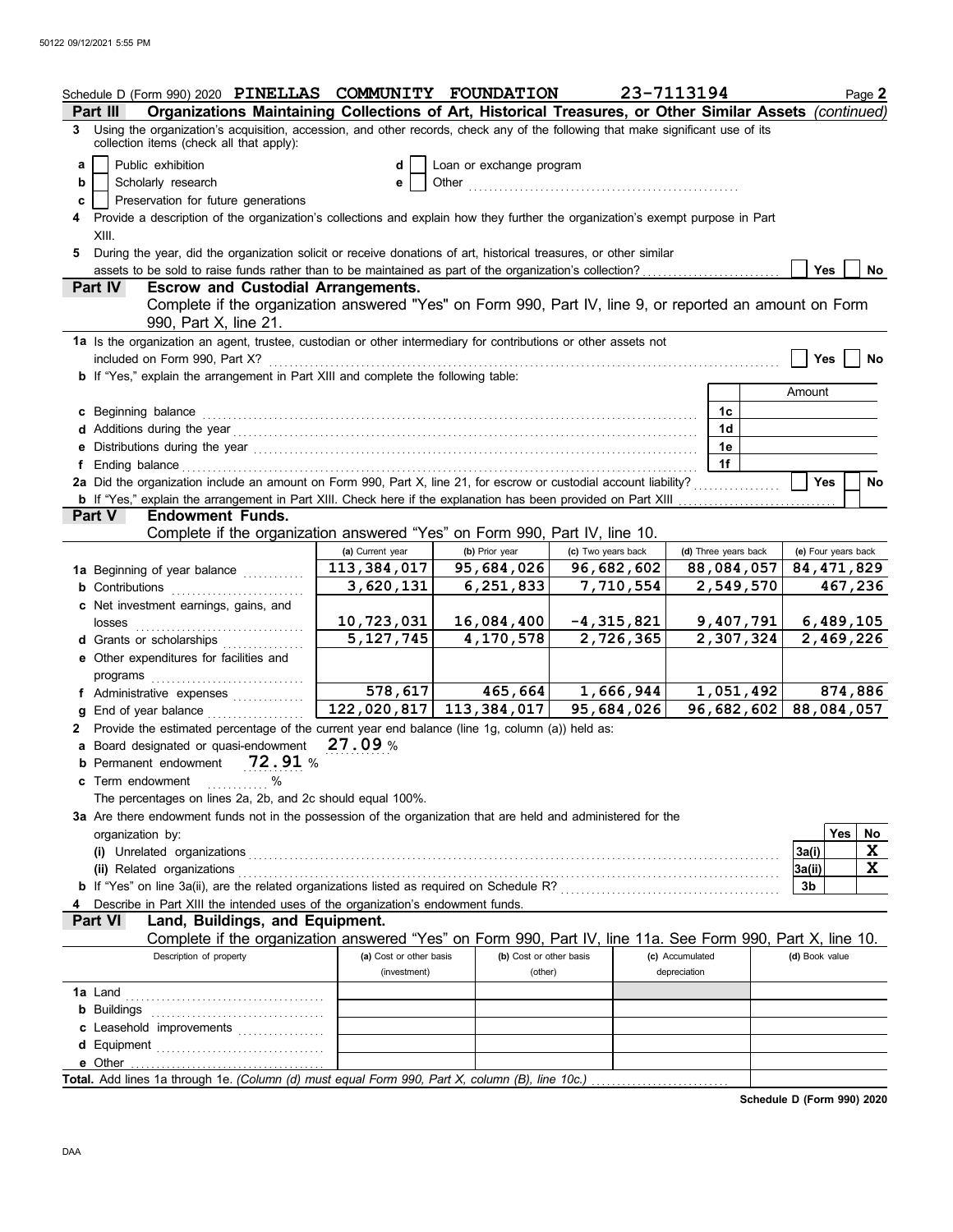|                           | Schedule D (Form 990) 2020 PINELLAS COMMUNITY                                                                                                        | <b>FOUNDATION</b> | 23-7113194                       | Page 3         |
|---------------------------|------------------------------------------------------------------------------------------------------------------------------------------------------|-------------------|----------------------------------|----------------|
| <b>Part VII</b>           | <b>Investments - Other Securities.</b><br>Complete if the organization answered "Yes" on Form 990, Part IV, line 11b. See Form 990, Part X, line 12. |                   |                                  |                |
|                           | (a) Description of security or category                                                                                                              | (b) Book value    | (c) Method of valuation:         |                |
|                           | (including name of security)                                                                                                                         |                   | Cost or end-of-year market value |                |
| (1) Financial derivatives |                                                                                                                                                      |                   |                                  |                |
|                           | (2) Closely held equity interests                                                                                                                    |                   |                                  |                |
| $(3)$ Other               |                                                                                                                                                      |                   |                                  |                |
| (A)                       |                                                                                                                                                      |                   |                                  |                |
| (B)                       |                                                                                                                                                      |                   |                                  |                |
| (C)                       |                                                                                                                                                      |                   |                                  |                |
| (0, 0)                    |                                                                                                                                                      |                   |                                  |                |
| (E)                       |                                                                                                                                                      |                   |                                  |                |
| (F)                       |                                                                                                                                                      |                   |                                  |                |
| (G)<br>(H)                |                                                                                                                                                      |                   |                                  |                |
|                           | Total. (Column (b) must equal Form 990, Part X, col. (B) line 12.)                                                                                   |                   |                                  |                |
| <b>Part VIII</b>          | Investments - Program Related.                                                                                                                       |                   |                                  |                |
|                           | Complete if the organization answered "Yes" on Form 990, Part IV, line 11c. See Form 990, Part X, line 13.                                           |                   |                                  |                |
|                           | (a) Description of investment                                                                                                                        | (b) Book value    | (c) Method of valuation:         |                |
|                           |                                                                                                                                                      |                   | Cost or end-of-year market value |                |
| (1)                       |                                                                                                                                                      |                   |                                  |                |
| (2)                       |                                                                                                                                                      |                   |                                  |                |
| (3)                       |                                                                                                                                                      |                   |                                  |                |
| (4)                       |                                                                                                                                                      |                   |                                  |                |
| (5)                       |                                                                                                                                                      |                   |                                  |                |
| (6)                       |                                                                                                                                                      |                   |                                  |                |
| (7)                       |                                                                                                                                                      |                   |                                  |                |
| (8)                       |                                                                                                                                                      |                   |                                  |                |
| (9)                       |                                                                                                                                                      |                   |                                  |                |
|                           | Total. (Column (b) must equal Form 990, Part X, col. (B) line 13.)                                                                                   |                   |                                  |                |
| Part IX                   | <b>Other Assets.</b>                                                                                                                                 |                   |                                  |                |
|                           | Complete if the organization answered "Yes" on Form 990, Part IV, line 11d. See Form 990, Part X, line 15.                                           |                   |                                  |                |
|                           | (a) Description                                                                                                                                      |                   |                                  | (b) Book value |
| (1)                       |                                                                                                                                                      |                   |                                  |                |
| (2)                       |                                                                                                                                                      |                   |                                  |                |
| (3)                       |                                                                                                                                                      |                   |                                  |                |
| (4)                       |                                                                                                                                                      |                   |                                  |                |
| (5)                       |                                                                                                                                                      |                   |                                  |                |
| (6)                       |                                                                                                                                                      |                   |                                  |                |
| (7)                       |                                                                                                                                                      |                   |                                  |                |
| (8)                       |                                                                                                                                                      |                   |                                  |                |
| (9)                       |                                                                                                                                                      |                   |                                  |                |
|                           | Total. (Column (b) must equal Form 990, Part X, col. (B) line 15.)                                                                                   |                   |                                  |                |
| Part X                    | <b>Other Liabilities.</b>                                                                                                                            |                   |                                  |                |
|                           | Complete if the organization answered "Yes" on Form 990, Part IV, line 11e or 11f. See Form 990, Part X,                                             |                   |                                  |                |
|                           | line $25$ .                                                                                                                                          |                   |                                  |                |
| 1.                        | (a) Description of liability                                                                                                                         |                   |                                  | (b) Book value |
| (1)                       | Federal income taxes                                                                                                                                 |                   |                                  |                |
| (2)                       | <b>REFUNDABLE</b><br><b>ADVANCES-CARES</b>                                                                                                           |                   |                                  | 1,036,576      |
| <b>PAYROLL</b><br>(3)     | LIABILITIES                                                                                                                                          |                   |                                  | 20,640         |
| <b>DEFERRED</b><br>(4)    | <b>RENT</b>                                                                                                                                          |                   |                                  | 11,103         |
| (5)                       |                                                                                                                                                      |                   |                                  |                |
| (6)                       |                                                                                                                                                      |                   |                                  |                |
| (7)                       |                                                                                                                                                      |                   |                                  |                |
| (8)                       |                                                                                                                                                      |                   |                                  |                |
| (9)                       |                                                                                                                                                      |                   |                                  |                |
|                           | Total. (Column (b) must equal Form 990, Part X, col. (B) line 25.)                                                                                   |                   |                                  | 1,068,319      |

DAA Liability for uncertain tax positions. In Part XIII, provide the text of the footnote to the organization's financial statements that reports the **2.** organization's liability for uncertain tax positions under FASB ASC 740. Check here if the text of the footnote has been provided in Part XIII.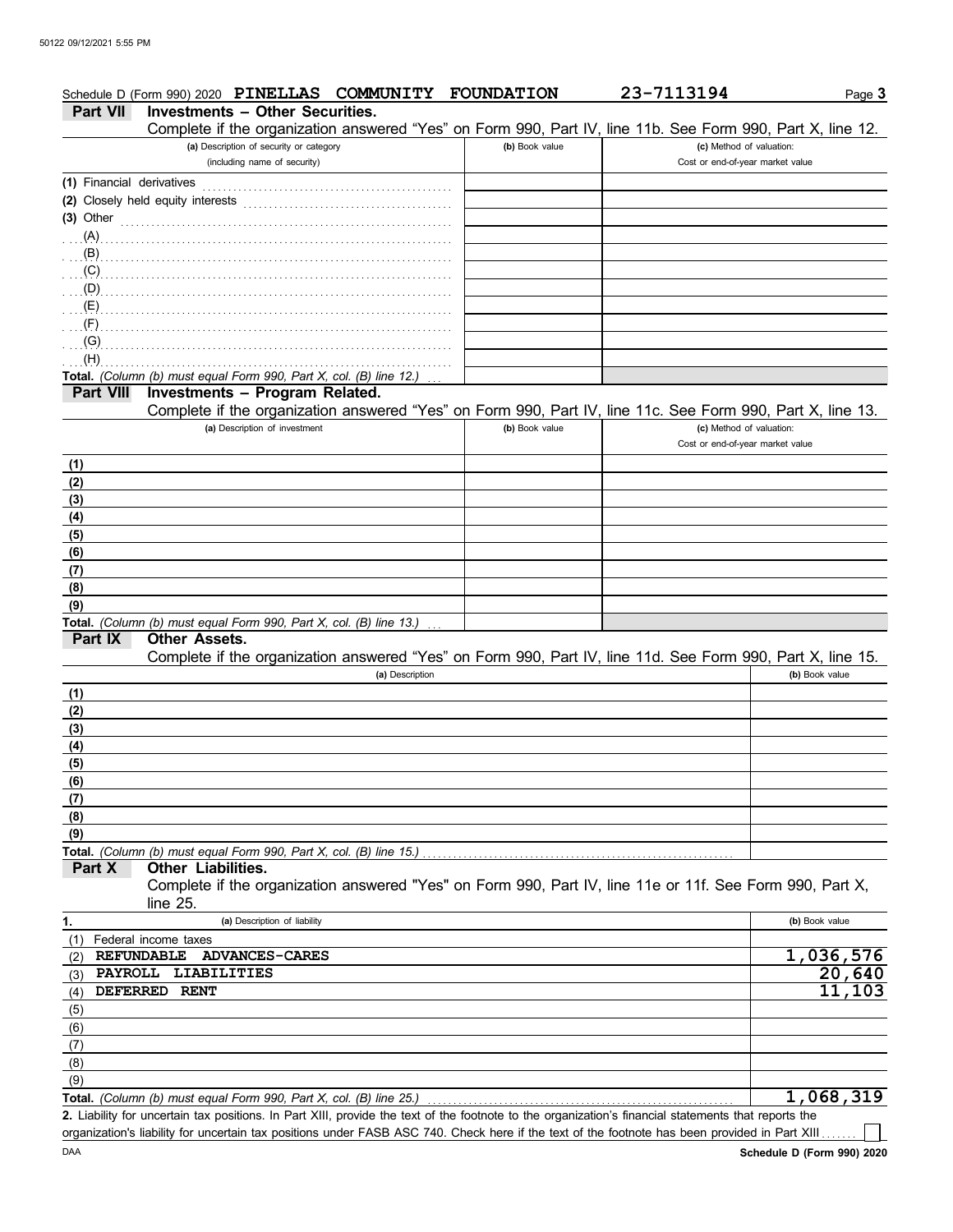| Schedule D (Form 990) 2020 PINELLAS COMMUNITY FOUNDATION                                                                                                                                                                                             |                | 23-7113194  |              | Page 4                     |
|------------------------------------------------------------------------------------------------------------------------------------------------------------------------------------------------------------------------------------------------------|----------------|-------------|--------------|----------------------------|
| Reconciliation of Revenue per Audited Financial Statements With Revenue per Return.<br><b>Part XI</b>                                                                                                                                                |                |             |              |                            |
| Complete if the organization answered "Yes" on Form 990, Part IV, line 12a.                                                                                                                                                                          |                |             |              |                            |
| Total revenue, gains, and other support per audited financial statements<br>1.                                                                                                                                                                       |                |             | 1            | 29,642,649                 |
| Amounts included on line 1 but not on Form 990, Part VIII, line 12:<br>2                                                                                                                                                                             |                |             |              |                            |
|                                                                                                                                                                                                                                                      | 2a             | 6,143,260   |              |                            |
| <b>b</b> Donated services and use of facilities <b>constants</b> and the service of the service of facilities <b>by the service of the service of the service of service of the service of the service of the service of <math>\mathbf{S}</math></b> | 2 <sub>b</sub> |             |              |                            |
|                                                                                                                                                                                                                                                      | 2c             |             |              |                            |
|                                                                                                                                                                                                                                                      | 2d             | $-660, 491$ |              | 5,482,769                  |
|                                                                                                                                                                                                                                                      |                |             | 2е<br>3      | 24, 159, 880               |
| 3                                                                                                                                                                                                                                                    |                |             |              |                            |
| Amounts included on Form 990, Part VIII, line 12, but not on line 1:<br>a Investment expenses not included on Form 990, Part VIII, line 7b [                                                                                                         | 4a             |             |              |                            |
|                                                                                                                                                                                                                                                      | 4b             |             |              |                            |
| c Add lines 4a and 4b                                                                                                                                                                                                                                |                |             | 4c           |                            |
| 5.                                                                                                                                                                                                                                                   |                |             | 5            | 24, 159, 880               |
| Part XII Reconciliation of Expenses per Audited Financial Statements With Expenses per Return.                                                                                                                                                       |                |             |              |                            |
| Complete if the organization answered "Yes" on Form 990, Part IV, line 12a.                                                                                                                                                                          |                |             |              |                            |
| Total expenses and losses per audited financial statements<br>1                                                                                                                                                                                      |                |             | $\mathbf{1}$ | 20,021,529                 |
| Amounts included on line 1 but not on Form 990, Part IX, line 25:<br>2                                                                                                                                                                               |                |             |              |                            |
|                                                                                                                                                                                                                                                      | 2a             |             |              |                            |
|                                                                                                                                                                                                                                                      | 2 <sub>b</sub> |             |              |                            |
| c Other losses                                                                                                                                                                                                                                       | 2c             |             |              |                            |
|                                                                                                                                                                                                                                                      | 2d             | $-660, 491$ |              |                            |
|                                                                                                                                                                                                                                                      |                |             | 2е           | -660,491                   |
| 3                                                                                                                                                                                                                                                    |                |             | 3            | $\overline{20}$ , 682, 020 |
| Amounts included on Form 990, Part IX, line 25, but not on line 1:<br>4                                                                                                                                                                              |                |             |              |                            |
| a Investment expenses not included on Form 990, Part VIII, line 7b                                                                                                                                                                                   | 4a             |             |              |                            |
|                                                                                                                                                                                                                                                      | 4b             |             |              |                            |
|                                                                                                                                                                                                                                                      |                |             | 4с           |                            |
| c Add lines 4a and 4b                                                                                                                                                                                                                                |                |             |              |                            |
|                                                                                                                                                                                                                                                      |                |             | 5            | 20,682,020                 |
| Part XIII Supplemental Information.                                                                                                                                                                                                                  |                |             |              |                            |
| Provide the descriptions required for Part II, lines 3, 5, and 9; Part III, lines 1a and 4; Part IV, lines 1b and 2b; Part V, line 4; Part X, line                                                                                                   |                |             |              |                            |
| 2; Part XI, lines 2d and 4b; and Part XII, lines 2d and 4b. Also complete this part to provide any additional information.                                                                                                                           |                |             |              |                            |
| PART XI, LINE 2D - REVENUE AMOUNTS INCLUDED IN FINANCIALS - OTHER                                                                                                                                                                                    |                |             |              |                            |
|                                                                                                                                                                                                                                                      |                |             |              |                            |
| TRUSTEE FEES                                                                                                                                                                                                                                         |                |             | \$           | $-660, 491$                |
|                                                                                                                                                                                                                                                      |                |             |              |                            |
|                                                                                                                                                                                                                                                      |                |             |              |                            |
|                                                                                                                                                                                                                                                      |                |             |              |                            |
| PART XII, LINE 2D - EXPENSE AMOUNTS INCLUDED IN FINANCIALS - OTHER                                                                                                                                                                                   |                |             |              |                            |
|                                                                                                                                                                                                                                                      |                |             |              |                            |
| TRUSTEE FEES                                                                                                                                                                                                                                         |                |             | \$.          | $-660, 491$                |
|                                                                                                                                                                                                                                                      |                |             |              |                            |
|                                                                                                                                                                                                                                                      |                |             |              |                            |
|                                                                                                                                                                                                                                                      |                |             |              |                            |
|                                                                                                                                                                                                                                                      |                |             |              |                            |
|                                                                                                                                                                                                                                                      |                |             |              |                            |
|                                                                                                                                                                                                                                                      |                |             |              |                            |
|                                                                                                                                                                                                                                                      |                |             |              |                            |
|                                                                                                                                                                                                                                                      |                |             |              |                            |
|                                                                                                                                                                                                                                                      |                |             |              |                            |
|                                                                                                                                                                                                                                                      |                |             |              |                            |
|                                                                                                                                                                                                                                                      |                |             |              |                            |
|                                                                                                                                                                                                                                                      |                |             |              |                            |
|                                                                                                                                                                                                                                                      |                |             |              |                            |
|                                                                                                                                                                                                                                                      |                |             |              |                            |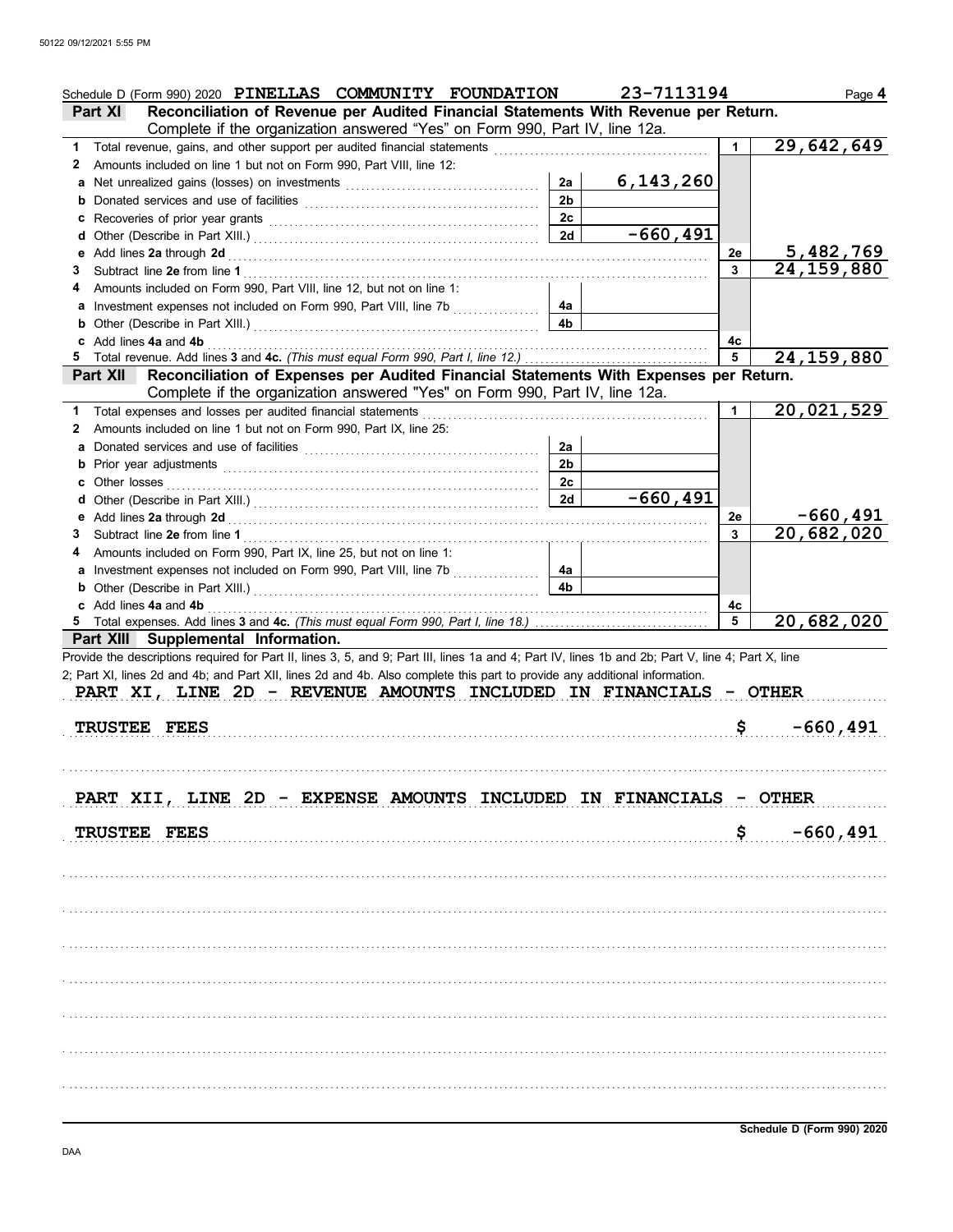|  |  | Schedule D (Form 990) 2020 PINELLAS COMMUNITY FOUNDATION<br>Part XIII Supplemental Information (continued) | 23-7113194 | Page 5 |
|--|--|------------------------------------------------------------------------------------------------------------|------------|--------|
|  |  |                                                                                                            |            |        |
|  |  |                                                                                                            |            |        |
|  |  |                                                                                                            |            |        |
|  |  |                                                                                                            |            |        |
|  |  |                                                                                                            |            |        |
|  |  |                                                                                                            |            |        |
|  |  |                                                                                                            |            |        |
|  |  |                                                                                                            |            |        |
|  |  |                                                                                                            |            |        |
|  |  |                                                                                                            |            |        |
|  |  |                                                                                                            |            |        |
|  |  |                                                                                                            |            |        |
|  |  |                                                                                                            |            |        |
|  |  |                                                                                                            |            |        |
|  |  |                                                                                                            |            |        |
|  |  |                                                                                                            |            |        |
|  |  |                                                                                                            |            |        |
|  |  |                                                                                                            |            |        |
|  |  |                                                                                                            |            |        |
|  |  |                                                                                                            |            |        |
|  |  |                                                                                                            |            |        |
|  |  |                                                                                                            |            |        |
|  |  |                                                                                                            |            |        |
|  |  |                                                                                                            |            |        |
|  |  |                                                                                                            |            |        |
|  |  |                                                                                                            |            |        |
|  |  |                                                                                                            |            |        |
|  |  |                                                                                                            |            |        |
|  |  |                                                                                                            |            |        |
|  |  |                                                                                                            |            | .      |
|  |  |                                                                                                            |            |        |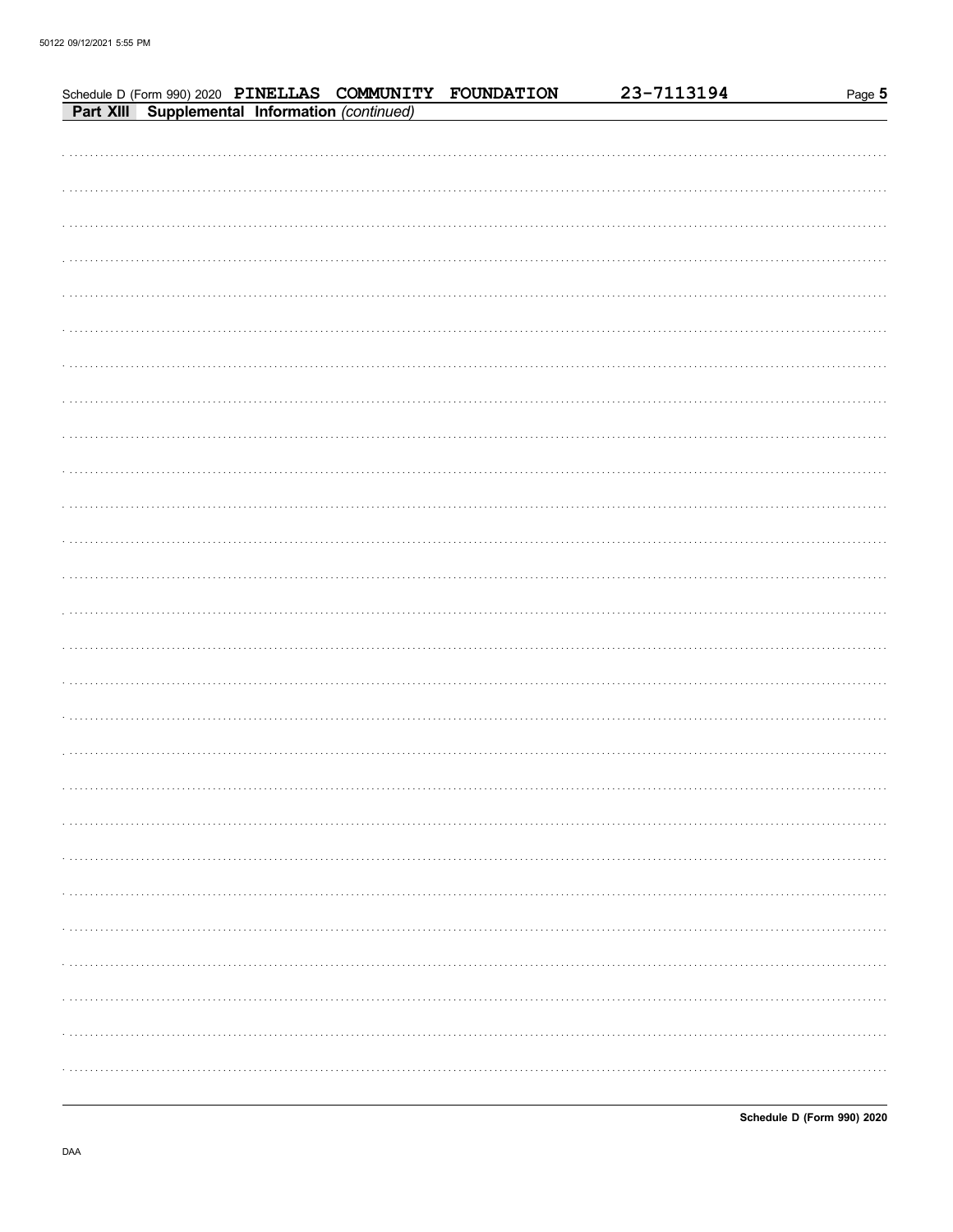| <b>SCHEDULE I</b>                                      |                                                                                                                                                                                                                                                                             |                        |                                       | Grants and Other Assistance to Organizations,                                                                                         |                                       |                                                             |                                          |                                | OMB No. 1545-0047                     |
|--------------------------------------------------------|-----------------------------------------------------------------------------------------------------------------------------------------------------------------------------------------------------------------------------------------------------------------------------|------------------------|---------------------------------------|---------------------------------------------------------------------------------------------------------------------------------------|---------------------------------------|-------------------------------------------------------------|------------------------------------------|--------------------------------|---------------------------------------|
| (Form 990)                                             |                                                                                                                                                                                                                                                                             |                        |                                       | Governments, and Individuals in the United States<br>Complete if the organization answered "Yes" on Form 990, Part IV, line 21 or 22. |                                       |                                                             |                                          |                                | 2020                                  |
| Department of the Treasury<br>Internal Revenue Service |                                                                                                                                                                                                                                                                             |                        |                                       | Attach to Form 990.<br>Go to www.irs.gov/Form990 for the latest information.                                                          |                                       |                                                             |                                          |                                | Open to Public<br><b>Inspection</b>   |
| Name of the organization                               |                                                                                                                                                                                                                                                                             |                        |                                       |                                                                                                                                       |                                       |                                                             |                                          | Employer identification number |                                       |
|                                                        | PINELLAS COMMUNITY FOUNDATION                                                                                                                                                                                                                                               |                        |                                       |                                                                                                                                       |                                       |                                                             |                                          | 23-7113194                     |                                       |
| Part I                                                 | <b>General Information on Grants and Assistance</b>                                                                                                                                                                                                                         |                        |                                       |                                                                                                                                       |                                       |                                                             |                                          |                                |                                       |
| $\mathbf 1$<br>$\mathbf{2}$                            | Does the organization maintain records to substantiate the amount of the grants or assistance, the grantees' eligibility for the grants or assistance, and<br>Describe in Part IV the organization's procedures for monitoring the use of grant funds in the United States. |                        |                                       |                                                                                                                                       |                                       |                                                             |                                          |                                | $\mathbf{X}$ Yes<br>No                |
| Part II                                                | Grants and Other Assistance to Domestic Organizations and Domestic Governments. Complete if the organization answered "Yes" on Form 990,<br>Part IV, line 21, for any recipient that received more than \$5,000. Part II can be duplicated if additional space is needed.   |                        |                                       |                                                                                                                                       |                                       |                                                             |                                          |                                |                                       |
| $\mathbf{1}$                                           | (a) Name and address of organization<br>or government                                                                                                                                                                                                                       | $(b)$ EIN              | $(c)$ IRC<br>section<br>f applicable) | (d) Amount of cash<br>grant                                                                                                           | (e) Amount of non-<br>cash assistance | (f) Method of valuation<br>(book, FMV, appraisal,<br>other) | (g) Description of<br>noncash assistance |                                | (h) Purpose of grant<br>or assistance |
| $(1)$ 2-1-1 TAMPA BAY CARES                            |                                                                                                                                                                                                                                                                             |                        |                                       |                                                                                                                                       |                                       |                                                             |                                          |                                |                                       |
| 5500 RIO VISTA DR STE 5500                             |                                                                                                                                                                                                                                                                             |                        |                                       |                                                                                                                                       |                                       |                                                             |                                          |                                | <b>GENERAL SUPPORT</b>                |
| <b>CLEARWATER</b>                                      | FL 33760-3140 59-33555555 501C3                                                                                                                                                                                                                                             |                        |                                       | 57,500                                                                                                                                |                                       |                                                             |                                          |                                |                                       |
| (2) ABE BROWN MINISTRIES INC.                          |                                                                                                                                                                                                                                                                             |                        |                                       |                                                                                                                                       |                                       |                                                             |                                          |                                |                                       |
| 2921 N 29TH ST<br><b>TAMPA</b>                         | FL 33605                                                                                                                                                                                                                                                                    | 59-2410601             | 501C3                                 | 30,000                                                                                                                                |                                       |                                                             |                                          |                                | <b>GENERAL SUPPORT</b>                |
|                                                        | (3) ABILITIES INC. DBA SERVICESOURCE                                                                                                                                                                                                                                        | <b>FL</b>              |                                       |                                                                                                                                       |                                       |                                                             |                                          |                                |                                       |
| 2735 WHITNEY RD                                        |                                                                                                                                                                                                                                                                             |                        |                                       |                                                                                                                                       |                                       |                                                             |                                          |                                | <b>GENERAL SUPPORT</b>                |
| <b>CLEARWATER</b>                                      | FL 33760-1610 59-0874493 501C3                                                                                                                                                                                                                                              |                        |                                       | 10,000                                                                                                                                |                                       |                                                             |                                          |                                |                                       |
| (4) ADONAI'S SECOND CHANCE                             |                                                                                                                                                                                                                                                                             |                        |                                       |                                                                                                                                       |                                       |                                                             |                                          |                                |                                       |
| 5920 ROBERT TOLLE DR                                   |                                                                                                                                                                                                                                                                             |                        |                                       |                                                                                                                                       |                                       |                                                             |                                          |                                | <b>GENERAL SUPPORT</b>                |
| <b>RIVERVIEW</b>                                       | FL 33578                                                                                                                                                                                                                                                                    | 84-3099454             | 501C3                                 | 10,120                                                                                                                                |                                       |                                                             |                                          |                                |                                       |
|                                                        | (5) ADOPTION RELATED SERVICES OF PINELL                                                                                                                                                                                                                                     |                        |                                       |                                                                                                                                       |                                       |                                                             |                                          |                                |                                       |
| 3941 68TH AVE N                                        |                                                                                                                                                                                                                                                                             |                        |                                       |                                                                                                                                       |                                       |                                                             |                                          |                                | <b>GENERAL SUPPORT</b>                |
| PINELLAS PARK                                          | FL 33781                                                                                                                                                                                                                                                                    | 56-2559756  501C3      |                                       | 10,000                                                                                                                                |                                       |                                                             |                                          |                                |                                       |
| PO BOX 4367                                            | (6) ADULT LUTHERANS ORGANIZED FOR ACTIO                                                                                                                                                                                                                                     |                        |                                       |                                                                                                                                       |                                       |                                                             |                                          |                                |                                       |
| <b>CLEARWATER</b>                                      | FL 33758-4367 36-3792551                                                                                                                                                                                                                                                    |                        | 501C3                                 | 10,000                                                                                                                                |                                       |                                                             |                                          |                                | <b>GENERAL SUPPORT</b>                |
| (7) ADVANTAGE VILLAGE ACADEMY                          |                                                                                                                                                                                                                                                                             |                        |                                       |                                                                                                                                       |                                       |                                                             |                                          |                                |                                       |
| 833 22ND ST S STE A                                    |                                                                                                                                                                                                                                                                             |                        |                                       |                                                                                                                                       |                                       |                                                             |                                          |                                | GENERAL SUPPORT                       |
| SAINT PETERSBURG                                       | FL 33712                                                                                                                                                                                                                                                                    | 27-0500839 501C3       |                                       | 586,436                                                                                                                               |                                       |                                                             |                                          |                                |                                       |
|                                                        | (8) AIDS SERVICE ASSOCIATION OF PINELLA                                                                                                                                                                                                                                     |                        |                                       |                                                                                                                                       |                                       |                                                             |                                          |                                |                                       |
| 5771 ROOSEVELT BLVD                                    |                                                                                                                                                                                                                                                                             |                        |                                       |                                                                                                                                       |                                       |                                                             |                                          |                                | <b>GENERAL SUPPORT</b>                |
| <b>CLEARWATER</b>                                      | FL 33760-3407 59-2862537                                                                                                                                                                                                                                                    |                        | 501C3                                 | 10,000                                                                                                                                |                                       |                                                             |                                          |                                |                                       |
| (9) ALBANY ACADEMY                                     |                                                                                                                                                                                                                                                                             |                        |                                       |                                                                                                                                       |                                       |                                                             |                                          |                                |                                       |
| 135 ACADEMY RD                                         |                                                                                                                                                                                                                                                                             |                        |                                       |                                                                                                                                       |                                       |                                                             |                                          |                                | GENERAL SUPPORT                       |
| <b>ALBANY</b>                                          | NY 12208                                                                                                                                                                                                                                                                    | $ 14 - 1338579  501C3$ |                                       | 340,894                                                                                                                               |                                       |                                                             |                                          |                                |                                       |
|                                                        | 2 Enter total number of section 501(c)(3) and government organizations listed in the line 1 table                                                                                                                                                                           |                        |                                       |                                                                                                                                       |                                       |                                                             |                                          |                                | 198                                   |
|                                                        | 3 Enter total number of other organizations listed in the line 1 table                                                                                                                                                                                                      |                        |                                       |                                                                                                                                       |                                       |                                                             |                                          |                                |                                       |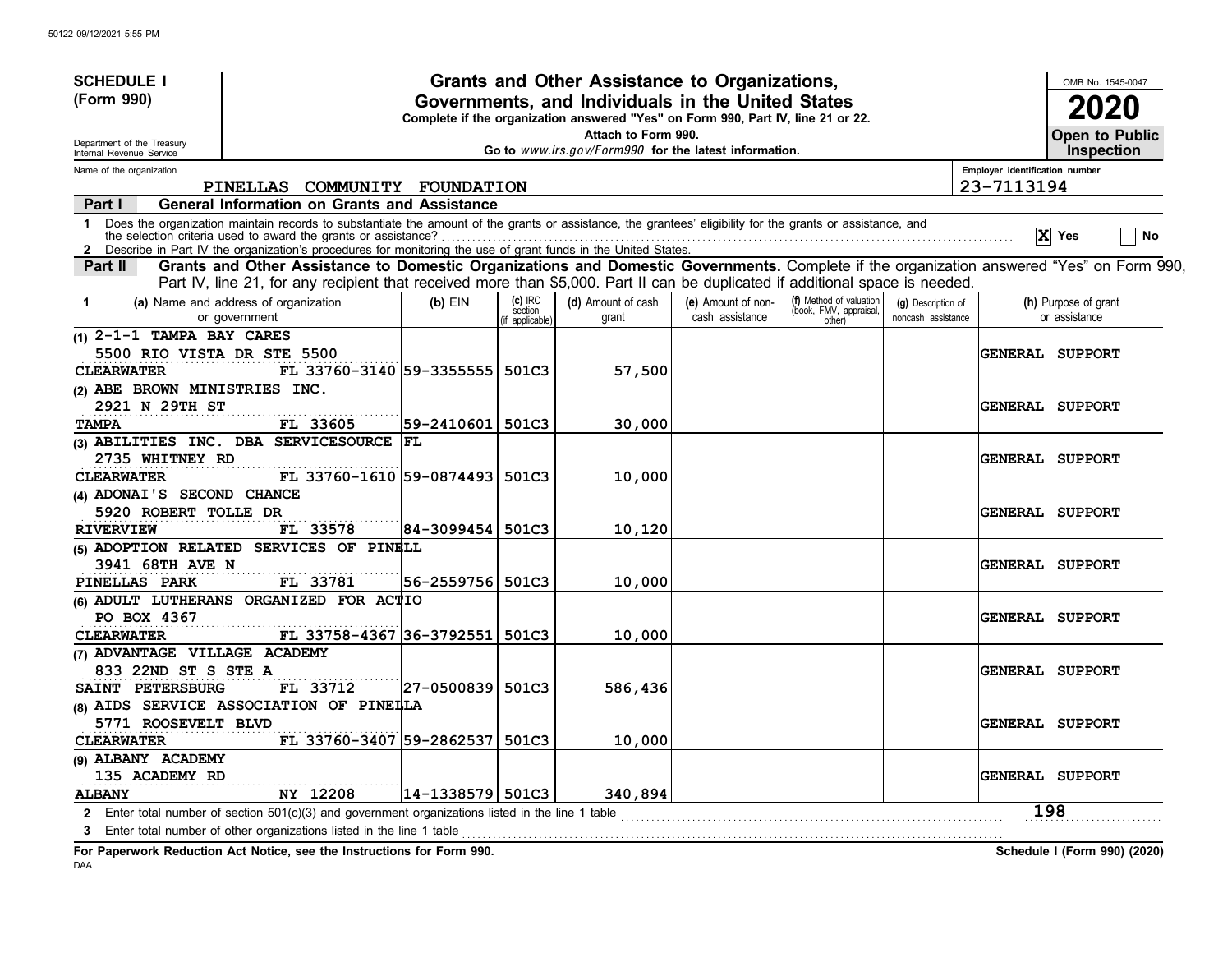| <b>SCHEDULE I</b>                                                            |                                                                                                                                                                                                                                                                             |                   |                                     | Grants and Other Assistance to Organizations,                                                                                         |                                       |                                                             |                                          |                                | OMB No. 1545-0047                     |
|------------------------------------------------------------------------------|-----------------------------------------------------------------------------------------------------------------------------------------------------------------------------------------------------------------------------------------------------------------------------|-------------------|-------------------------------------|---------------------------------------------------------------------------------------------------------------------------------------|---------------------------------------|-------------------------------------------------------------|------------------------------------------|--------------------------------|---------------------------------------|
| (Form 990)                                                                   |                                                                                                                                                                                                                                                                             |                   |                                     | Governments, and Individuals in the United States<br>Complete if the organization answered "Yes" on Form 990, Part IV, line 21 or 22. |                                       |                                                             |                                          |                                | 2020                                  |
| Department of the Treasury<br>Internal Revenue Service                       |                                                                                                                                                                                                                                                                             |                   |                                     | Attach to Form 990.<br>Go to www.irs.gov/Form990 for the latest information.                                                          |                                       |                                                             |                                          |                                | Open to Public<br><b>Inspection</b>   |
| Name of the organization                                                     |                                                                                                                                                                                                                                                                             |                   |                                     |                                                                                                                                       |                                       |                                                             |                                          | Employer identification number |                                       |
|                                                                              | PINELLAS COMMUNITY FOUNDATION                                                                                                                                                                                                                                               |                   |                                     |                                                                                                                                       |                                       |                                                             |                                          | 23-7113194                     |                                       |
| Part I                                                                       | <b>General Information on Grants and Assistance</b>                                                                                                                                                                                                                         |                   |                                     |                                                                                                                                       |                                       |                                                             |                                          |                                |                                       |
| $\mathbf 1$                                                                  | Does the organization maintain records to substantiate the amount of the grants or assistance, the grantees' eligibility for the grants or assistance, and<br>Describe in Part IV the organization's procedures for monitoring the use of grant funds in the United States. |                   |                                     |                                                                                                                                       |                                       |                                                             |                                          |                                | No<br>Yes                             |
| <b>Part II</b>                                                               | Grants and Other Assistance to Domestic Organizations and Domestic Governments. Complete if the organization answered "Yes" on Form 990,<br>Part IV, line 21, for any recipient that received more than \$5,000. Part II can be duplicated if additional space is needed.   |                   |                                     |                                                                                                                                       |                                       |                                                             |                                          |                                |                                       |
| $\blacktriangleleft$                                                         | (a) Name and address of organization<br>or government                                                                                                                                                                                                                       | $(b)$ EIN         | (c) IRC<br>section<br>f applicable) | (d) Amount of cash<br>grant                                                                                                           | (e) Amount of non-<br>cash assistance | (f) Method of valuation<br>(book, FMV, appraisal,<br>other) | (g) Description of<br>noncash assistance |                                | (h) Purpose of grant<br>or assistance |
| (1) ALPHA HOUSE OF PINELLAS INC.<br><b>701 5TH AVE N</b><br>SAINT PETERSBURG | FL 33701-2215 59-1991525                                                                                                                                                                                                                                                    |                   | 501C3                               | 20,670                                                                                                                                |                                       |                                                             |                                          |                                | <b>GENERAL SUPPORT</b>                |
| <b>ATTN: SUSAN GRAHAM</b><br><b>MEMPHIS</b>                                  | (2) ALSAC/ST. JUDE CHILDREN'S RESEARCH<br>TN 38105-1905 35-1044585                                                                                                                                                                                                          |                   | 501C3                               | 6,636                                                                                                                                 |                                       |                                                             |                                          |                                | <b>GENERAL SUPPORT</b>                |
| (3) AMERICAN HEART ASSOCIATION                                               |                                                                                                                                                                                                                                                                             |                   |                                     |                                                                                                                                       |                                       |                                                             |                                          |                                |                                       |
| PO BOX 22035                                                                 |                                                                                                                                                                                                                                                                             |                   |                                     |                                                                                                                                       |                                       |                                                             |                                          |                                | <b>GENERAL SUPPORT</b>                |
| SAINT PETERSBURG                                                             | FL 33742                                                                                                                                                                                                                                                                    | 13-5613797  501C3 |                                     | 7,497                                                                                                                                 |                                       |                                                             |                                          |                                |                                       |
| (4) AMERICAN LUNG ASSOCIATION                                                | AMERICAN LUNG ASSOCATION IN FL                                                                                                                                                                                                                                              |                   |                                     |                                                                                                                                       |                                       |                                                             |                                          |                                | <b>GENERAL SUPPORT</b>                |
| <b>TAMPA</b>                                                                 | FL 33602-5315 13-1632524 501C3                                                                                                                                                                                                                                              |                   |                                     | 7,247                                                                                                                                 |                                       |                                                             |                                          |                                |                                       |
| (5) AMERICAN STAGE THEATRE<br>PO BOX 1560                                    |                                                                                                                                                                                                                                                                             |                   |                                     |                                                                                                                                       |                                       |                                                             |                                          |                                | GENERAL SUPPORT                       |
| SAINT PETERSBURG                                                             | FL 33731-1560 59-1777189 501C3                                                                                                                                                                                                                                              |                   |                                     | 15,000                                                                                                                                |                                       |                                                             |                                          |                                |                                       |
| (6) A.T. STILL UNIVERSITY<br><b>ATTENTION:</b>                               | <b>DEVELOPMENT</b>                                                                                                                                                                                                                                                          |                   |                                     |                                                                                                                                       |                                       |                                                             |                                          |                                | <b>GENERAL SUPPORT</b>                |
| <b>KIRKSVILLE</b>                                                            | MO 63501                                                                                                                                                                                                                                                                    | 43-0356250        | 501C3                               | 10,000                                                                                                                                |                                       |                                                             |                                          |                                |                                       |
| (7) AUDUBON OF FLORIDA<br>4500 BISCAYNE BLVD                                 |                                                                                                                                                                                                                                                                             |                   |                                     |                                                                                                                                       |                                       |                                                             |                                          |                                | <b>GENERAL SUPPORT</b>                |
| <b>MIAMI</b>                                                                 | FL 33137                                                                                                                                                                                                                                                                    | 59-0245495 501C3  |                                     | 23,425                                                                                                                                |                                       |                                                             |                                          |                                |                                       |
| (8) BAY AREA LEGAL SERVICES INC.                                             |                                                                                                                                                                                                                                                                             |                   |                                     |                                                                                                                                       |                                       |                                                             |                                          |                                |                                       |
| 1302 N 19TH ST<br><b>TAMPA</b>                                               | FL 33605                                                                                                                                                                                                                                                                    | 59-1171886 501C3  |                                     | 146,824                                                                                                                               |                                       |                                                             |                                          |                                | <b>GENERAL SUPPORT</b>                |
| (9) BETH-EL FARMWORKER MINISTRY<br>18240 HWY 301 S                           |                                                                                                                                                                                                                                                                             |                   |                                     |                                                                                                                                       |                                       |                                                             |                                          |                                | <b>GENERAL SUPPORT</b>                |
| <b>WIMAUMA</b>                                                               | FL 33598                                                                                                                                                                                                                                                                    | 59-3004876 501C3  |                                     | 30,000                                                                                                                                |                                       |                                                             |                                          |                                |                                       |
| 3                                                                            | 2 Enter total number of section 501(c)(3) and government organizations listed in the line 1 table<br>Enter total number of other organizations listed in the line 1 table                                                                                                   |                   |                                     |                                                                                                                                       |                                       |                                                             |                                          |                                |                                       |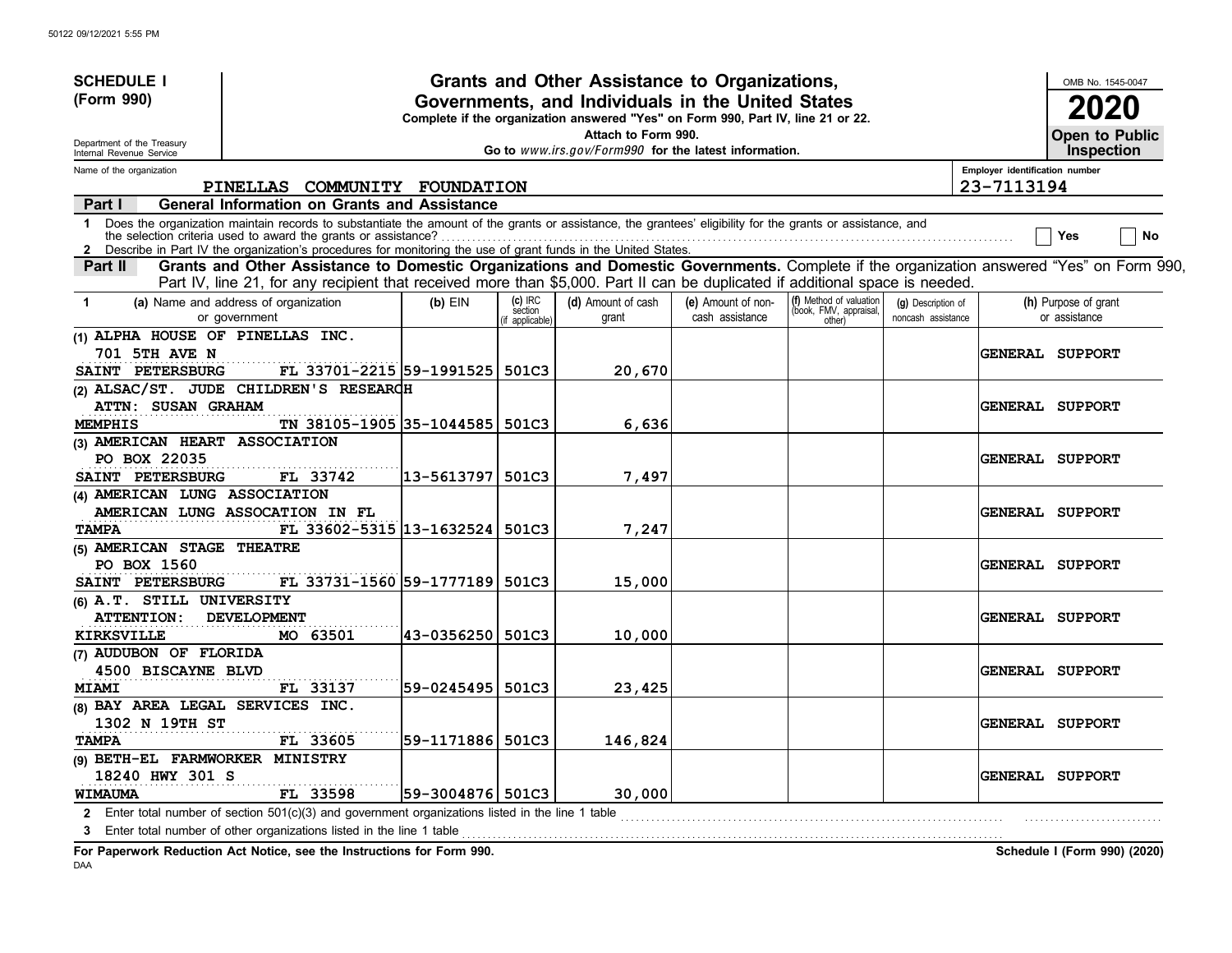| <b>SCHEDULE I</b><br>(Form 990) |                                                                                                                                                                                                                                                                             |                        | Grants and Other Assistance to Organizations,<br>Governments, and Individuals in the United States |                                                                                  |                    |                                                   |                    |                                |                        |  |  |
|---------------------------------|-----------------------------------------------------------------------------------------------------------------------------------------------------------------------------------------------------------------------------------------------------------------------------|------------------------|----------------------------------------------------------------------------------------------------|----------------------------------------------------------------------------------|--------------------|---------------------------------------------------|--------------------|--------------------------------|------------------------|--|--|
|                                 |                                                                                                                                                                                                                                                                             |                        |                                                                                                    | Complete if the organization answered "Yes" on Form 990, Part IV, line 21 or 22. |                    |                                                   |                    |                                | 2020                   |  |  |
| Department of the Treasury      |                                                                                                                                                                                                                                                                             |                        |                                                                                                    | Attach to Form 990.                                                              |                    |                                                   |                    |                                | Open to Public         |  |  |
| Internal Revenue Service        |                                                                                                                                                                                                                                                                             |                        |                                                                                                    | Go to www.irs.gov/Form990 for the latest information.                            |                    |                                                   |                    |                                | <b>Inspection</b>      |  |  |
| Name of the organization        |                                                                                                                                                                                                                                                                             |                        |                                                                                                    |                                                                                  |                    |                                                   |                    | Employer identification number |                        |  |  |
|                                 | PINELLAS COMMUNITY FOUNDATION                                                                                                                                                                                                                                               |                        |                                                                                                    |                                                                                  |                    |                                                   |                    | 23-7113194                     |                        |  |  |
| Part I                          | General Information on Grants and Assistance                                                                                                                                                                                                                                |                        |                                                                                                    |                                                                                  |                    |                                                   |                    |                                |                        |  |  |
| $\mathbf 1$                     | Does the organization maintain records to substantiate the amount of the grants or assistance, the grantees' eligibility for the grants or assistance, and<br>Describe in Part IV the organization's procedures for monitoring the use of grant funds in the United States. |                        |                                                                                                    |                                                                                  |                    |                                                   |                    |                                | No<br>Yes              |  |  |
| Part II                         | Grants and Other Assistance to Domestic Organizations and Domestic Governments. Complete if the organization answered "Yes" on Form 990,<br>Part IV, line 21, for any recipient that received more than \$5,000. Part II can be duplicated if additional space is needed.   |                        |                                                                                                    |                                                                                  |                    |                                                   |                    |                                |                        |  |  |
| $\mathbf 1$                     | (a) Name and address of organization                                                                                                                                                                                                                                        | $(b)$ EIN              | $(c)$ IRC<br>section                                                                               | (d) Amount of cash                                                               | (e) Amount of non- | (f) Method of valuation<br>(book, FMV, appraisal, | (g) Description of |                                | (h) Purpose of grant   |  |  |
|                                 | or government                                                                                                                                                                                                                                                               |                        | f applicable)                                                                                      | grant                                                                            | cash assistance    | other)                                            | noncash assistance |                                | or assistance          |  |  |
|                                 | (1) BIG BROTHERS BIG SISTERS OF TAMPA B                                                                                                                                                                                                                                     |                        |                                                                                                    |                                                                                  |                    |                                                   |                    |                                |                        |  |  |
|                                 | 4630 WOODLAND CORP BLVD STE 160                                                                                                                                                                                                                                             |                        |                                                                                                    |                                                                                  |                    |                                                   |                    |                                | <b>GENERAL SUPPORT</b> |  |  |
| <b>TAMPA</b>                    | FL 33614-2429 59-2173085 501C3                                                                                                                                                                                                                                              |                        |                                                                                                    | 20,348                                                                           |                    |                                                   |                    |                                |                        |  |  |
| (2) BLI LEARNING LABS           |                                                                                                                                                                                                                                                                             |                        |                                                                                                    |                                                                                  |                    |                                                   |                    |                                |                        |  |  |
| 5100 1ST AVE N                  |                                                                                                                                                                                                                                                                             |                        |                                                                                                    |                                                                                  |                    |                                                   |                    |                                | <b>GENERAL SUPPORT</b> |  |  |
| SAINT PETERSBURG                | FL 33710                                                                                                                                                                                                                                                                    | 82-2896031             | 501C3                                                                                              | 14,070                                                                           |                    |                                                   |                    |                                |                        |  |  |
| (3) BOLEY CENTERS INC.          |                                                                                                                                                                                                                                                                             |                        |                                                                                                    |                                                                                  |                    |                                                   |                    |                                |                        |  |  |
| 445 31ST ST N                   |                                                                                                                                                                                                                                                                             |                        |                                                                                                    |                                                                                  |                    |                                                   |                    |                                | <b>GENERAL SUPPORT</b> |  |  |
| SAINT PETERSBURG                | FL 33713-7605 59-1290089                                                                                                                                                                                                                                                    |                        | 501C3                                                                                              | 182,722                                                                          |                    |                                                   |                    |                                |                        |  |  |
|                                 | (4) BOYS & GIRLS CLUBS OF THE SUNCOAST                                                                                                                                                                                                                                      |                        |                                                                                                    |                                                                                  |                    |                                                   |                    |                                |                        |  |  |
| 4625 EAST BAY DR STE 103        |                                                                                                                                                                                                                                                                             |                        |                                                                                                    |                                                                                  |                    |                                                   |                    |                                | <b>GENERAL SUPPORT</b> |  |  |
| <b>CLEARWATER</b>               | FL 33764-6866 59-1566799                                                                                                                                                                                                                                                    |                        | 501C3                                                                                              | 127,407                                                                          |                    |                                                   |                    |                                |                        |  |  |
| (5) BROOKWOOD FLORIDA INC.      |                                                                                                                                                                                                                                                                             |                        |                                                                                                    |                                                                                  |                    |                                                   |                    |                                |                        |  |  |
| <b>901 7TH AVE S</b>            |                                                                                                                                                                                                                                                                             |                        |                                                                                                    |                                                                                  |                    |                                                   |                    |                                | GENERAL SUPPORT        |  |  |
| SAINT PETERSBURG                | FL 33705-1998 59-0624387                                                                                                                                                                                                                                                    |                        | 501C3                                                                                              | 29,147                                                                           |                    |                                                   |                    |                                |                        |  |  |
|                                 | (6) CASA (COMMUNITY ACTION STOPS ABUSE)                                                                                                                                                                                                                                     |                        |                                                                                                    |                                                                                  |                    |                                                   |                    |                                |                        |  |  |
| <b>PO BOX 414</b>               |                                                                                                                                                                                                                                                                             |                        |                                                                                                    |                                                                                  |                    |                                                   |                    |                                | <b>GENERAL SUPPORT</b> |  |  |
| SAINT PETERSBURG                | FL 33731-0414 59-2114359 501C3                                                                                                                                                                                                                                              |                        |                                                                                                    | 58,046                                                                           |                    |                                                   |                    |                                |                        |  |  |
|                                 | (7) CATHOLIC CHARITIES DIOCESE OF ST. P                                                                                                                                                                                                                                     |                        |                                                                                                    |                                                                                  |                    |                                                   |                    |                                |                        |  |  |
| 1213 16TH ST N                  |                                                                                                                                                                                                                                                                             |                        |                                                                                                    |                                                                                  |                    |                                                   |                    |                                | <b>GENERAL SUPPORT</b> |  |  |
| SAINT PETERSBURG                | FL 33705-1032 59-0875805                                                                                                                                                                                                                                                    |                        | 501C3                                                                                              | 39,500                                                                           |                    |                                                   |                    |                                |                        |  |  |
| (8) CHAMPIONS FOR CHILDREN      |                                                                                                                                                                                                                                                                             |                        |                                                                                                    |                                                                                  |                    |                                                   |                    |                                |                        |  |  |
| 3108 W AZEELE ST                |                                                                                                                                                                                                                                                                             |                        |                                                                                                    |                                                                                  |                    |                                                   |                    |                                | <b>GENERAL SUPPORT</b> |  |  |
| <b>TAMPA</b>                    | FL 33604                                                                                                                                                                                                                                                                    | 59-1807551   501C3     |                                                                                                    | 10,000                                                                           |                    |                                                   |                    |                                |                        |  |  |
| (9) CHAUTAUQUA FOUNDATION INC.  |                                                                                                                                                                                                                                                                             |                        |                                                                                                    |                                                                                  |                    |                                                   |                    |                                |                        |  |  |
| PO BOX 28                       |                                                                                                                                                                                                                                                                             |                        |                                                                                                    |                                                                                  |                    |                                                   |                    |                                | <b>GENERAL SUPPORT</b> |  |  |
| <b>CHAUTAUQUA</b>               | NY 14722<br>2 Enter total number of section 501(c)(3) and government organizations listed in the line 1 table                                                                                                                                                               | $ 16 - 6028421 $ 501C3 |                                                                                                    | 6,000                                                                            |                    |                                                   |                    |                                |                        |  |  |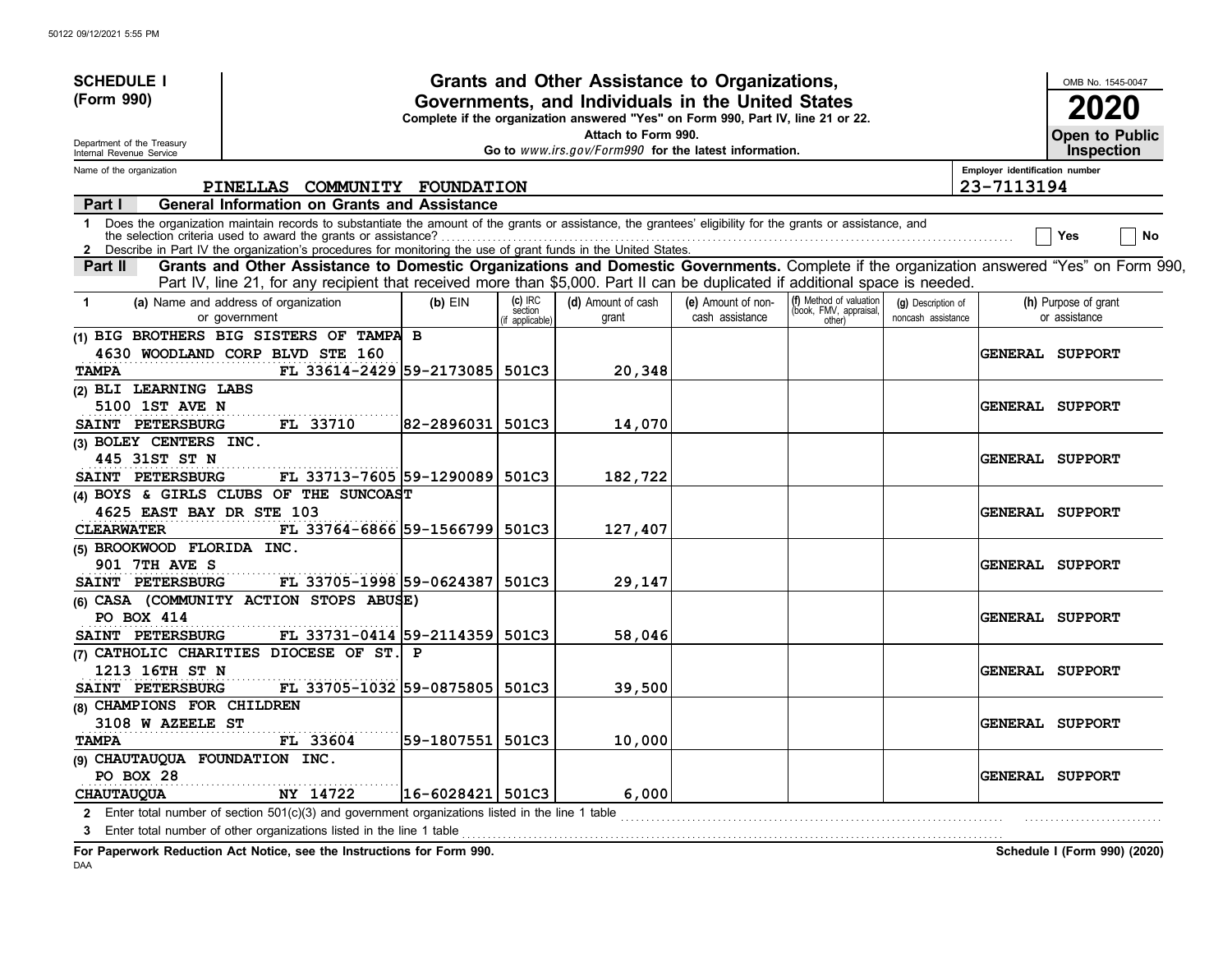| <b>SCHEDULE I</b>                                      |                                                                                                                                                                                                                                                                             |            |                                     | Grants and Other Assistance to Organizations,                                                                                         |                                       |                                                             |                                          |                                | OMB No. 1545-0047                          |
|--------------------------------------------------------|-----------------------------------------------------------------------------------------------------------------------------------------------------------------------------------------------------------------------------------------------------------------------------|------------|-------------------------------------|---------------------------------------------------------------------------------------------------------------------------------------|---------------------------------------|-------------------------------------------------------------|------------------------------------------|--------------------------------|--------------------------------------------|
| (Form 990)                                             |                                                                                                                                                                                                                                                                             |            |                                     | Governments, and Individuals in the United States<br>Complete if the organization answered "Yes" on Form 990, Part IV, line 21 or 22. |                                       |                                                             |                                          |                                |                                            |
| Department of the Treasury<br>Internal Revenue Service |                                                                                                                                                                                                                                                                             |            |                                     | Attach to Form 990.<br>Go to www.irs.gov/Form990 for the latest information.                                                          |                                       |                                                             |                                          |                                | <b>Open to Public</b><br><b>Inspection</b> |
| Name of the organization                               |                                                                                                                                                                                                                                                                             |            |                                     |                                                                                                                                       |                                       |                                                             |                                          | Employer identification number |                                            |
|                                                        | PINELLAS COMMUNITY FOUNDATION                                                                                                                                                                                                                                               |            |                                     |                                                                                                                                       |                                       |                                                             |                                          | 23-7113194                     |                                            |
| Part I                                                 | <b>General Information on Grants and Assistance</b>                                                                                                                                                                                                                         |            |                                     |                                                                                                                                       |                                       |                                                             |                                          |                                |                                            |
| 1<br>$\mathbf{2}$                                      | Does the organization maintain records to substantiate the amount of the grants or assistance, the grantees' eligibility for the grants or assistance, and<br>Describe in Part IV the organization's procedures for monitoring the use of grant funds in the United States. |            |                                     |                                                                                                                                       |                                       |                                                             |                                          |                                | No<br>Yes                                  |
| <b>Part II</b>                                         | Grants and Other Assistance to Domestic Organizations and Domestic Governments. Complete if the organization answered "Yes" on Form 990,                                                                                                                                    |            |                                     |                                                                                                                                       |                                       |                                                             |                                          |                                |                                            |
|                                                        | Part IV, line 21, for any recipient that received more than \$5,000. Part II can be duplicated if additional space is needed.                                                                                                                                               |            |                                     |                                                                                                                                       |                                       |                                                             |                                          |                                |                                            |
| $\blacktriangleleft$                                   | (a) Name and address of organization<br>or government                                                                                                                                                                                                                       | $(b)$ EIN  | (c) IRC<br>section<br>f applicable) | (d) Amount of cash<br>grant                                                                                                           | (e) Amount of non-<br>cash assistance | (f) Method of valuation<br>(book, FMV, appraisal,<br>other) | (g) Description of<br>noncash assistance |                                | (h) Purpose of grant<br>or assistance      |
| (1) CHAUTAUQUA WOMEN'S CLUB INC.                       |                                                                                                                                                                                                                                                                             |            |                                     |                                                                                                                                       |                                       |                                                             |                                          |                                |                                            |
| BOX R                                                  |                                                                                                                                                                                                                                                                             |            |                                     |                                                                                                                                       |                                       |                                                             |                                          |                                | GENERAL SUPPORT                            |
| <b>CHAUTAUQUA</b>                                      | NY 14722                                                                                                                                                                                                                                                                    | 16-6037537 | 501C3                               | 10,000                                                                                                                                |                                       |                                                             |                                          |                                |                                            |
|                                                        | (2) CITIZENS ALLIANCE FOR PROGRESS INC.                                                                                                                                                                                                                                     |            |                                     |                                                                                                                                       |                                       |                                                             |                                          |                                |                                            |
|                                                        | 401 E MARTIN LUTHER KING JR DR                                                                                                                                                                                                                                              |            |                                     |                                                                                                                                       |                                       |                                                             |                                          |                                | <b>GENERAL SUPPORT</b>                     |
| TARPON SPRINGS                                         | FL 34689-4451 59-2299047                                                                                                                                                                                                                                                    |            | 501C3                               | 15,000                                                                                                                                |                                       |                                                             |                                          |                                |                                            |
| (3) CITY OF LARGO                                      |                                                                                                                                                                                                                                                                             |            |                                     |                                                                                                                                       |                                       |                                                             |                                          |                                |                                            |
| PO BOX 296                                             |                                                                                                                                                                                                                                                                             |            |                                     |                                                                                                                                       |                                       |                                                             |                                          |                                | <b>GENERAL SUPPORT</b>                     |
| LARGO                                                  | FL 33779                                                                                                                                                                                                                                                                    | 59-6000360 | 501C3                               | 17,500                                                                                                                                |                                       |                                                             |                                          |                                |                                            |
| (4) CITY OF ST. PETERSBURG                             |                                                                                                                                                                                                                                                                             |            |                                     |                                                                                                                                       |                                       |                                                             |                                          |                                |                                            |
| C/O FINANCE DEPARTMENT<br>SAINT PETERSBURG             |                                                                                                                                                                                                                                                                             |            | 501C3                               |                                                                                                                                       |                                       |                                                             |                                          |                                | <b>GENERAL SUPPORT</b>                     |
| (5) CLEARWATER FREE CLINIC INC.                        | FL 33731                                                                                                                                                                                                                                                                    |            |                                     | 528,414                                                                                                                               |                                       |                                                             |                                          |                                |                                            |
| 1218 COURT ST STE A                                    |                                                                                                                                                                                                                                                                             |            |                                     |                                                                                                                                       |                                       |                                                             |                                          |                                |                                            |
| <b>CLEARWATER</b>                                      | FL 33756-5809 59-1852871                                                                                                                                                                                                                                                    |            | 501C3                               | 10,907                                                                                                                                |                                       |                                                             |                                          |                                | <b>GENERAL SUPPORT</b>                     |
|                                                        | (6) CLEARWATER JAZZ HOLIDAY FOUNDATION                                                                                                                                                                                                                                      |            |                                     |                                                                                                                                       |                                       |                                                             |                                          |                                |                                            |
| 600 CLEVELAND ST STE 100                               |                                                                                                                                                                                                                                                                             |            |                                     |                                                                                                                                       |                                       |                                                             |                                          |                                | <b>GENERAL SUPPORT</b>                     |
| <b>CLEARWATER</b>                                      | FL 33755-4110 58-1910442 501C3                                                                                                                                                                                                                                              |            |                                     | 15,000                                                                                                                                |                                       |                                                             |                                          |                                |                                            |
| (7) CLEARWATER MARINE AQUARIUM                         |                                                                                                                                                                                                                                                                             |            |                                     |                                                                                                                                       |                                       |                                                             |                                          |                                |                                            |
| 249 WINDWARD PSGE                                      |                                                                                                                                                                                                                                                                             |            |                                     |                                                                                                                                       |                                       |                                                             |                                          |                                | <b>GENERAL SUPPORT</b>                     |
| CLEARWATER BEACH                                       | FL 33767-2244 59-2086737                                                                                                                                                                                                                                                    |            | 501C3                               | 24,764                                                                                                                                |                                       |                                                             |                                          |                                |                                            |
|                                                        | (8) CLEARWATER MARTIN LUTHER KING JR NE                                                                                                                                                                                                                                     |            |                                     |                                                                                                                                       |                                       |                                                             |                                          |                                |                                            |
| 1201 DOUGLAS AVE                                       |                                                                                                                                                                                                                                                                             |            |                                     |                                                                                                                                       |                                       |                                                             |                                          |                                | <b>GENERAL SUPPORT</b>                     |
| <b>CLEARWATER</b>                                      | FL 33755                                                                                                                                                                                                                                                                    | 90-0634955 | 501C3                               | 10,750                                                                                                                                |                                       |                                                             |                                          |                                |                                            |
| (9) CLOTHES TO KIDS INC.                               |                                                                                                                                                                                                                                                                             |            |                                     |                                                                                                                                       |                                       |                                                             |                                          |                                |                                            |
| 1059 N HERCULES AVE                                    |                                                                                                                                                                                                                                                                             |            |                                     |                                                                                                                                       |                                       |                                                             |                                          |                                | <b>GENERAL SUPPORT</b>                     |
| <b>CLEARWATER</b>                                      | FL 33765-1917 14-1849798 501C3                                                                                                                                                                                                                                              |            |                                     | 10,500                                                                                                                                |                                       |                                                             |                                          |                                |                                            |
| $\mathbf{2}$                                           | Enter total number of section $501(c)(3)$ and government organizations listed in the line 1 table                                                                                                                                                                           |            |                                     |                                                                                                                                       |                                       |                                                             |                                          |                                |                                            |
|                                                        | 3 Enter total number of other organizations listed in the line 1 table                                                                                                                                                                                                      |            |                                     |                                                                                                                                       |                                       |                                                             |                                          |                                |                                            |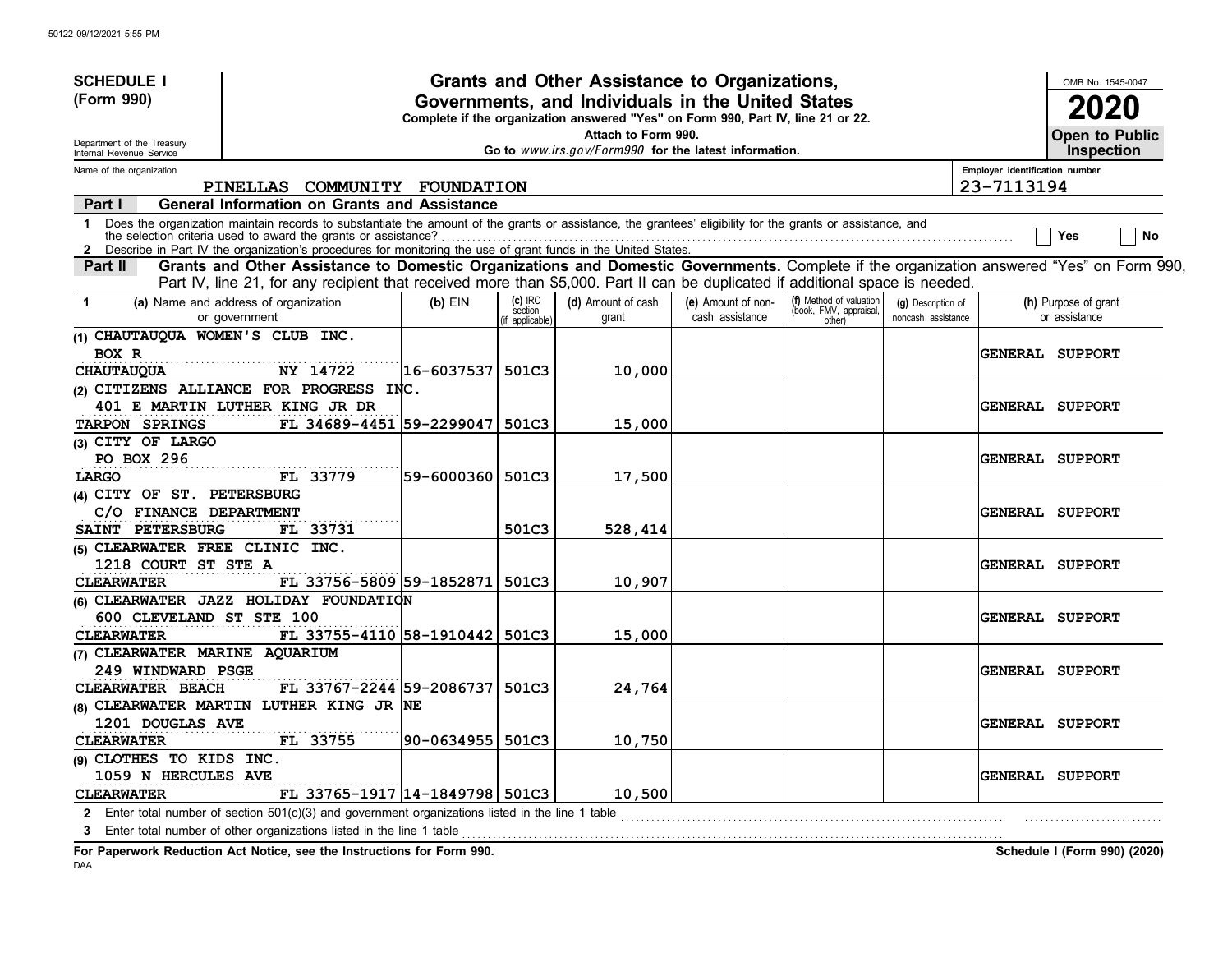| <b>SCHEDULE I</b>                                      |                                                                                                                                                                                                                                                                             |                  |                                       | Grants and Other Assistance to Organizations,         |                                       |                                                             |                                          |                                | OMB No. 1545-0047                          |
|--------------------------------------------------------|-----------------------------------------------------------------------------------------------------------------------------------------------------------------------------------------------------------------------------------------------------------------------------|------------------|---------------------------------------|-------------------------------------------------------|---------------------------------------|-------------------------------------------------------------|------------------------------------------|--------------------------------|--------------------------------------------|
| (Form 990)                                             | Governments, and Individuals in the United States<br>Complete if the organization answered "Yes" on Form 990, Part IV, line 21 or 22.<br>Attach to Form 990.                                                                                                                |                  |                                       |                                                       |                                       |                                                             |                                          |                                |                                            |
| Department of the Treasury<br>Internal Revenue Service |                                                                                                                                                                                                                                                                             |                  |                                       | Go to www.irs.gov/Form990 for the latest information. |                                       |                                                             |                                          |                                | <b>Open to Public</b><br><b>Inspection</b> |
| Name of the organization                               |                                                                                                                                                                                                                                                                             |                  |                                       |                                                       |                                       |                                                             |                                          | Employer identification number |                                            |
|                                                        | PINELLAS COMMUNITY FOUNDATION                                                                                                                                                                                                                                               |                  |                                       |                                                       |                                       |                                                             |                                          | 23-7113194                     |                                            |
| Part I                                                 | <b>General Information on Grants and Assistance</b>                                                                                                                                                                                                                         |                  |                                       |                                                       |                                       |                                                             |                                          |                                |                                            |
| $\mathbf{1}$                                           | Does the organization maintain records to substantiate the amount of the grants or assistance, the grantees' eligibility for the grants or assistance, and<br>Describe in Part IV the organization's procedures for monitoring the use of grant funds in the United States. |                  |                                       |                                                       |                                       |                                                             |                                          |                                | No<br>Yes                                  |
| Part II                                                | Grants and Other Assistance to Domestic Organizations and Domestic Governments. Complete if the organization answered "Yes" on Form 990,<br>Part IV, line 21, for any recipient that received more than \$5,000. Part II can be duplicated if additional space is needed.   |                  |                                       |                                                       |                                       |                                                             |                                          |                                |                                            |
| $\mathbf 1$                                            | (a) Name and address of organization<br>or government                                                                                                                                                                                                                       | $(b)$ EIN        | $(c)$ IRC<br>section<br>f applicable) | (d) Amount of cash<br>grant                           | (e) Amount of non-<br>cash assistance | (f) Method of valuation<br>(book, FMV, appraisal,<br>other) | (g) Description of<br>noncash assistance |                                | (h) Purpose of grant<br>or assistance      |
| PO BOX 673<br><b>CLEARWATER</b>                        | (1) COLLEGE FUND OF PINELLAS COUNTY INC<br>FL 33757-0673 59-6178906 501C3                                                                                                                                                                                                   |                  |                                       | 22,177                                                |                                       |                                                             |                                          |                                | <b>GENERAL SUPPORT</b>                     |
| (2) COMMUNITY DENTAL CLINIC<br>1008 WOODLAWN ST        |                                                                                                                                                                                                                                                                             |                  |                                       |                                                       |                                       |                                                             |                                          |                                | <b>GENERAL SUPPORT</b>                     |
| <b>CLEARWATER</b>                                      | FL 33756-2157 45-3340613 501C3                                                                                                                                                                                                                                              |                  |                                       | 77,954                                                |                                       |                                                             |                                          |                                |                                            |
|                                                        | (3) COMMUNITY DEVELOPMENT AND TRAINING                                                                                                                                                                                                                                      |                  |                                       |                                                       |                                       |                                                             |                                          |                                |                                            |
| PO BOX 530903                                          |                                                                                                                                                                                                                                                                             |                  |                                       |                                                       |                                       |                                                             |                                          |                                | <b>GENERAL SUPPORT</b>                     |
| SAINT PETERSBURG                                       | FL 33747-0903 47-1432113 501C3                                                                                                                                                                                                                                              |                  |                                       | 47,825                                                |                                       |                                                             |                                          |                                |                                            |
| (4) COMMUNITY LAW PROGRAM                              |                                                                                                                                                                                                                                                                             |                  |                                       |                                                       |                                       |                                                             |                                          |                                |                                            |
| 501 1ST AVE N STE 519                                  |                                                                                                                                                                                                                                                                             |                  |                                       |                                                       |                                       |                                                             |                                          |                                | <b>GENERAL SUPPORT</b>                     |
| SAINT PETERSBURG                                       | FL 33701-3715 59-2970727 501C3                                                                                                                                                                                                                                              |                  |                                       | 105,378                                               |                                       |                                                             |                                          |                                |                                            |
| (5) COPTIC ORTHODOX CHARITIES INC.                     |                                                                                                                                                                                                                                                                             |                  |                                       |                                                       |                                       |                                                             |                                          |                                |                                            |
| 2312 GULF TO BAY BLVD<br><b>CLEARWATER</b>             | FL 33765                                                                                                                                                                                                                                                                    | 55-0790330 501C3 |                                       | 54,500                                                |                                       |                                                             |                                          |                                | GENERAL SUPPORT                            |
| (6) CREATIVE CLAY                                      |                                                                                                                                                                                                                                                                             |                  |                                       |                                                       |                                       |                                                             |                                          |                                |                                            |
| 1846 1ST AVE S                                         |                                                                                                                                                                                                                                                                             |                  |                                       |                                                       |                                       |                                                             |                                          |                                | <b>GENERAL SUPPORT</b>                     |
| SAINT PETERSBURG                                       | FL 33712-1319 59-3338595 501C3                                                                                                                                                                                                                                              |                  |                                       | 20,979                                                |                                       |                                                             |                                          |                                |                                            |
|                                                        | (7) CROSS & ANVIL HUMAN SERVICES INC                                                                                                                                                                                                                                        |                  |                                       |                                                       |                                       |                                                             |                                          |                                |                                            |
| 201 7TH AVENUE SOUTH                                   |                                                                                                                                                                                                                                                                             |                  |                                       |                                                       |                                       |                                                             |                                          |                                | <b>GENERAL SUPPORT</b>                     |
| SAINT PETERSBURG                                       | FL 33705                                                                                                                                                                                                                                                                    | 46-1986465 501C3 |                                       | 23,897                                                |                                       |                                                             |                                          |                                |                                            |
| (8) CRYSTAL BEACH YOUTH CENTER                         |                                                                                                                                                                                                                                                                             |                  |                                       |                                                       |                                       |                                                             |                                          |                                |                                            |
| PO BOX 434                                             |                                                                                                                                                                                                                                                                             |                  |                                       |                                                       |                                       |                                                             |                                          |                                | <b>GENERAL SUPPORT</b>                     |
| CRYSTAL BEACH                                          | FL 34681-0975 59-3700550 501C3                                                                                                                                                                                                                                              |                  |                                       | 11,824                                                |                                       |                                                             |                                          |                                |                                            |
| (9) DAB COMMUNITY SERVICES INC.<br>833 22ND ST S       | FL 33712-2250 47-1786191 501C3                                                                                                                                                                                                                                              |                  |                                       | 25,010                                                |                                       |                                                             |                                          |                                | GENERAL SUPPORT                            |
| SAINT PETERSBURG                                       |                                                                                                                                                                                                                                                                             |                  |                                       |                                                       |                                       |                                                             |                                          |                                |                                            |
|                                                        | 2 Enter total number of section 501(c)(3) and government organizations listed in the line 1 table<br>Enter total number of other organizations listed in the line 1 table                                                                                                   |                  |                                       |                                                       |                                       |                                                             |                                          |                                |                                            |
| 3                                                      |                                                                                                                                                                                                                                                                             |                  |                                       |                                                       |                                       |                                                             |                                          |                                |                                            |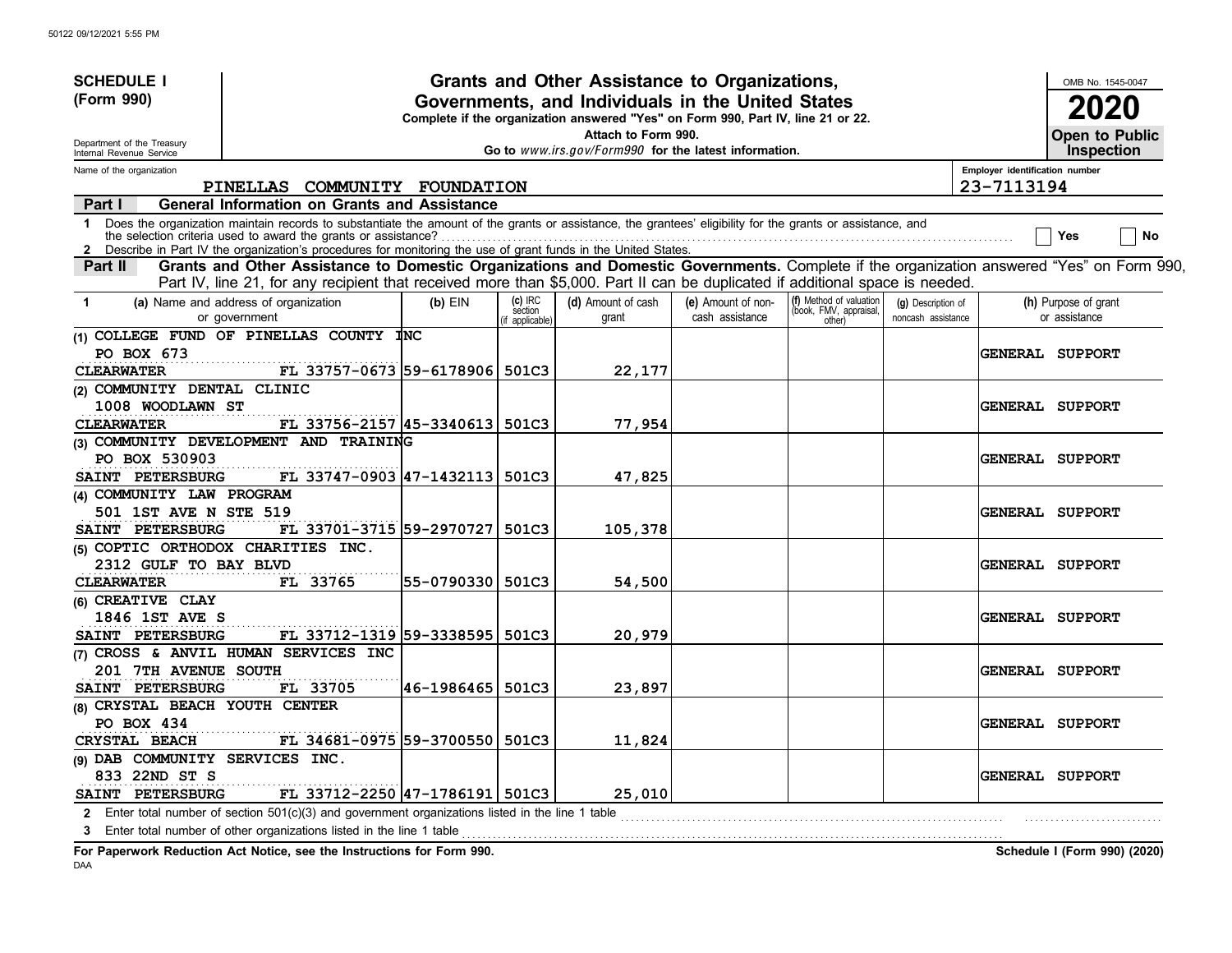| <b>SCHEDULE I</b>                                    |                                                                                                                                                                                                                                                                                                                                               |                   |                                       | Grants and Other Assistance to Organizations,                                                                                         |                                       |                                                             |                                          |                                | OMB No. 1545-0047                     |
|------------------------------------------------------|-----------------------------------------------------------------------------------------------------------------------------------------------------------------------------------------------------------------------------------------------------------------------------------------------------------------------------------------------|-------------------|---------------------------------------|---------------------------------------------------------------------------------------------------------------------------------------|---------------------------------------|-------------------------------------------------------------|------------------------------------------|--------------------------------|---------------------------------------|
| (Form 990)                                           |                                                                                                                                                                                                                                                                                                                                               |                   |                                       | Governments, and Individuals in the United States<br>Complete if the organization answered "Yes" on Form 990, Part IV, line 21 or 22. |                                       |                                                             |                                          |                                | 2020                                  |
| Department of the Treasury                           |                                                                                                                                                                                                                                                                                                                                               |                   |                                       | Attach to Form 990.<br>Go to www.irs.gov/Form990 for the latest information.                                                          |                                       |                                                             |                                          |                                | Open to Public<br><b>Inspection</b>   |
| Internal Revenue Service<br>Name of the organization |                                                                                                                                                                                                                                                                                                                                               |                   |                                       |                                                                                                                                       |                                       |                                                             |                                          | Employer identification number |                                       |
|                                                      | PINELLAS COMMUNITY FOUNDATION                                                                                                                                                                                                                                                                                                                 |                   |                                       |                                                                                                                                       |                                       |                                                             |                                          | 23-7113194                     |                                       |
| Part I                                               | <b>General Information on Grants and Assistance</b>                                                                                                                                                                                                                                                                                           |                   |                                       |                                                                                                                                       |                                       |                                                             |                                          |                                |                                       |
| $\mathbf 1$<br>$\mathbf{2}$                          | Does the organization maintain records to substantiate the amount of the grants or assistance, the grantees' eligibility for the grants or assistance, and<br>the selection criteria used to award the grants or assistance?<br>Describe in Part IV the organization's procedures for monitoring the use of grant funds in the United States. |                   |                                       |                                                                                                                                       |                                       |                                                             |                                          |                                | No<br>Yes                             |
| Part II                                              | Grants and Other Assistance to Domestic Organizations and Domestic Governments. Complete if the organization answered "Yes" on Form 990,<br>Part IV, line 21, for any recipient that received more than \$5,000. Part II can be duplicated if additional space is needed.                                                                     |                   |                                       |                                                                                                                                       |                                       |                                                             |                                          |                                |                                       |
| $\blacktriangleleft$                                 | (a) Name and address of organization<br>or government                                                                                                                                                                                                                                                                                         | $(b)$ EIN         | $(c)$ IRC<br>section<br>f applicable) | (d) Amount of cash<br>grant                                                                                                           | (e) Amount of non-<br>cash assistance | (f) Method of valuation<br>(book, FMV, appraisal,<br>other) | (g) Description of<br>noncash assistance |                                | (h) Purpose of grant<br>or assistance |
| (1) DACCO BEHAVIORAL HEALTH INC.                     |                                                                                                                                                                                                                                                                                                                                               |                   |                                       |                                                                                                                                       |                                       |                                                             |                                          |                                |                                       |
| 4422 E COLUMBUS DR                                   |                                                                                                                                                                                                                                                                                                                                               |                   |                                       |                                                                                                                                       |                                       |                                                             |                                          |                                | GENERAL SUPPORT                       |
| <b>TAMPA</b>                                         | FL 33605                                                                                                                                                                                                                                                                                                                                      | 59-1514993  501C3 |                                       | 30,000                                                                                                                                |                                       |                                                             |                                          |                                |                                       |
| (2) DAWNING FAMILY SERVICES INC.                     |                                                                                                                                                                                                                                                                                                                                               |                   |                                       |                                                                                                                                       |                                       |                                                             |                                          |                                |                                       |
| 6718 N ARMENIA AVE                                   |                                                                                                                                                                                                                                                                                                                                               |                   |                                       |                                                                                                                                       |                                       |                                                             |                                          |                                | <b>GENERAL SUPPORT</b>                |
| <b>TAMPA</b>                                         | FL 33604                                                                                                                                                                                                                                                                                                                                      | 59-2655523  501C3 |                                       | 25,000                                                                                                                                |                                       |                                                             |                                          |                                |                                       |
| (3) DAYSTAR LIFE CENTER                              |                                                                                                                                                                                                                                                                                                                                               |                   |                                       |                                                                                                                                       |                                       |                                                             |                                          |                                |                                       |
| 1055 28TH ST S                                       |                                                                                                                                                                                                                                                                                                                                               |                   |                                       |                                                                                                                                       |                                       |                                                             |                                          |                                | <b>GENERAL SUPPORT</b>                |
| SAINT PETERSBURG                                     | FL 33712                                                                                                                                                                                                                                                                                                                                      | 65-0523539        | 501C3                                 | 22,100                                                                                                                                |                                       |                                                             |                                          |                                |                                       |
| (4) DIRECTIONS FOR LIVING                            |                                                                                                                                                                                                                                                                                                                                               |                   |                                       |                                                                                                                                       |                                       |                                                             |                                          |                                |                                       |
| 1437 S BELCHER RD                                    |                                                                                                                                                                                                                                                                                                                                               |                   |                                       |                                                                                                                                       |                                       |                                                             |                                          |                                | <b>GENERAL SUPPORT</b>                |
| <b>CLEARWATER</b>                                    | FL 33764-2829 59-2092715                                                                                                                                                                                                                                                                                                                      |                   | 501C3                                 | 327,967                                                                                                                               |                                       |                                                             |                                          |                                |                                       |
| (5) DISABILITY ACHIEVEMENT CENTER                    |                                                                                                                                                                                                                                                                                                                                               |                   |                                       |                                                                                                                                       |                                       |                                                             |                                          |                                |                                       |
| 12552 BELCHER RD S                                   |                                                                                                                                                                                                                                                                                                                                               |                   |                                       |                                                                                                                                       |                                       |                                                             |                                          |                                | <b>GENERAL SUPPORT</b>                |
| LARGO                                                | FL 33773-3014 59-3102837                                                                                                                                                                                                                                                                                                                      |                   | 501C3                                 | 52,082                                                                                                                                |                                       |                                                             |                                          |                                |                                       |
| (6) DUNEDIN CARES INC.                               | (FOOD PANTRY)                                                                                                                                                                                                                                                                                                                                 |                   |                                       |                                                                                                                                       |                                       |                                                             |                                          |                                |                                       |
| <b>PO BOX 981</b>                                    |                                                                                                                                                                                                                                                                                                                                               |                   |                                       |                                                                                                                                       |                                       |                                                             |                                          |                                | <b>GENERAL SUPPORT</b>                |
| <b>OLDSMAR</b>                                       | FL 34677-0981 47-2522602                                                                                                                                                                                                                                                                                                                      |                   | 501C3                                 | 7,250                                                                                                                                 |                                       |                                                             |                                          |                                |                                       |
| (7) DUNEDIN FINE ART CENTER                          |                                                                                                                                                                                                                                                                                                                                               |                   |                                       |                                                                                                                                       |                                       |                                                             |                                          |                                |                                       |
| 1143 MICHIGAN BLVD                                   |                                                                                                                                                                                                                                                                                                                                               |                   |                                       |                                                                                                                                       |                                       |                                                             |                                          |                                | <b>GENERAL SUPPORT</b>                |
| <b>DUNEDIN</b>                                       | FL 34698-2712 59-1621318                                                                                                                                                                                                                                                                                                                      |                   | 501C3                                 | 33,000                                                                                                                                |                                       |                                                             |                                          |                                |                                       |
|                                                      | (8) EARLY LEARNING COALITION OF PINEILA                                                                                                                                                                                                                                                                                                       |                   |                                       |                                                                                                                                       |                                       |                                                             |                                          |                                |                                       |
|                                                      | EARLY LEARNING COALITION OF PINELLA                                                                                                                                                                                                                                                                                                           |                   |                                       |                                                                                                                                       |                                       |                                                             |                                          |                                | <b>GENERAL SUPPORT</b>                |
| <b>CLEARWATER</b>                                    | FL 33763-1633 59-3726679                                                                                                                                                                                                                                                                                                                      |                   | 501C3                                 | 25,000                                                                                                                                |                                       |                                                             |                                          |                                |                                       |
| (9) ECHO OF BRANDON                                  |                                                                                                                                                                                                                                                                                                                                               |                   |                                       |                                                                                                                                       |                                       |                                                             |                                          |                                |                                       |
| 507 N PARSONS AVE                                    |                                                                                                                                                                                                                                                                                                                                               |                   |                                       |                                                                                                                                       |                                       |                                                             |                                          |                                | <b>GENERAL SUPPORT</b>                |
| <b>BRANDON</b>                                       | FL 33510                                                                                                                                                                                                                                                                                                                                      | 59-3051533  501C3 |                                       | 7,000                                                                                                                                 |                                       |                                                             |                                          |                                |                                       |
| $\mathbf{2}$                                         | Enter total number of section $501(c)(3)$ and government organizations listed in the line 1 table                                                                                                                                                                                                                                             |                   |                                       |                                                                                                                                       |                                       |                                                             |                                          |                                |                                       |
|                                                      | 3 Enter total number of other organizations listed in the line 1 table                                                                                                                                                                                                                                                                        |                   |                                       |                                                                                                                                       |                                       |                                                             |                                          |                                |                                       |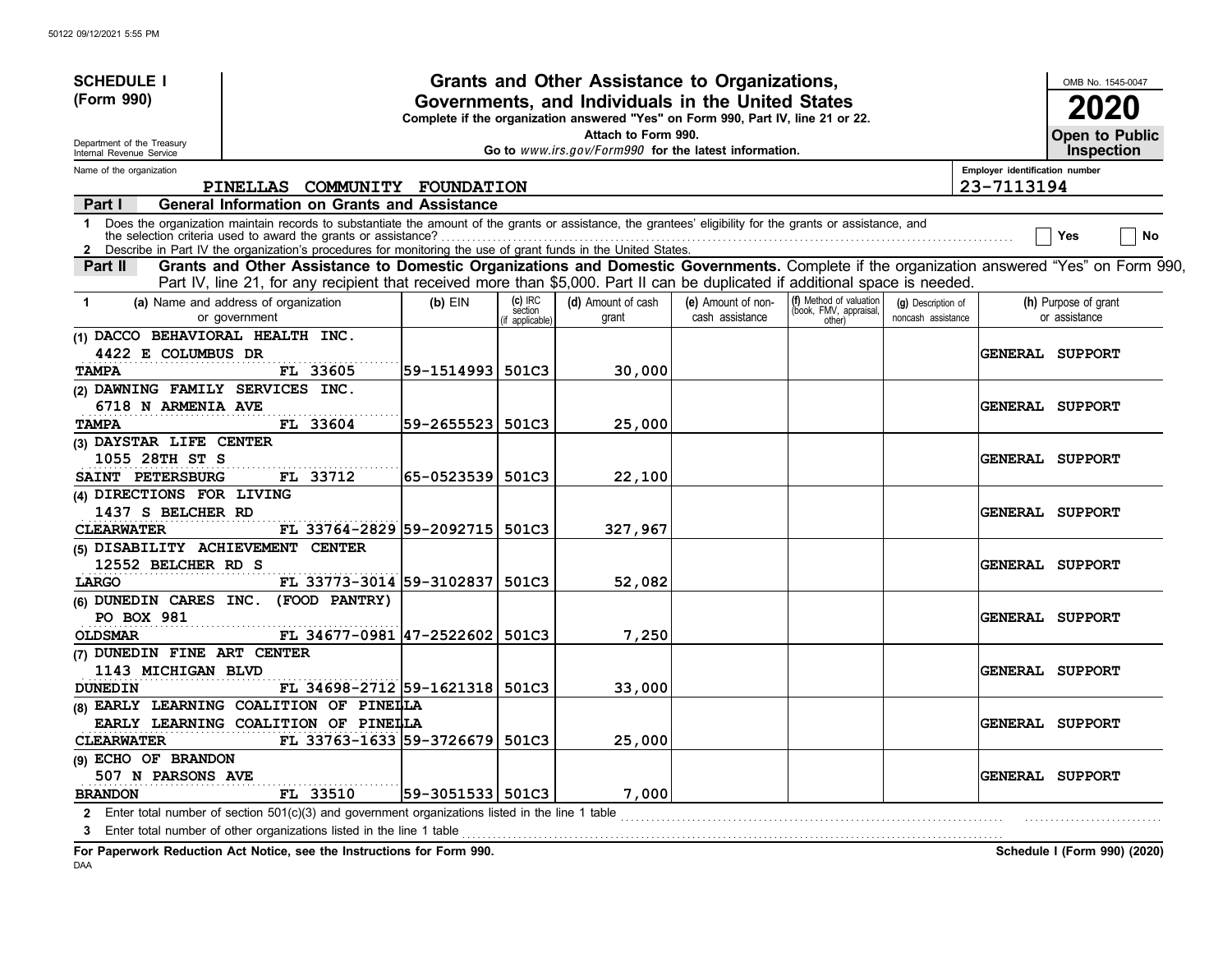| <b>SCHEDULE I</b>                                    |                                                                                                                                                                                                                                                                             |                                                                                                                                                                      |                                     | Grants and Other Assistance to Organizations,         |                                       |                                                             |                                          |                                | OMB No. 1545-0047                          |  |
|------------------------------------------------------|-----------------------------------------------------------------------------------------------------------------------------------------------------------------------------------------------------------------------------------------------------------------------------|----------------------------------------------------------------------------------------------------------------------------------------------------------------------|-------------------------------------|-------------------------------------------------------|---------------------------------------|-------------------------------------------------------------|------------------------------------------|--------------------------------|--------------------------------------------|--|
| (Form 990)                                           |                                                                                                                                                                                                                                                                             | Governments, and Individuals in the United States<br>2020<br>Complete if the organization answered "Yes" on Form 990, Part IV, line 21 or 22.<br>Attach to Form 990. |                                     |                                                       |                                       |                                                             |                                          |                                |                                            |  |
| Department of the Treasury                           |                                                                                                                                                                                                                                                                             |                                                                                                                                                                      |                                     | Go to www.irs.gov/Form990 for the latest information. |                                       |                                                             |                                          |                                | <b>Open to Public</b><br><b>Inspection</b> |  |
| Internal Revenue Service<br>Name of the organization |                                                                                                                                                                                                                                                                             |                                                                                                                                                                      |                                     |                                                       |                                       |                                                             |                                          | Employer identification number |                                            |  |
|                                                      | PINELLAS COMMUNITY FOUNDATION                                                                                                                                                                                                                                               |                                                                                                                                                                      |                                     |                                                       |                                       |                                                             |                                          | 23-7113194                     |                                            |  |
| Part I                                               | <b>General Information on Grants and Assistance</b>                                                                                                                                                                                                                         |                                                                                                                                                                      |                                     |                                                       |                                       |                                                             |                                          |                                |                                            |  |
| $\mathbf{1}$                                         | Does the organization maintain records to substantiate the amount of the grants or assistance, the grantees' eligibility for the grants or assistance, and<br>Describe in Part IV the organization's procedures for monitoring the use of grant funds in the United States. |                                                                                                                                                                      |                                     |                                                       |                                       |                                                             |                                          |                                | No<br>Yes                                  |  |
| Part II                                              | Grants and Other Assistance to Domestic Organizations and Domestic Governments. Complete if the organization answered "Yes" on Form 990,<br>Part IV, line 21, for any recipient that received more than \$5,000. Part II can be duplicated if additional space is needed.   |                                                                                                                                                                      |                                     |                                                       |                                       |                                                             |                                          |                                |                                            |  |
| -1                                                   | (a) Name and address of organization<br>or government                                                                                                                                                                                                                       | $(b)$ EIN                                                                                                                                                            | $(c)$ IRC<br>section<br>applicable) | (d) Amount of cash<br>grant                           | (e) Amount of non-<br>cash assistance | (f) Method of valuation<br>(book, FMV, appraisal,<br>other) | (g) Description of<br>noncash assistance |                                | (h) Purpose of grant<br>or assistance      |  |
| (1) ECKERD CONNECTS                                  |                                                                                                                                                                                                                                                                             |                                                                                                                                                                      |                                     |                                                       |                                       |                                                             |                                          |                                |                                            |  |
| 100 STARCREST DR                                     |                                                                                                                                                                                                                                                                             |                                                                                                                                                                      |                                     |                                                       |                                       |                                                             |                                          |                                | <b>GENERAL SUPPORT</b>                     |  |
| <b>CLEARWATER</b>                                    | FL 33765-3224 59-2551416 501C3                                                                                                                                                                                                                                              |                                                                                                                                                                      |                                     | 8,000                                                 |                                       |                                                             |                                          |                                |                                            |  |
| PO BOX 13184                                         | (2) EQUALITY FLORIDA INSTITUTE INC.                                                                                                                                                                                                                                         |                                                                                                                                                                      |                                     |                                                       |                                       |                                                             |                                          |                                | <b>GENERAL SUPPORT</b>                     |  |
| SAINT PETERSBURG                                     | FL 33733-3184 59-3435235 501C3                                                                                                                                                                                                                                              |                                                                                                                                                                      |                                     | 10,000                                                |                                       |                                                             |                                          |                                |                                            |  |
|                                                      | (3) FAMILY PROMISE OF PINELLAS COUNTY                                                                                                                                                                                                                                       |                                                                                                                                                                      |                                     |                                                       |                                       |                                                             |                                          |                                |                                            |  |
| 6201 22ND AVE N                                      |                                                                                                                                                                                                                                                                             |                                                                                                                                                                      |                                     |                                                       |                                       |                                                             |                                          |                                | <b>GENERAL SUPPORT</b>                     |  |
| SAINT PETERSBURG                                     | FL 33710-4103 26-3550892 501C3                                                                                                                                                                                                                                              |                                                                                                                                                                      |                                     | 8,000                                                 |                                       |                                                             |                                          |                                |                                            |  |
| (4) FEAST INC.                                       |                                                                                                                                                                                                                                                                             |                                                                                                                                                                      |                                     |                                                       |                                       |                                                             |                                          |                                |                                            |  |
| 2255 NEBRASKA AVE                                    |                                                                                                                                                                                                                                                                             |                                                                                                                                                                      |                                     |                                                       |                                       |                                                             |                                          |                                | <b>GENERAL SUPPORT</b>                     |  |
| PALM HARBOR                                          | FL 34683                                                                                                                                                                                                                                                                    | 59-2981961                                                                                                                                                           | 501C3                               | 32,329                                                |                                       |                                                             |                                          |                                |                                            |  |
|                                                      | (5) FEEDING AMERICA TAMPA BAY INC.                                                                                                                                                                                                                                          |                                                                                                                                                                      |                                     |                                                       |                                       |                                                             |                                          |                                |                                            |  |
|                                                      | TAMPA DISTRIBUTION CENTER II                                                                                                                                                                                                                                                |                                                                                                                                                                      |                                     |                                                       |                                       |                                                             |                                          |                                | GENERAL SUPPORT                            |  |
| <b>TAMPA</b><br>(6) FLORIDA DREAM CENTER             | FL 33605-5940 59-2116576 501C3                                                                                                                                                                                                                                              |                                                                                                                                                                      |                                     | 735,479                                               |                                       |                                                             |                                          |                                |                                            |  |
| 4017 56TH AVE N                                      |                                                                                                                                                                                                                                                                             |                                                                                                                                                                      |                                     |                                                       |                                       |                                                             |                                          |                                | <b>GENERAL SUPPORT</b>                     |  |
| SAINT PETERSBURG                                     | FL 33714-1737 46-0663472 501C3                                                                                                                                                                                                                                              |                                                                                                                                                                      |                                     | 112,427                                               |                                       |                                                             |                                          |                                |                                            |  |
|                                                      | (7) FLORIDA RESURRECTION HOUSE INC.                                                                                                                                                                                                                                         |                                                                                                                                                                      |                                     |                                                       |                                       |                                                             |                                          |                                |                                            |  |
| 800 11TH ST N                                        |                                                                                                                                                                                                                                                                             |                                                                                                                                                                      |                                     |                                                       |                                       |                                                             |                                          |                                | <b>GENERAL SUPPORT</b>                     |  |
| SAINT PETERSBURG                                     | FL 33705                                                                                                                                                                                                                                                                    | 59-2837168                                                                                                                                                           | 501C3                               | 10,000                                                |                                       |                                                             |                                          |                                |                                            |  |
|                                                      | (8) FLORIDA SHERIFF'S YOUTH RANCHES                                                                                                                                                                                                                                         | <b>INC</b>                                                                                                                                                           |                                     |                                                       |                                       |                                                             |                                          |                                |                                            |  |
| PO BOX 2000                                          |                                                                                                                                                                                                                                                                             |                                                                                                                                                                      |                                     |                                                       |                                       |                                                             |                                          |                                | <b>GENERAL SUPPORT</b>                     |  |
| LIVE OAK                                             | FL 32064-1550 23-7303117 501C3                                                                                                                                                                                                                                              |                                                                                                                                                                      |                                     | 21,747                                                |                                       |                                                             |                                          |                                |                                            |  |
| (9) FRIENDS OF STRAYS                                |                                                                                                                                                                                                                                                                             |                                                                                                                                                                      |                                     |                                                       |                                       |                                                             |                                          |                                |                                            |  |
| 2911 47TH AVE N                                      |                                                                                                                                                                                                                                                                             |                                                                                                                                                                      |                                     |                                                       |                                       |                                                             |                                          |                                | <b>GENERAL SUPPORT</b>                     |  |
| SAINT PETERSBURG                                     | FL 33714-3131 59-2156540 501C3                                                                                                                                                                                                                                              |                                                                                                                                                                      |                                     | 29,764                                                |                                       |                                                             |                                          |                                |                                            |  |
|                                                      | 2 Enter total number of section 501(c)(3) and government organizations listed in the line 1 table                                                                                                                                                                           |                                                                                                                                                                      |                                     |                                                       |                                       |                                                             |                                          |                                |                                            |  |
|                                                      | 3 Enter total number of other organizations listed in the line 1 table                                                                                                                                                                                                      |                                                                                                                                                                      |                                     |                                                       |                                       |                                                             |                                          |                                |                                            |  |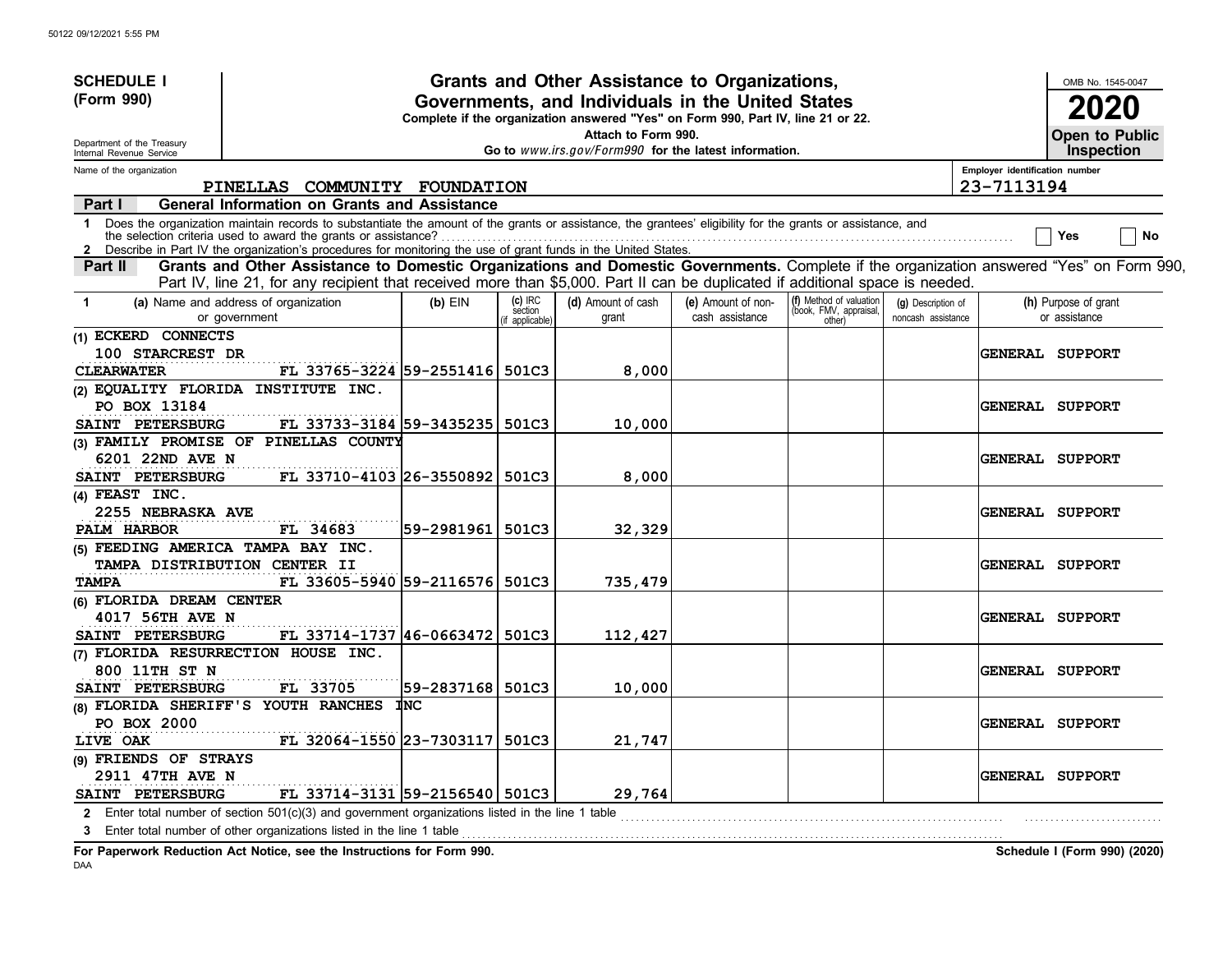| <b>SCHEDULE I</b>                                    |                                                                                                                                                                                                                                                                                                                                               |                   |                                       | Grants and Other Assistance to Organizations,                                                                                         |                                       |                                                             |                                          |                                | OMB No. 1545-0047                     |
|------------------------------------------------------|-----------------------------------------------------------------------------------------------------------------------------------------------------------------------------------------------------------------------------------------------------------------------------------------------------------------------------------------------|-------------------|---------------------------------------|---------------------------------------------------------------------------------------------------------------------------------------|---------------------------------------|-------------------------------------------------------------|------------------------------------------|--------------------------------|---------------------------------------|
| (Form 990)                                           |                                                                                                                                                                                                                                                                                                                                               |                   |                                       | Governments, and Individuals in the United States<br>Complete if the organization answered "Yes" on Form 990, Part IV, line 21 or 22. |                                       |                                                             |                                          |                                | 2020                                  |
| Department of the Treasury                           |                                                                                                                                                                                                                                                                                                                                               |                   |                                       | Attach to Form 990.<br>Go to www.irs.gov/Form990 for the latest information.                                                          |                                       |                                                             |                                          |                                | Open to Public<br><b>Inspection</b>   |
| Internal Revenue Service<br>Name of the organization |                                                                                                                                                                                                                                                                                                                                               |                   |                                       |                                                                                                                                       |                                       |                                                             |                                          | Employer identification number |                                       |
|                                                      | PINELLAS COMMUNITY FOUNDATION                                                                                                                                                                                                                                                                                                                 |                   |                                       |                                                                                                                                       |                                       |                                                             |                                          | 23-7113194                     |                                       |
| Part I                                               | <b>General Information on Grants and Assistance</b>                                                                                                                                                                                                                                                                                           |                   |                                       |                                                                                                                                       |                                       |                                                             |                                          |                                |                                       |
| $\mathbf 1$<br>$\mathbf{2}$                          | Does the organization maintain records to substantiate the amount of the grants or assistance, the grantees' eligibility for the grants or assistance, and<br>the selection criteria used to award the grants or assistance?<br>Describe in Part IV the organization's procedures for monitoring the use of grant funds in the United States. |                   |                                       |                                                                                                                                       |                                       |                                                             |                                          |                                | No<br>Yes                             |
| Part II                                              | Grants and Other Assistance to Domestic Organizations and Domestic Governments. Complete if the organization answered "Yes" on Form 990,<br>Part IV, line 21, for any recipient that received more than \$5,000. Part II can be duplicated if additional space is needed.                                                                     |                   |                                       |                                                                                                                                       |                                       |                                                             |                                          |                                |                                       |
| $\blacktriangleleft$                                 | (a) Name and address of organization<br>or government                                                                                                                                                                                                                                                                                         | $(b)$ EIN         | $(c)$ IRC<br>section<br>f applicable) | (d) Amount of cash<br>grant                                                                                                           | (e) Amount of non-<br>cash assistance | (f) Method of valuation<br>(book, FMV, appraisal,<br>other) | (g) Description of<br>noncash assistance |                                | (h) Purpose of grant<br>or assistance |
| (1) FRONT PORCH CDA INC.                             |                                                                                                                                                                                                                                                                                                                                               |                   |                                       |                                                                                                                                       |                                       |                                                             |                                          |                                |                                       |
| PO BOX 531241                                        |                                                                                                                                                                                                                                                                                                                                               |                   |                                       |                                                                                                                                       |                                       |                                                             |                                          |                                | GENERAL SUPPORT                       |
| SAINT PETERSBURG                                     | FL 33747                                                                                                                                                                                                                                                                                                                                      | 59-3606615  501C3 |                                       | 24,246                                                                                                                                |                                       |                                                             |                                          |                                |                                       |
| (2) GIRLS INC. OF PINELLAS                           |                                                                                                                                                                                                                                                                                                                                               |                   |                                       |                                                                                                                                       |                                       |                                                             |                                          |                                |                                       |
| 7700 61ST ST N                                       |                                                                                                                                                                                                                                                                                                                                               |                   |                                       |                                                                                                                                       |                                       |                                                             |                                          |                                | <b>GENERAL SUPPORT</b>                |
| PINELLAS PARK                                        | FL 33781-3213 59-0970201                                                                                                                                                                                                                                                                                                                      |                   | 501C3                                 | 39,711                                                                                                                                |                                       |                                                             |                                          |                                |                                       |
|                                                      | (3) GIRLS ON THE RUN GREATER TAMPA BAY                                                                                                                                                                                                                                                                                                        |                   |                                       |                                                                                                                                       |                                       |                                                             |                                          |                                |                                       |
|                                                      | 2519 N MCMULLEN BOOTH RD STE 510-14                                                                                                                                                                                                                                                                                                           |                   |                                       |                                                                                                                                       |                                       |                                                             |                                          |                                | <b>GENERAL SUPPORT</b>                |
| <b>CLEARWATER</b>                                    | FL 33761                                                                                                                                                                                                                                                                                                                                      | 82-1793509        | 501C3                                 | 20,000                                                                                                                                |                                       |                                                             |                                          |                                |                                       |
| (4) GOLDEN GENERATIONS INC.                          |                                                                                                                                                                                                                                                                                                                                               |                   |                                       |                                                                                                                                       |                                       |                                                             |                                          |                                |                                       |
| 2920 PALLANZA DR S                                   |                                                                                                                                                                                                                                                                                                                                               |                   |                                       |                                                                                                                                       |                                       |                                                             |                                          |                                | <b>GENERAL SUPPORT</b>                |
| SAINT PETERSBURG                                     | FL 33705-3608 23-2624207                                                                                                                                                                                                                                                                                                                      |                   | 501C3                                 | 56,634                                                                                                                                |                                       |                                                             |                                          |                                |                                       |
|                                                      | $(5)$ GOODWILL INDUSTRIES - SUNCOAST INC.                                                                                                                                                                                                                                                                                                     |                   |                                       |                                                                                                                                       |                                       |                                                             |                                          |                                |                                       |
| 10596 GANDY BLVD                                     |                                                                                                                                                                                                                                                                                                                                               |                   |                                       |                                                                                                                                       |                                       |                                                             |                                          |                                | <b>GENERAL SUPPORT</b>                |
| SAINT PETERSBURG                                     | FL 33702-1422 59-0718492 501C3                                                                                                                                                                                                                                                                                                                |                   |                                       | 80,386                                                                                                                                |                                       |                                                             |                                          |                                |                                       |
|                                                      | (6) GREATER RIDGECREST AREA YOUTH DEVEL                                                                                                                                                                                                                                                                                                       |                   |                                       |                                                                                                                                       |                                       |                                                             |                                          |                                |                                       |
| 13420 ADAMS CIR                                      |                                                                                                                                                                                                                                                                                                                                               |                   |                                       |                                                                                                                                       |                                       |                                                             |                                          |                                | <b>GENERAL SUPPORT</b>                |
| LARGO                                                | FL 33774                                                                                                                                                                                                                                                                                                                                      | 16-1730210        | 501C3                                 | 8,611                                                                                                                                 |                                       |                                                             |                                          |                                |                                       |
|                                                      | (7) GREATER TAMPA BAY AREA COUNCIL BOY                                                                                                                                                                                                                                                                                                        |                   |                                       |                                                                                                                                       |                                       |                                                             |                                          |                                |                                       |
| 13228 N CENTRAL AVE                                  |                                                                                                                                                                                                                                                                                                                                               |                   |                                       |                                                                                                                                       |                                       |                                                             |                                          |                                | <b>GENERAL SUPPORT</b>                |
| <b>TAMPA</b>                                         | FL 33612-3462 59-0637815 501C3                                                                                                                                                                                                                                                                                                                |                   |                                       | 6,615                                                                                                                                 |                                       |                                                             |                                          |                                |                                       |
|                                                      | (8) GUARDIAN AD LITEM FOUNDATION OF TAM                                                                                                                                                                                                                                                                                                       |                   |                                       |                                                                                                                                       |                                       |                                                             |                                          |                                |                                       |
| 14250 49TH ST N STE 4000                             |                                                                                                                                                                                                                                                                                                                                               |                   |                                       |                                                                                                                                       |                                       |                                                             |                                          |                                | <b>GENERAL SUPPORT</b>                |
| <b>CLEARWATER</b>                                    | FL 33762-2800 59-2961546                                                                                                                                                                                                                                                                                                                      |                   | 501C3                                 | 28,500                                                                                                                                |                                       |                                                             |                                          |                                |                                       |
| (9) GULF COAST DENTAL OUTREACH                       |                                                                                                                                                                                                                                                                                                                                               |                   |                                       |                                                                                                                                       |                                       |                                                             |                                          |                                |                                       |
|                                                      | 450 KNIGHTS RUN AVE UNIT 1408                                                                                                                                                                                                                                                                                                                 |                   |                                       |                                                                                                                                       |                                       |                                                             |                                          |                                | <b>GENERAL SUPPORT</b>                |
| <b>TAMPA</b>                                         | FL 33602-5995 26-0761820 501C3                                                                                                                                                                                                                                                                                                                |                   |                                       | 50,000                                                                                                                                |                                       |                                                             |                                          |                                |                                       |
|                                                      | 2 Enter total number of section 501(c)(3) and government organizations listed in the line 1 table                                                                                                                                                                                                                                             |                   |                                       |                                                                                                                                       |                                       |                                                             |                                          |                                |                                       |
|                                                      | 3 Enter total number of other organizations listed in the line 1 table                                                                                                                                                                                                                                                                        |                   |                                       |                                                                                                                                       |                                       |                                                             |                                          |                                |                                       |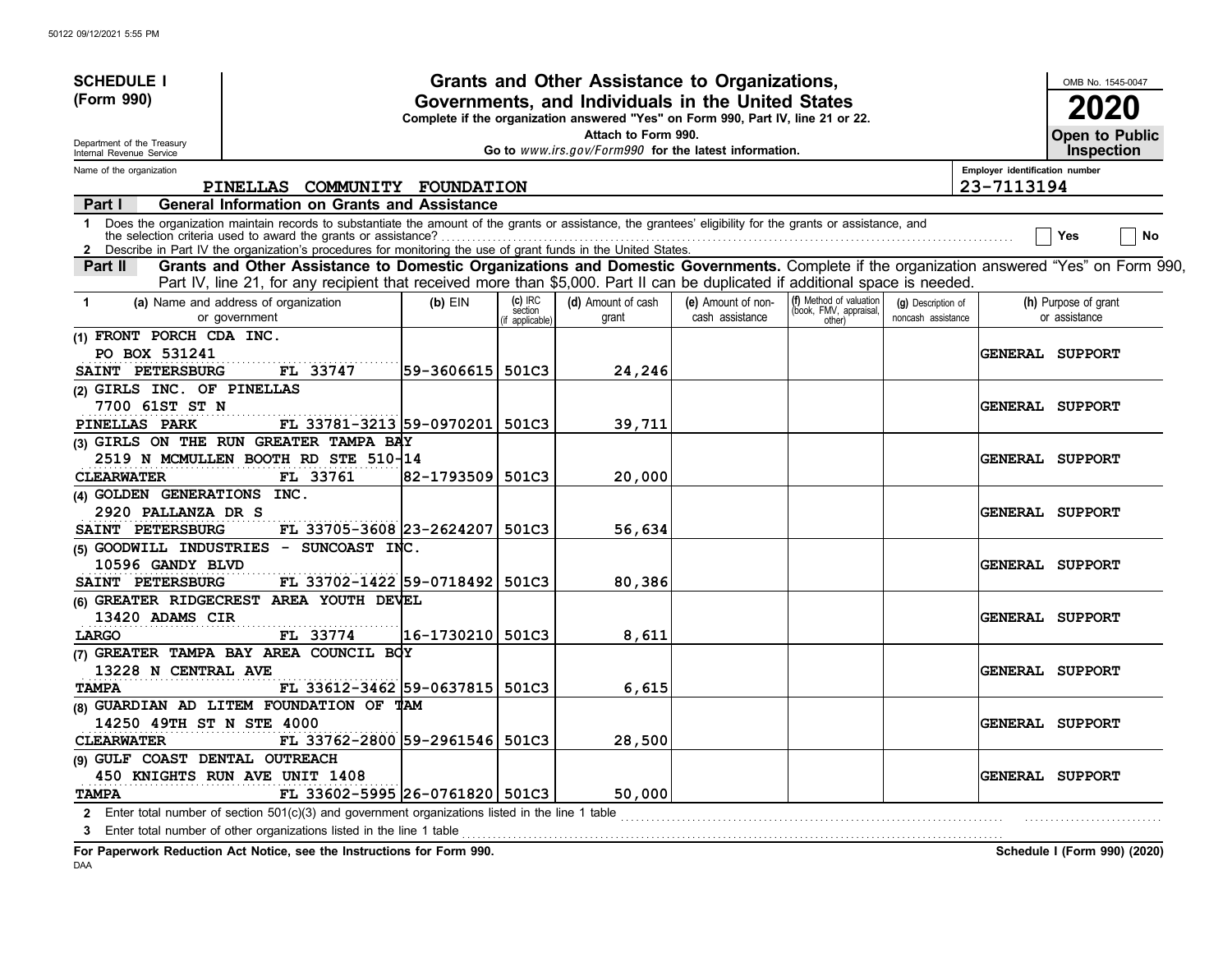| <b>SCHEDULE I</b>                                    |                                                                                                                                                                                                                                                                             |                   |                                     | Grants and Other Assistance to Organizations,                                                                                         |                                       |                                                             |                                          |                                | OMB No. 1545-0047                     |
|------------------------------------------------------|-----------------------------------------------------------------------------------------------------------------------------------------------------------------------------------------------------------------------------------------------------------------------------|-------------------|-------------------------------------|---------------------------------------------------------------------------------------------------------------------------------------|---------------------------------------|-------------------------------------------------------------|------------------------------------------|--------------------------------|---------------------------------------|
| (Form 990)                                           |                                                                                                                                                                                                                                                                             |                   |                                     | Governments, and Individuals in the United States<br>Complete if the organization answered "Yes" on Form 990, Part IV, line 21 or 22. |                                       |                                                             |                                          |                                | 2020                                  |
| Department of the Treasury                           |                                                                                                                                                                                                                                                                             |                   |                                     | Attach to Form 990.<br>Go to www.irs.gov/Form990 for the latest information.                                                          |                                       |                                                             |                                          |                                | Open to Public<br><b>Inspection</b>   |
| Internal Revenue Service<br>Name of the organization |                                                                                                                                                                                                                                                                             |                   |                                     |                                                                                                                                       |                                       |                                                             |                                          | Employer identification number |                                       |
|                                                      | PINELLAS COMMUNITY FOUNDATION                                                                                                                                                                                                                                               |                   |                                     |                                                                                                                                       |                                       |                                                             |                                          | 23-7113194                     |                                       |
| Part I                                               | <b>General Information on Grants and Assistance</b>                                                                                                                                                                                                                         |                   |                                     |                                                                                                                                       |                                       |                                                             |                                          |                                |                                       |
| $\mathbf{1}$<br>$\mathbf{2}$                         | Does the organization maintain records to substantiate the amount of the grants or assistance, the grantees' eligibility for the grants or assistance, and<br>Describe in Part IV the organization's procedures for monitoring the use of grant funds in the United States. |                   |                                     |                                                                                                                                       |                                       |                                                             |                                          |                                | No<br>Yes                             |
| Part II                                              | Grants and Other Assistance to Domestic Organizations and Domestic Governments. Complete if the organization answered "Yes" on Form 990,<br>Part IV, line 21, for any recipient that received more than \$5,000. Part II can be duplicated if additional space is needed.   |                   |                                     |                                                                                                                                       |                                       |                                                             |                                          |                                |                                       |
| $\mathbf 1$                                          | (a) Name and address of organization<br>or government                                                                                                                                                                                                                       | $(b)$ EIN         | $(c)$ IRC<br>section<br>applicable) | (d) Amount of cash<br>grant                                                                                                           | (e) Amount of non-<br>cash assistance | (f) Method of valuation<br>(book, FMV, appraisal,<br>other) | (g) Description of<br>noncash assistance |                                | (h) Purpose of grant<br>or assistance |
|                                                      | (1) GULF COAST JEWISH FAMILY AND COMMUN                                                                                                                                                                                                                                     |                   |                                     |                                                                                                                                       |                                       |                                                             |                                          |                                |                                       |
| 14041 ICOT BLVD                                      |                                                                                                                                                                                                                                                                             |                   |                                     |                                                                                                                                       |                                       |                                                             |                                          |                                | <b>GENERAL SUPPORT</b>                |
| <b>CLEARWATER</b>                                    | FL 33760-3702 59-1229354 501C3                                                                                                                                                                                                                                              |                   |                                     | 75,825                                                                                                                                |                                       |                                                             |                                          |                                |                                       |
| (2) GULFCOAST LEGAL SERVICES INC.                    |                                                                                                                                                                                                                                                                             |                   |                                     |                                                                                                                                       |                                       |                                                             |                                          |                                |                                       |
| 501 1ST AVE N STE 420                                |                                                                                                                                                                                                                                                                             |                   |                                     |                                                                                                                                       |                                       |                                                             |                                          |                                | <b>GENERAL SUPPORT</b>                |
| SAINT PETERSBURG                                     | FL 33701-3714 59-1882749 501C3                                                                                                                                                                                                                                              |                   |                                     | 83,880                                                                                                                                |                                       |                                                             |                                          |                                |                                       |
|                                                      | (3) HABITAT FOR HUMANITY OF PINELLAS AN                                                                                                                                                                                                                                     |                   |                                     |                                                                                                                                       |                                       |                                                             |                                          |                                |                                       |
| 13355 49TH ST N                                      |                                                                                                                                                                                                                                                                             |                   |                                     |                                                                                                                                       |                                       |                                                             |                                          |                                | <b>GENERAL SUPPORT</b>                |
| <b>CLEARWATER</b>                                    | FL 33762-4002 59-2509116 501C3                                                                                                                                                                                                                                              |                   |                                     | 41,311                                                                                                                                |                                       |                                                             |                                          |                                |                                       |
|                                                      | (4) HEALTHY START COALITION OF PINELLAS                                                                                                                                                                                                                                     |                   |                                     |                                                                                                                                       |                                       |                                                             |                                          |                                |                                       |
|                                                      | 4000 GATEWAY CENTRE BLVD STE 200                                                                                                                                                                                                                                            |                   |                                     |                                                                                                                                       |                                       |                                                             |                                          |                                | <b>GENERAL SUPPORT</b>                |
| PINELLAS PARK                                        | FL 33782-6141 59-3109517                                                                                                                                                                                                                                                    |                   | 501C3                               | 17,768                                                                                                                                |                                       |                                                             |                                          |                                |                                       |
| (5) HEELS TO HEAL INC.                               |                                                                                                                                                                                                                                                                             |                   |                                     |                                                                                                                                       |                                       |                                                             |                                          |                                |                                       |
| 290 9TH ST N STE M100                                |                                                                                                                                                                                                                                                                             |                   |                                     |                                                                                                                                       |                                       |                                                             |                                          |                                | <b>GENERAL SUPPORT</b>                |
| SAINT PETERSBURG                                     | FL 33705                                                                                                                                                                                                                                                                    | 27-1488133  501C3 |                                     | 28,300                                                                                                                                |                                       |                                                             |                                          |                                |                                       |
| (6) H.E.L.P. MINISTRIES INC.                         |                                                                                                                                                                                                                                                                             |                   |                                     |                                                                                                                                       |                                       |                                                             |                                          |                                |                                       |
| 1381 CHURCH ST                                       |                                                                                                                                                                                                                                                                             |                   | 501C3                               |                                                                                                                                       |                                       |                                                             |                                          |                                | <b>GENERAL SUPPORT</b>                |
| LARGO                                                | FL 33778<br>(7) HIGH POINT COMMUNITY PRIDE INC.                                                                                                                                                                                                                             | 01-0868717        |                                     | 10,000                                                                                                                                |                                       |                                                             |                                          |                                |                                       |
| 5812 150TH AVE N                                     |                                                                                                                                                                                                                                                                             |                   |                                     |                                                                                                                                       |                                       |                                                             |                                          |                                | <b>GENERAL SUPPORT</b>                |
| <b>CLEARWATER</b>                                    | FL 33760-2132 59-3529732                                                                                                                                                                                                                                                    |                   | 501C3                               | 7,407                                                                                                                                 |                                       |                                                             |                                          |                                |                                       |
| (8) HISPANIC OUTREACH CENTER                         |                                                                                                                                                                                                                                                                             |                   |                                     |                                                                                                                                       |                                       |                                                             |                                          |                                |                                       |
| 612 FRANKLIN ST                                      |                                                                                                                                                                                                                                                                             |                   |                                     |                                                                                                                                       |                                       |                                                             |                                          |                                | <b>GENERAL SUPPORT</b>                |
| <b>CLEARWATER</b>                                    | FL 33756-5414 27-1230728 501C3                                                                                                                                                                                                                                              |                   |                                     | 106,633                                                                                                                               |                                       |                                                             |                                          |                                |                                       |
|                                                      | (9) HOMELESS EMPOWERMENT PROGRAM / HEP                                                                                                                                                                                                                                      |                   |                                     |                                                                                                                                       |                                       |                                                             |                                          |                                |                                       |
| 1120 N BETTY LN                                      |                                                                                                                                                                                                                                                                             |                   |                                     |                                                                                                                                       |                                       |                                                             |                                          |                                | <b>GENERAL SUPPORT</b>                |
| <b>CLEARWATER</b>                                    | FL 33755-3303 59-2729694 501C3                                                                                                                                                                                                                                              |                   |                                     | 46,322                                                                                                                                |                                       |                                                             |                                          |                                |                                       |
|                                                      | 2 Enter total number of section $501(c)(3)$ and government organizations listed in the line 1 table                                                                                                                                                                         |                   |                                     |                                                                                                                                       |                                       |                                                             |                                          |                                |                                       |
|                                                      | 3 Enter total number of other organizations listed in the line 1 table                                                                                                                                                                                                      |                   |                                     |                                                                                                                                       |                                       |                                                             |                                          |                                |                                       |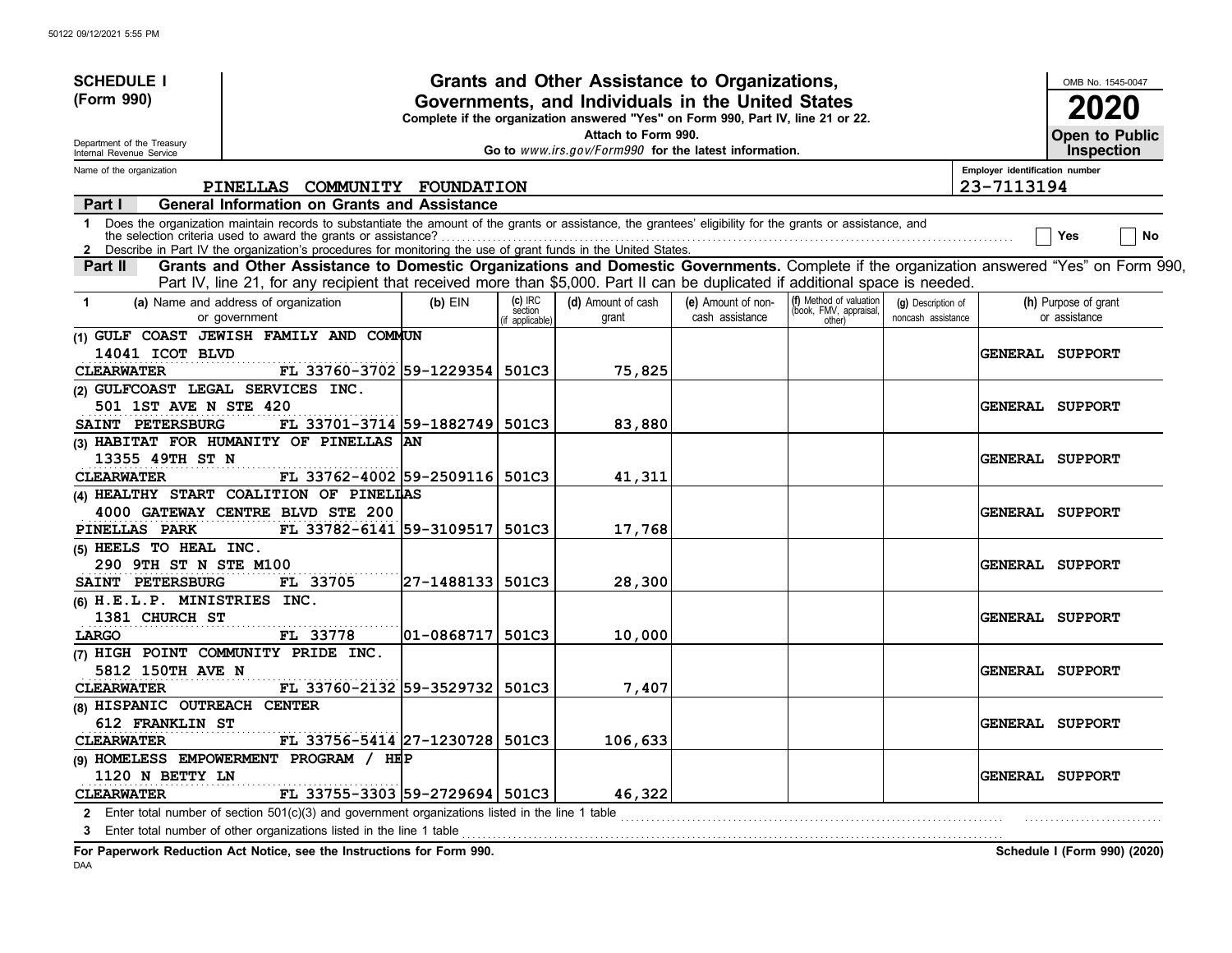| <b>SCHEDULE I</b>                                                                          |                                                                                                                                                                                                                                                                             |                           |                                     | Grants and Other Assistance to Organizations,                                                                                         |                                       |                                                             |                                          |                                | OMB No. 1545-0047                     |
|--------------------------------------------------------------------------------------------|-----------------------------------------------------------------------------------------------------------------------------------------------------------------------------------------------------------------------------------------------------------------------------|---------------------------|-------------------------------------|---------------------------------------------------------------------------------------------------------------------------------------|---------------------------------------|-------------------------------------------------------------|------------------------------------------|--------------------------------|---------------------------------------|
| (Form 990)                                                                                 |                                                                                                                                                                                                                                                                             |                           |                                     | Governments, and Individuals in the United States<br>Complete if the organization answered "Yes" on Form 990, Part IV, line 21 or 22. |                                       |                                                             |                                          |                                | 2020                                  |
| Department of the Treasury<br>Internal Revenue Service                                     |                                                                                                                                                                                                                                                                             |                           |                                     | Attach to Form 990.<br>Go to www.irs.gov/Form990 for the latest information.                                                          |                                       |                                                             |                                          |                                | Open to Public<br><b>Inspection</b>   |
| Name of the organization                                                                   |                                                                                                                                                                                                                                                                             |                           |                                     |                                                                                                                                       |                                       |                                                             |                                          | Employer identification number |                                       |
|                                                                                            | PINELLAS COMMUNITY FOUNDATION                                                                                                                                                                                                                                               |                           |                                     |                                                                                                                                       |                                       |                                                             |                                          | 23-7113194                     |                                       |
| Part I                                                                                     | <b>General Information on Grants and Assistance</b>                                                                                                                                                                                                                         |                           |                                     |                                                                                                                                       |                                       |                                                             |                                          |                                |                                       |
| $\mathbf 1$                                                                                | Does the organization maintain records to substantiate the amount of the grants or assistance, the grantees' eligibility for the grants or assistance, and<br>Describe in Part IV the organization's procedures for monitoring the use of grant funds in the United States. |                           |                                     |                                                                                                                                       |                                       |                                                             |                                          |                                | No<br>Yes                             |
| Part II                                                                                    | Grants and Other Assistance to Domestic Organizations and Domestic Governments. Complete if the organization answered "Yes" on Form 990,<br>Part IV, line 21, for any recipient that received more than \$5,000. Part II can be duplicated if additional space is needed.   |                           |                                     |                                                                                                                                       |                                       |                                                             |                                          |                                |                                       |
| (a) Name and address of organization<br>$\blacktriangleleft$<br>or government              |                                                                                                                                                                                                                                                                             | $(b)$ EIN                 | $(c)$ IRC<br>section<br>applicable) | (d) Amount of cash<br>grant                                                                                                           | (e) Amount of non-<br>cash assistance | (f) Method of valuation<br>(book, FMV, appraisal,<br>other) | (g) Description of<br>noncash assistance |                                | (h) Purpose of grant<br>or assistance |
| (1) HOMELESS LEADERSHIP ALLIANCE OF PIN<br>647 1ST AVE N<br>SAINT PETERSBURG               | FL 33701-3601 59-2935116 501C3                                                                                                                                                                                                                                              |                           |                                     | 88,172                                                                                                                                |                                       |                                                             |                                          |                                | <b>GENERAL SUPPORT</b>                |
| (2) HOUSE OF MERCY AND ENCOURAGEMENT FO<br>2030 MAIN ST<br><b>DUNEDIN</b>                  | FL 34698-5524 68-0634894                                                                                                                                                                                                                                                    |                           | 501C3                               | 63,536                                                                                                                                |                                       |                                                             |                                          |                                | <b>GENERAL SUPPORT</b>                |
| (3) HUMANE SOCIETY OF TAMPA BAY<br><b>3607 N ARMENIA AVE</b><br><b>TAMPA</b>               | FL 33607-1322 59-0799907                                                                                                                                                                                                                                                    |                           | 501C3                               | 27,000                                                                                                                                |                                       |                                                             |                                          |                                | <b>GENERAL SUPPORT</b>                |
| (4) INSPIRE EQUINE THERAPY PROGRAM INC.<br>1743 DONCASTER RD<br><b>CLEARWATER</b>          | FL 33764                                                                                                                                                                                                                                                                    | 81-3960240                | 501C3                               | 6,645                                                                                                                                 |                                       |                                                             |                                          |                                | <b>GENERAL SUPPORT</b>                |
| (5) INTERDENOMINATIONAL MINISTERIAL<br>2900 1ST AVE S<br>SAINT PETERSBURG                  | FL 33712                                                                                                                                                                                                                                                                    | ALL<br> 57-1138270  501C3 |                                     | 15,000                                                                                                                                |                                       |                                                             |                                          |                                | GENERAL SUPPORT                       |
| (6) IN TOUCH WITH COMMUNITIES AROUND<br>PO BOX 35424<br>SAINT PETERSBURG                   | FL 33705-0508 46-0918503 501C3                                                                                                                                                                                                                                              | TH                        |                                     | 16,000                                                                                                                                |                                       |                                                             |                                          |                                | <b>GENERAL SUPPORT</b>                |
| (7) JOHNS HOPKINS ALL CHILDREN'S HOSPIT<br><b>501 6TH AVE S</b><br>SAINT PETERSBURG        | FL 33701-4634 59-2481738                                                                                                                                                                                                                                                    |                           | 501C3                               | 28,569                                                                                                                                |                                       |                                                             |                                          |                                | <b>GENERAL SUPPORT</b>                |
| (8) JUNIOR LEAGUE OF ST. PETERSBURG FL<br>SAINT PETERSBURG                                 | 500 DR MARTIN LUTHER KING JR ST N S<br>FL 33705                                                                                                                                                                                                                             | 59-0759485                | 501C3                               | 10,000                                                                                                                                |                                       |                                                             |                                          |                                | <b>GENERAL SUPPORT</b>                |
| (9) LEAGUE OF WOMEN VOTERS OF FLORIDA E<br>2507 CALLAWAY RD STE 102A<br><b>TALLAHASSEE</b> | FL 32303-5268 59-1385724 501C3                                                                                                                                                                                                                                              |                           |                                     | 10,000                                                                                                                                |                                       |                                                             |                                          |                                | <b>GENERAL SUPPORT</b>                |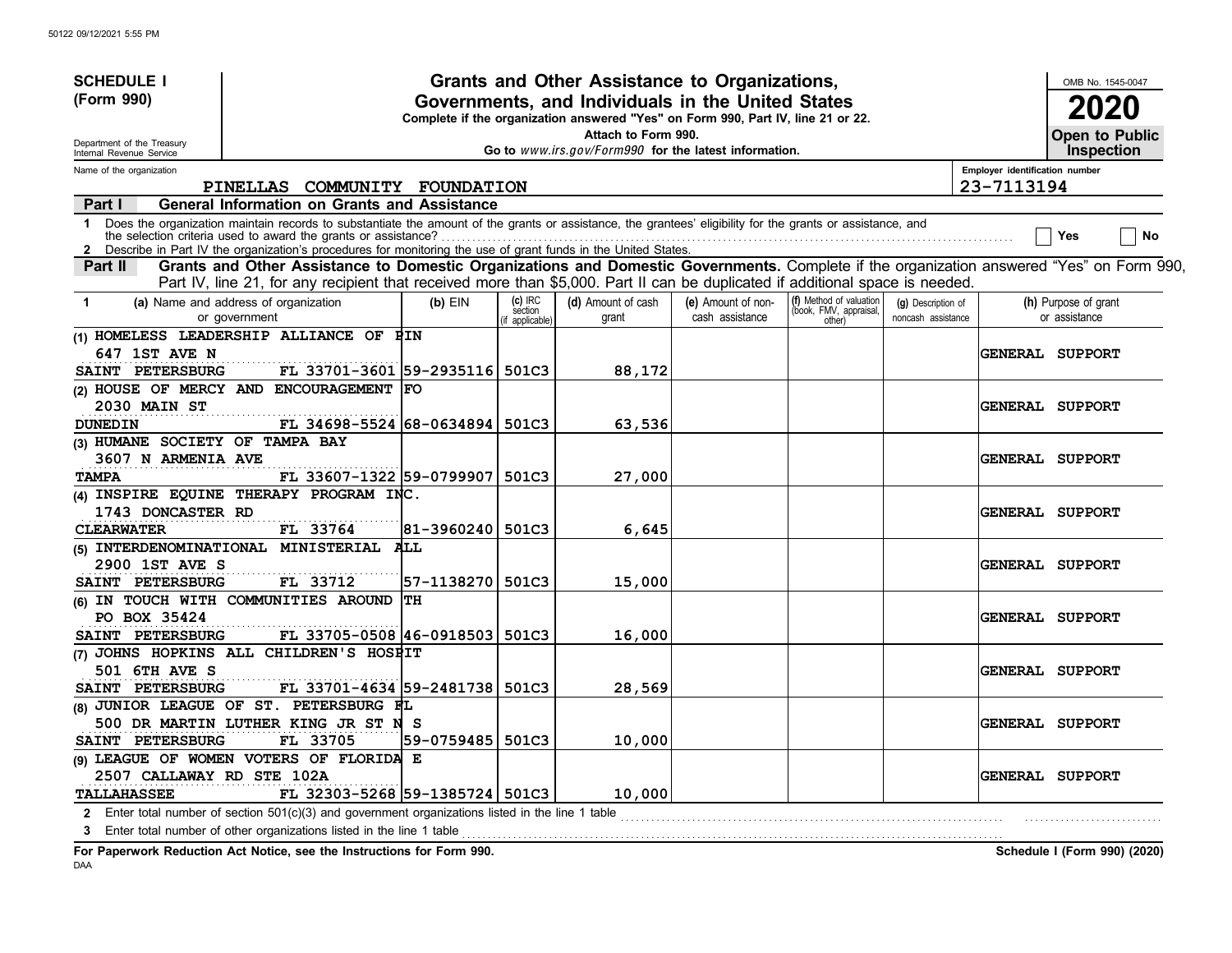| <b>SCHEDULE I</b>                                                    |                                                                                                                                                                                                                                                                                                                                               |            |                                     | Grants and Other Assistance to Organizations,                                                                                         |                                       |                                                             |                                          |                                | OMB No. 1545-0047                     |
|----------------------------------------------------------------------|-----------------------------------------------------------------------------------------------------------------------------------------------------------------------------------------------------------------------------------------------------------------------------------------------------------------------------------------------|------------|-------------------------------------|---------------------------------------------------------------------------------------------------------------------------------------|---------------------------------------|-------------------------------------------------------------|------------------------------------------|--------------------------------|---------------------------------------|
| (Form 990)                                                           |                                                                                                                                                                                                                                                                                                                                               |            |                                     | Governments, and Individuals in the United States<br>Complete if the organization answered "Yes" on Form 990, Part IV, line 21 or 22. |                                       |                                                             |                                          |                                | 2020                                  |
| Department of the Treasury<br>Internal Revenue Service               |                                                                                                                                                                                                                                                                                                                                               |            |                                     | Attach to Form 990.<br>Go to www.irs.gov/Form990 for the latest information.                                                          |                                       |                                                             |                                          |                                | Open to Public<br><b>Inspection</b>   |
| Name of the organization                                             |                                                                                                                                                                                                                                                                                                                                               |            |                                     |                                                                                                                                       |                                       |                                                             |                                          | Employer identification number |                                       |
|                                                                      | PINELLAS COMMUNITY FOUNDATION                                                                                                                                                                                                                                                                                                                 |            |                                     |                                                                                                                                       |                                       |                                                             |                                          | 23-7113194                     |                                       |
| Part I                                                               | <b>General Information on Grants and Assistance</b>                                                                                                                                                                                                                                                                                           |            |                                     |                                                                                                                                       |                                       |                                                             |                                          |                                |                                       |
| $\mathbf 1$<br>$\mathbf{2}$                                          | Does the organization maintain records to substantiate the amount of the grants or assistance, the grantees' eligibility for the grants or assistance, and<br>the selection criteria used to award the grants or assistance?<br>Describe in Part IV the organization's procedures for monitoring the use of grant funds in the United States. |            |                                     |                                                                                                                                       |                                       |                                                             |                                          |                                | No<br>Yes                             |
| Part II                                                              | Grants and Other Assistance to Domestic Organizations and Domestic Governments. Complete if the organization answered "Yes" on Form 990,<br>Part IV, line 21, for any recipient that received more than \$5,000. Part II can be duplicated if additional space is needed.                                                                     |            |                                     |                                                                                                                                       |                                       |                                                             |                                          |                                |                                       |
| $\blacktriangleleft$                                                 | (a) Name and address of organization<br>or government                                                                                                                                                                                                                                                                                         | $(b)$ EIN  | $(c)$ IRC<br>section<br>applicable) | (d) Amount of cash<br>grant                                                                                                           | (e) Amount of non-<br>cash assistance | (f) Method of valuation<br>(book, FMV, appraisal,<br>other) | (g) Description of<br>noncash assistance |                                | (h) Purpose of grant<br>or assistance |
| <b>4255 56TH AVE N</b><br>SAINT PETERSBURG                           | (1) LEALMAN & ASIAN NEIGHBORHOOD FAMILY<br>FL 33714-1741 59-3631795 501C3                                                                                                                                                                                                                                                                     |            |                                     | 17,455                                                                                                                                |                                       |                                                             |                                          |                                | GENERAL SUPPORT                       |
| (2) LEARNING EMPOWERED<br>12945 SEMINOLE BLVD BLDG 2<br><b>LARGO</b> | FL 33778-2319 59-1623437                                                                                                                                                                                                                                                                                                                      |            | 501C3                               | 38,600                                                                                                                                |                                       |                                                             |                                          |                                | <b>GENERAL SUPPORT</b>                |
| 504 E BAKER ST STE 1                                                 | (3) LEARN TAMPA BAY INC. / DBA ACHIEVE PL                                                                                                                                                                                                                                                                                                     |            |                                     |                                                                                                                                       |                                       |                                                             |                                          |                                | <b>GENERAL SUPPORT</b>                |
| PLANT CITY<br><b>350 74TH AVE N APT 109</b>                          | FL 33563<br>(4) LIFE-SKILLS, EMPOWERMENT AND DEVELO                                                                                                                                                                                                                                                                                           | 46-5045258 | 501C3                               | 15,000                                                                                                                                |                                       |                                                             |                                          |                                | <b>GENERAL SUPPORT</b>                |
| SAINT PETERSBURG<br>(5) LIGHTHOUSE OF PINELLAS                       | FL 33702                                                                                                                                                                                                                                                                                                                                      | 81-5249931 | 501C3                               | 9,500                                                                                                                                 |                                       |                                                             |                                          |                                |                                       |
| 6925 112TH CIR STE 103<br>LARGO                                      | FL 33773-5200 23-7042938 501C3                                                                                                                                                                                                                                                                                                                |            |                                     | 52,886                                                                                                                                |                                       |                                                             |                                          |                                | <b>GENERAL SUPPORT</b>                |
| 223 DOUGLAS AVE<br><b>DUNEDIN</b>                                    | (6) LITERACY COUNCIL OF UPPER PINELLAS<br>FL 34698-7911 59-2864557                                                                                                                                                                                                                                                                            |            | 501C3                               | 9,250                                                                                                                                 |                                       |                                                             |                                          |                                | <b>GENERAL SUPPORT</b>                |
| (7) MOREAN ARTS CENTER<br><b>719 CENTRAL AVE</b><br>SAINT PETERSBURG | FL 33701-3627 59-6163303 501C3                                                                                                                                                                                                                                                                                                                |            |                                     | 10,000                                                                                                                                |                                       |                                                             |                                          |                                | <b>GENERAL SUPPORT</b>                |
| 1200 DRUID RD S FRNT<br><b>CLEARWATER</b>                            | (8) MORTON PLANT MEASE FOUNDATION INC<br>FL 33756-1926 59-1751535                                                                                                                                                                                                                                                                             |            | 501C3                               | 39,331                                                                                                                                |                                       |                                                             |                                          |                                | <b>GENERAL SUPPORT</b>                |
| 255 BEACH DR NE<br>SAINT PETERSBURG                                  | (9) MUSEUM OF FINE ARTS, ST. PETERSBURG<br>FL 33701-3498 59-0949278 501C3                                                                                                                                                                                                                                                                     |            |                                     | 87,135                                                                                                                                |                                       |                                                             |                                          |                                | <b>GENERAL SUPPORT</b>                |
| $\mathbf{2}$                                                         | Enter total number of section $501(c)(3)$ and government organizations listed in the line 1 table<br>3 Enter total number of other organizations listed in the line 1 table                                                                                                                                                                   |            |                                     |                                                                                                                                       |                                       |                                                             |                                          |                                |                                       |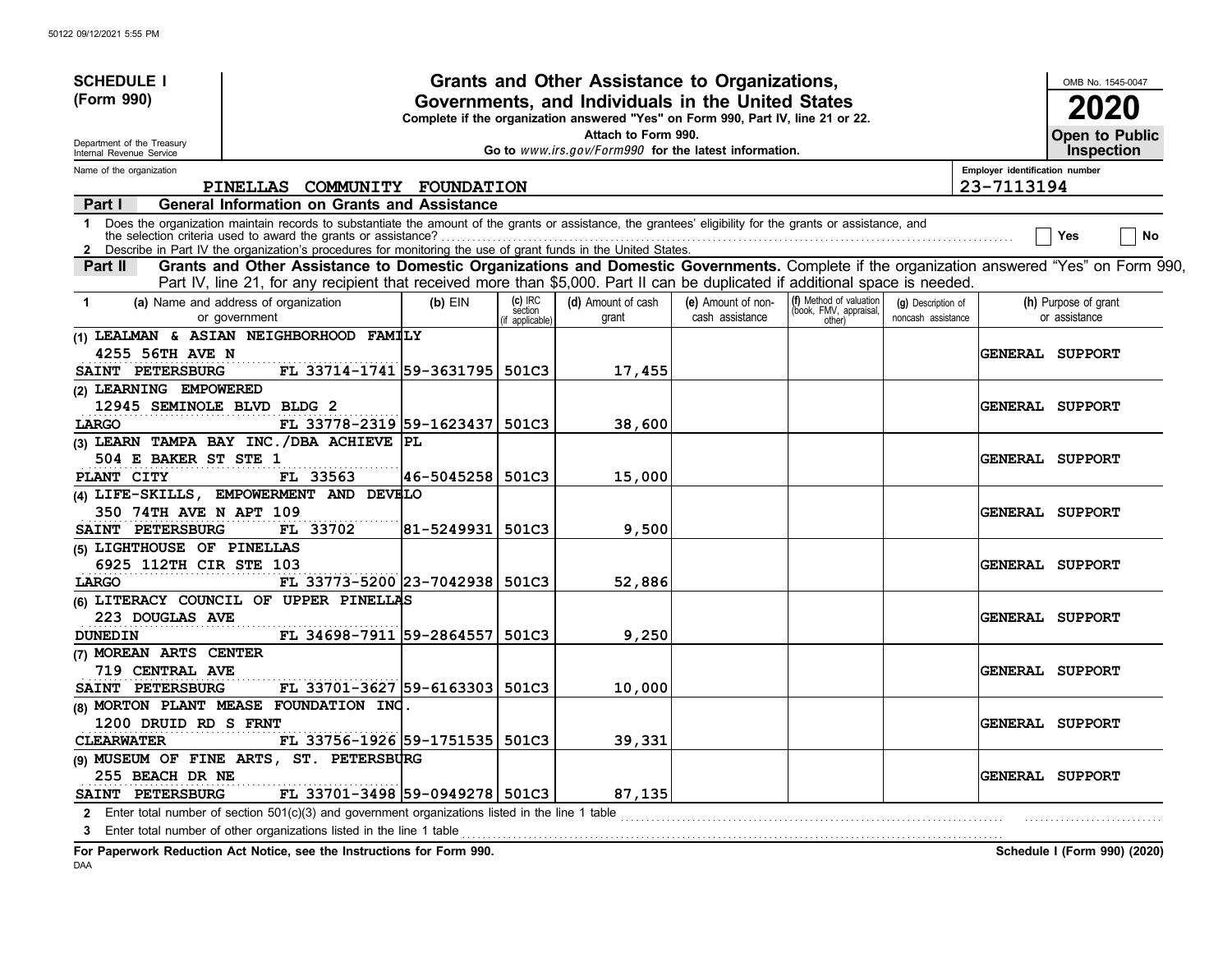| <b>SCHEDULE I</b>                                                       |                                                                                                                                                                                                                                                                                                                                               |                  |                                       | Grants and Other Assistance to Organizations,                                                                                         |                                       |                                                             |                                          |                                              | OMB No. 1545-0047                     |
|-------------------------------------------------------------------------|-----------------------------------------------------------------------------------------------------------------------------------------------------------------------------------------------------------------------------------------------------------------------------------------------------------------------------------------------|------------------|---------------------------------------|---------------------------------------------------------------------------------------------------------------------------------------|---------------------------------------|-------------------------------------------------------------|------------------------------------------|----------------------------------------------|---------------------------------------|
| (Form 990)                                                              |                                                                                                                                                                                                                                                                                                                                               |                  |                                       | Governments, and Individuals in the United States<br>Complete if the organization answered "Yes" on Form 990, Part IV, line 21 or 22. |                                       |                                                             |                                          |                                              | 2020                                  |
| Department of the Treasury                                              |                                                                                                                                                                                                                                                                                                                                               |                  |                                       | Attach to Form 990.                                                                                                                   |                                       |                                                             |                                          |                                              | Open to Public                        |
| Internal Revenue Service                                                |                                                                                                                                                                                                                                                                                                                                               |                  |                                       | Go to www.irs.gov/Form990 for the latest information.                                                                                 |                                       |                                                             |                                          |                                              | <b>Inspection</b>                     |
| Name of the organization                                                | PINELLAS COMMUNITY FOUNDATION                                                                                                                                                                                                                                                                                                                 |                  |                                       |                                                                                                                                       |                                       |                                                             |                                          | Employer identification number<br>23-7113194 |                                       |
| Part I                                                                  | <b>General Information on Grants and Assistance</b>                                                                                                                                                                                                                                                                                           |                  |                                       |                                                                                                                                       |                                       |                                                             |                                          |                                              |                                       |
| $\mathbf 1$<br>2                                                        | Does the organization maintain records to substantiate the amount of the grants or assistance, the grantees' eligibility for the grants or assistance, and<br>the selection criteria used to award the grants or assistance?<br>Describe in Part IV the organization's procedures for monitoring the use of grant funds in the United States. |                  |                                       |                                                                                                                                       |                                       |                                                             |                                          |                                              | No<br>Yes                             |
| Part II                                                                 | Grants and Other Assistance to Domestic Organizations and Domestic Governments. Complete if the organization answered "Yes" on Form 990,<br>Part IV, line 21, for any recipient that received more than \$5,000. Part II can be duplicated if additional space is needed.                                                                     |                  |                                       |                                                                                                                                       |                                       |                                                             |                                          |                                              |                                       |
| -1                                                                      | (a) Name and address of organization<br>or government                                                                                                                                                                                                                                                                                         | $(b)$ EIN        | $(c)$ IRC<br>section<br>f applicable) | (d) Amount of cash<br>grant                                                                                                           | (e) Amount of non-<br>cash assistance | (f) Method of valuation<br>(book, FMV, appraisal,<br>other) | (g) Description of<br>noncash assistance |                                              | (h) Purpose of grant<br>or assistance |
| 8800 49TH ST N STE 302<br>PINELLAS PARK                                 | (1) NAMI PINELLAS COUNTY FLORIDA INC<br>FL 33782-5340 59-2819044 501C3                                                                                                                                                                                                                                                                        |                  |                                       | 10,000                                                                                                                                |                                       |                                                             |                                          |                                              | <b>GENERAL SUPPORT</b>                |
| (2) NEIGHBORLY CARE NETWORK<br>13945 EVERGREEN AVE<br><b>CLEARWATER</b> | FL 33762-4525 59-1218100 501C3                                                                                                                                                                                                                                                                                                                |                  |                                       | 695,833                                                                                                                               |                                       |                                                             |                                          |                                              | <b>GENERAL SUPPORT</b>                |
| (3) NEW BEGINNINGS OF TAMPA INC.<br>1402 E CHILKOOT AVE                 |                                                                                                                                                                                                                                                                                                                                               |                  |                                       |                                                                                                                                       |                                       |                                                             |                                          |                                              | <b>GENERAL SUPPORT</b>                |
| <b>TAMPA</b><br>(4) NEW VISIONS OF THE WELL INC                         | FL 33612                                                                                                                                                                                                                                                                                                                                      | 52-2376444 501C3 |                                       | 9,500                                                                                                                                 |                                       |                                                             |                                          |                                              |                                       |
| 833 22ND ST S<br>SAINT PETERSBURG                                       | FL 33712                                                                                                                                                                                                                                                                                                                                      | 83-1262405       | 501C3                                 | 30,000                                                                                                                                |                                       |                                                             |                                          |                                              | <b>GENERAL SUPPORT</b>                |
| (5) NOMADSTUDIO INC.<br>12211 WALSINGHAM RD                             |                                                                                                                                                                                                                                                                                                                                               |                  |                                       |                                                                                                                                       |                                       |                                                             |                                          |                                              | <b>GENERAL SUPPORT</b>                |
| LARGO                                                                   | FL 33778-2008 46-4322352 501C3<br>(6) NONPROFIT LEADERSHIP CENTER OF TAMP                                                                                                                                                                                                                                                                     |                  |                                       | 53,100                                                                                                                                |                                       |                                                             |                                          |                                              |                                       |
| <b>TAMPA</b>                                                            | 1408 N WESTSHORE BLVD STE 140<br>FL 33607-4517 59-3671047 501C3                                                                                                                                                                                                                                                                               |                  |                                       | 10,000                                                                                                                                |                                       |                                                             |                                          |                                              | <b>GENERAL SUPPORT</b>                |
| (7) NORTHBAY CHRISTIAN ACADEMY<br>2525 N MCMULLEN BOOTH RD              |                                                                                                                                                                                                                                                                                                                                               |                  |                                       |                                                                                                                                       |                                       |                                                             |                                          |                                              | <b>GENERAL SUPPORT</b>                |
| <b>CLEARWATER</b><br>(8) OPERATION PAR INC.<br>6655 66TH ST N           | FL 33761-4162 59-3556714 501C3                                                                                                                                                                                                                                                                                                                |                  |                                       | 9,840                                                                                                                                 |                                       |                                                             |                                          |                                              | <b>GENERAL SUPPORT</b>                |
| PINELLAS PARK                                                           | FL 33781-5033 59-1349234                                                                                                                                                                                                                                                                                                                      |                  | 501C3                                 | 27,502                                                                                                                                |                                       |                                                             |                                          |                                              |                                       |
| (9) PACE CENTER FOR GIRLS INC.<br>PINELLAS PARK                         | 4000 GATEWAY CENTRE BLVD STE 400<br>FL 33782-6141 59-2414492 501C3                                                                                                                                                                                                                                                                            |                  |                                       | 20,000                                                                                                                                |                                       |                                                             |                                          |                                              | <b>GENERAL SUPPORT</b>                |
|                                                                         | 2 Enter total number of section $501(c)(3)$ and government organizations listed in the line 1 table<br>3 Enter total number of other organizations listed in the line 1 table                                                                                                                                                                 |                  |                                       |                                                                                                                                       |                                       |                                                             |                                          |                                              |                                       |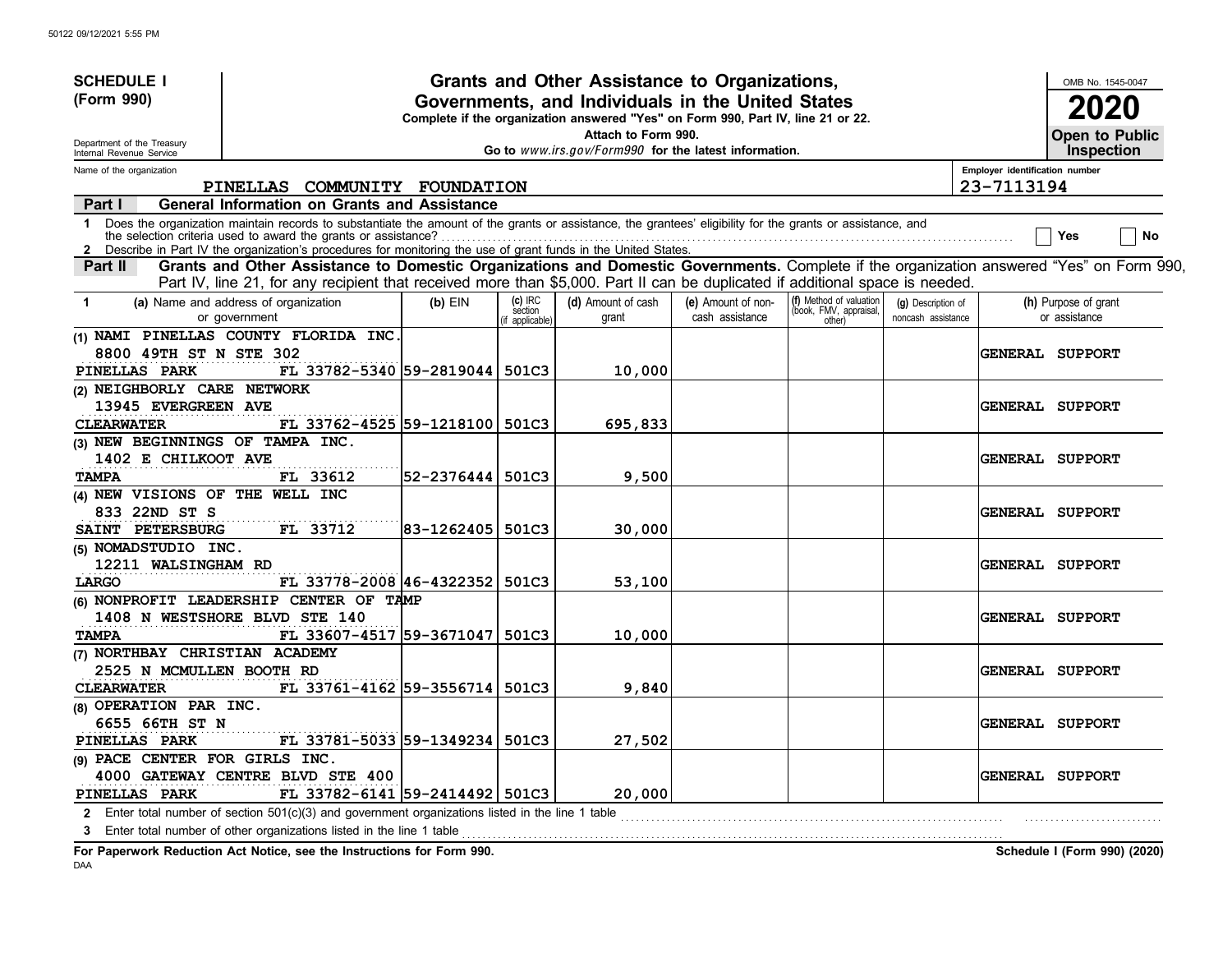| <b>SCHEDULE I</b>                                                             |                                                                                                                                                                                                                                                                             |                   |                                        | Grants and Other Assistance to Organizations,                                                                                         |                                       |                                                             |                                          |                                | OMB No. 1545-0047                          |
|-------------------------------------------------------------------------------|-----------------------------------------------------------------------------------------------------------------------------------------------------------------------------------------------------------------------------------------------------------------------------|-------------------|----------------------------------------|---------------------------------------------------------------------------------------------------------------------------------------|---------------------------------------|-------------------------------------------------------------|------------------------------------------|--------------------------------|--------------------------------------------|
| (Form 990)                                                                    |                                                                                                                                                                                                                                                                             |                   |                                        | Governments, and Individuals in the United States<br>Complete if the organization answered "Yes" on Form 990, Part IV, line 21 or 22. |                                       |                                                             |                                          |                                | 2020                                       |
| Department of the Treasury<br>Internal Revenue Service                        |                                                                                                                                                                                                                                                                             |                   |                                        | Attach to Form 990.<br>Go to www.irs.gov/Form990 for the latest information.                                                          |                                       |                                                             |                                          |                                | <b>Open to Public</b><br><b>Inspection</b> |
| Name of the organization                                                      |                                                                                                                                                                                                                                                                             |                   |                                        |                                                                                                                                       |                                       |                                                             |                                          | Employer identification number |                                            |
|                                                                               | PINELLAS COMMUNITY FOUNDATION                                                                                                                                                                                                                                               |                   |                                        |                                                                                                                                       |                                       |                                                             |                                          | 23-7113194                     |                                            |
| Part I                                                                        | <b>General Information on Grants and Assistance</b>                                                                                                                                                                                                                         |                   |                                        |                                                                                                                                       |                                       |                                                             |                                          |                                |                                            |
| $\mathbf 1$                                                                   | Does the organization maintain records to substantiate the amount of the grants or assistance, the grantees' eligibility for the grants or assistance, and<br>Describe in Part IV the organization's procedures for monitoring the use of grant funds in the United States. |                   |                                        |                                                                                                                                       |                                       |                                                             |                                          |                                | No<br>Yes                                  |
| Part II                                                                       | Grants and Other Assistance to Domestic Organizations and Domestic Governments. Complete if the organization answered "Yes" on Form 990,<br>Part IV, line 21, for any recipient that received more than \$5,000. Part II can be duplicated if additional space is needed.   |                   |                                        |                                                                                                                                       |                                       |                                                             |                                          |                                |                                            |
| $\mathbf 1$                                                                   | (a) Name and address of organization<br>or government                                                                                                                                                                                                                       | $(b)$ EIN         | $(c)$ IRC<br>section<br>if applicable) | (d) Amount of cash<br>grant                                                                                                           | (e) Amount of non-<br>cash assistance | (f) Method of valuation<br>(book, FMV, appraisal,<br>other) | (g) Description of<br>noncash assistance |                                | (h) Purpose of grant<br>or assistance      |
| 2043 CURLEW RD<br>PALM HARBOR                                                 | (1) PALM HARBOR HISTORICAL SOCIETY INC.<br>FL 34683-6820 59-3246072                                                                                                                                                                                                         |                   | 501C3                                  | 10,000                                                                                                                                |                                       |                                                             |                                          |                                | <b>GENERAL SUPPORT</b>                     |
| (2) PARC INC<br>3190 TYRONE BLVD N                                            |                                                                                                                                                                                                                                                                             |                   |                                        |                                                                                                                                       |                                       |                                                             |                                          |                                | <b>GENERAL SUPPORT</b>                     |
| SAINT PETERSBURG                                                              | FL 33710-2919 59-0791038 501C3                                                                                                                                                                                                                                              |                   |                                        | 41,332                                                                                                                                |                                       |                                                             |                                          |                                |                                            |
| (3) PASADENA COMMUNITY CHURCH INC.                                            |                                                                                                                                                                                                                                                                             |                   |                                        |                                                                                                                                       |                                       |                                                             |                                          |                                |                                            |
| 227 70TH ST S<br>SAINT PETERSBURG                                             | FL 33707                                                                                                                                                                                                                                                                    | 59-0624434 501C3  |                                        | 17,122                                                                                                                                |                                       |                                                             |                                          |                                | <b>GENERAL SUPPORT</b>                     |
| 11254 58TH ST N                                                               | (4) PERSONAL ENRICHMENT THROUGH MENTAL                                                                                                                                                                                                                                      |                   |                                        |                                                                                                                                       |                                       |                                                             |                                          |                                | <b>GENERAL SUPPORT</b>                     |
| PINELLAS PARK                                                                 | FL 33782-2213 59-3153549 501C3                                                                                                                                                                                                                                              |                   |                                        | 156,149                                                                                                                               |                                       |                                                             |                                          |                                |                                            |
| 315 COURT ST FL 5<br><b>CLEARWATER</b>                                        | (5) PINELLAS COUNTY BOARD OF COUNTY COM<br>FL 33756-5165                                                                                                                                                                                                                    |                   | 501C3                                  | 43,500                                                                                                                                |                                       |                                                             |                                          |                                | <b>GENERAL SUPPORT</b>                     |
| 333 31ST ST N<br>SAINT PETERSBURG                                             | (6) PINELLAS COUNTY URBAN LEAGUE INC<br>FL 33713-7603 59-1665523 501C3                                                                                                                                                                                                      |                   |                                        | 42,700                                                                                                                                |                                       |                                                             |                                          |                                | <b>GENERAL SUPPORT</b>                     |
| (7) PINELLAS EDUCATION FOUNDATION<br>12090 STARKEY RD                         |                                                                                                                                                                                                                                                                             |                   |                                        |                                                                                                                                       |                                       |                                                             |                                          |                                | <b>GENERAL SUPPORT</b>                     |
| LARGO                                                                         | FL 33773-2727 59-2688253 501C3                                                                                                                                                                                                                                              |                   |                                        | 155,603                                                                                                                               |                                       |                                                             |                                          |                                |                                            |
| 12810 US HWY 19 N<br><b>CLEARWATER</b>                                        | (8) PINELLAS EX OFFENDER RE ENTRY COALI<br>FL 33764                                                                                                                                                                                                                         | 59-3643636  501C3 |                                        | 8,000                                                                                                                                 |                                       |                                                             |                                          |                                | <b>GENERAL SUPPORT</b>                     |
| (9) PINELLAS OPPORTUNITY COUNCIL<br>501 1ST AVE N STE 517<br>SAINT PETERSBURG | FL 33701-3715 59-1227051 501C3                                                                                                                                                                                                                                              |                   |                                        | 1, 162, 134                                                                                                                           |                                       |                                                             |                                          |                                | <b>GENERAL SUPPORT</b>                     |
| 3                                                                             | 2 Enter total number of section 501(c)(3) and government organizations listed in the line 1 table<br>Enter total number of other organizations listed in the line 1 table                                                                                                   |                   |                                        |                                                                                                                                       |                                       |                                                             |                                          |                                |                                            |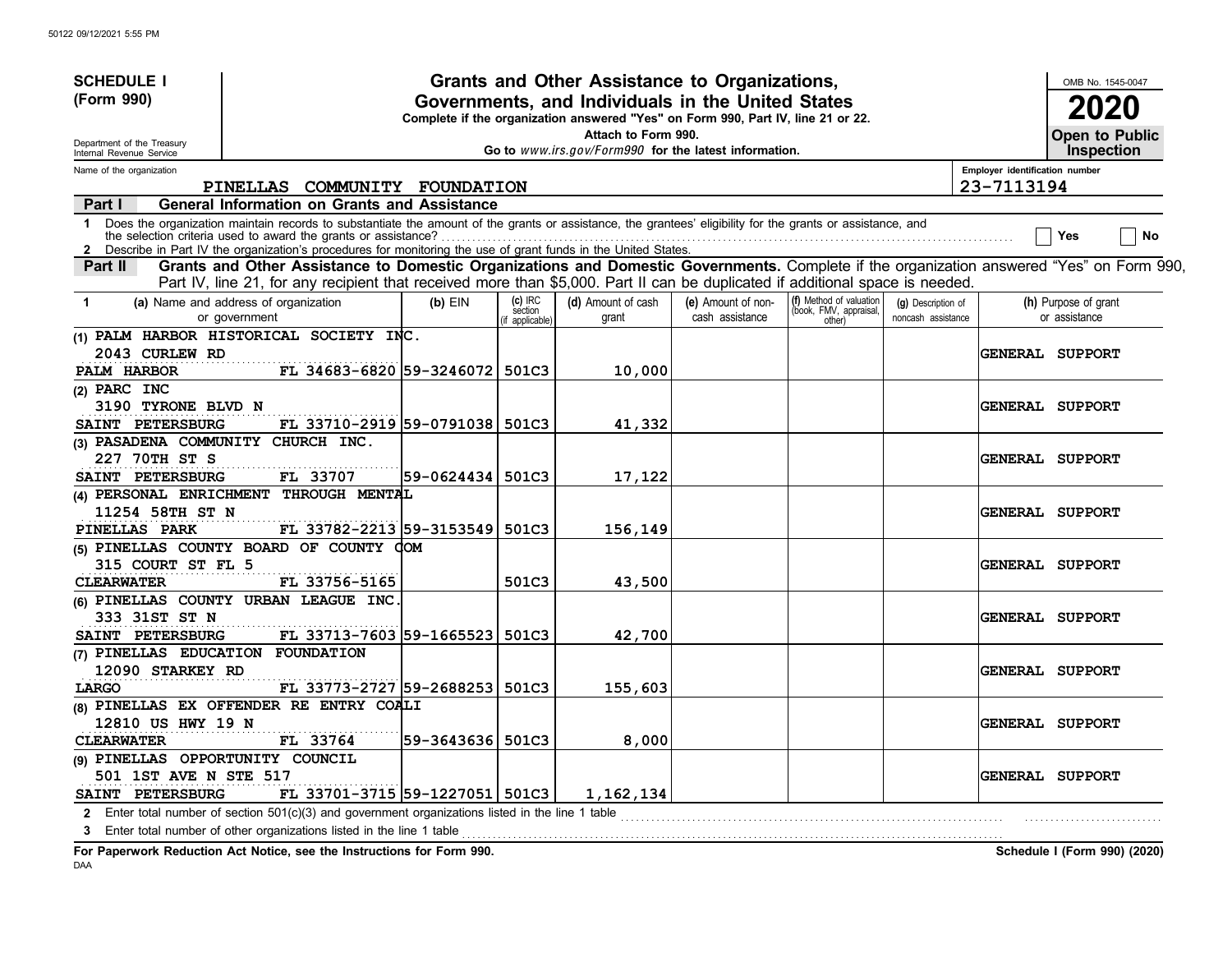| <b>SCHEDULE I</b>                                    |                                                                                                                                                                                                                                                                             |                   |                                     | Grants and Other Assistance to Organizations,                                                                                         |                                       |                                                             |                                          |                                | OMB No. 1545-0047                          |
|------------------------------------------------------|-----------------------------------------------------------------------------------------------------------------------------------------------------------------------------------------------------------------------------------------------------------------------------|-------------------|-------------------------------------|---------------------------------------------------------------------------------------------------------------------------------------|---------------------------------------|-------------------------------------------------------------|------------------------------------------|--------------------------------|--------------------------------------------|
| (Form 990)                                           |                                                                                                                                                                                                                                                                             |                   |                                     | Governments, and Individuals in the United States<br>Complete if the organization answered "Yes" on Form 990, Part IV, line 21 or 22. |                                       |                                                             |                                          |                                | 2020                                       |
| Department of the Treasury                           |                                                                                                                                                                                                                                                                             |                   |                                     | Attach to Form 990.<br>Go to www.irs.gov/Form990 for the latest information.                                                          |                                       |                                                             |                                          |                                | <b>Open to Public</b><br><b>Inspection</b> |
| Internal Revenue Service<br>Name of the organization |                                                                                                                                                                                                                                                                             |                   |                                     |                                                                                                                                       |                                       |                                                             |                                          | Employer identification number |                                            |
|                                                      | PINELLAS COMMUNITY FOUNDATION                                                                                                                                                                                                                                               |                   |                                     |                                                                                                                                       |                                       |                                                             |                                          | 23-7113194                     |                                            |
| Part I                                               | <b>General Information on Grants and Assistance</b>                                                                                                                                                                                                                         |                   |                                     |                                                                                                                                       |                                       |                                                             |                                          |                                |                                            |
| $\mathbf 1$<br>$\mathbf{2}$                          | Does the organization maintain records to substantiate the amount of the grants or assistance, the grantees' eligibility for the grants or assistance, and<br>Describe in Part IV the organization's procedures for monitoring the use of grant funds in the United States. |                   |                                     |                                                                                                                                       |                                       |                                                             |                                          |                                | No<br>Yes                                  |
| Part II                                              | Grants and Other Assistance to Domestic Organizations and Domestic Governments. Complete if the organization answered "Yes" on Form 990,<br>Part IV, line 21, for any recipient that received more than \$5,000. Part II can be duplicated if additional space is needed.   |                   |                                     |                                                                                                                                       |                                       |                                                             |                                          |                                |                                            |
| $\mathbf 1$                                          | (a) Name and address of organization<br>or government                                                                                                                                                                                                                       | $(b)$ EIN         | $(c)$ IRC<br>section<br>applicable) | (d) Amount of cash<br>grant                                                                                                           | (e) Amount of non-<br>cash assistance | (f) Method of valuation<br>(book, FMV, appraisal,<br>other) | (g) Description of<br>noncash assistance |                                | (h) Purpose of grant<br>or assistance      |
|                                                      | (1) PINELLAS SHERIFF'S POLICE ATHLETIC                                                                                                                                                                                                                                      |                   |                                     |                                                                                                                                       |                                       |                                                             |                                          |                                |                                            |
| <b>3755 46TH AVE N</b>                               |                                                                                                                                                                                                                                                                             |                   |                                     |                                                                                                                                       |                                       |                                                             |                                          |                                | <b>GENERAL SUPPORT</b>                     |
| SAINT PETERSBURG                                     | FL 33714-3600 59-3760782 501C3                                                                                                                                                                                                                                              |                   |                                     | 27,000                                                                                                                                |                                       |                                                             |                                          |                                |                                            |
| (2) PINELLAS YOUTH SYMPHONY                          |                                                                                                                                                                                                                                                                             |                   |                                     |                                                                                                                                       |                                       |                                                             |                                          |                                |                                            |
| PO BOX 4106                                          |                                                                                                                                                                                                                                                                             |                   |                                     |                                                                                                                                       |                                       |                                                             |                                          |                                | <b>GENERAL SUPPORT</b>                     |
| <b>SEMINOLE</b>                                      | FL 33775-4106 59-6173059 501C3                                                                                                                                                                                                                                              |                   |                                     | 15,000                                                                                                                                |                                       |                                                             |                                          |                                |                                            |
| (3) PLACEMENT WORKS II INC.                          |                                                                                                                                                                                                                                                                             |                   |                                     |                                                                                                                                       |                                       |                                                             |                                          |                                |                                            |
| 4422 CENTRAL AVE                                     |                                                                                                                                                                                                                                                                             |                   |                                     |                                                                                                                                       |                                       |                                                             |                                          |                                | <b>GENERAL SUPPORT</b>                     |
| SAINT PETERSBURG                                     | FL 33711                                                                                                                                                                                                                                                                    | 20-0473682  501C3 |                                     | 57,628                                                                                                                                |                                       |                                                             |                                          |                                |                                            |
|                                                      | (4) POLICE ATHLETIC LEAGUE OF ST. PETER                                                                                                                                                                                                                                     |                   |                                     |                                                                                                                                       |                                       |                                                             |                                          |                                |                                            |
| 1450 16TH ST N                                       |                                                                                                                                                                                                                                                                             |                   |                                     |                                                                                                                                       |                                       |                                                             |                                          |                                | <b>GENERAL SUPPORT</b>                     |
| SAINT PETERSBURG                                     | FL 33704-4124 59-1060508 501C3                                                                                                                                                                                                                                              |                   |                                     | 10,000                                                                                                                                |                                       |                                                             |                                          |                                |                                            |
| (5) POSITIVE SPIN INC.                               |                                                                                                                                                                                                                                                                             |                   |                                     |                                                                                                                                       |                                       |                                                             |                                          |                                |                                            |
| 5118 N 56TH ST STE 224                               |                                                                                                                                                                                                                                                                             |                   |                                     |                                                                                                                                       |                                       |                                                             |                                          |                                | <b>GENERAL SUPPORT</b>                     |
| <b>TAMPA</b>                                         | FL 33610                                                                                                                                                                                                                                                                    | 80-0167391  501C3 |                                     | 15,000                                                                                                                                |                                       |                                                             |                                          |                                |                                            |
|                                                      | (6) PRESCHOOL EXPERIENCE (DBA COMMUNITY                                                                                                                                                                                                                                     |                   |                                     |                                                                                                                                       |                                       |                                                             |                                          |                                |                                            |
| 1665 25TH AVE N                                      |                                                                                                                                                                                                                                                                             |                   |                                     |                                                                                                                                       |                                       |                                                             |                                          |                                | <b>GENERAL SUPPORT</b>                     |
| SAINT PETERSBURG                                     | FL 33713-4443 59-0641386 501C3                                                                                                                                                                                                                                              |                   |                                     | 10,000                                                                                                                                |                                       |                                                             |                                          |                                |                                            |
| (7) PROJECT LINK INC.                                |                                                                                                                                                                                                                                                                             |                   |                                     |                                                                                                                                       |                                       |                                                             |                                          |                                |                                            |
| 1315 W SPRUCE ST                                     |                                                                                                                                                                                                                                                                             |                   |                                     |                                                                                                                                       |                                       |                                                             |                                          |                                | <b>GENERAL SUPPORT</b>                     |
| <b>TAMPA</b>                                         | FL 33607-3510 59-2976029 501C3                                                                                                                                                                                                                                              |                   |                                     | 15,000                                                                                                                                |                                       |                                                             |                                          |                                |                                            |
| (8) R'CLUB CHILD CARE INC.                           |                                                                                                                                                                                                                                                                             |                   |                                     |                                                                                                                                       |                                       |                                                             |                                          |                                |                                            |
| 4140 49TH ST N                                       |                                                                                                                                                                                                                                                                             |                   |                                     |                                                                                                                                       |                                       |                                                             |                                          |                                | <b>GENERAL SUPPORT</b>                     |
| SAINT PETERSBURG                                     | FL 33709                                                                                                                                                                                                                                                                    | 59-1704870  501C3 |                                     | 30,861                                                                                                                                |                                       |                                                             |                                          |                                |                                            |
| (9) READY FOR LIFE INC.                              |                                                                                                                                                                                                                                                                             |                   |                                     |                                                                                                                                       |                                       |                                                             |                                          |                                |                                            |
| 2300 TALL PINES DR STE 100                           |                                                                                                                                                                                                                                                                             |                   |                                     |                                                                                                                                       |                                       |                                                             |                                          |                                | <b>GENERAL SUPPORT</b>                     |
| LARGO                                                | FL 33771-5348 26-4032979 501C3                                                                                                                                                                                                                                              |                   |                                     | 15,000                                                                                                                                |                                       |                                                             |                                          |                                |                                            |
|                                                      | 2 Enter total number of section $501(c)(3)$ and government organizations listed in the line 1 table                                                                                                                                                                         |                   |                                     |                                                                                                                                       |                                       |                                                             |                                          |                                |                                            |
|                                                      | 3 Enter total number of other organizations listed in the line 1 table                                                                                                                                                                                                      |                   |                                     |                                                                                                                                       |                                       |                                                             |                                          |                                |                                            |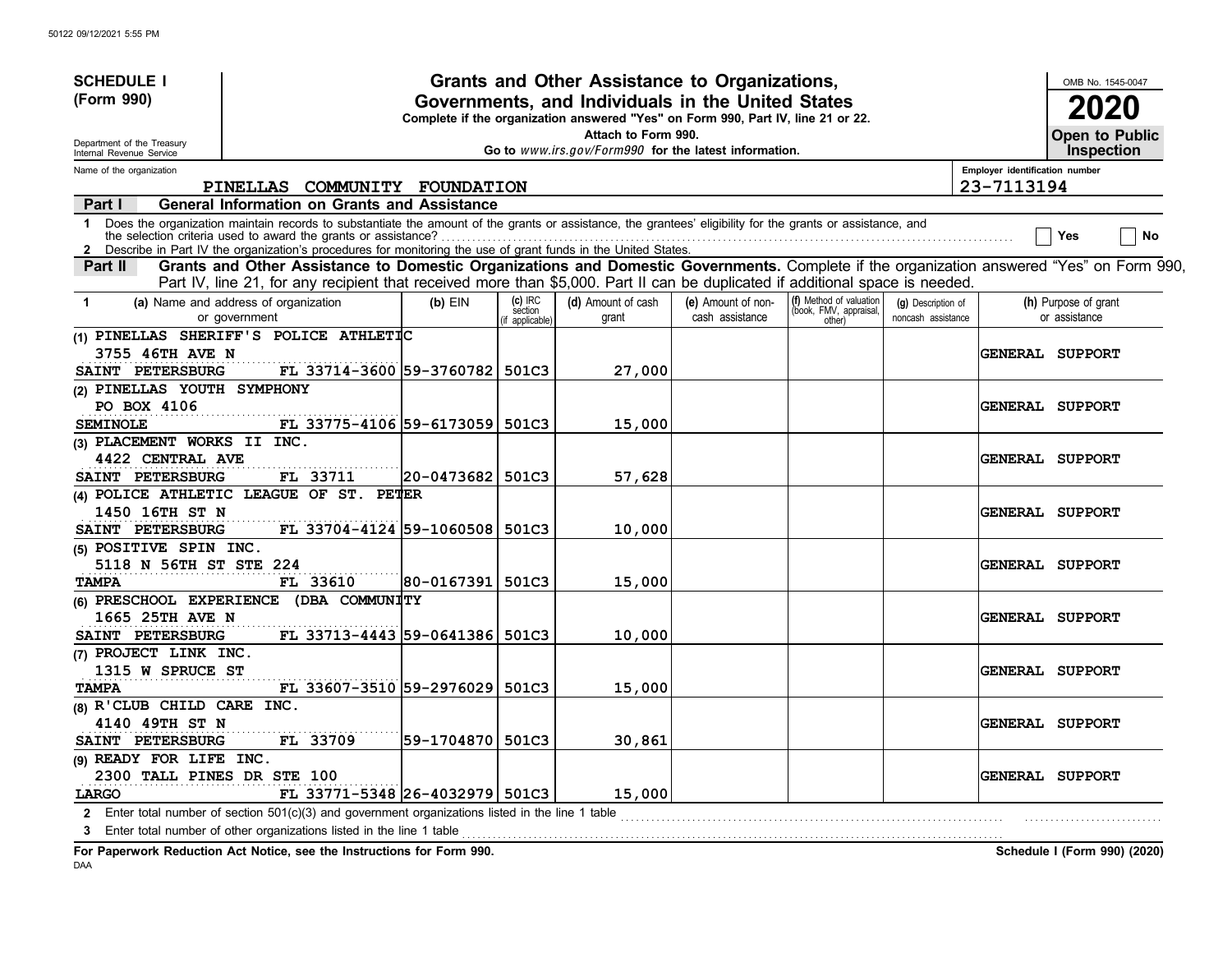| <b>SCHEDULE I</b>                                      |                                                                                                                                                                                                                                                                             |            |                                     | Grants and Other Assistance to Organizations,                                                                                         |                                       |                                                             |                                          |                                | OMB No. 1545-0047                     |
|--------------------------------------------------------|-----------------------------------------------------------------------------------------------------------------------------------------------------------------------------------------------------------------------------------------------------------------------------|------------|-------------------------------------|---------------------------------------------------------------------------------------------------------------------------------------|---------------------------------------|-------------------------------------------------------------|------------------------------------------|--------------------------------|---------------------------------------|
| (Form 990)                                             |                                                                                                                                                                                                                                                                             |            |                                     | Governments, and Individuals in the United States<br>Complete if the organization answered "Yes" on Form 990, Part IV, line 21 or 22. |                                       |                                                             |                                          |                                | 2020                                  |
| Department of the Treasury<br>Internal Revenue Service |                                                                                                                                                                                                                                                                             |            |                                     | Attach to Form 990.<br>Go to www.irs.gov/Form990 for the latest information.                                                          |                                       |                                                             |                                          |                                | Open to Public<br><b>Inspection</b>   |
| Name of the organization                               |                                                                                                                                                                                                                                                                             |            |                                     |                                                                                                                                       |                                       |                                                             |                                          | Employer identification number |                                       |
|                                                        | PINELLAS COMMUNITY FOUNDATION                                                                                                                                                                                                                                               |            |                                     |                                                                                                                                       |                                       |                                                             |                                          | 23-7113194                     |                                       |
| Part I                                                 | <b>General Information on Grants and Assistance</b>                                                                                                                                                                                                                         |            |                                     |                                                                                                                                       |                                       |                                                             |                                          |                                |                                       |
| $\mathbf 1$                                            | Does the organization maintain records to substantiate the amount of the grants or assistance, the grantees' eligibility for the grants or assistance, and<br>Describe in Part IV the organization's procedures for monitoring the use of grant funds in the United States. |            |                                     |                                                                                                                                       |                                       |                                                             |                                          |                                | No<br>Yes                             |
| Part II                                                | Grants and Other Assistance to Domestic Organizations and Domestic Governments. Complete if the organization answered "Yes" on Form 990,<br>Part IV, line 21, for any recipient that received more than \$5,000. Part II can be duplicated if additional space is needed.   |            |                                     |                                                                                                                                       |                                       |                                                             |                                          |                                |                                       |
| $\mathbf{1}$                                           | (a) Name and address of organization<br>or government                                                                                                                                                                                                                       | $(b)$ EIN  | $(c)$ IRC<br>section<br>applicable) | (d) Amount of cash<br>grant                                                                                                           | (e) Amount of non-<br>cash assistance | (f) Method of valuation<br>(book, FMV, appraisal,<br>other) | (g) Description of<br>noncash assistance |                                | (h) Purpose of grant<br>or assistance |
| (1) RECOVER PINELLAS INC.                              |                                                                                                                                                                                                                                                                             |            |                                     |                                                                                                                                       |                                       |                                                             |                                          |                                |                                       |
| 3627 W WATERS AVE                                      |                                                                                                                                                                                                                                                                             |            |                                     |                                                                                                                                       |                                       |                                                             |                                          |                                | <b>GENERAL SUPPORT</b>                |
| <b>TAMPA</b>                                           | FL 33614                                                                                                                                                                                                                                                                    | 80-0626229 | 501C3                               | 25,000                                                                                                                                |                                       |                                                             |                                          |                                |                                       |
|                                                        | (2) RELIGIOUS COMMUNITY SERVICES INC.                                                                                                                                                                                                                                       |            |                                     |                                                                                                                                       |                                       |                                                             |                                          |                                |                                       |
| MR. KIRK SMITH                                         |                                                                                                                                                                                                                                                                             |            |                                     |                                                                                                                                       |                                       |                                                             |                                          |                                | <b>GENERAL SUPPORT</b>                |
| <b>CLEARWATER</b>                                      | FL 33756-5607 59-1309186 501C3                                                                                                                                                                                                                                              |            |                                     | 63,621                                                                                                                                |                                       |                                                             |                                          |                                |                                       |
| (3) RHYTHM CHANGES INC.                                |                                                                                                                                                                                                                                                                             |            |                                     |                                                                                                                                       |                                       |                                                             |                                          |                                |                                       |
| 2807 WESLEYAN DR                                       |                                                                                                                                                                                                                                                                             |            |                                     |                                                                                                                                       |                                       |                                                             |                                          |                                | <b>GENERAL SUPPORT</b>                |
| PALM HARBOR                                            | FL 34684                                                                                                                                                                                                                                                                    | 47-3347884 | 501C3                               | 46,536                                                                                                                                |                                       |                                                             |                                          |                                |                                       |
| (4) RUTH ECKERD HALL                                   |                                                                                                                                                                                                                                                                             |            |                                     |                                                                                                                                       |                                       |                                                             |                                          |                                |                                       |
| 1111 N MCMULLEN BOOTH RD                               |                                                                                                                                                                                                                                                                             |            |                                     |                                                                                                                                       |                                       |                                                             |                                          |                                | <b>GENERAL SUPPORT</b>                |
| <b>CLEARWATER</b>                                      | FL 33759-3219 59-1803628                                                                                                                                                                                                                                                    |            | 501C3                               | 25,000                                                                                                                                |                                       |                                                             |                                          |                                |                                       |
| (5) RUTH'S PROMISE                                     |                                                                                                                                                                                                                                                                             |            |                                     |                                                                                                                                       |                                       |                                                             |                                          |                                |                                       |
|                                                        | PRINCE OF PEACE LUTHERAN CHURCH                                                                                                                                                                                                                                             |            |                                     |                                                                                                                                       |                                       |                                                             |                                          |                                | GENERAL SUPPORT                       |
| LARGO                                                  | FL 33770-1561 23-7029829 501C3                                                                                                                                                                                                                                              |            |                                     | 7,500                                                                                                                                 |                                       |                                                             |                                          |                                |                                       |
| 1003 DR ML KING JR ST N                                | (6) SAFETY HARBOR NEIGHBORHOOD FAMILY C                                                                                                                                                                                                                                     |            |                                     |                                                                                                                                       |                                       |                                                             |                                          |                                | <b>GENERAL SUPPORT</b>                |
| SAFETY HARBOR                                          | FL 34695-3406 59-3406671                                                                                                                                                                                                                                                    |            | 501C3                               | 21,847                                                                                                                                |                                       |                                                             |                                          |                                |                                       |
| (7) SAGES THEATER INC.                                 |                                                                                                                                                                                                                                                                             |            |                                     |                                                                                                                                       |                                       |                                                             |                                          |                                |                                       |
| 2618 COVE CAY DR UNIT 207                              |                                                                                                                                                                                                                                                                             |            |                                     |                                                                                                                                       |                                       |                                                             |                                          |                                | <b>GENERAL SUPPORT</b>                |
| <b>CLEARWATER</b>                                      | FL 33760                                                                                                                                                                                                                                                                    | 83-4113218 | 501C3                               | 7,000                                                                                                                                 |                                       |                                                             |                                          |                                |                                       |
|                                                        | (8) SAILABILITY GREATER TAMPA BAY INC.                                                                                                                                                                                                                                      |            |                                     |                                                                                                                                       |                                       |                                                             |                                          |                                |                                       |
| 1001 GULF BLVD                                         |                                                                                                                                                                                                                                                                             |            |                                     |                                                                                                                                       |                                       |                                                             |                                          |                                | <b>GENERAL SUPPORT</b>                |
| CLEARWATER BEACH                                       | FL 33767-2702 03-0419916                                                                                                                                                                                                                                                    |            | 501C3                               | 10,000                                                                                                                                |                                       |                                                             |                                          |                                |                                       |
|                                                        | (9) SALVATION ARMY CLEARWATER CORPS                                                                                                                                                                                                                                         |            |                                     |                                                                                                                                       |                                       |                                                             |                                          |                                |                                       |
| 1625 N BELCHER RD                                      |                                                                                                                                                                                                                                                                             |            |                                     |                                                                                                                                       |                                       |                                                             |                                          |                                | <b>GENERAL SUPPORT</b>                |
| <b>CLEARWATER</b>                                      | FL 33765-1304 58-0660607 501C3                                                                                                                                                                                                                                              |            |                                     | 13,247                                                                                                                                |                                       |                                                             |                                          |                                |                                       |
| $\mathbf{2}$                                           | Enter total number of section $501(c)(3)$ and government organizations listed in the line 1 table                                                                                                                                                                           |            |                                     |                                                                                                                                       |                                       |                                                             |                                          |                                |                                       |
| 3                                                      | Enter total number of other organizations listed in the line 1 table                                                                                                                                                                                                        |            |                                     |                                                                                                                                       |                                       |                                                             |                                          |                                |                                       |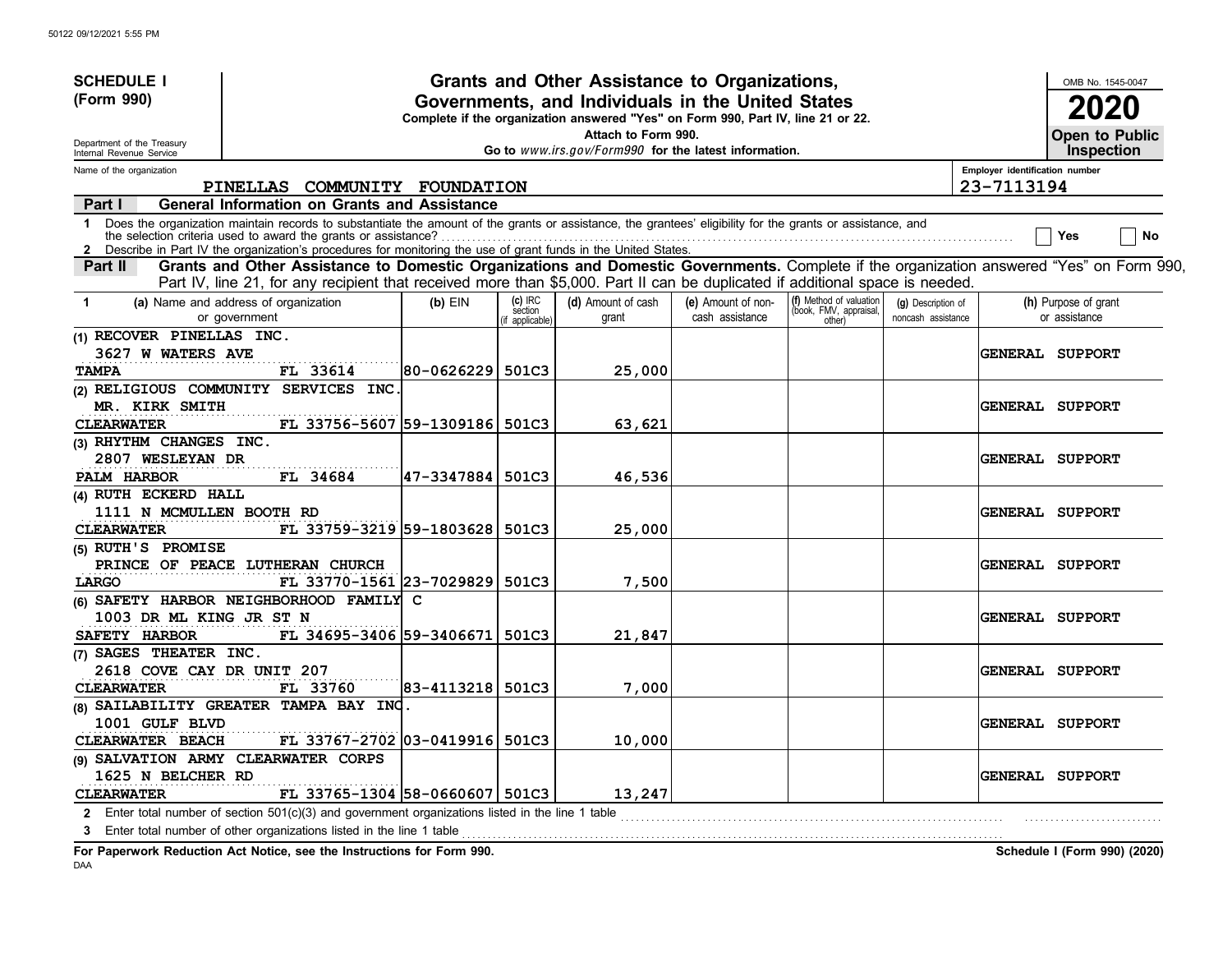| <b>SCHEDULE I</b>                                      |                                                                                                                                                                                                                                                                                                                                               |                    |                      | Grants and Other Assistance to Organizations,                                                                                         |                                       |                                                   |                                          |                                | OMB No. 1545-0047                     |
|--------------------------------------------------------|-----------------------------------------------------------------------------------------------------------------------------------------------------------------------------------------------------------------------------------------------------------------------------------------------------------------------------------------------|--------------------|----------------------|---------------------------------------------------------------------------------------------------------------------------------------|---------------------------------------|---------------------------------------------------|------------------------------------------|--------------------------------|---------------------------------------|
| (Form 990)                                             |                                                                                                                                                                                                                                                                                                                                               |                    |                      | Governments, and Individuals in the United States<br>Complete if the organization answered "Yes" on Form 990, Part IV, line 21 or 22. |                                       |                                                   |                                          |                                | 2020                                  |
| Department of the Treasury<br>Internal Revenue Service |                                                                                                                                                                                                                                                                                                                                               |                    |                      | Attach to Form 990.<br>Go to www.irs.gov/Form990 for the latest information.                                                          |                                       |                                                   |                                          |                                | Open to Public<br><b>Inspection</b>   |
| Name of the organization                               |                                                                                                                                                                                                                                                                                                                                               |                    |                      |                                                                                                                                       |                                       |                                                   |                                          | Employer identification number |                                       |
|                                                        | PINELLAS COMMUNITY FOUNDATION                                                                                                                                                                                                                                                                                                                 |                    |                      |                                                                                                                                       |                                       |                                                   |                                          | 23-7113194                     |                                       |
| Part I                                                 | <b>General Information on Grants and Assistance</b>                                                                                                                                                                                                                                                                                           |                    |                      |                                                                                                                                       |                                       |                                                   |                                          |                                |                                       |
| $\mathbf 1$<br>$\mathbf{2}$                            | Does the organization maintain records to substantiate the amount of the grants or assistance, the grantees' eligibility for the grants or assistance, and<br>the selection criteria used to award the grants or assistance?<br>Describe in Part IV the organization's procedures for monitoring the use of grant funds in the United States. |                    |                      |                                                                                                                                       |                                       |                                                   |                                          |                                | No<br>Yes                             |
| Part II                                                | Grants and Other Assistance to Domestic Organizations and Domestic Governments. Complete if the organization answered "Yes" on Form 990,<br>Part IV, line 21, for any recipient that received more than \$5,000. Part II can be duplicated if additional space is needed.                                                                     |                    |                      |                                                                                                                                       |                                       |                                                   |                                          |                                |                                       |
| $\blacktriangleleft$                                   | (a) Name and address of organization<br>or government                                                                                                                                                                                                                                                                                         | $(b)$ EIN          | $(c)$ IRC<br>section | (d) Amount of cash<br>grant                                                                                                           | (e) Amount of non-<br>cash assistance | (f) Method of valuation<br>(book, FMV, appraisal, | (g) Description of<br>noncash assistance |                                | (h) Purpose of grant<br>or assistance |
| (1) SAVING OUR SENIORS                                 |                                                                                                                                                                                                                                                                                                                                               |                    | f applicable)        |                                                                                                                                       |                                       | other)                                            |                                          |                                |                                       |
| 4362 16TH AVE S                                        |                                                                                                                                                                                                                                                                                                                                               |                    |                      |                                                                                                                                       |                                       |                                                   |                                          |                                | GENERAL SUPPORT                       |
| SAINT PETERSBURG                                       | FL 33711-2749 81-3577562 501C3                                                                                                                                                                                                                                                                                                                |                    |                      | 10,000                                                                                                                                |                                       |                                                   |                                          |                                |                                       |
|                                                        | (2) SCHENECTADY COUNTY HISTORICAL SOCIE                                                                                                                                                                                                                                                                                                       |                    |                      |                                                                                                                                       |                                       |                                                   |                                          |                                |                                       |
| 32 WASHINGTON AVE                                      |                                                                                                                                                                                                                                                                                                                                               |                    |                      |                                                                                                                                       |                                       |                                                   |                                          |                                | <b>GENERAL SUPPORT</b>                |
| <b>SCHENECTADY</b>                                     | NY 12305                                                                                                                                                                                                                                                                                                                                      | 14-1401793 501C3   |                      | 300,000                                                                                                                               |                                       |                                                   |                                          |                                |                                       |
|                                                        | (3) SENIORS IN SERVICE OF TAMPA BAY $\sharp$ NC                                                                                                                                                                                                                                                                                               |                    |                      |                                                                                                                                       |                                       |                                                   |                                          |                                |                                       |
| 1306 W SLIGH AVE                                       |                                                                                                                                                                                                                                                                                                                                               |                    |                      |                                                                                                                                       |                                       |                                                   |                                          |                                | <b>GENERAL SUPPORT</b>                |
| <b>TAMPA</b>                                           | FL 33604                                                                                                                                                                                                                                                                                                                                      | 59–2422975         | 501C3                | 18,000                                                                                                                                |                                       |                                                   |                                          |                                |                                       |
| (4) SENIOR SUNSHINE SERIES INC.                        |                                                                                                                                                                                                                                                                                                                                               |                    |                      |                                                                                                                                       |                                       |                                                   |                                          |                                |                                       |
| 110 18TH ST                                            |                                                                                                                                                                                                                                                                                                                                               |                    |                      |                                                                                                                                       |                                       |                                                   |                                          |                                | <b>GENERAL SUPPORT</b>                |
| <b>BELLEAIR BEACH</b>                                  | FL 33786                                                                                                                                                                                                                                                                                                                                      | 83-4239630         | 501C3                | 10,198                                                                                                                                |                                       |                                                   |                                          |                                |                                       |
| (5) SHRINERS HOSPITAL FOR CHILDREN                     |                                                                                                                                                                                                                                                                                                                                               |                    |                      |                                                                                                                                       |                                       |                                                   |                                          |                                |                                       |
|                                                        | ATTN: TRUST/INVESTMENT ACCOUNTING                                                                                                                                                                                                                                                                                                             | т                  |                      |                                                                                                                                       |                                       |                                                   |                                          |                                | <b>GENERAL SUPPORT</b>                |
| <b>TAMPA</b>                                           | FL 33631                                                                                                                                                                                                                                                                                                                                      | 36-2193608   501C3 |                      | 354,272                                                                                                                               |                                       |                                                   |                                          |                                |                                       |
|                                                        | (6) SOCIETY OF ST. VINCENT DE PAUL SOUT                                                                                                                                                                                                                                                                                                       |                    |                      |                                                                                                                                       |                                       |                                                   |                                          |                                |                                       |
| 384 15TH ST N                                          |                                                                                                                                                                                                                                                                                                                                               |                    |                      |                                                                                                                                       |                                       |                                                   |                                          |                                | <b>GENERAL SUPPORT</b>                |
| SAINT PETERSBURG<br>(7) SOUTHEASTERN GUIDE DOGS INC.   | FL 33705-2016 59-2380770                                                                                                                                                                                                                                                                                                                      |                    | 501C3                | 55,066                                                                                                                                |                                       |                                                   |                                          |                                |                                       |
| 4210 77TH ST E                                         |                                                                                                                                                                                                                                                                                                                                               |                    |                      |                                                                                                                                       |                                       |                                                   |                                          |                                | <b>GENERAL SUPPORT</b>                |
| <b>PALMETTO</b>                                        | FL 34221                                                                                                                                                                                                                                                                                                                                      | 59-2252352         | 501C3                | 6,153                                                                                                                                 |                                       |                                                   |                                          |                                |                                       |
| (8) SPCA TAMPA BAY                                     |                                                                                                                                                                                                                                                                                                                                               |                    |                      |                                                                                                                                       |                                       |                                                   |                                          |                                |                                       |
| 9099 130TH AVE N                                       |                                                                                                                                                                                                                                                                                                                                               |                    |                      |                                                                                                                                       |                                       |                                                   |                                          |                                | <b>GENERAL SUPPORT</b>                |
| LARGO                                                  | FL 33773-1441 59-0715928                                                                                                                                                                                                                                                                                                                      |                    | 501C3                | 10,309                                                                                                                                |                                       |                                                   |                                          |                                |                                       |
| (9) SPEAKEASY MEDIA FOUNDATION                         |                                                                                                                                                                                                                                                                                                                                               |                    |                      |                                                                                                                                       |                                       |                                                   |                                          |                                |                                       |
|                                                        | 4310 DR MARTIN LUTHER KING ST N                                                                                                                                                                                                                                                                                                               |                    |                      |                                                                                                                                       |                                       |                                                   |                                          |                                | <b>GENERAL SUPPORT</b>                |
| SAINT PETERSBURG                                       | FL 33703-4659 26-4198896 501C3                                                                                                                                                                                                                                                                                                                |                    |                      | 10,000                                                                                                                                |                                       |                                                   |                                          |                                |                                       |
| $\mathbf{2}$                                           | Enter total number of section $501(c)(3)$ and government organizations listed in the line 1 table                                                                                                                                                                                                                                             |                    |                      |                                                                                                                                       |                                       |                                                   |                                          |                                |                                       |
| 3                                                      | Enter total number of other organizations listed in the line 1 table                                                                                                                                                                                                                                                                          |                    |                      |                                                                                                                                       |                                       |                                                   |                                          |                                |                                       |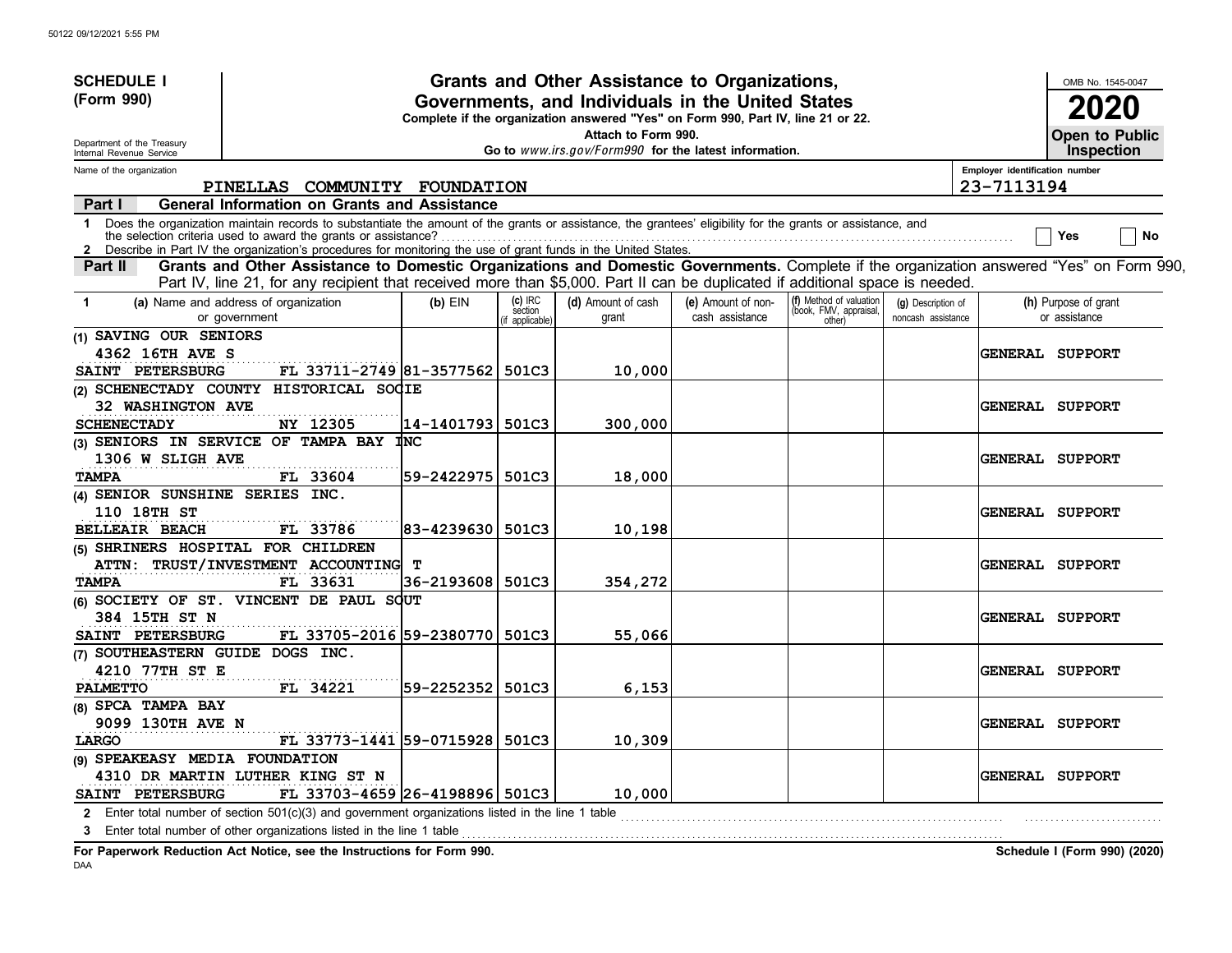| <b>SCHEDULE I</b>                                                |                                                                                                                                                                                                                                                                             |                   |                                       | Grants and Other Assistance to Organizations,                                                                                         |                                       |                                                             |                                          |                                | OMB No. 1545-0047                     |
|------------------------------------------------------------------|-----------------------------------------------------------------------------------------------------------------------------------------------------------------------------------------------------------------------------------------------------------------------------|-------------------|---------------------------------------|---------------------------------------------------------------------------------------------------------------------------------------|---------------------------------------|-------------------------------------------------------------|------------------------------------------|--------------------------------|---------------------------------------|
| (Form 990)                                                       |                                                                                                                                                                                                                                                                             |                   |                                       | Governments, and Individuals in the United States<br>Complete if the organization answered "Yes" on Form 990, Part IV, line 21 or 22. |                                       |                                                             |                                          |                                | 2020                                  |
| Department of the Treasury<br>Internal Revenue Service           |                                                                                                                                                                                                                                                                             |                   |                                       | Attach to Form 990.<br>Go to www.irs.gov/Form990 for the latest information.                                                          |                                       |                                                             |                                          |                                | Open to Public<br><b>Inspection</b>   |
| Name of the organization                                         |                                                                                                                                                                                                                                                                             |                   |                                       |                                                                                                                                       |                                       |                                                             |                                          | Employer identification number |                                       |
|                                                                  | PINELLAS COMMUNITY FOUNDATION                                                                                                                                                                                                                                               |                   |                                       |                                                                                                                                       |                                       |                                                             |                                          | 23-7113194                     |                                       |
| Part I                                                           | <b>General Information on Grants and Assistance</b>                                                                                                                                                                                                                         |                   |                                       |                                                                                                                                       |                                       |                                                             |                                          |                                |                                       |
| $\mathbf 1$                                                      | Does the organization maintain records to substantiate the amount of the grants or assistance, the grantees' eligibility for the grants or assistance, and<br>Describe in Part IV the organization's procedures for monitoring the use of grant funds in the United States. |                   |                                       |                                                                                                                                       |                                       |                                                             |                                          |                                | No<br>Yes                             |
| Part II                                                          | Grants and Other Assistance to Domestic Organizations and Domestic Governments. Complete if the organization answered "Yes" on Form 990,<br>Part IV, line 21, for any recipient that received more than \$5,000. Part II can be duplicated if additional space is needed.   |                   |                                       |                                                                                                                                       |                                       |                                                             |                                          |                                |                                       |
| $\mathbf 1$                                                      | (a) Name and address of organization<br>or government                                                                                                                                                                                                                       | $(b)$ EIN         | $(c)$ IRC<br>section<br>f applicable) | (d) Amount of cash<br>grant                                                                                                           | (e) Amount of non-<br>cash assistance | (f) Method of valuation<br>(book, FMV, appraisal,<br>other) | (g) Description of<br>noncash assistance |                                | (h) Purpose of grant<br>or assistance |
| (1) ST. ANTHONY'S HOSPITAL<br>1200 7TH AVE N<br>SAINT PETERSBURG | FL 33705-1388 59-2128991                                                                                                                                                                                                                                                    |                   | 501C3                                 | 25,859                                                                                                                                |                                       |                                                             |                                          |                                | <b>GENERAL SUPPORT</b>                |
| (2) STARTING RIGHT, NOW<br>4600 HAINES RD<br>SAINT PETERSBURG    | FL 33714-3339 26-3725699                                                                                                                                                                                                                                                    |                   | 501C3                                 | 22,658                                                                                                                                |                                       |                                                             |                                          |                                | <b>GENERAL SUPPORT</b>                |
| 2920 26TH AVE S                                                  | (3) ST. AUGUSTINE'S EPISCOPAL CHURCH IN                                                                                                                                                                                                                                     |                   |                                       |                                                                                                                                       |                                       |                                                             |                                          |                                | <b>GENERAL SUPPORT</b>                |
| SAINT PETERSBURG<br>5012 DUNE DR                                 | FL 33712<br>(4) ST. BRENDAN THE NAVIGATOR PARISH                                                                                                                                                                                                                            | 59-2350452 501C3  |                                       | 5,561                                                                                                                                 |                                       |                                                             |                                          |                                | <b>GENERAL SUPPORT</b>                |
| <b>AVALON</b><br>(5) STETSON UNIVERSITY                          | NJ 08202                                                                                                                                                                                                                                                                    | 27-3174581  501C3 |                                       | 10,000                                                                                                                                |                                       |                                                             |                                          |                                |                                       |
| 421 N WOODLAND BLVD<br>DELAND                                    | FL 32723                                                                                                                                                                                                                                                                    | 59-0624416  501C3 |                                       | 25,000                                                                                                                                |                                       |                                                             |                                          |                                | GENERAL SUPPORT                       |
| 1401 61ST ST S<br>SAINT PETERSBURG                               | (6) STETSON UNIVERSITY COLLEGE OF LAW<br>FL 33707-3299 59-0624416 501C3                                                                                                                                                                                                     |                   |                                       | 31,376                                                                                                                                |                                       |                                                             |                                          |                                | <b>GENERAL SUPPORT</b>                |
| <b>TAMPA</b>                                                     | (7) ST. JOSEPH'S HOSPITALS FOUNDATION I<br>2700 W DR MARTIN LUTHER KING JR BLV<br>FL 33607-6386 59-1100828                                                                                                                                                                  |                   | 501C3                                 | 53,664                                                                                                                                |                                       |                                                             |                                          |                                | <b>GENERAL SUPPORT</b>                |
| (8) ST. PETERSBURG ARTS ALLIANCE<br>100 2ND AVE N STE 150        |                                                                                                                                                                                                                                                                             |                   |                                       |                                                                                                                                       |                                       |                                                             |                                          |                                | <b>GENERAL SUPPORT</b>                |
| SAINT PETERSBURG<br>PO BOX 13489                                 | FL 33701-3351 46-1335413 501C3<br>(9) ST. PETERSBURG COLLEGE FOUNDATION                                                                                                                                                                                                     |                   |                                       | 134,725                                                                                                                               |                                       |                                                             |                                          |                                | <b>GENERAL SUPPORT</b>                |
| SAINT PETERSBURG<br>3                                            | FL 33733<br>2 Enter total number of section 501(c)(3) and government organizations listed in the line 1 table<br>Enter total number of other organizations listed in the line 1 table                                                                                       | 59-1954362 501C3  |                                       | 11,227                                                                                                                                |                                       |                                                             |                                          |                                |                                       |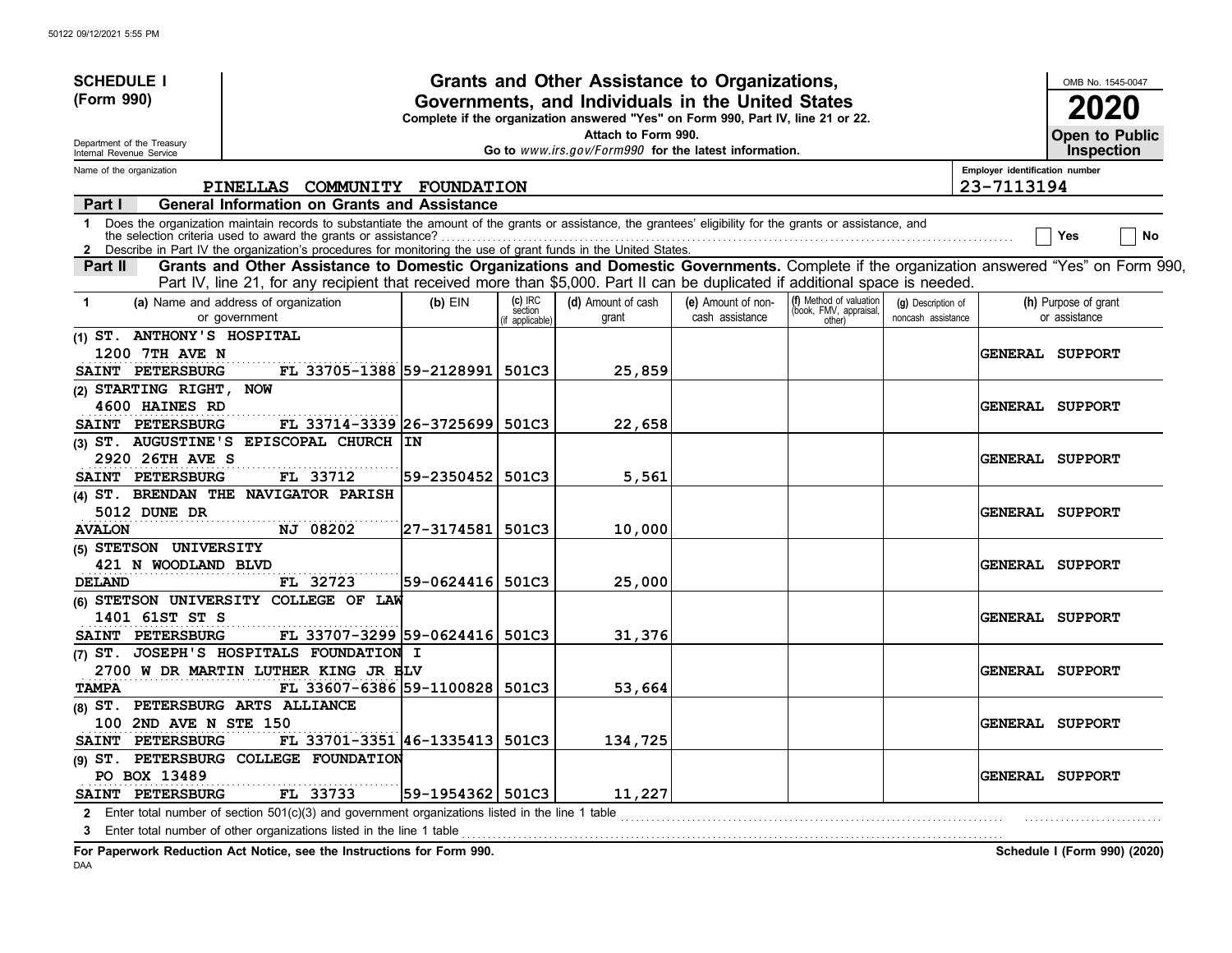| <b>SCHEDULE I</b>                                      |                                                                                                                                                                                                                                                                             |                    |                                       | Grants and Other Assistance to Organizations,                                                                                         |                                       |                                                             |                                          |                                | OMB No. 1545-0047                     |
|--------------------------------------------------------|-----------------------------------------------------------------------------------------------------------------------------------------------------------------------------------------------------------------------------------------------------------------------------|--------------------|---------------------------------------|---------------------------------------------------------------------------------------------------------------------------------------|---------------------------------------|-------------------------------------------------------------|------------------------------------------|--------------------------------|---------------------------------------|
| (Form 990)                                             |                                                                                                                                                                                                                                                                             |                    |                                       | Governments, and Individuals in the United States<br>Complete if the organization answered "Yes" on Form 990, Part IV, line 21 or 22. |                                       |                                                             |                                          |                                | 2020                                  |
| Department of the Treasury<br>Internal Revenue Service |                                                                                                                                                                                                                                                                             |                    |                                       | Attach to Form 990.<br>Go to www.irs.gov/Form990 for the latest information.                                                          |                                       |                                                             |                                          |                                | Open to Public<br><b>Inspection</b>   |
| Name of the organization                               |                                                                                                                                                                                                                                                                             |                    |                                       |                                                                                                                                       |                                       |                                                             |                                          | Employer identification number |                                       |
|                                                        | PINELLAS COMMUNITY FOUNDATION                                                                                                                                                                                                                                               |                    |                                       |                                                                                                                                       |                                       |                                                             |                                          | 23-7113194                     |                                       |
| Part I                                                 | General Information on Grants and Assistance                                                                                                                                                                                                                                |                    |                                       |                                                                                                                                       |                                       |                                                             |                                          |                                |                                       |
| $\mathbf 1$                                            | Does the organization maintain records to substantiate the amount of the grants or assistance, the grantees' eligibility for the grants or assistance, and<br>Describe in Part IV the organization's procedures for monitoring the use of grant funds in the United States. |                    |                                       |                                                                                                                                       |                                       |                                                             |                                          |                                | No<br>Yes                             |
| Part II                                                | Grants and Other Assistance to Domestic Organizations and Domestic Governments. Complete if the organization answered "Yes" on Form 990,<br>Part IV, line 21, for any recipient that received more than \$5,000. Part II can be duplicated if additional space is needed.   |                    |                                       |                                                                                                                                       |                                       |                                                             |                                          |                                |                                       |
| $\mathbf 1$                                            | (a) Name and address of organization<br>or government                                                                                                                                                                                                                       | $(b)$ EIN          | $(c)$ IRC<br>section<br>f applicable) | (d) Amount of cash<br>grant                                                                                                           | (e) Amount of non-<br>cash assistance | (f) Method of valuation<br>(book, FMV, appraisal,<br>other) | (g) Description of<br>noncash assistance |                                | (h) Purpose of grant<br>or assistance |
| PO BOX 13489                                           | (1) ST. PETERSBURG COLLEGE SCHOOL OF NU                                                                                                                                                                                                                                     |                    |                                       |                                                                                                                                       |                                       |                                                             |                                          |                                | <b>GENERAL SUPPORT</b>                |
| <b>PETERSBURG</b><br><b>SAINT</b>                      | FL 33733-3489 59-1954362<br>(2) ST. PETERSBURG FOUNDATION INC.                                                                                                                                                                                                              |                    | 501C3                                 | 29,376                                                                                                                                |                                       |                                                             |                                          |                                |                                       |
| C/O KAREN CHASSIN                                      |                                                                                                                                                                                                                                                                             |                    |                                       |                                                                                                                                       |                                       |                                                             |                                          |                                | <b>GENERAL SUPPORT</b>                |
| PETERSBURG<br><b>SAINT</b>                             | FL 33701                                                                                                                                                                                                                                                                    | 82-5222202         | 501C3                                 | 50,000                                                                                                                                |                                       |                                                             |                                          |                                |                                       |
| (3) ST. PETERSBURG FREE CLINIC                         |                                                                                                                                                                                                                                                                             |                    |                                       |                                                                                                                                       |                                       |                                                             |                                          |                                |                                       |
| 863 3RD AVE N                                          |                                                                                                                                                                                                                                                                             |                    |                                       |                                                                                                                                       |                                       |                                                             |                                          |                                | <b>GENERAL SUPPORT</b>                |
| SAINT PETERSBURG                                       | FL 33701-2703 23-7208280                                                                                                                                                                                                                                                    |                    | 501C3                                 | 2,310,999                                                                                                                             |                                       |                                                             |                                          |                                |                                       |
|                                                        | (4) ST. PETERSBURG INNOVATION DISTRICT                                                                                                                                                                                                                                      |                    |                                       |                                                                                                                                       |                                       |                                                             |                                          |                                |                                       |
| 140 7TH AVE S LPH 314                                  |                                                                                                                                                                                                                                                                             |                    |                                       |                                                                                                                                       |                                       |                                                             |                                          |                                | <b>GENERAL SUPPORT</b>                |
| <b>PETERSBURG</b><br><b>SAINT</b>                      | FL 33701                                                                                                                                                                                                                                                                    | 81-2230884         | 501C3                                 | 15,000                                                                                                                                |                                       |                                                             |                                          |                                |                                       |
|                                                        | (5) ST. PETERSBURG PREGNANCY CENTER                                                                                                                                                                                                                                         | <b>INC</b>         |                                       |                                                                                                                                       |                                       |                                                             |                                          |                                |                                       |
| 1210 22ND ST S                                         |                                                                                                                                                                                                                                                                             |                    |                                       |                                                                                                                                       |                                       |                                                             |                                          |                                | GENERAL SUPPORT                       |
| SAINT PETERSBURG                                       | FL 33712-2259 59-3173118 501C3                                                                                                                                                                                                                                              |                    |                                       | 10,000                                                                                                                                |                                       |                                                             |                                          |                                |                                       |
|                                                        | (6) ST. VINCENT DE PAUL COMMUNITY KITCH                                                                                                                                                                                                                                     |                    |                                       |                                                                                                                                       |                                       |                                                             |                                          |                                |                                       |
| 1345 PARK ST                                           |                                                                                                                                                                                                                                                                             |                    |                                       |                                                                                                                                       |                                       |                                                             |                                          |                                | <b>GENERAL SUPPORT</b>                |
| <b>CLEARWATER</b>                                      | FL 33756-6039 59-3050191                                                                                                                                                                                                                                                    |                    | 501C3                                 | 10,000                                                                                                                                |                                       |                                                             |                                          |                                |                                       |
| (7) SUNCOAST CENTER INC.                               |                                                                                                                                                                                                                                                                             |                    |                                       |                                                                                                                                       |                                       |                                                             |                                          |                                |                                       |
| 4024 CENTRAL AVE<br>SAINT PETERSBURG                   |                                                                                                                                                                                                                                                                             |                    |                                       |                                                                                                                                       |                                       |                                                             |                                          |                                | <b>GENERAL SUPPORT</b>                |
| (8) SUNCOAST HOSPICE FOUNDATION                        | FL 33711-1239 59-2092717                                                                                                                                                                                                                                                    |                    | 501C3                                 | 38,657                                                                                                                                |                                       |                                                             |                                          |                                |                                       |
| 5771 ROOSEVELT BLVD                                    |                                                                                                                                                                                                                                                                             |                    |                                       |                                                                                                                                       |                                       |                                                             |                                          |                                | <b>GENERAL SUPPORT</b>                |
| <b>CLEARWATER</b>                                      | FL 33760-3407 59-2252045 501C3                                                                                                                                                                                                                                              |                    |                                       | 7,495                                                                                                                                 |                                       |                                                             |                                          |                                |                                       |
| (9) SUNCOAST JAZZ FESTIVAL                             |                                                                                                                                                                                                                                                                             |                    |                                       |                                                                                                                                       |                                       |                                                             |                                          |                                |                                       |
| PO BOX 395                                             |                                                                                                                                                                                                                                                                             |                    |                                       |                                                                                                                                       |                                       |                                                             |                                          |                                | <b>GENERAL SUPPORT</b>                |
| LARGO                                                  | FL 33779                                                                                                                                                                                                                                                                    | 59-2986002   501C3 |                                       | 10,035                                                                                                                                |                                       |                                                             |                                          |                                |                                       |
|                                                        | 2 Enter total number of section 501(c)(3) and government organizations listed in the line 1 table                                                                                                                                                                           |                    |                                       |                                                                                                                                       |                                       |                                                             |                                          |                                |                                       |
| 3                                                      | Enter total number of other organizations listed in the line 1 table                                                                                                                                                                                                        |                    |                                       |                                                                                                                                       |                                       |                                                             |                                          |                                |                                       |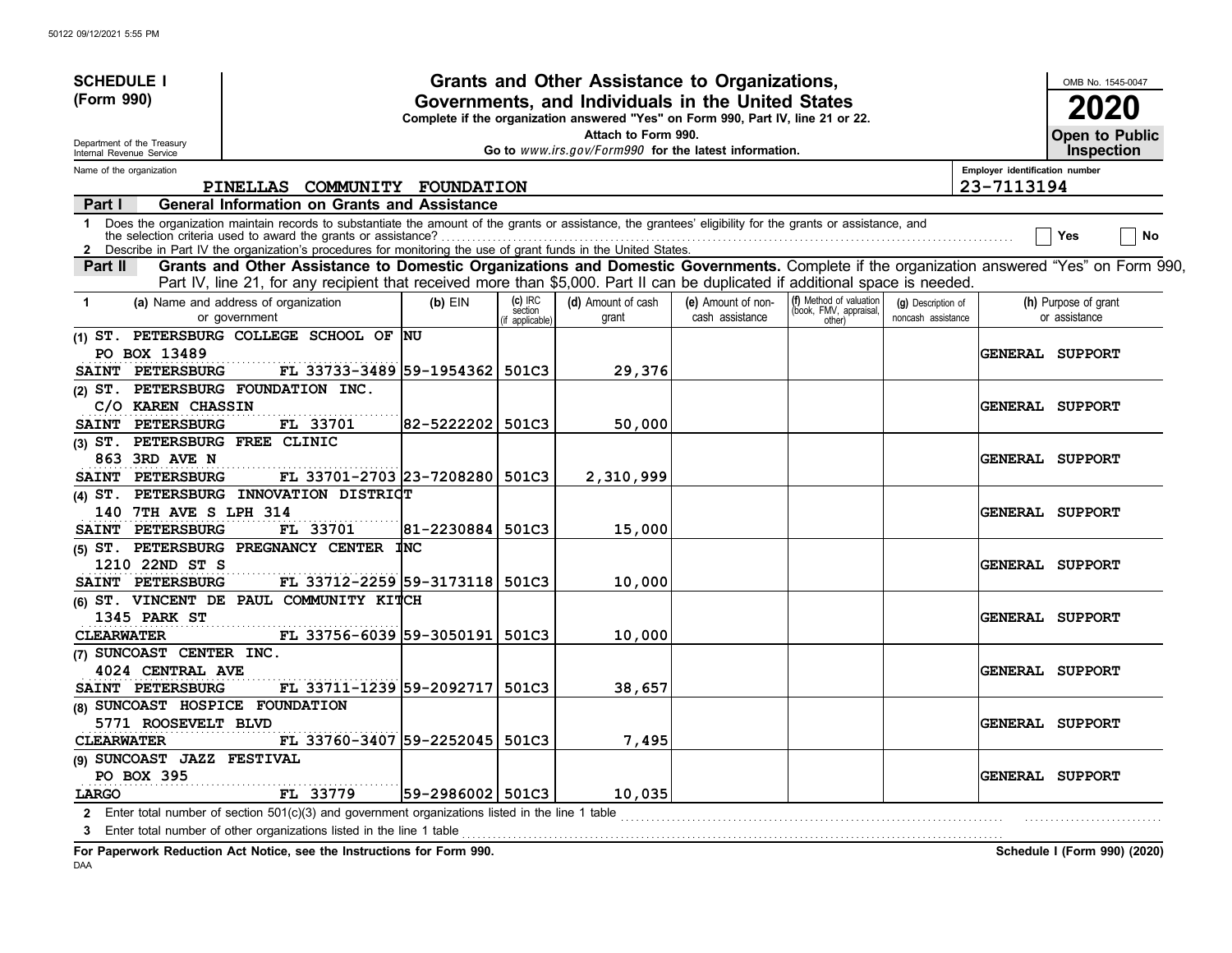| <b>SCHEDULE I</b>                                      |                                                                                                                                                                                                                                                                             |                    |                                     | Grants and Other Assistance to Organizations,                                                                                         |                                       |                                                             |                                          |                                | OMB No. 1545-0047                          |
|--------------------------------------------------------|-----------------------------------------------------------------------------------------------------------------------------------------------------------------------------------------------------------------------------------------------------------------------------|--------------------|-------------------------------------|---------------------------------------------------------------------------------------------------------------------------------------|---------------------------------------|-------------------------------------------------------------|------------------------------------------|--------------------------------|--------------------------------------------|
| (Form 990)                                             |                                                                                                                                                                                                                                                                             |                    |                                     | Governments, and Individuals in the United States<br>Complete if the organization answered "Yes" on Form 990, Part IV, line 21 or 22. |                                       |                                                             |                                          |                                | 2020                                       |
| Department of the Treasury<br>Internal Revenue Service |                                                                                                                                                                                                                                                                             |                    |                                     | Attach to Form 990.<br>Go to www.irs.gov/Form990 for the latest information.                                                          |                                       |                                                             |                                          |                                | <b>Open to Public</b><br><b>Inspection</b> |
| Name of the organization                               |                                                                                                                                                                                                                                                                             |                    |                                     |                                                                                                                                       |                                       |                                                             |                                          | Employer identification number |                                            |
|                                                        | PINELLAS COMMUNITY FOUNDATION                                                                                                                                                                                                                                               |                    |                                     |                                                                                                                                       |                                       |                                                             |                                          | 23-7113194                     |                                            |
| Part I                                                 | <b>General Information on Grants and Assistance</b>                                                                                                                                                                                                                         |                    |                                     |                                                                                                                                       |                                       |                                                             |                                          |                                |                                            |
| $\mathbf 1$                                            | Does the organization maintain records to substantiate the amount of the grants or assistance, the grantees' eligibility for the grants or assistance, and<br>Describe in Part IV the organization's procedures for monitoring the use of grant funds in the United States. |                    |                                     |                                                                                                                                       |                                       |                                                             |                                          |                                | No<br>Yes                                  |
| Part II                                                | Grants and Other Assistance to Domestic Organizations and Domestic Governments. Complete if the organization answered "Yes" on Form 990,<br>Part IV, line 21, for any recipient that received more than \$5,000. Part II can be duplicated if additional space is needed.   |                    |                                     |                                                                                                                                       |                                       |                                                             |                                          |                                |                                            |
| -1                                                     | (a) Name and address of organization<br>or government                                                                                                                                                                                                                       | $(b)$ EIN          | $(c)$ IRC<br>section<br>applicable) | (d) Amount of cash<br>grant                                                                                                           | (e) Amount of non-<br>cash assistance | (f) Method of valuation<br>(book, FMV, appraisal,<br>other) | (g) Description of<br>noncash assistance |                                | (h) Purpose of grant<br>or assistance      |
|                                                        | (1) SUNCOAST VOICES FOR CHILDREN FOUNDA                                                                                                                                                                                                                                     |                    |                                     |                                                                                                                                       |                                       |                                                             |                                          |                                |                                            |
| 8550 ULMERTON RD STE 255                               |                                                                                                                                                                                                                                                                             |                    |                                     |                                                                                                                                       |                                       |                                                             |                                          |                                | <b>GENERAL SUPPORT</b>                     |
| LARGO                                                  | FL 33771-5351 20-1133518 501C3                                                                                                                                                                                                                                              |                    |                                     | 10,000                                                                                                                                |                                       |                                                             |                                          |                                |                                            |
|                                                        | (2) TAMPA BAY HEALTHCARE COLLABORATIVE                                                                                                                                                                                                                                      |                    |                                     |                                                                                                                                       |                                       |                                                             |                                          |                                |                                            |
| PO BOX 835                                             |                                                                                                                                                                                                                                                                             |                    |                                     |                                                                                                                                       |                                       |                                                             |                                          |                                | <b>GENERAL SUPPORT</b>                     |
| SAINT PETERSBURG                                       | FL 33731-0835 54-2080380                                                                                                                                                                                                                                                    |                    | 501C3                               | 25,000                                                                                                                                |                                       |                                                             |                                          |                                |                                            |
|                                                        | (3) TAMPA BAY NETWORK TO END HUNGER                                                                                                                                                                                                                                         |                    |                                     |                                                                                                                                       |                                       |                                                             |                                          |                                |                                            |
| 4532 W KENNEDY BLVD STE 252                            |                                                                                                                                                                                                                                                                             |                    |                                     |                                                                                                                                       |                                       |                                                             |                                          |                                | <b>GENERAL SUPPORT</b>                     |
| <b>TAMPA</b>                                           | FL 33609-2042 36-4758155 501C3                                                                                                                                                                                                                                              |                    |                                     | 492,530                                                                                                                               |                                       |                                                             |                                          |                                |                                            |
| (4) TAMPA BAY WATCH INC.                               |                                                                                                                                                                                                                                                                             |                    |                                     |                                                                                                                                       |                                       |                                                             |                                          |                                |                                            |
| 3000 PINELLAS BAYWAY S                                 |                                                                                                                                                                                                                                                                             |                    |                                     |                                                                                                                                       |                                       |                                                             |                                          |                                | <b>GENERAL SUPPORT</b>                     |
| <b>TIERRA VERDE</b>                                    | FL 33715                                                                                                                                                                                                                                                                    | 59-3191962   501C3 |                                     | 6,000                                                                                                                                 |                                       |                                                             |                                          |                                |                                            |
| (5) TAMPA JEWISH FAMILY SERVICES                       |                                                                                                                                                                                                                                                                             |                    |                                     |                                                                                                                                       |                                       |                                                             |                                          |                                |                                            |
| 522 N HOWARD AVE                                       |                                                                                                                                                                                                                                                                             |                    |                                     |                                                                                                                                       |                                       |                                                             |                                          |                                | GENERAL SUPPORT                            |
| <b>TAMPA</b>                                           | FL 33606                                                                                                                                                                                                                                                                    | 59-1549670 501C3   |                                     | 10,000                                                                                                                                |                                       |                                                             |                                          |                                |                                            |
|                                                        | (6) TAMPA KOREAN UNITED METHODIST CHURC                                                                                                                                                                                                                                     |                    |                                     |                                                                                                                                       |                                       |                                                             |                                          |                                |                                            |
|                                                        | C/O SUNG SOO KIM, FINANCE CHAIRMAN                                                                                                                                                                                                                                          |                    |                                     |                                                                                                                                       |                                       |                                                             |                                          |                                | <b>GENERAL SUPPORT</b>                     |
| <b>WESLEY CHAPEL</b>                                   | FL 33544                                                                                                                                                                                                                                                                    | 59-3576073 501C3   |                                     | 45,000                                                                                                                                |                                       |                                                             |                                          |                                |                                            |
|                                                        | (7) TAMPA METROPOLITAN AREA YMCA INC                                                                                                                                                                                                                                        |                    |                                     |                                                                                                                                       |                                       |                                                             |                                          |                                |                                            |
| 110 E OAK AVE                                          |                                                                                                                                                                                                                                                                             |                    |                                     |                                                                                                                                       |                                       |                                                             |                                          |                                | <b>GENERAL SUPPORT</b>                     |
| <b>TAMPA</b>                                           | FL 33602                                                                                                                                                                                                                                                                    | 59-1742909 501C3   |                                     | 20,000                                                                                                                                |                                       |                                                             |                                          |                                |                                            |
|                                                        | (8) TARPON SPRINGS SHEPHERD CENTER                                                                                                                                                                                                                                          |                    |                                     |                                                                                                                                       |                                       |                                                             |                                          |                                |                                            |
| 304 S PINELLAS AVE                                     |                                                                                                                                                                                                                                                                             |                    |                                     |                                                                                                                                       |                                       |                                                             |                                          |                                | <b>GENERAL SUPPORT</b>                     |
| TARPON SPRINGS                                         | FL 34689-3636 59-3070882 501C3                                                                                                                                                                                                                                              |                    |                                     | 33,500                                                                                                                                |                                       |                                                             |                                          |                                |                                            |
| (9) THE ARC TAMPA BAY INC.                             |                                                                                                                                                                                                                                                                             |                    |                                     |                                                                                                                                       |                                       |                                                             |                                          |                                |                                            |
| 1501 N BELCHER RD STE 249                              |                                                                                                                                                                                                                                                                             |                    |                                     |                                                                                                                                       |                                       |                                                             |                                          |                                | <b>GENERAL SUPPORT</b>                     |
| <b>CLEARWATER</b>                                      | FL 33765-1300 59-1056551 501C3                                                                                                                                                                                                                                              |                    |                                     | 125,418                                                                                                                               |                                       |                                                             |                                          |                                |                                            |
|                                                        | 2 Enter total number of section 501(c)(3) and government organizations listed in the line 1 table                                                                                                                                                                           |                    |                                     |                                                                                                                                       |                                       |                                                             |                                          |                                |                                            |
|                                                        | 3 Enter total number of other organizations listed in the line 1 table                                                                                                                                                                                                      |                    |                                     |                                                                                                                                       |                                       |                                                             |                                          |                                |                                            |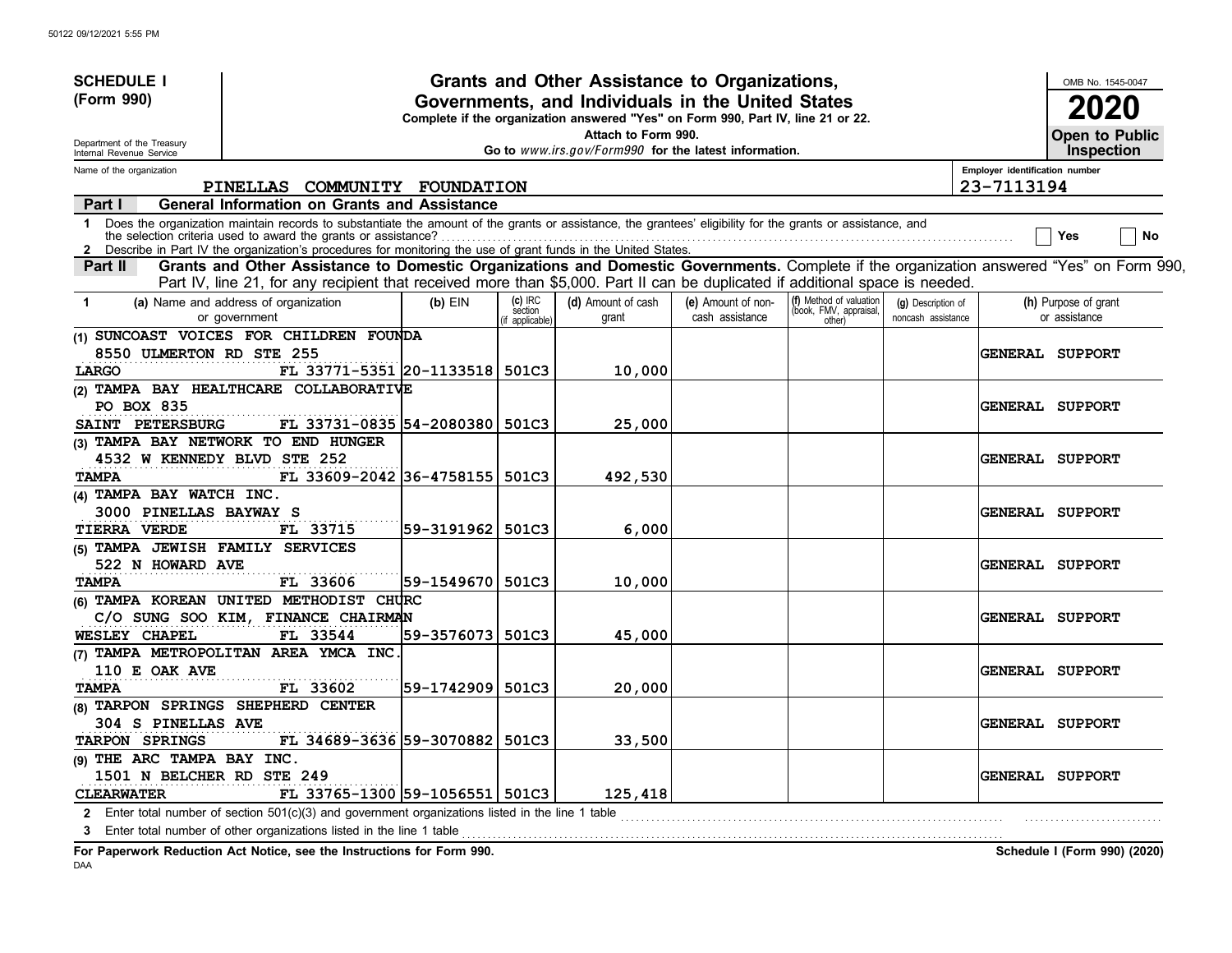| (Form 990)<br>Governments, and Individuals in the United States<br>2020<br>Complete if the organization answered "Yes" on Form 990, Part IV, line 21 or 22.<br>Attach to Form 990.<br>Open to Public<br>Department of the Treasury<br>Go to www.irs.gov/Form990 for the latest information.<br><b>Inspection</b><br>Internal Revenue Service<br>Employer identification number<br>Name of the organization<br>23-7113194<br>COMMUNITY FOUNDATION<br>PINELLAS<br>General Information on Grants and Assistance<br>Part I<br>1 Does the organization maintain records to substantiate the amount of the grants or assistance, the grantees' eligibility for the grants or assistance, and<br>No<br>Yes<br>Describe in Part IV the organization's procedures for monitoring the use of grant funds in the United States.<br>$\mathbf{2}$<br>Grants and Other Assistance to Domestic Organizations and Domestic Governments. Complete if the organization answered "Yes" on Form 990,<br>Part II<br>Part IV, line 21, for any recipient that received more than \$5,000. Part II can be duplicated if additional space is needed.<br>(f) Method of valuation<br>$(c)$ IRC<br>(a) Name and address of organization<br>(d) Amount of cash<br>(e) Amount of non-<br>$(b)$ EIN<br>(h) Purpose of grant<br>(g) Description of<br>1<br>(book, FMV, appraisal,<br>section<br>cash assistance<br>or assistance<br>or government<br>grant<br>noncash assistance<br>other)<br>f applicable)<br>(1) THE CENTRE FOR WOMEN<br>305 S HYDE PARK AVE<br>GENERAL SUPPORT<br> 59-1787902 <br>501C3<br>7,500<br><b>TAMPA</b><br>FL 33606<br>(2) THE DEUCES LIVE INC.<br>833 22ND ST S<br><b>GENERAL SUPPORT</b><br><b>PETERSBURG</b><br>FL 33712<br> 45-0701090 <br>501C3<br>37,500<br><b>SAINT</b><br>(3) THE FAMILY HEALTHCARE FOUNDATION<br>16002 BURNHAM WAY<br><b>GENERAL SUPPORT</b><br>FL 33647<br>59-3517416 501C3<br>30,000<br><b>TAMPA</b><br>(4) THE FLORIDA HOLOCAUST MUSEUM<br>55 5TH ST S<br><b>GENERAL SUPPORT</b><br>FL 33701-4146 59-2981494<br>10,000<br>SAINT PETERSBURG<br>501C3<br>(5) THE FLORIDA ORCHESTRA INC.<br>244 2ND AVE N STE 420<br>GENERAL SUPPORT<br>SAINT PETERSBURG<br>FL 33701-3306 59-1223691<br>501C3<br>15,300 | <b>SCHEDULE I</b> |  | Grants and Other Assistance to Organizations, |  |  | OMB No. 1545-0047 |
|-------------------------------------------------------------------------------------------------------------------------------------------------------------------------------------------------------------------------------------------------------------------------------------------------------------------------------------------------------------------------------------------------------------------------------------------------------------------------------------------------------------------------------------------------------------------------------------------------------------------------------------------------------------------------------------------------------------------------------------------------------------------------------------------------------------------------------------------------------------------------------------------------------------------------------------------------------------------------------------------------------------------------------------------------------------------------------------------------------------------------------------------------------------------------------------------------------------------------------------------------------------------------------------------------------------------------------------------------------------------------------------------------------------------------------------------------------------------------------------------------------------------------------------------------------------------------------------------------------------------------------------------------------------------------------------------------------------------------------------------------------------------------------------------------------------------------------------------------------------------------------------------------------------------------------------------------------------------------------------------------------------------------------------------------------------------------------------------------------------------------------------------------------------------------------------------------------------------------------|-------------------|--|-----------------------------------------------|--|--|-------------------|
|                                                                                                                                                                                                                                                                                                                                                                                                                                                                                                                                                                                                                                                                                                                                                                                                                                                                                                                                                                                                                                                                                                                                                                                                                                                                                                                                                                                                                                                                                                                                                                                                                                                                                                                                                                                                                                                                                                                                                                                                                                                                                                                                                                                                                               |                   |  |                                               |  |  |                   |
|                                                                                                                                                                                                                                                                                                                                                                                                                                                                                                                                                                                                                                                                                                                                                                                                                                                                                                                                                                                                                                                                                                                                                                                                                                                                                                                                                                                                                                                                                                                                                                                                                                                                                                                                                                                                                                                                                                                                                                                                                                                                                                                                                                                                                               |                   |  |                                               |  |  |                   |
|                                                                                                                                                                                                                                                                                                                                                                                                                                                                                                                                                                                                                                                                                                                                                                                                                                                                                                                                                                                                                                                                                                                                                                                                                                                                                                                                                                                                                                                                                                                                                                                                                                                                                                                                                                                                                                                                                                                                                                                                                                                                                                                                                                                                                               |                   |  |                                               |  |  |                   |
|                                                                                                                                                                                                                                                                                                                                                                                                                                                                                                                                                                                                                                                                                                                                                                                                                                                                                                                                                                                                                                                                                                                                                                                                                                                                                                                                                                                                                                                                                                                                                                                                                                                                                                                                                                                                                                                                                                                                                                                                                                                                                                                                                                                                                               |                   |  |                                               |  |  |                   |
|                                                                                                                                                                                                                                                                                                                                                                                                                                                                                                                                                                                                                                                                                                                                                                                                                                                                                                                                                                                                                                                                                                                                                                                                                                                                                                                                                                                                                                                                                                                                                                                                                                                                                                                                                                                                                                                                                                                                                                                                                                                                                                                                                                                                                               |                   |  |                                               |  |  |                   |
|                                                                                                                                                                                                                                                                                                                                                                                                                                                                                                                                                                                                                                                                                                                                                                                                                                                                                                                                                                                                                                                                                                                                                                                                                                                                                                                                                                                                                                                                                                                                                                                                                                                                                                                                                                                                                                                                                                                                                                                                                                                                                                                                                                                                                               |                   |  |                                               |  |  |                   |
|                                                                                                                                                                                                                                                                                                                                                                                                                                                                                                                                                                                                                                                                                                                                                                                                                                                                                                                                                                                                                                                                                                                                                                                                                                                                                                                                                                                                                                                                                                                                                                                                                                                                                                                                                                                                                                                                                                                                                                                                                                                                                                                                                                                                                               |                   |  |                                               |  |  |                   |
|                                                                                                                                                                                                                                                                                                                                                                                                                                                                                                                                                                                                                                                                                                                                                                                                                                                                                                                                                                                                                                                                                                                                                                                                                                                                                                                                                                                                                                                                                                                                                                                                                                                                                                                                                                                                                                                                                                                                                                                                                                                                                                                                                                                                                               |                   |  |                                               |  |  |                   |
|                                                                                                                                                                                                                                                                                                                                                                                                                                                                                                                                                                                                                                                                                                                                                                                                                                                                                                                                                                                                                                                                                                                                                                                                                                                                                                                                                                                                                                                                                                                                                                                                                                                                                                                                                                                                                                                                                                                                                                                                                                                                                                                                                                                                                               |                   |  |                                               |  |  |                   |
|                                                                                                                                                                                                                                                                                                                                                                                                                                                                                                                                                                                                                                                                                                                                                                                                                                                                                                                                                                                                                                                                                                                                                                                                                                                                                                                                                                                                                                                                                                                                                                                                                                                                                                                                                                                                                                                                                                                                                                                                                                                                                                                                                                                                                               |                   |  |                                               |  |  |                   |
|                                                                                                                                                                                                                                                                                                                                                                                                                                                                                                                                                                                                                                                                                                                                                                                                                                                                                                                                                                                                                                                                                                                                                                                                                                                                                                                                                                                                                                                                                                                                                                                                                                                                                                                                                                                                                                                                                                                                                                                                                                                                                                                                                                                                                               |                   |  |                                               |  |  |                   |
|                                                                                                                                                                                                                                                                                                                                                                                                                                                                                                                                                                                                                                                                                                                                                                                                                                                                                                                                                                                                                                                                                                                                                                                                                                                                                                                                                                                                                                                                                                                                                                                                                                                                                                                                                                                                                                                                                                                                                                                                                                                                                                                                                                                                                               |                   |  |                                               |  |  |                   |
|                                                                                                                                                                                                                                                                                                                                                                                                                                                                                                                                                                                                                                                                                                                                                                                                                                                                                                                                                                                                                                                                                                                                                                                                                                                                                                                                                                                                                                                                                                                                                                                                                                                                                                                                                                                                                                                                                                                                                                                                                                                                                                                                                                                                                               |                   |  |                                               |  |  |                   |
|                                                                                                                                                                                                                                                                                                                                                                                                                                                                                                                                                                                                                                                                                                                                                                                                                                                                                                                                                                                                                                                                                                                                                                                                                                                                                                                                                                                                                                                                                                                                                                                                                                                                                                                                                                                                                                                                                                                                                                                                                                                                                                                                                                                                                               |                   |  |                                               |  |  |                   |
|                                                                                                                                                                                                                                                                                                                                                                                                                                                                                                                                                                                                                                                                                                                                                                                                                                                                                                                                                                                                                                                                                                                                                                                                                                                                                                                                                                                                                                                                                                                                                                                                                                                                                                                                                                                                                                                                                                                                                                                                                                                                                                                                                                                                                               |                   |  |                                               |  |  |                   |
|                                                                                                                                                                                                                                                                                                                                                                                                                                                                                                                                                                                                                                                                                                                                                                                                                                                                                                                                                                                                                                                                                                                                                                                                                                                                                                                                                                                                                                                                                                                                                                                                                                                                                                                                                                                                                                                                                                                                                                                                                                                                                                                                                                                                                               |                   |  |                                               |  |  |                   |
|                                                                                                                                                                                                                                                                                                                                                                                                                                                                                                                                                                                                                                                                                                                                                                                                                                                                                                                                                                                                                                                                                                                                                                                                                                                                                                                                                                                                                                                                                                                                                                                                                                                                                                                                                                                                                                                                                                                                                                                                                                                                                                                                                                                                                               |                   |  |                                               |  |  |                   |
|                                                                                                                                                                                                                                                                                                                                                                                                                                                                                                                                                                                                                                                                                                                                                                                                                                                                                                                                                                                                                                                                                                                                                                                                                                                                                                                                                                                                                                                                                                                                                                                                                                                                                                                                                                                                                                                                                                                                                                                                                                                                                                                                                                                                                               |                   |  |                                               |  |  |                   |
|                                                                                                                                                                                                                                                                                                                                                                                                                                                                                                                                                                                                                                                                                                                                                                                                                                                                                                                                                                                                                                                                                                                                                                                                                                                                                                                                                                                                                                                                                                                                                                                                                                                                                                                                                                                                                                                                                                                                                                                                                                                                                                                                                                                                                               |                   |  |                                               |  |  |                   |
|                                                                                                                                                                                                                                                                                                                                                                                                                                                                                                                                                                                                                                                                                                                                                                                                                                                                                                                                                                                                                                                                                                                                                                                                                                                                                                                                                                                                                                                                                                                                                                                                                                                                                                                                                                                                                                                                                                                                                                                                                                                                                                                                                                                                                               |                   |  |                                               |  |  |                   |
|                                                                                                                                                                                                                                                                                                                                                                                                                                                                                                                                                                                                                                                                                                                                                                                                                                                                                                                                                                                                                                                                                                                                                                                                                                                                                                                                                                                                                                                                                                                                                                                                                                                                                                                                                                                                                                                                                                                                                                                                                                                                                                                                                                                                                               |                   |  |                                               |  |  |                   |
|                                                                                                                                                                                                                                                                                                                                                                                                                                                                                                                                                                                                                                                                                                                                                                                                                                                                                                                                                                                                                                                                                                                                                                                                                                                                                                                                                                                                                                                                                                                                                                                                                                                                                                                                                                                                                                                                                                                                                                                                                                                                                                                                                                                                                               |                   |  |                                               |  |  |                   |
|                                                                                                                                                                                                                                                                                                                                                                                                                                                                                                                                                                                                                                                                                                                                                                                                                                                                                                                                                                                                                                                                                                                                                                                                                                                                                                                                                                                                                                                                                                                                                                                                                                                                                                                                                                                                                                                                                                                                                                                                                                                                                                                                                                                                                               |                   |  |                                               |  |  |                   |
| (6) THE GATHERING OF WOMEN INC.                                                                                                                                                                                                                                                                                                                                                                                                                                                                                                                                                                                                                                                                                                                                                                                                                                                                                                                                                                                                                                                                                                                                                                                                                                                                                                                                                                                                                                                                                                                                                                                                                                                                                                                                                                                                                                                                                                                                                                                                                                                                                                                                                                                               |                   |  |                                               |  |  |                   |
| 600 31ST ST S<br><b>GENERAL SUPPORT</b>                                                                                                                                                                                                                                                                                                                                                                                                                                                                                                                                                                                                                                                                                                                                                                                                                                                                                                                                                                                                                                                                                                                                                                                                                                                                                                                                                                                                                                                                                                                                                                                                                                                                                                                                                                                                                                                                                                                                                                                                                                                                                                                                                                                       |                   |  |                                               |  |  |                   |
| SAINT PETERSBURG<br> 27-1689089  501C3<br>61,924<br>FL 33712                                                                                                                                                                                                                                                                                                                                                                                                                                                                                                                                                                                                                                                                                                                                                                                                                                                                                                                                                                                                                                                                                                                                                                                                                                                                                                                                                                                                                                                                                                                                                                                                                                                                                                                                                                                                                                                                                                                                                                                                                                                                                                                                                                  |                   |  |                                               |  |  |                   |
| (7) THE HARBOR DISH INC.                                                                                                                                                                                                                                                                                                                                                                                                                                                                                                                                                                                                                                                                                                                                                                                                                                                                                                                                                                                                                                                                                                                                                                                                                                                                                                                                                                                                                                                                                                                                                                                                                                                                                                                                                                                                                                                                                                                                                                                                                                                                                                                                                                                                      |                   |  |                                               |  |  |                   |
| <b>255 5TH AVE S</b><br><b>GENERAL SUPPORT</b>                                                                                                                                                                                                                                                                                                                                                                                                                                                                                                                                                                                                                                                                                                                                                                                                                                                                                                                                                                                                                                                                                                                                                                                                                                                                                                                                                                                                                                                                                                                                                                                                                                                                                                                                                                                                                                                                                                                                                                                                                                                                                                                                                                                |                   |  |                                               |  |  |                   |
| FL 34695-4034 46-2344552<br>33,847<br>SAFETY HARBOR<br>501C3                                                                                                                                                                                                                                                                                                                                                                                                                                                                                                                                                                                                                                                                                                                                                                                                                                                                                                                                                                                                                                                                                                                                                                                                                                                                                                                                                                                                                                                                                                                                                                                                                                                                                                                                                                                                                                                                                                                                                                                                                                                                                                                                                                  |                   |  |                                               |  |  |                   |
| (8) THE KIND MOUSE PRODUCTIONS INC.                                                                                                                                                                                                                                                                                                                                                                                                                                                                                                                                                                                                                                                                                                                                                                                                                                                                                                                                                                                                                                                                                                                                                                                                                                                                                                                                                                                                                                                                                                                                                                                                                                                                                                                                                                                                                                                                                                                                                                                                                                                                                                                                                                                           |                   |  |                                               |  |  |                   |
| 3934 HUNTINGTON ST NE<br>GENERAL SUPPORT                                                                                                                                                                                                                                                                                                                                                                                                                                                                                                                                                                                                                                                                                                                                                                                                                                                                                                                                                                                                                                                                                                                                                                                                                                                                                                                                                                                                                                                                                                                                                                                                                                                                                                                                                                                                                                                                                                                                                                                                                                                                                                                                                                                      |                   |  |                                               |  |  |                   |
| <b>PETERSBURG</b><br>FL 33703-6040 45-2455492 501C3<br>116,362<br><b>SAINT</b>                                                                                                                                                                                                                                                                                                                                                                                                                                                                                                                                                                                                                                                                                                                                                                                                                                                                                                                                                                                                                                                                                                                                                                                                                                                                                                                                                                                                                                                                                                                                                                                                                                                                                                                                                                                                                                                                                                                                                                                                                                                                                                                                                |                   |  |                                               |  |  |                   |
| (9) THE KIRK OF DUNEDIN                                                                                                                                                                                                                                                                                                                                                                                                                                                                                                                                                                                                                                                                                                                                                                                                                                                                                                                                                                                                                                                                                                                                                                                                                                                                                                                                                                                                                                                                                                                                                                                                                                                                                                                                                                                                                                                                                                                                                                                                                                                                                                                                                                                                       |                   |  |                                               |  |  |                   |
| 2686 BAYSHORE BLVD<br>GENERAL SUPPORT                                                                                                                                                                                                                                                                                                                                                                                                                                                                                                                                                                                                                                                                                                                                                                                                                                                                                                                                                                                                                                                                                                                                                                                                                                                                                                                                                                                                                                                                                                                                                                                                                                                                                                                                                                                                                                                                                                                                                                                                                                                                                                                                                                                         |                   |  |                                               |  |  |                   |
| FL 34698-1801 59-1211410 501C3<br>8,000<br><b>DUNEDIN</b>                                                                                                                                                                                                                                                                                                                                                                                                                                                                                                                                                                                                                                                                                                                                                                                                                                                                                                                                                                                                                                                                                                                                                                                                                                                                                                                                                                                                                                                                                                                                                                                                                                                                                                                                                                                                                                                                                                                                                                                                                                                                                                                                                                     |                   |  |                                               |  |  |                   |
| 2 Enter total number of section 501(c)(3) and government organizations listed in the line 1 table<br>Enter total number of other organizations listed in the line 1 table<br>3                                                                                                                                                                                                                                                                                                                                                                                                                                                                                                                                                                                                                                                                                                                                                                                                                                                                                                                                                                                                                                                                                                                                                                                                                                                                                                                                                                                                                                                                                                                                                                                                                                                                                                                                                                                                                                                                                                                                                                                                                                                |                   |  |                                               |  |  |                   |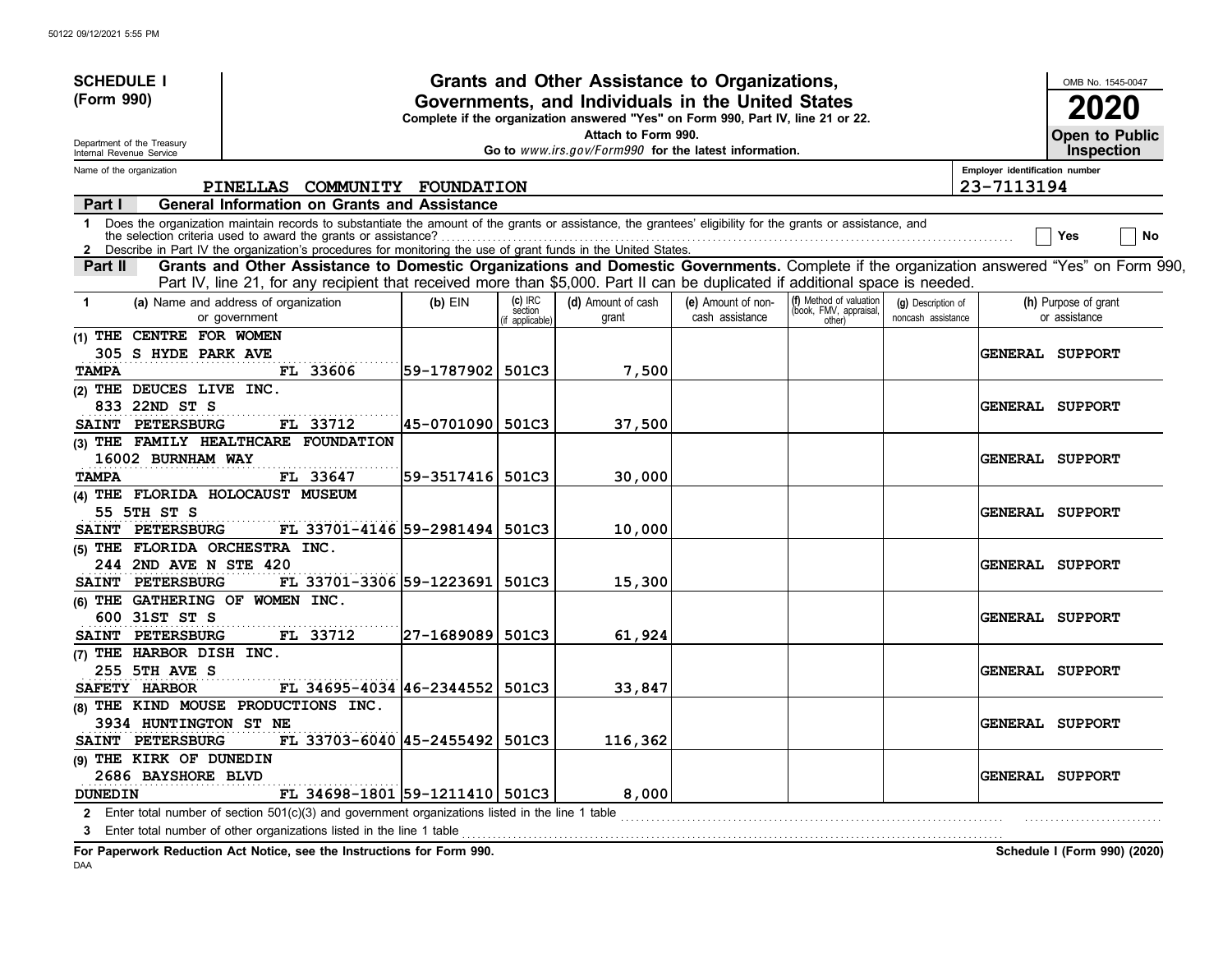| <b>SCHEDULE I</b>                                      |                                                                                                                                                                                                                                                                               |                  |                                        | Grants and Other Assistance to Organizations,                                                                                         |                                       |                                                             |                                          |                                | OMB No. 1545-0047                     |
|--------------------------------------------------------|-------------------------------------------------------------------------------------------------------------------------------------------------------------------------------------------------------------------------------------------------------------------------------|------------------|----------------------------------------|---------------------------------------------------------------------------------------------------------------------------------------|---------------------------------------|-------------------------------------------------------------|------------------------------------------|--------------------------------|---------------------------------------|
| (Form 990)                                             |                                                                                                                                                                                                                                                                               |                  |                                        | Governments, and Individuals in the United States<br>Complete if the organization answered "Yes" on Form 990, Part IV, line 21 or 22. |                                       |                                                             |                                          |                                | 2020                                  |
| Department of the Treasury<br>Internal Revenue Service |                                                                                                                                                                                                                                                                               |                  |                                        | Attach to Form 990.<br>Go to www.irs.gov/Form990 for the latest information.                                                          |                                       |                                                             |                                          |                                | Open to Public<br><b>Inspection</b>   |
| Name of the organization                               |                                                                                                                                                                                                                                                                               |                  |                                        |                                                                                                                                       |                                       |                                                             |                                          | Employer identification number |                                       |
|                                                        | PINELLAS COMMUNITY FOUNDATION                                                                                                                                                                                                                                                 |                  |                                        |                                                                                                                                       |                                       |                                                             |                                          | 23-7113194                     |                                       |
| Part I                                                 | <b>General Information on Grants and Assistance</b>                                                                                                                                                                                                                           |                  |                                        |                                                                                                                                       |                                       |                                                             |                                          |                                |                                       |
|                                                        | 1 Does the organization maintain records to substantiate the amount of the grants or assistance, the grantees' eligibility for the grants or assistance, and<br>Describe in Part IV the organization's procedures for monitoring the use of grant funds in the United States. |                  |                                        |                                                                                                                                       |                                       |                                                             |                                          |                                | No<br>Yes                             |
| Part II                                                | Grants and Other Assistance to Domestic Organizations and Domestic Governments. Complete if the organization answered "Yes" on Form 990,                                                                                                                                      |                  |                                        |                                                                                                                                       |                                       |                                                             |                                          |                                |                                       |
|                                                        | Part IV, line 21, for any recipient that received more than \$5,000. Part II can be duplicated if additional space is needed.                                                                                                                                                 |                  |                                        |                                                                                                                                       |                                       |                                                             |                                          |                                |                                       |
| $\mathbf 1$                                            | (a) Name and address of organization<br>or government                                                                                                                                                                                                                         | $(b)$ EIN        | $(c)$ IRC<br>section<br>if applicable) | (d) Amount of cash<br>grant                                                                                                           | (e) Amount of non-<br>cash assistance | (f) Method of valuation<br>(book, FMV, appraisal,<br>other) | (g) Description of<br>noncash assistance |                                | (h) Purpose of grant<br>or assistance |
| (1) THE OUTREACH CLINIC INC.                           |                                                                                                                                                                                                                                                                               |                  |                                        |                                                                                                                                       |                                       |                                                             |                                          |                                |                                       |
| 517 N PARSONS AVE                                      |                                                                                                                                                                                                                                                                               |                  |                                        |                                                                                                                                       |                                       |                                                             |                                          |                                | <b>GENERAL SUPPORT</b>                |
| <b>BRANDON</b>                                         | FL 33510                                                                                                                                                                                                                                                                      | 59-2917499 501C3 |                                        | 10,000                                                                                                                                |                                       |                                                             |                                          |                                |                                       |
|                                                        | (2) THE RED TENT WOMEN'S INITIATIVE                                                                                                                                                                                                                                           | <b>INC</b>       |                                        |                                                                                                                                       |                                       |                                                             |                                          |                                |                                       |
| 535 CENTRAL AVE STE 317                                |                                                                                                                                                                                                                                                                               |                  |                                        |                                                                                                                                       |                                       |                                                             |                                          |                                | <b>GENERAL SUPPORT</b>                |
| SAINT PETERSBURG                                       | FL 33701                                                                                                                                                                                                                                                                      | 46-0596084       | 501C3                                  | 25,000                                                                                                                                |                                       |                                                             |                                          |                                |                                       |
| (3) THE SALVADOR DALI MUSEUM INC.                      |                                                                                                                                                                                                                                                                               |                  |                                        |                                                                                                                                       |                                       |                                                             |                                          |                                |                                       |
| 1 DALI BLVD                                            |                                                                                                                                                                                                                                                                               |                  |                                        |                                                                                                                                       |                                       |                                                             |                                          |                                | <b>GENERAL SUPPORT</b>                |
| SAINT PETERSBURG                                       | FL 33701-3920 59-2015192 501C3                                                                                                                                                                                                                                                |                  |                                        | 10,000                                                                                                                                |                                       |                                                             |                                          |                                |                                       |
|                                                        | (4) THE SHIRLEY PROCTOR PULLER FOUNDATI                                                                                                                                                                                                                                       |                  |                                        |                                                                                                                                       |                                       |                                                             |                                          |                                |                                       |
| 4133 CORTEZ WAY S                                      |                                                                                                                                                                                                                                                                               |                  |                                        |                                                                                                                                       |                                       |                                                             |                                          |                                | <b>GENERAL SUPPORT</b>                |
| SAINT PETERSBURG                                       | FL 33712                                                                                                                                                                                                                                                                      | 46-4930592       | 501C3                                  | 27,800                                                                                                                                |                                       |                                                             |                                          |                                |                                       |
|                                                        | (5) THE SOCIETY OF ST. VINCENT DE PAUL                                                                                                                                                                                                                                        |                  |                                        |                                                                                                                                       |                                       |                                                             |                                          |                                |                                       |
| <b>2176 MARILYN ST</b>                                 |                                                                                                                                                                                                                                                                               |                  |                                        |                                                                                                                                       |                                       |                                                             |                                          |                                | <b>GENERAL SUPPORT</b>                |
| <b>CLEARWATER</b>                                      | FL 33765                                                                                                                                                                                                                                                                      | 61-1587026 501C3 |                                        | 27,000                                                                                                                                |                                       |                                                             |                                          |                                |                                       |
| (6) THE TIFFIN SCHOOL FOUNDATION                       |                                                                                                                                                                                                                                                                               |                  |                                        |                                                                                                                                       |                                       |                                                             |                                          |                                |                                       |
| $C/O$ NPT-UK                                           |                                                                                                                                                                                                                                                                               |                  |                                        |                                                                                                                                       |                                       |                                                             |                                          |                                | <b>GENERAL SUPPORT</b>                |
| <b>JENKINTOWN</b>                                      | PA 19046                                                                                                                                                                                                                                                                      | 23-7825575       | 501C3                                  | 7,000                                                                                                                                 |                                       |                                                             |                                          |                                |                                       |
| (7) TIDES FOUNDATION                                   |                                                                                                                                                                                                                                                                               |                  |                                        |                                                                                                                                       |                                       |                                                             |                                          |                                |                                       |
|                                                        | ATTN: FLORIDA RIGHTS RESTORATION                                                                                                                                                                                                                                              | ICO              |                                        |                                                                                                                                       |                                       |                                                             |                                          |                                | <b>GENERAL SUPPORT</b>                |
| SAN FRANCISCO                                          | CA 94139-9381 51-0198509 501C3                                                                                                                                                                                                                                                |                  |                                        | 200,000                                                                                                                               |                                       |                                                             |                                          |                                |                                       |
|                                                        | (8) UNITED FOOD BANK AND SERVICES OF PL                                                                                                                                                                                                                                       |                  |                                        |                                                                                                                                       |                                       |                                                             |                                          |                                |                                       |
| <b>702 E ALSOBROOK STE H</b>                           |                                                                                                                                                                                                                                                                               |                  |                                        |                                                                                                                                       |                                       |                                                             |                                          |                                | <b>GENERAL SUPPORT</b>                |
| PLANT CITY                                             | FL 33563                                                                                                                                                                                                                                                                      | 59-3069728 501C3 |                                        | 10,000                                                                                                                                |                                       |                                                             |                                          |                                |                                       |
| (9) UNITED WAY SUNCOAST                                |                                                                                                                                                                                                                                                                               |                  |                                        |                                                                                                                                       |                                       |                                                             |                                          |                                |                                       |
| 5201 W KENNEDY BLVD STE 600                            |                                                                                                                                                                                                                                                                               |                  |                                        |                                                                                                                                       |                                       |                                                             |                                          |                                | <b>GENERAL SUPPORT</b>                |
| <b>TAMPA</b>                                           | FL 33609-1820 59-3725701 501C3                                                                                                                                                                                                                                                |                  |                                        | 5,500                                                                                                                                 |                                       |                                                             |                                          |                                |                                       |
|                                                        | 2 Enter total number of section 501(c)(3) and government organizations listed in the line 1 table                                                                                                                                                                             |                  |                                        |                                                                                                                                       |                                       |                                                             |                                          |                                |                                       |
| 3                                                      | Enter total number of other organizations listed in the line 1 table                                                                                                                                                                                                          |                  |                                        |                                                                                                                                       |                                       |                                                             |                                          |                                |                                       |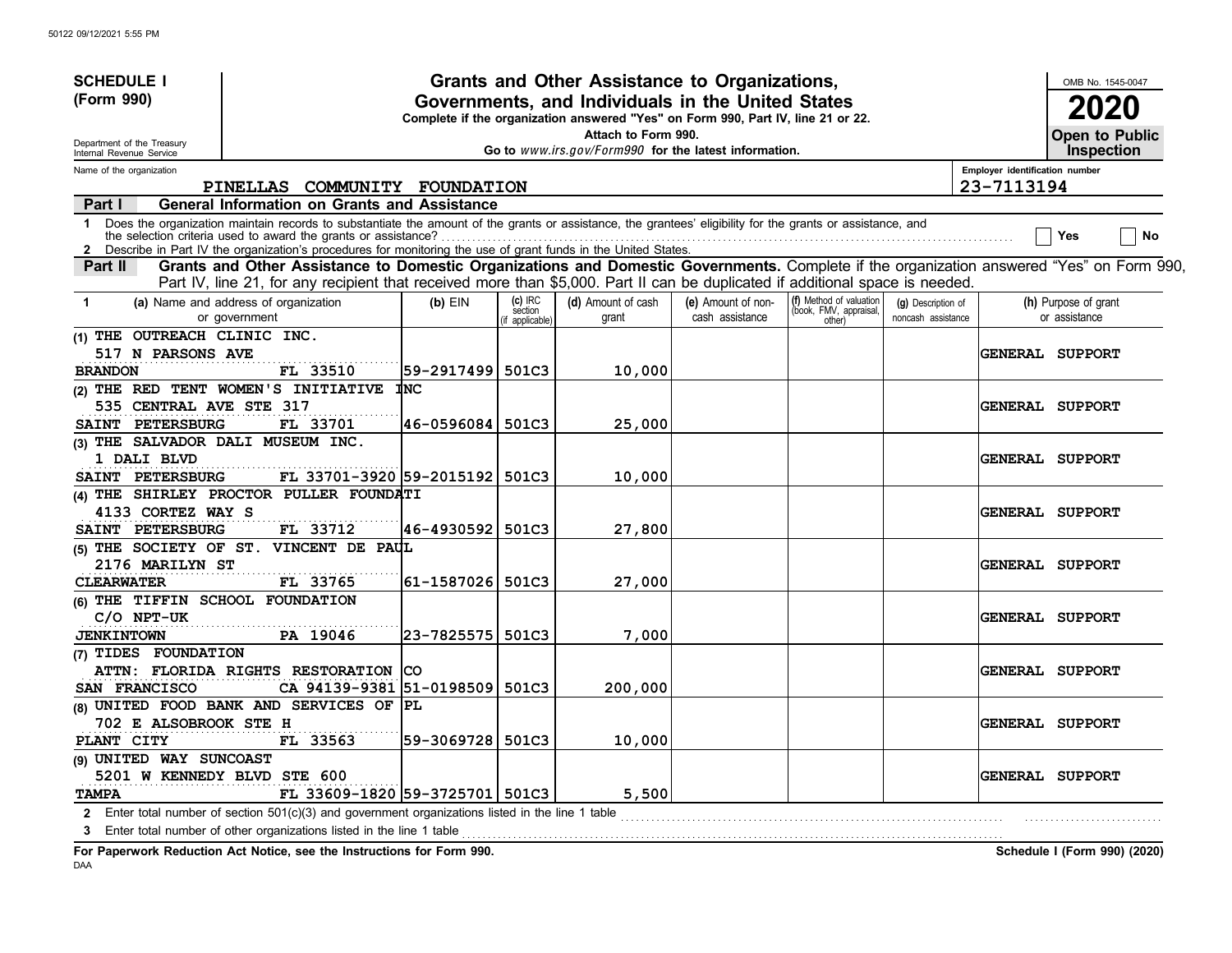| <b>SCHEDULE I</b>                                      |                                                                                                                                                                                                                                                                             |                    |                                     | Grants and Other Assistance to Organizations,                                                                                         |                                       |                                                             |                                          |                                | OMB No. 1545-0047                          |
|--------------------------------------------------------|-----------------------------------------------------------------------------------------------------------------------------------------------------------------------------------------------------------------------------------------------------------------------------|--------------------|-------------------------------------|---------------------------------------------------------------------------------------------------------------------------------------|---------------------------------------|-------------------------------------------------------------|------------------------------------------|--------------------------------|--------------------------------------------|
| (Form 990)                                             |                                                                                                                                                                                                                                                                             |                    |                                     | Governments, and Individuals in the United States<br>Complete if the organization answered "Yes" on Form 990, Part IV, line 21 or 22. |                                       |                                                             |                                          |                                | 2020                                       |
| Department of the Treasury<br>Internal Revenue Service |                                                                                                                                                                                                                                                                             |                    |                                     | Attach to Form 990.<br>Go to www.irs.gov/Form990 for the latest information.                                                          |                                       |                                                             |                                          |                                | <b>Open to Public</b><br><b>Inspection</b> |
| Name of the organization                               |                                                                                                                                                                                                                                                                             |                    |                                     |                                                                                                                                       |                                       |                                                             |                                          | Employer identification number |                                            |
|                                                        | PINELLAS COMMUNITY FOUNDATION                                                                                                                                                                                                                                               |                    |                                     |                                                                                                                                       |                                       |                                                             |                                          | 23-7113194                     |                                            |
| Part I                                                 | <b>General Information on Grants and Assistance</b>                                                                                                                                                                                                                         |                    |                                     |                                                                                                                                       |                                       |                                                             |                                          |                                |                                            |
| $\mathbf 1$                                            | Does the organization maintain records to substantiate the amount of the grants or assistance, the grantees' eligibility for the grants or assistance, and<br>Describe in Part IV the organization's procedures for monitoring the use of grant funds in the United States. |                    |                                     |                                                                                                                                       |                                       |                                                             |                                          |                                | No<br>Yes                                  |
| Part II                                                | Grants and Other Assistance to Domestic Organizations and Domestic Governments. Complete if the organization answered "Yes" on Form 990,<br>Part IV, line 21, for any recipient that received more than \$5,000. Part II can be duplicated if additional space is needed.   |                    |                                     |                                                                                                                                       |                                       |                                                             |                                          |                                |                                            |
| -1                                                     | (a) Name and address of organization<br>or government                                                                                                                                                                                                                       | $(b)$ EIN          | $(c)$ IRC<br>section<br>applicable) | (d) Amount of cash<br>grant                                                                                                           | (e) Amount of non-<br>cash assistance | (f) Method of valuation<br>(book, FMV, appraisal,<br>other) | (g) Description of<br>noncash assistance |                                | (h) Purpose of grant<br>or assistance      |
|                                                        | (1) UNIVERSITY AREA COMMUNITY DEVELOPME                                                                                                                                                                                                                                     |                    |                                     |                                                                                                                                       |                                       |                                                             |                                          |                                |                                            |
| 14013 N 22ND ST                                        |                                                                                                                                                                                                                                                                             |                    |                                     |                                                                                                                                       |                                       |                                                             |                                          |                                | <b>GENERAL SUPPORT</b>                     |
| <b>TAMPA</b>                                           | FL 33613-3624 31-1624121                                                                                                                                                                                                                                                    |                    | 501C3                               | 10,000                                                                                                                                |                                       |                                                             |                                          |                                |                                            |
| (2) UNIVERSITY OF FLORIDA                              |                                                                                                                                                                                                                                                                             |                    |                                     |                                                                                                                                       |                                       |                                                             |                                          |                                |                                            |
|                                                        | OFFICE OF STUDENT FINANCIAL AFFAIRS                                                                                                                                                                                                                                         |                    |                                     |                                                                                                                                       |                                       |                                                             |                                          |                                | <b>GENERAL SUPPORT</b>                     |
| <b>GAINESVILLE</b>                                     | FL 32611-4025 59-6002052                                                                                                                                                                                                                                                    |                    | 501C3                               | 6,486                                                                                                                                 |                                       |                                                             |                                          |                                |                                            |
|                                                        | (3) UNIVERSITY OF FLORIDA COLLEGE OF ME                                                                                                                                                                                                                                     |                    |                                     |                                                                                                                                       |                                       |                                                             |                                          |                                |                                            |
| PO BOX 100243                                          |                                                                                                                                                                                                                                                                             |                    |                                     |                                                                                                                                       |                                       |                                                             |                                          |                                | <b>GENERAL SUPPORT</b>                     |
| <b>GAINESVILLE</b>                                     | FL 32610                                                                                                                                                                                                                                                                    | 59-0974739 501C3   |                                     | 12,793                                                                                                                                |                                       |                                                             |                                          |                                |                                            |
| (4) UNIVERSITY OF SOUTH FLORIDA                        |                                                                                                                                                                                                                                                                             |                    |                                     |                                                                                                                                       |                                       |                                                             |                                          |                                |                                            |
| CONTROLLER'S OFFICE                                    |                                                                                                                                                                                                                                                                             |                    |                                     |                                                                                                                                       |                                       |                                                             |                                          |                                | <b>GENERAL SUPPORT</b>                     |
| <b>ORLANDO</b>                                         | FL 32886-4571 59-3102112 501C3                                                                                                                                                                                                                                              |                    |                                     | 31,861                                                                                                                                |                                       |                                                             |                                          |                                |                                            |
| (5) UP WITH LIFE MINISTRIES                            |                                                                                                                                                                                                                                                                             |                    |                                     |                                                                                                                                       |                                       |                                                             |                                          |                                |                                            |
| 519 CREST AVE S                                        |                                                                                                                                                                                                                                                                             |                    |                                     |                                                                                                                                       |                                       |                                                             |                                          |                                | GENERAL SUPPORT                            |
| <b>CLEARWATER</b>                                      | FL 33756                                                                                                                                                                                                                                                                    | 59-3502057   501C3 |                                     | 10,000                                                                                                                                |                                       |                                                             |                                          |                                |                                            |
| (6) VOICES OF HOPE FOR APHASIA                         |                                                                                                                                                                                                                                                                             |                    |                                     |                                                                                                                                       |                                       |                                                             |                                          |                                |                                            |
|                                                        | 6798 CROSSWINDS DR STE B-102                                                                                                                                                                                                                                                |                    |                                     |                                                                                                                                       |                                       |                                                             |                                          |                                | <b>GENERAL SUPPORT</b>                     |
| SAINT PETERSBURG                                       | FL 33710<br>(7) WAREHOUSE ARTS DISTRICT ASSOCIATION                                                                                                                                                                                                                         | 45-3554825         | 501C3                               | 20,124                                                                                                                                |                                       |                                                             |                                          |                                |                                            |
| 515 22ND ST S                                          |                                                                                                                                                                                                                                                                             |                    |                                     |                                                                                                                                       |                                       |                                                             |                                          |                                | <b>GENERAL SUPPORT</b>                     |
| SAINT PETERSBURG                                       | FL 33712-1758 46-0826859 501C3                                                                                                                                                                                                                                              |                    |                                     | 11,000                                                                                                                                |                                       |                                                             |                                          |                                |                                            |
| (8) WHEELCHAIRS 4 KIDS INC.                            |                                                                                                                                                                                                                                                                             |                    |                                     |                                                                                                                                       |                                       |                                                             |                                          |                                |                                            |
| 1976 S PINELLAS AVE                                    |                                                                                                                                                                                                                                                                             |                    |                                     |                                                                                                                                       |                                       |                                                             |                                          |                                | <b>GENERAL SUPPORT</b>                     |
| TARPON SPRINGS                                         | FL 34689-1942 45-1308941                                                                                                                                                                                                                                                    |                    | 501C3                               | 10,000                                                                                                                                |                                       |                                                             |                                          |                                |                                            |
|                                                        | (9) YMCA OF GREATER ST. PETERSBURG INC.                                                                                                                                                                                                                                     |                    |                                     |                                                                                                                                       |                                       |                                                             |                                          |                                |                                            |
| 600 1ST AVE N STE 201                                  |                                                                                                                                                                                                                                                                             |                    |                                     |                                                                                                                                       |                                       |                                                             |                                          |                                | <b>GENERAL SUPPORT</b>                     |
| SAINT PETERSBURG                                       | FL 33701-3609 59-0624468 501C3                                                                                                                                                                                                                                              |                    |                                     | 35,000                                                                                                                                |                                       |                                                             |                                          |                                |                                            |
|                                                        | 2 Enter total number of section 501(c)(3) and government organizations listed in the line 1 table                                                                                                                                                                           |                    |                                     |                                                                                                                                       |                                       |                                                             |                                          |                                |                                            |
|                                                        | 3 Enter total number of other organizations listed in the line 1 table                                                                                                                                                                                                      |                    |                                     |                                                                                                                                       |                                       |                                                             |                                          |                                |                                            |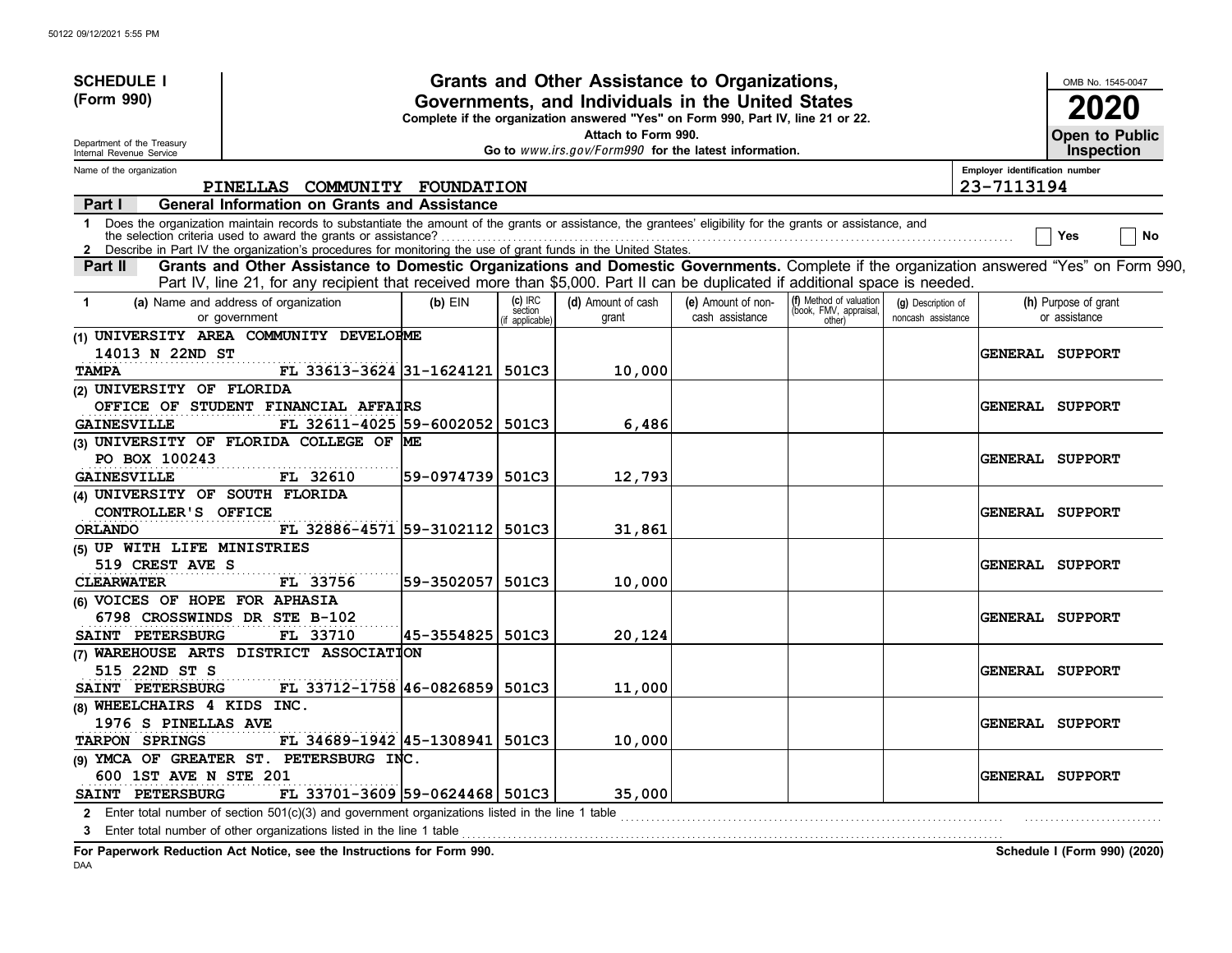### 23-7113194 Schedule I (Form 990) (2020) PINELLAS COMMUNITY FOUNDATION

Page 2

| Part III Grants and Other Assistance to Domestic Individuals. Complete if the organization answered "Yes" on Form 990, Part IV, line 22. |  |
|------------------------------------------------------------------------------------------------------------------------------------------|--|
| Part III can be duplicated if additional space is needed.                                                                                |  |

| . and the barriers adpressed in additional opace to hoodcat<br>(a) Type of grant or assistance                                                       | (b) Number of<br>recipients                                       | (c) Amount of<br>cash grant | (d) Amount of<br>noncash assistance | FMV, appraisal, other) | (e) Method of valuation (book, $(f)$ Description of noncash assistance |  |  |  |  |  |  |  |
|------------------------------------------------------------------------------------------------------------------------------------------------------|-------------------------------------------------------------------|-----------------------------|-------------------------------------|------------------------|------------------------------------------------------------------------|--|--|--|--|--|--|--|
| 1 RENTAL ASSISTANCE                                                                                                                                  | 60                                                                | 183,418                     |                                     |                        |                                                                        |  |  |  |  |  |  |  |
| $\overline{2}$                                                                                                                                       |                                                                   |                             |                                     |                        |                                                                        |  |  |  |  |  |  |  |
| $\mathbf{3}$                                                                                                                                         |                                                                   |                             |                                     |                        |                                                                        |  |  |  |  |  |  |  |
|                                                                                                                                                      |                                                                   |                             |                                     |                        |                                                                        |  |  |  |  |  |  |  |
| 5                                                                                                                                                    |                                                                   |                             |                                     |                        |                                                                        |  |  |  |  |  |  |  |
| 6                                                                                                                                                    |                                                                   |                             |                                     |                        |                                                                        |  |  |  |  |  |  |  |
|                                                                                                                                                      |                                                                   |                             |                                     |                        |                                                                        |  |  |  |  |  |  |  |
| Supplemental Information. Provide the information required in Part I, line 2; Part III, column (b); and any other additional information.<br>Part IV |                                                                   |                             |                                     |                        |                                                                        |  |  |  |  |  |  |  |
|                                                                                                                                                      | PART I, LINE 2 - PROCEDURES FOR MONITORING THE USE OF GRANT FUNDS |                             |                                     |                        |                                                                        |  |  |  |  |  |  |  |
| THE ORGANIZATION RECORDS IN MINUTES THE GRANT DETERMINATION PROCESS OF                                                                               |                                                                   |                             |                                     |                        |                                                                        |  |  |  |  |  |  |  |
| VARIOUS COMMITTEES. ADDITIONALY, GRANTEES MUST CERTIFY THE APPROPRIATE USE                                                                           |                                                                   |                             |                                     |                        |                                                                        |  |  |  |  |  |  |  |
| OF FUNDS AND REPORT THEIR EXPENDITURE OF SUCH FUNDS BACK TO THE FOUNDATION.                                                                          |                                                                   |                             |                                     |                        |                                                                        |  |  |  |  |  |  |  |
| REPORTS ARE DUE ONE YEAR AFTER DISBURSEMENT.                                                                                                         |                                                                   |                             |                                     |                        |                                                                        |  |  |  |  |  |  |  |
|                                                                                                                                                      |                                                                   |                             |                                     |                        |                                                                        |  |  |  |  |  |  |  |
|                                                                                                                                                      |                                                                   |                             |                                     |                        |                                                                        |  |  |  |  |  |  |  |
|                                                                                                                                                      |                                                                   |                             |                                     |                        |                                                                        |  |  |  |  |  |  |  |
|                                                                                                                                                      |                                                                   |                             |                                     |                        |                                                                        |  |  |  |  |  |  |  |
|                                                                                                                                                      |                                                                   |                             |                                     |                        |                                                                        |  |  |  |  |  |  |  |
|                                                                                                                                                      |                                                                   |                             |                                     |                        |                                                                        |  |  |  |  |  |  |  |
|                                                                                                                                                      |                                                                   |                             |                                     |                        |                                                                        |  |  |  |  |  |  |  |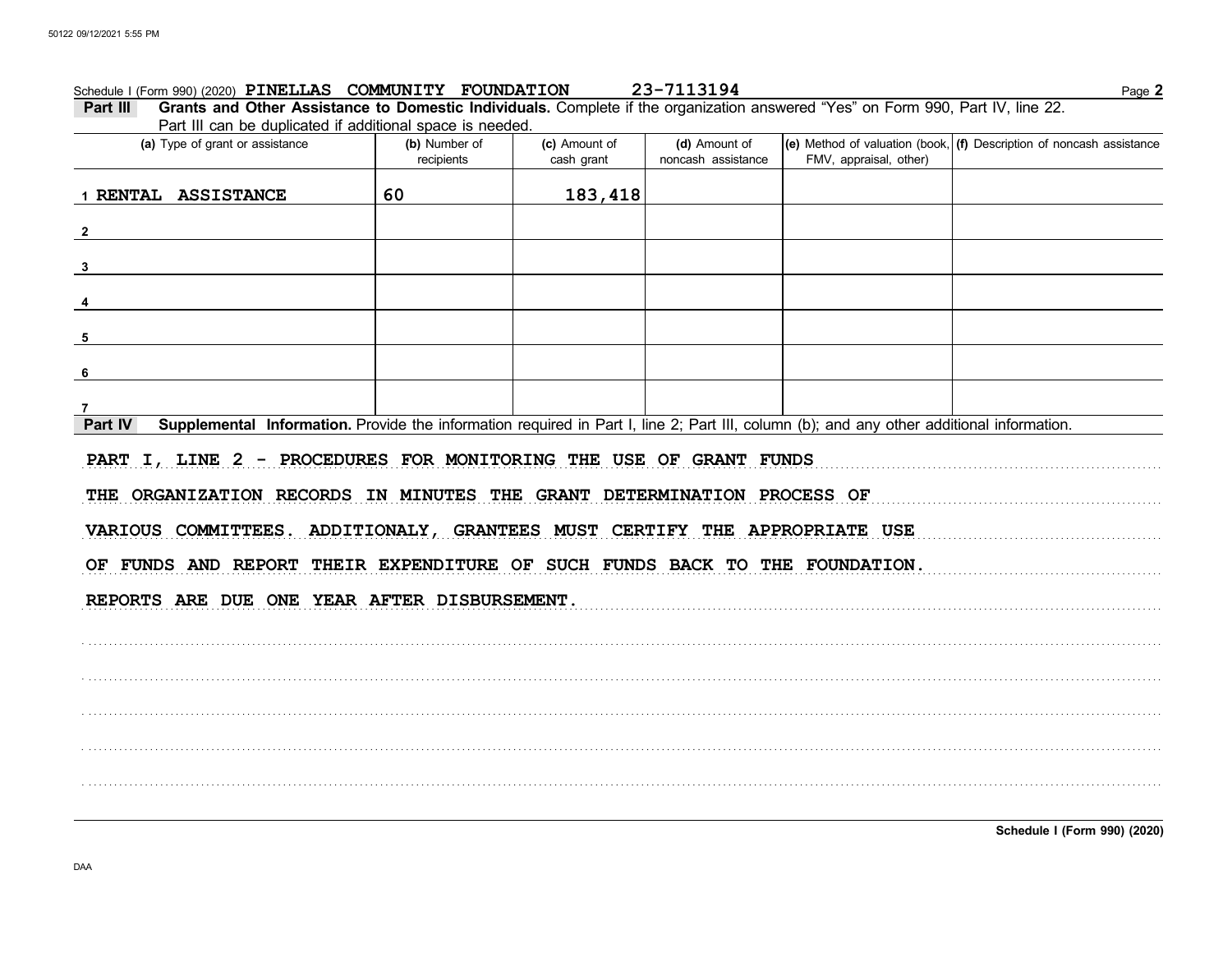| <b>SCHEDULE J</b><br>(Form 990)                        | <b>Compensation Information</b><br>OMB No. 1545-0047<br>For certain Officers, Directors, Trustees, Key Employees, and Highest                                                                                       |                                |                            |                   |                                     |  |
|--------------------------------------------------------|---------------------------------------------------------------------------------------------------------------------------------------------------------------------------------------------------------------------|--------------------------------|----------------------------|-------------------|-------------------------------------|--|
|                                                        | <b>Compensated Employees</b><br>Complete if the organization answered "Yes" on Form 990, Part IV, line 23.                                                                                                          |                                |                            | <b>2020</b>       |                                     |  |
| Department of the Treasury<br>Internal Revenue Service | Attach to Form 990.<br>Go to www.irs.gov/Form990 for instructions and the latest information.                                                                                                                       |                                | Open to Public             | <b>Inspection</b> |                                     |  |
| Name of the organization                               |                                                                                                                                                                                                                     | Employer identification number |                            |                   |                                     |  |
|                                                        | PINELLAS COMMUNITY FOUNDATION<br>Questions Regarding Compensation                                                                                                                                                   | 23-7113194                     |                            |                   |                                     |  |
| Part I                                                 |                                                                                                                                                                                                                     |                                |                            | Yes               | No                                  |  |
|                                                        | 1a Check the appropriate box(es) if the organization provided any of the following to or for a person listed on Form                                                                                                |                                |                            |                   |                                     |  |
|                                                        | 990, Part VII, Section A, line 1a. Complete Part III to provide any relevant information regarding these items.                                                                                                     |                                |                            |                   |                                     |  |
| First-class or charter travel                          | Housing allowance or residence for personal use                                                                                                                                                                     |                                |                            |                   |                                     |  |
| Travel for companions                                  | Payments for business use of personal residence                                                                                                                                                                     |                                |                            |                   |                                     |  |
|                                                        | Tax indemnification and gross-up payments<br>Health or social club dues or initiation fees                                                                                                                          |                                |                            |                   |                                     |  |
| Discretionary spending account                         | Personal services (such as maid, chauffeur, chef)                                                                                                                                                                   |                                |                            |                   |                                     |  |
|                                                        | <b>b</b> If any of the boxes on line 1a are checked, did the organization follow a written policy regarding payment                                                                                                 |                                |                            |                   |                                     |  |
|                                                        | or reimbursement or provision of all of the expenses described above? If "No," complete Part III to                                                                                                                 |                                |                            |                   |                                     |  |
|                                                        |                                                                                                                                                                                                                     |                                | 1b                         |                   |                                     |  |
| 2                                                      | Did the organization require substantiation prior to reimbursing or allowing expenses incurred by all                                                                                                               |                                |                            |                   |                                     |  |
|                                                        | directors, trustees, and officers, including the CEO/Executive Director, regarding the items checked on line                                                                                                        |                                |                            |                   |                                     |  |
|                                                        |                                                                                                                                                                                                                     |                                | 2                          |                   |                                     |  |
|                                                        |                                                                                                                                                                                                                     |                                |                            |                   |                                     |  |
| 3                                                      | Indicate which, if any, of the following the organization used to establish the compensation of the                                                                                                                 |                                |                            |                   |                                     |  |
|                                                        | organization's CEO/Executive Director. Check all that apply. Do not check any boxes for methods used by a<br>related organization to establish compensation of the CEO/Executive Director, but explain in Part III. |                                |                            |                   |                                     |  |
| Compensation committee                                 | Written employment contract                                                                                                                                                                                         |                                |                            |                   |                                     |  |
|                                                        | Independent compensation consultant<br>Compensation survey or study                                                                                                                                                 |                                |                            |                   |                                     |  |
| Form 990 of other organizations                        | Approval by the board or compensation committee                                                                                                                                                                     |                                |                            |                   |                                     |  |
|                                                        |                                                                                                                                                                                                                     |                                |                            |                   |                                     |  |
| 4<br>organization or a related organization:           | During the year, did any person listed on Form 990, Part VII, Section A, line 1a, with respect to the filing                                                                                                        |                                |                            |                   |                                     |  |
|                                                        | a Receive a severance payment or change-of-control payment?                                                                                                                                                         |                                | 4a                         |                   | <u>x</u>                            |  |
|                                                        |                                                                                                                                                                                                                     |                                | 4b                         |                   | $\mathbf x$                         |  |
|                                                        |                                                                                                                                                                                                                     |                                | 4c                         |                   | $\mathbf x$                         |  |
|                                                        | If "Yes" to any of lines 4a-c, list the persons and provide the applicable amounts for each item in Part III.                                                                                                       |                                |                            |                   |                                     |  |
|                                                        | Only section $501(c)(3)$ , $501(c)(4)$ , and $501(c)(29)$ organizations must complete lines 5-9.                                                                                                                    |                                |                            |                   |                                     |  |
|                                                        | 5 For persons listed on Form 990, Part VII, Section A, line 1a, did the organization pay or accrue any                                                                                                              |                                |                            |                   |                                     |  |
|                                                        | compensation contingent on the revenues of:                                                                                                                                                                         |                                |                            |                   |                                     |  |
|                                                        |                                                                                                                                                                                                                     |                                | 5a                         |                   | <u>x</u><br>$\overline{\mathbf{x}}$ |  |
|                                                        | If "Yes" on line 5a or 5b, describe in Part III.                                                                                                                                                                    |                                | 5b                         |                   |                                     |  |
|                                                        |                                                                                                                                                                                                                     |                                |                            |                   |                                     |  |
| 6                                                      | For persons listed on Form 990, Part VII, Section A, line 1a, did the organization pay or accrue any                                                                                                                |                                |                            |                   |                                     |  |
|                                                        | compensation contingent on the net earnings of:                                                                                                                                                                     |                                |                            |                   |                                     |  |
|                                                        |                                                                                                                                                                                                                     |                                | 6a                         |                   | X                                   |  |
|                                                        | If "Yes" on line 6a or 6b, describe in Part III.                                                                                                                                                                    |                                | 6b                         |                   | X                                   |  |
|                                                        |                                                                                                                                                                                                                     |                                |                            |                   |                                     |  |
| 7                                                      | For persons listed on Form 990, Part VII, Section A, line 1a, did the organization provide any nonfixed                                                                                                             |                                |                            |                   |                                     |  |
|                                                        |                                                                                                                                                                                                                     |                                | $\overline{7}$             |                   | X                                   |  |
| 8                                                      | Were any amounts reported on Form 990, Part VII, paid or accrued pursuant to a contract that was subject                                                                                                            |                                |                            |                   |                                     |  |
|                                                        | to the initial contract exception described in Regulations section 53.4958-4(a)(3)? If "Yes," describe                                                                                                              |                                | 8                          |                   | x                                   |  |
|                                                        | $\ $ n Part III $\ $                                                                                                                                                                                                |                                |                            |                   |                                     |  |
| 9                                                      | If "Yes" on line 8, did the organization also follow the rebuttable presumption procedure described in                                                                                                              |                                |                            |                   |                                     |  |
| Regulations section 53.4958-6(c)?                      |                                                                                                                                                                                                                     |                                | 9                          |                   |                                     |  |
|                                                        | For Paperwork Reduction Act Notice, see the Instructions for Form 990.                                                                                                                                              |                                | Schedule J (Form 990) 2020 |                   |                                     |  |

DAA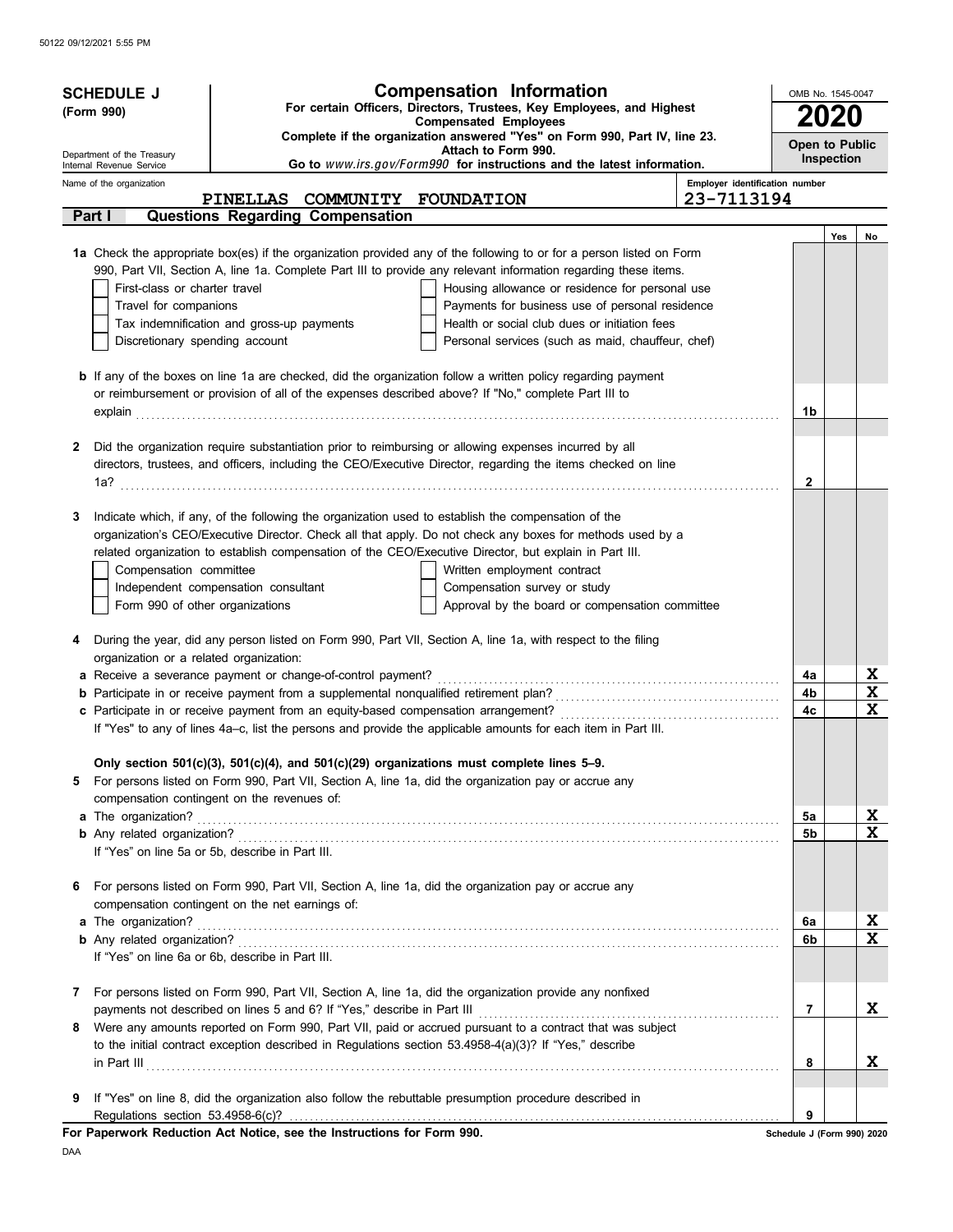#### 23-7113194 Schedule J (Form 990) 2020 PINELLAS COMMUNITY FOUNDATION

Page 2

#### Part II Officers, Directors, Trustees, Key Employees, and Highest Compensated Employees. Use duplicate copies if additional space is needed.

For each individual whose compensation must be reported on Schedule J, report compensation from the organization on row (i) and from related organizations, described in the instructions, on row (ii). Do not list any individuals that aren't listed on Form 990, Part VII.

Note: The sum of columns (B)(i)–(iii) for each listed individual must equal the total amount of Form 990, Part VII, Section A, line 1a, applicable column (D) and (E) amounts for that individual.

|                               | (B) Breakdown of W-2 and/or 1099-MISC compensation |                                        |                                           | (C) Retirement and             | (D) Nontaxable | (E) Total of columns | (F) Compensation                                           |
|-------------------------------|----------------------------------------------------|----------------------------------------|-------------------------------------------|--------------------------------|----------------|----------------------|------------------------------------------------------------|
| (A) Name and Title            | (i) Base<br>compensation                           | (ii) Bonus & incentive<br>compensation | (iii) Other<br>reportable<br>compensation | other deferred<br>compensation | benefits       | $(B)(i)$ - $(D)$     | in column (B) reported<br>as deferred on prior<br>Form 990 |
| DUGGAN COOLEY, CFRE<br>(i)    | 191,380                                            |                                        | n                                         | $\Omega$                       | 0              | 191,380              | 0                                                          |
| <b>SECRETARY</b><br>$1$ CEO / | $\Omega$                                           |                                        |                                           |                                | o              | 0                    | 0                                                          |
|                               |                                                    |                                        |                                           |                                |                |                      |                                                            |
| (i)<br>3                      |                                                    |                                        |                                           |                                |                |                      |                                                            |
| (i)                           |                                                    |                                        |                                           |                                |                |                      |                                                            |
| (i)<br>5                      |                                                    |                                        |                                           |                                |                |                      |                                                            |
| (i)<br>6                      |                                                    |                                        |                                           |                                |                |                      |                                                            |
| (i)<br>$\overline{7}$         |                                                    |                                        |                                           |                                |                |                      |                                                            |
| (i)<br>8                      |                                                    |                                        |                                           |                                |                |                      |                                                            |
| (i)<br>9                      |                                                    |                                        |                                           |                                |                |                      |                                                            |
| (i)<br>10                     |                                                    |                                        |                                           |                                |                |                      |                                                            |
| (i)<br>11                     |                                                    |                                        |                                           |                                |                |                      |                                                            |
| (i)<br>12                     |                                                    |                                        |                                           |                                |                |                      |                                                            |
| (i)<br>13                     |                                                    |                                        |                                           |                                |                |                      |                                                            |
| (i)<br>14                     |                                                    |                                        |                                           |                                |                |                      |                                                            |
| (i)<br>15                     |                                                    |                                        |                                           |                                |                |                      |                                                            |
| (i)<br>16                     |                                                    |                                        |                                           |                                |                |                      |                                                            |

Schedule J (Form 990) 2020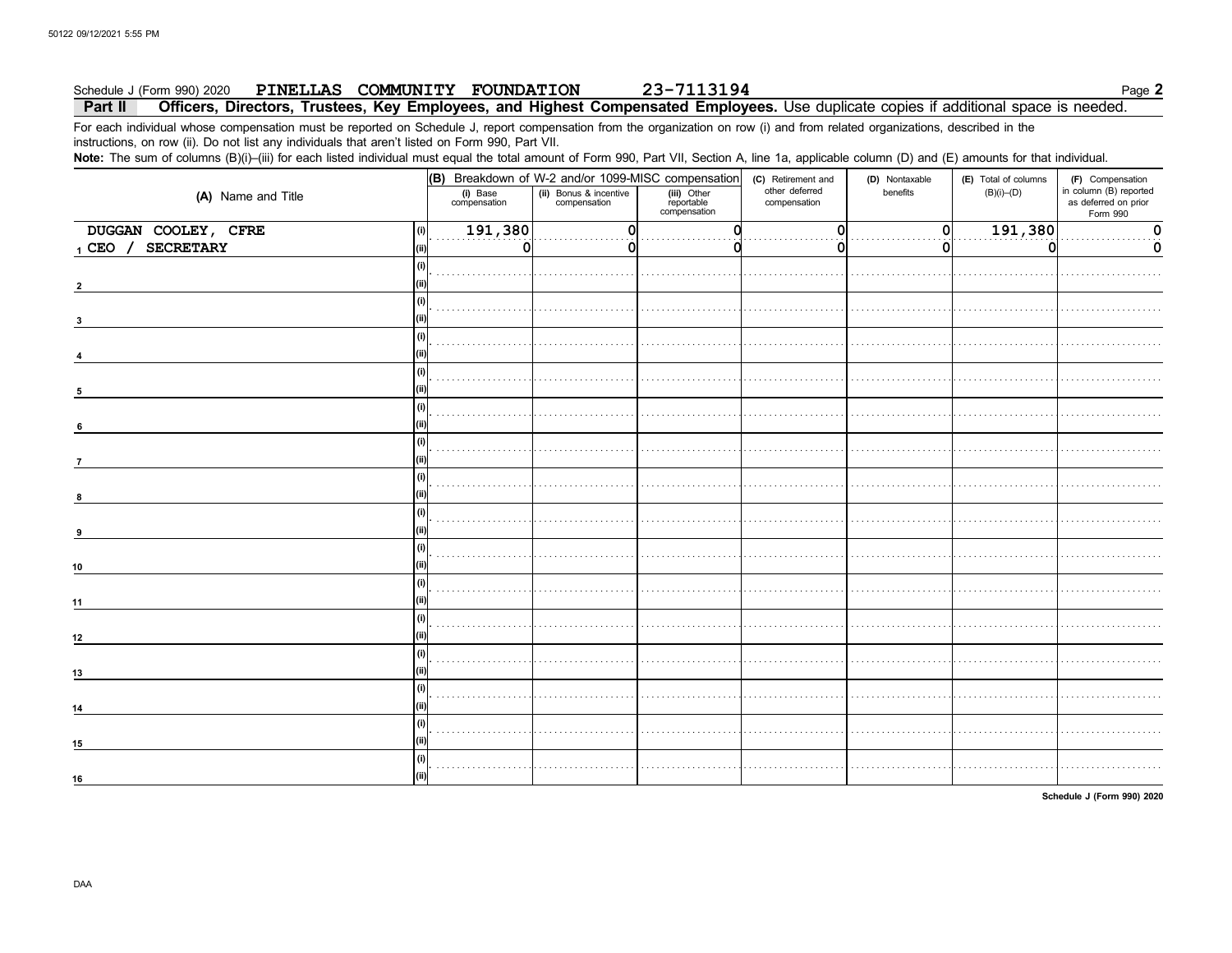| Schedule J (Form 990) 2020 PINELLAS COMMUNITY FOUNDATION                                                                                                                                                      | 23-7113194 | Page 3                     |
|---------------------------------------------------------------------------------------------------------------------------------------------------------------------------------------------------------------|------------|----------------------------|
| <b>Supplemental Information</b><br>Part III                                                                                                                                                                   |            |                            |
| Provide the information, explanation, or descriptions required for Part I, lines 1a, 1b, 3, 4a, 4b, 4c, 5a, 5b, 6a, 6b, 7, and 8, and for Part II. Also complete this part<br>for any additional information. |            |                            |
|                                                                                                                                                                                                               |            |                            |
|                                                                                                                                                                                                               |            |                            |
|                                                                                                                                                                                                               |            |                            |
|                                                                                                                                                                                                               |            |                            |
|                                                                                                                                                                                                               |            |                            |
|                                                                                                                                                                                                               |            |                            |
|                                                                                                                                                                                                               |            |                            |
|                                                                                                                                                                                                               |            |                            |
|                                                                                                                                                                                                               |            |                            |
|                                                                                                                                                                                                               |            |                            |
|                                                                                                                                                                                                               |            |                            |
|                                                                                                                                                                                                               |            |                            |
|                                                                                                                                                                                                               |            |                            |
|                                                                                                                                                                                                               |            |                            |
|                                                                                                                                                                                                               |            |                            |
|                                                                                                                                                                                                               |            |                            |
|                                                                                                                                                                                                               |            |                            |
|                                                                                                                                                                                                               |            |                            |
|                                                                                                                                                                                                               |            |                            |
|                                                                                                                                                                                                               |            | Schedule J (Form 990) 2020 |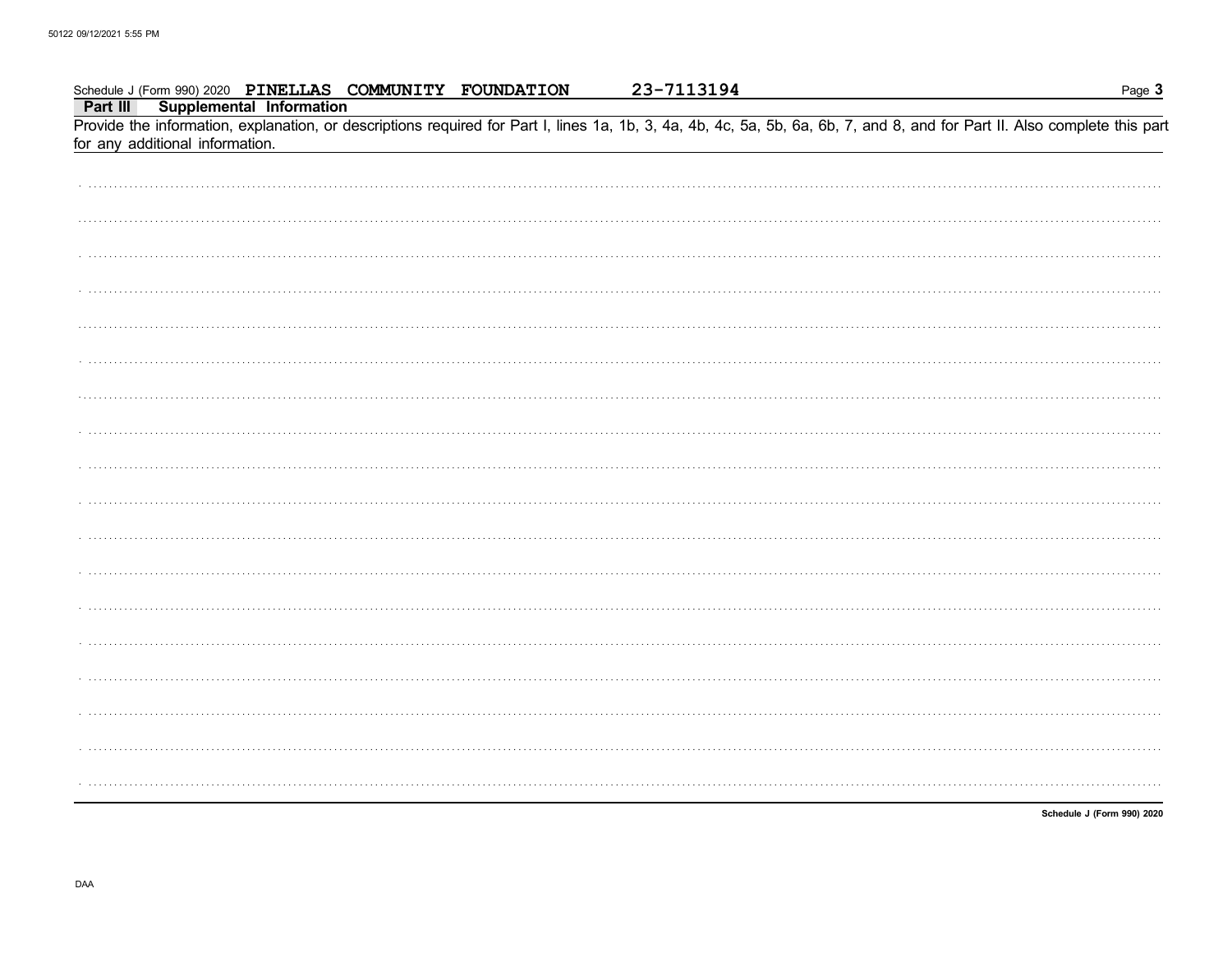|          | <b>SCHEDULE M</b><br>(Form 990)<br>Department of the Treasury<br>Internal Revenue Service | <b>Noncash Contributions</b><br>Complete if the organizations answered "Yes" on Form 990, Part IV, lines 29 or 30.<br>Attach to Form 990.<br>Go to www.irs.gov/Form990 for instructions and the latest information. |                               |                                                                            |                                                                                                                    |                      | OMB No. 1545-0047<br><b>Open To Public</b>                   | 2020<br>Inspection |    |
|----------|-------------------------------------------------------------------------------------------|---------------------------------------------------------------------------------------------------------------------------------------------------------------------------------------------------------------------|-------------------------------|----------------------------------------------------------------------------|--------------------------------------------------------------------------------------------------------------------|----------------------|--------------------------------------------------------------|--------------------|----|
|          | Name of the organization                                                                  | <b>PINELLAS</b>                                                                                                                                                                                                     |                               | COMMUNITY FOUNDATION                                                       |                                                                                                                    |                      | Employer identification number<br>23-7113194                 |                    |    |
|          | Part I                                                                                    | <b>Types of Property</b>                                                                                                                                                                                            |                               |                                                                            |                                                                                                                    |                      |                                                              |                    |    |
| 1        | Art - Works of art                                                                        |                                                                                                                                                                                                                     | (a)<br>Check if<br>applicable | (b)<br>Number of contributions or<br>items contributed                     | (c)<br>Noncash contribution<br>amounts reported on<br>Form 990, Part VIII, line 1g                                 |                      | (d)<br>Method of determining<br>noncash contribution amounts |                    |    |
| 2        | Art - Historical treasures                                                                |                                                                                                                                                                                                                     |                               |                                                                            |                                                                                                                    |                      |                                                              |                    |    |
| 3        | Art - Fractional interests                                                                |                                                                                                                                                                                                                     |                               |                                                                            |                                                                                                                    |                      |                                                              |                    |    |
| 4        | Books and publications                                                                    |                                                                                                                                                                                                                     |                               |                                                                            |                                                                                                                    |                      |                                                              |                    |    |
| 5        | Clothing and household                                                                    |                                                                                                                                                                                                                     |                               |                                                                            |                                                                                                                    |                      |                                                              |                    |    |
|          |                                                                                           |                                                                                                                                                                                                                     |                               |                                                                            |                                                                                                                    |                      |                                                              |                    |    |
| 6        | Cars and other vehicles                                                                   |                                                                                                                                                                                                                     |                               |                                                                            |                                                                                                                    |                      |                                                              |                    |    |
| 7        | Boats and planes                                                                          |                                                                                                                                                                                                                     |                               |                                                                            |                                                                                                                    |                      |                                                              |                    |    |
| 8<br>9   | Intellectual property<br>Securities - Publicly traded                                     |                                                                                                                                                                                                                     | X                             | 10                                                                         | 1,375,062                                                                                                          | <b>OUOTED MARKET</b> | <b>PRICE</b>                                                 |                    |    |
| 10       | Securities - Closely held stock                                                           |                                                                                                                                                                                                                     |                               |                                                                            |                                                                                                                    |                      |                                                              |                    |    |
| 11       | Securities - Partnership, LLC,                                                            |                                                                                                                                                                                                                     |                               |                                                                            |                                                                                                                    |                      |                                                              |                    |    |
|          | or trust interests                                                                        |                                                                                                                                                                                                                     |                               |                                                                            |                                                                                                                    |                      |                                                              |                    |    |
| 12       | Securities - Miscellaneous                                                                |                                                                                                                                                                                                                     |                               |                                                                            |                                                                                                                    |                      |                                                              |                    |    |
| 13       | Qualified conservation<br>contribution - Historic                                         |                                                                                                                                                                                                                     |                               |                                                                            |                                                                                                                    |                      |                                                              |                    |    |
| 14       | Qualified conservation<br>contribution - Other                                            |                                                                                                                                                                                                                     |                               |                                                                            |                                                                                                                    |                      |                                                              |                    |    |
| 15       | Real estate - Residential                                                                 |                                                                                                                                                                                                                     |                               |                                                                            |                                                                                                                    |                      |                                                              |                    |    |
| 16       | Real estate - Commercial                                                                  |                                                                                                                                                                                                                     |                               |                                                                            |                                                                                                                    |                      |                                                              |                    |    |
| 17       | Real estate - Other                                                                       |                                                                                                                                                                                                                     |                               |                                                                            |                                                                                                                    |                      |                                                              |                    |    |
| 18       |                                                                                           |                                                                                                                                                                                                                     |                               |                                                                            |                                                                                                                    |                      |                                                              |                    |    |
| 19       | Food inventory                                                                            |                                                                                                                                                                                                                     |                               |                                                                            |                                                                                                                    |                      |                                                              |                    |    |
| 20       | Drugs and medical supplies                                                                |                                                                                                                                                                                                                     |                               |                                                                            |                                                                                                                    |                      |                                                              |                    |    |
| 21<br>22 | Taxidermy<br>Historical artifacts                                                         |                                                                                                                                                                                                                     |                               |                                                                            |                                                                                                                    |                      |                                                              |                    |    |
| 23       | Scientific specimens                                                                      |                                                                                                                                                                                                                     |                               |                                                                            |                                                                                                                    |                      |                                                              |                    |    |
| 24       | Archeological artifacts                                                                   |                                                                                                                                                                                                                     |                               |                                                                            |                                                                                                                    |                      |                                                              |                    |    |
| 25       | ( SERVICES<br>Other                                                                       |                                                                                                                                                                                                                     | X                             | $\mathbf{1}$                                                               | 88,625                                                                                                             | ADVERTISING SPOTS    |                                                              |                    |    |
| 26       | Other                                                                                     |                                                                                                                                                                                                                     |                               |                                                                            |                                                                                                                    |                      |                                                              |                    |    |
| 27       | Other                                                                                     |                                                                                                                                                                                                                     |                               |                                                                            |                                                                                                                    |                      |                                                              |                    |    |
| 28       | Other                                                                                     |                                                                                                                                                                                                                     |                               |                                                                            |                                                                                                                    |                      |                                                              |                    |    |
| 29       |                                                                                           |                                                                                                                                                                                                                     |                               | which the organization completed Form 8283, Part IV, Donee Acknowledgement | Number of Forms 8283 received by the organization during the tax year for contributions for                        | 29                   |                                                              | Yes                | No |
|          |                                                                                           |                                                                                                                                                                                                                     |                               |                                                                            | 30a During the year, did the organization receive by contribution any property reported in Part I, lines 1 through |                      |                                                              |                    |    |
|          |                                                                                           |                                                                                                                                                                                                                     |                               |                                                                            | 28, that it must hold for at least three years from the date of the initial contribution, and which isn't required |                      |                                                              |                    |    |
|          | to be used for exempt purposes for the entire holding period?                             |                                                                                                                                                                                                                     |                               |                                                                            |                                                                                                                    |                      | 30a                                                          |                    | X  |
| b        | If "Yes," describe the arrangement in Part II.                                            |                                                                                                                                                                                                                     |                               |                                                                            |                                                                                                                    |                      |                                                              |                    |    |
| 31       |                                                                                           |                                                                                                                                                                                                                     |                               |                                                                            | Does the organization have a gift acceptance policy that requires the review of any nonstandard                    |                      |                                                              |                    |    |
|          | contributions?                                                                            |                                                                                                                                                                                                                     |                               |                                                                            |                                                                                                                    |                      | 31                                                           |                    | X  |
| 32a      |                                                                                           |                                                                                                                                                                                                                     |                               |                                                                            | Does the organization hire or use third parties or related organizations to solicit, process, or sell noncash      |                      | 32a                                                          |                    | X  |
| b        | contributions?<br>If "Yes," describe in Part II.                                          |                                                                                                                                                                                                                     |                               |                                                                            |                                                                                                                    |                      |                                                              |                    |    |
| 33       |                                                                                           |                                                                                                                                                                                                                     |                               |                                                                            | If the organization didn't report an amount in column (c) for a type of property for which column (a) is checked,  |                      |                                                              |                    |    |
|          | describe in Part II.                                                                      |                                                                                                                                                                                                                     |                               |                                                                            |                                                                                                                    |                      |                                                              |                    |    |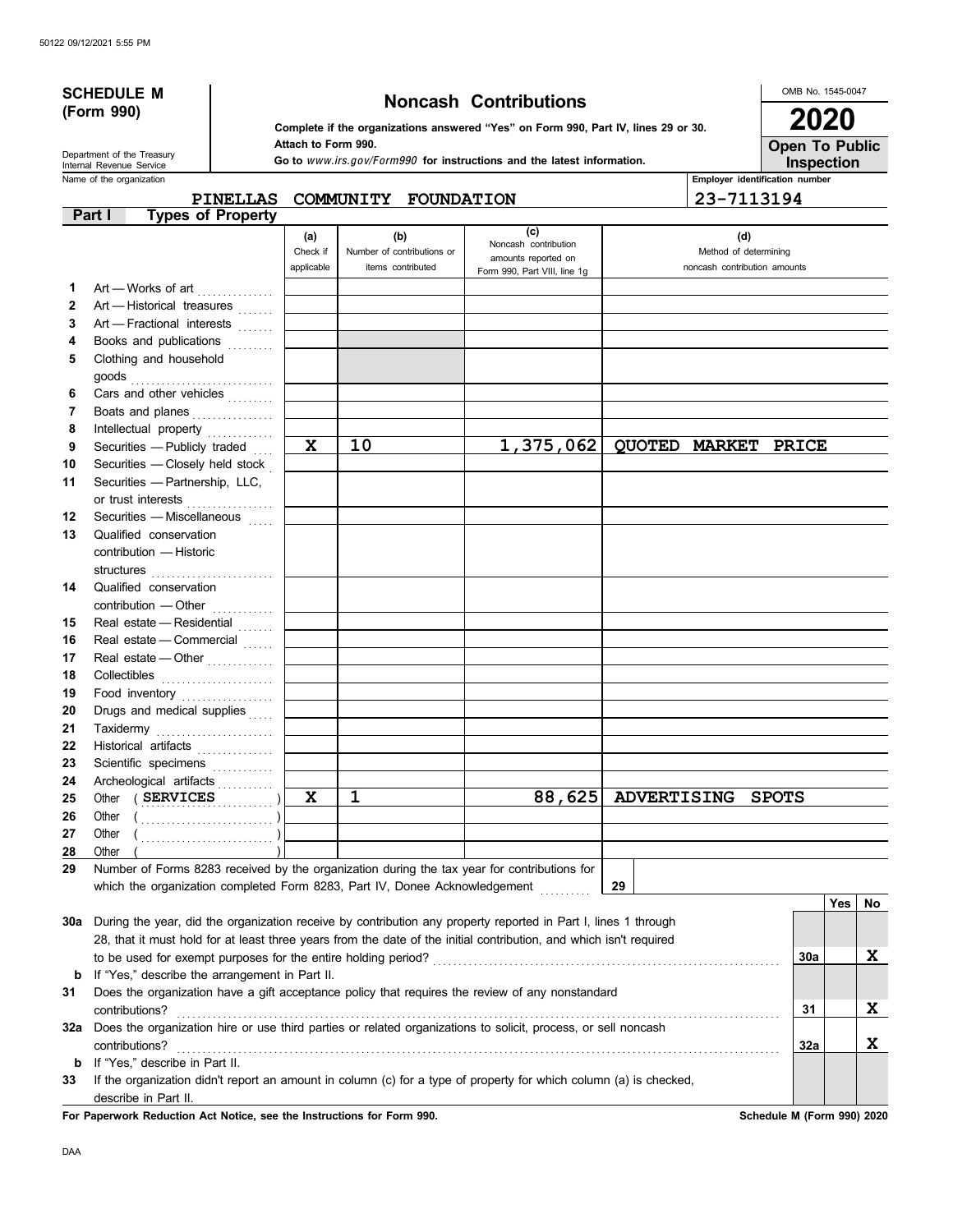| Part II | Schedule M (Form 990) 2020 PINELLAS COMMUNITY FOUNDATION<br>or a combination of both. Also complete this part for any additional information. |  |  | m 990) 2020 PINELLAS COMMUNITY FOUNDATION 23-7113194 Page 2<br>Supplemental Information. Provide the information required by Part I, lines 30b, 32b, and 33, and whether<br>the organization is reporting in Part I, column (b), the number of contributions, the number of items received, | Page 2 |
|---------|-----------------------------------------------------------------------------------------------------------------------------------------------|--|--|---------------------------------------------------------------------------------------------------------------------------------------------------------------------------------------------------------------------------------------------------------------------------------------------|--------|
|         |                                                                                                                                               |  |  |                                                                                                                                                                                                                                                                                             |        |
|         |                                                                                                                                               |  |  |                                                                                                                                                                                                                                                                                             |        |
|         |                                                                                                                                               |  |  |                                                                                                                                                                                                                                                                                             |        |
|         |                                                                                                                                               |  |  |                                                                                                                                                                                                                                                                                             |        |
|         |                                                                                                                                               |  |  |                                                                                                                                                                                                                                                                                             |        |
|         |                                                                                                                                               |  |  |                                                                                                                                                                                                                                                                                             |        |
|         |                                                                                                                                               |  |  |                                                                                                                                                                                                                                                                                             |        |
|         |                                                                                                                                               |  |  |                                                                                                                                                                                                                                                                                             |        |
|         |                                                                                                                                               |  |  |                                                                                                                                                                                                                                                                                             |        |
|         |                                                                                                                                               |  |  |                                                                                                                                                                                                                                                                                             |        |
|         |                                                                                                                                               |  |  |                                                                                                                                                                                                                                                                                             |        |
|         |                                                                                                                                               |  |  |                                                                                                                                                                                                                                                                                             |        |
|         |                                                                                                                                               |  |  |                                                                                                                                                                                                                                                                                             |        |
|         |                                                                                                                                               |  |  |                                                                                                                                                                                                                                                                                             |        |
|         |                                                                                                                                               |  |  |                                                                                                                                                                                                                                                                                             |        |
|         |                                                                                                                                               |  |  |                                                                                                                                                                                                                                                                                             |        |
|         |                                                                                                                                               |  |  |                                                                                                                                                                                                                                                                                             |        |
|         |                                                                                                                                               |  |  |                                                                                                                                                                                                                                                                                             |        |
|         |                                                                                                                                               |  |  |                                                                                                                                                                                                                                                                                             |        |
|         |                                                                                                                                               |  |  |                                                                                                                                                                                                                                                                                             |        |
|         |                                                                                                                                               |  |  |                                                                                                                                                                                                                                                                                             |        |
|         |                                                                                                                                               |  |  |                                                                                                                                                                                                                                                                                             |        |
|         |                                                                                                                                               |  |  |                                                                                                                                                                                                                                                                                             |        |
|         |                                                                                                                                               |  |  |                                                                                                                                                                                                                                                                                             |        |
|         |                                                                                                                                               |  |  |                                                                                                                                                                                                                                                                                             |        |
|         |                                                                                                                                               |  |  |                                                                                                                                                                                                                                                                                             |        |
|         |                                                                                                                                               |  |  |                                                                                                                                                                                                                                                                                             |        |
|         |                                                                                                                                               |  |  |                                                                                                                                                                                                                                                                                             |        |
|         |                                                                                                                                               |  |  |                                                                                                                                                                                                                                                                                             |        |
|         |                                                                                                                                               |  |  |                                                                                                                                                                                                                                                                                             |        |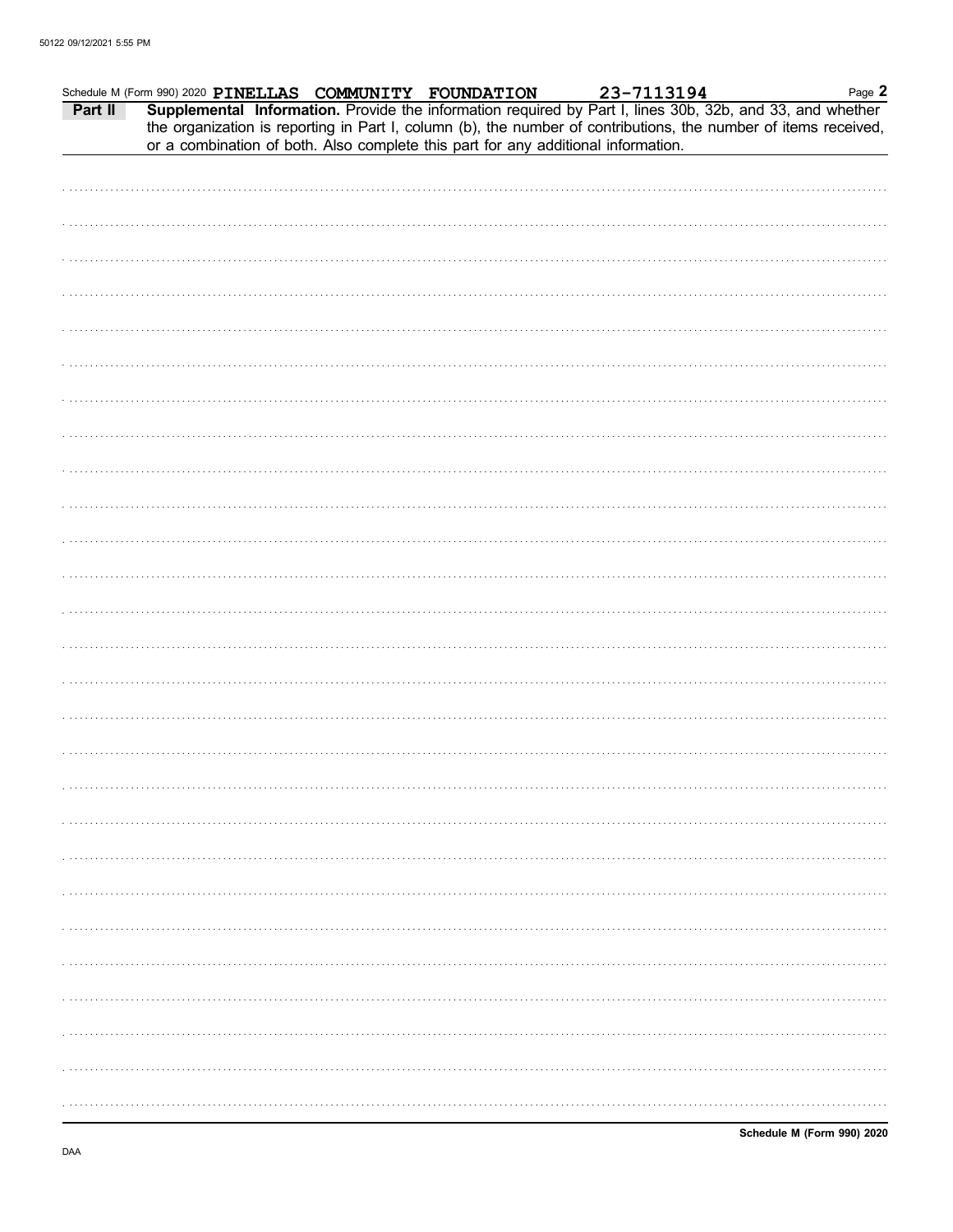**Form 990 or 990-EZ or to provide any additional information.** Name of the organization **Employer identification number Employer identification number** Department of the Treasury<br>Internal Revenue Service OMB No. 1545-0047 **(Form 990 or 990-EZ) Complete to provide information for responses to specific questions on SCHEDULE O Supplemental Information to Form 990 or 990-EZ 2020 Open to Public Inspection Attach to Form 990 or 990-EZ. Go to** www.irs.gov/Form990 **for the latest information. PINELLAS COMMUNITY FOUNDATION 23-7113194**

TO IMPROVE THE QUALITY OF LIFE IN OUR COMMUNITY BY BRINGING TOGETHER PHILANTHROPY AND SOLUTIONS TO LOCAL ISSUES. FROM THE ISSUES OF CHILDHOOD HUNGER, HOMELESSNESS, OR QUALITY HEALTHCARE TO ARTS EDUCATION OR COLLEGE SCHOLARSHIPS, PCF SUPPORTS A DIVERSE SET OF NONPROFIT ORGANIZATIONS AND CAUSES THAT HAVE A DEEP AND BROAD-RANGING IMPACT REFLECTIVE OF BOTH THE COMMUNITY'S NEEDS AND DONOR WISHES.

. . . . . . . . . . . . . . . . . . . . . . . . . . . . . . . . . . . . . . . . . . . . . . . . . . . . . . . . . . . . . . . . . . . . . . . . . . . . . . . . . . . . . . . . . . . . . . . . . . . . . . . . . . . . . . . . . . . . . . . . . . . . . . . . . . . . . . . . . . . . . . . . . . . . . . . . . . . . . . . . .

FORM 990 - ORGANIZATION'S MISSION

FORM 990, PART III, LINE 4A - FIRST ACCOMPLISHMENT

PINELLAS COMMUNITY FOUNDATION (PCF) SEEKS EFFECTIVE SOLUTIONS FOR PINELLAS COUNTY'S MOST CHALLENGING SOCIAL, ENVIRONMENTAL AND EDUCATIONAL ISSUES, WHILE SUPPORTING THE ADVANCEMENT OF ARTS AND CULTURE. PCF IS THE ONLY CHARITABLE FOUNDATION OF ITS KIND SOLELY DEDICATED TO ENHANCING THE QUALITY OF LIFE FOR ALL PINELLAS COUNTY RESIDENTS. IN 2020, MORE THAN 100 CHARITABLE ORGANIZATIONS RECEIVED DONOR-FUNDED GRANTS TO SUPPORT THEIR COMMUNITY PROGRAMS. IT IS THANKS TO THE GENEROSITY OF DONORS THAT THIS WORK . . . . . . . . . . . . . . . . . . . . . . . . . . . . . . . . . . . . . . . . . . . . . . . . . . . . . . . . . . . . . . . . . . . . . . . . . . . . . . . . . . . . . . . . . . . . . . . . . . . . . . . . . . . . . . . . . . . . . . . . . . . . . . . . . . . . . . . . . . . . . . . . . . . . . . . . . . . . . . . . . **IS POSSIBLE.**

GRANTS FROM PCF IMPROVE THE QUALITY OF LIFE BY BRINGING TOGETHER PHILANTHROPY AND SOLUTIONS TO LOCAL ISSUES. GRANTS SUPPORT SOLUTIONS TO A BROAD RANGE OF ISSUES INCLUDING CHILDHOOD HUNGER, HOMELESSNESS, ACCESS TO HEALTHCARE, ARTS EDUCATION, AND COLLEGE SCHOLARSHIPS. PCF PROVIDES COMMUNITY LEADERSHIP THROUGH THE EXPLORATION OF PARTICULAR COMMUNITY NEEDS AND CHALLENGES. DURING THE YEAR 2020, PCF CONVENED COMMUNITY PARTNERS TO LEARN MORE ABOUT THE VITALITY AND VULNERABILITIES OF OUR AGING POPULATION. PCF DEVELOPED THE MONIKER ACT II TO CELEBRATE THIS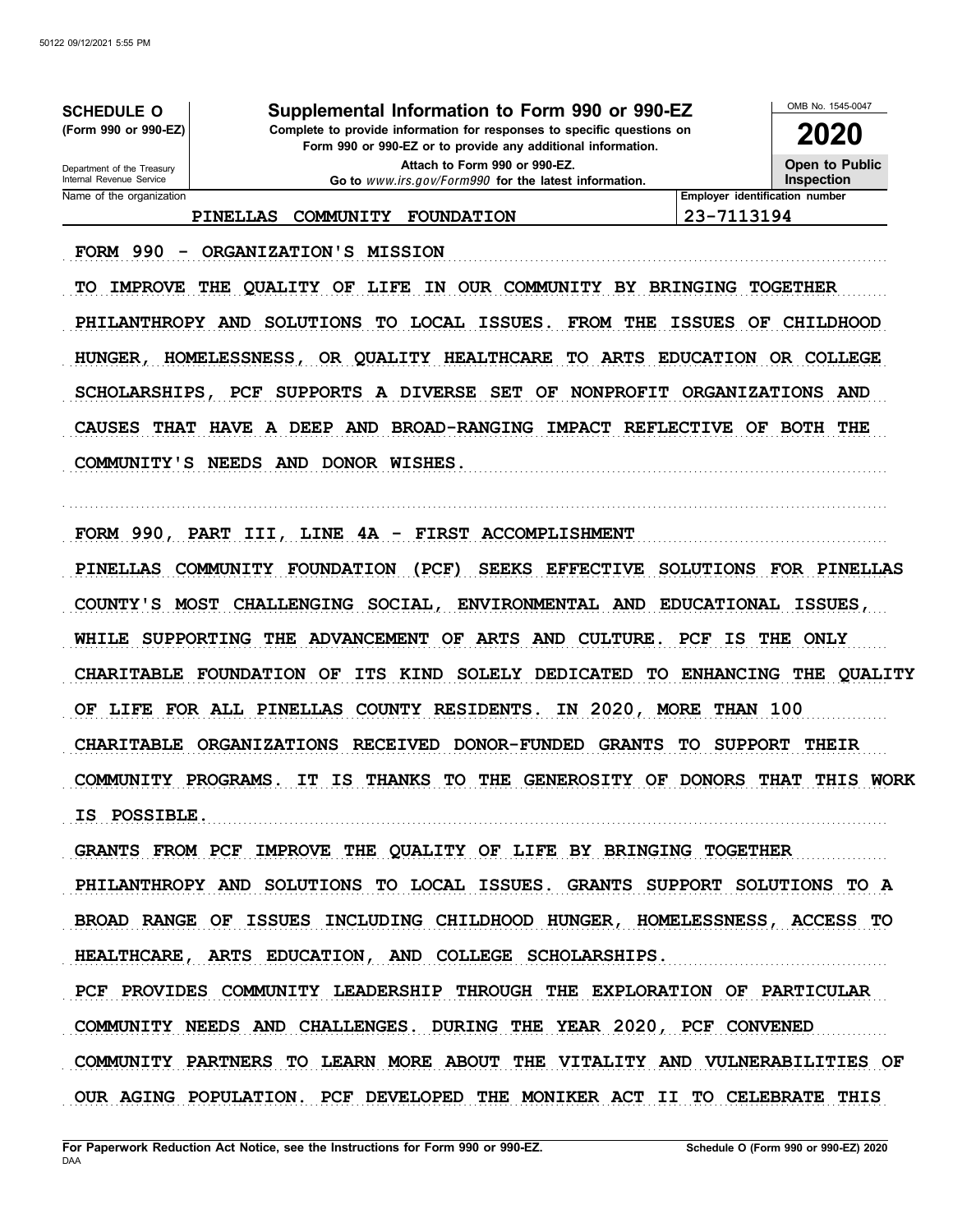| Schedule O (Form 990 or 990-EZ) 2020<br>Name of the organization        | Page 2<br>Employer identification number       |
|-------------------------------------------------------------------------|------------------------------------------------|
| PINELLAS COMMUNITY FOUNDATION                                           | 23-7113194                                     |
| SPECIAL POPULATION AND RECOGNIZE                                        | THEIR MANY CONTRIBUTIONS DURING THE SECOND     |
| ACT OF LIFE. ALSO, PCF WORKED WITH PARTNERS TO LAUNCH A COMPREHENSIVE   |                                                |
| COMMUNITY NEEDS ASSESSMENT                                              | TO MORE CONCRETELY UNDERSTAND THE NEEDS OF OUR |
| AGING COMMUNITY. WITH PARTNERS, THIS NEEDS ASSESSMENT PROCESS WILL TAKE |                                                |
|                                                                         |                                                |
| PLACE IN YEAR 2020.                                                     |                                                |
| FORM 990, PART VI, LINE 11B - ORGANIZATION'S PROCESS TO REVIEW FORM 990 |                                                |
| CEO AND DIRECTOR OF FINANCE REVIEW FORM 990 PRIOR TO THE SUBMISSION AND |                                                |
| REVIEW BY THE ORGANIZATION'S BOARD OF GOVERNORS.                        |                                                |
|                                                                         |                                                |
| FORM 990, PART VI, LINE 12C - ENFORCEMENT OF CONFLICTS POLICY           |                                                |
| MONITORED BY CEO AND CHAIR                                              |                                                |
|                                                                         |                                                |
| FORM 990, PART VI, LINE 15A - COMPENSATION PROCESS FOR TOP OFFICIAL     |                                                |
| COMMITTEE APPROVES CEO COMPENSATION                                     |                                                |
|                                                                         |                                                |
| FORM 990, PART VI, LINE 15B - COMPENSATION PROCESS FOR OFFICERS         |                                                |
| COMMITTEE APPROVES CEO COMPENSATION                                     |                                                |
|                                                                         |                                                |
| FORM 990, PART VI, LINE 19 - GOVERNING DOCUMENTS DISCLOSURE EXPLANATION |                                                |
| <b>AVAILABLE ON REQUEST</b>                                             |                                                |
|                                                                         |                                                |
| FORM 990, PART XI, LINE 9 - OTHER CHANGES IN NET ASSETS EXPLANATION     |                                                |
| <b>TRUSTEE FEES</b>                                                     | $$--660,491$                                   |
| TRUSTEE FEES                                                            | \$ 660,491                                     |
|                                                                         |                                                |
|                                                                         |                                                |
|                                                                         | PAGE 1 OF 1                                    |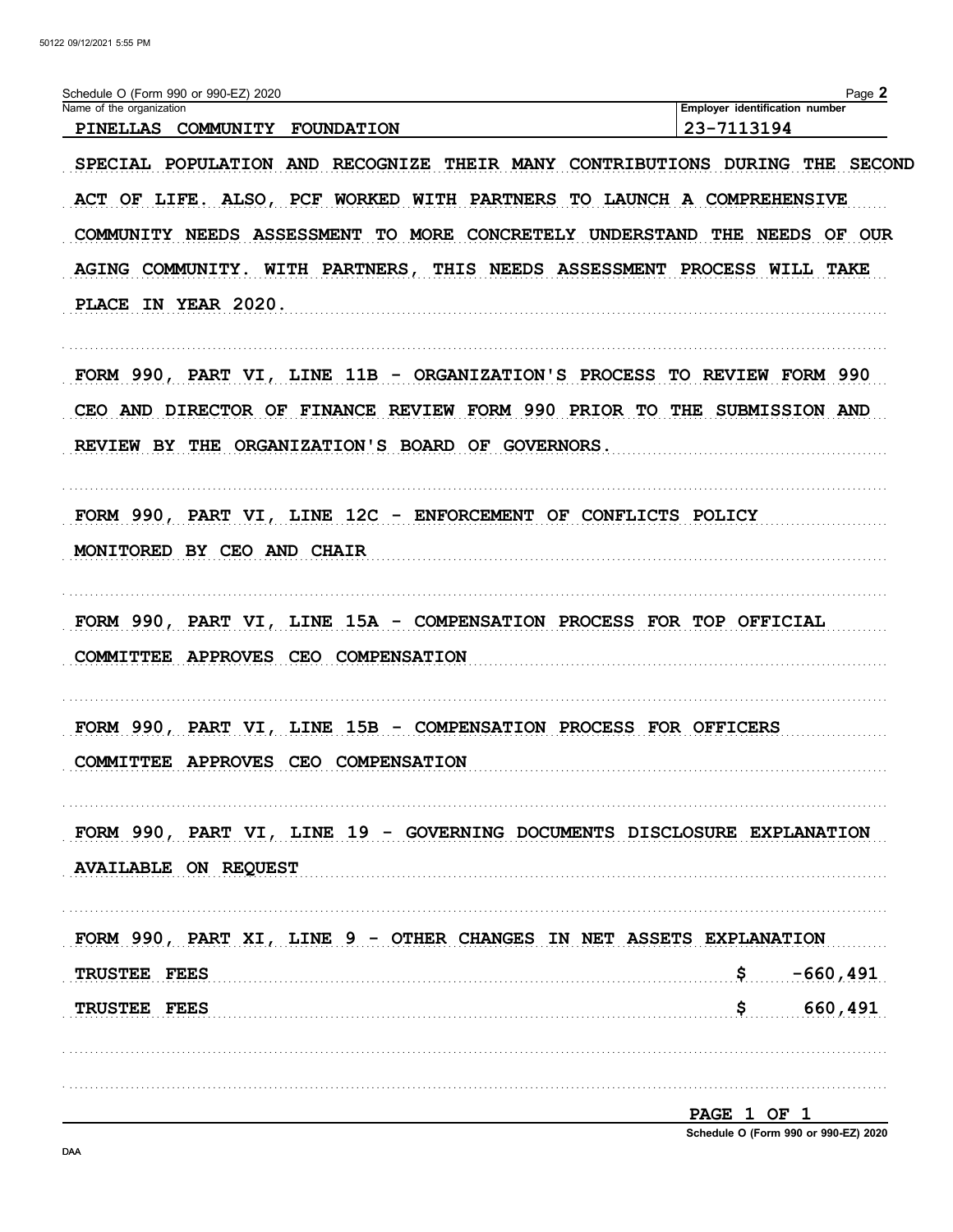|                                          |                                                                                                                                                                                                                    |                                                                        |                                                     | <b>Related Organizations and Unrelated Partnerships</b> |                                                           |                           |                                              |                                     | OMB No. 1545-0047                                       |
|------------------------------------------|--------------------------------------------------------------------------------------------------------------------------------------------------------------------------------------------------------------------|------------------------------------------------------------------------|-----------------------------------------------------|---------------------------------------------------------|-----------------------------------------------------------|---------------------------|----------------------------------------------|-------------------------------------|---------------------------------------------------------|
| (Form 990)<br>Department of the Treasury | Complete if the organization answered "Yes" on Form 990, Part IV, line 33, 34, 35b, 36, or 37.                                                                                                                     |                                                                        | Attach to Form 990.                                 |                                                         |                                                           |                           |                                              | Open to Public                      |                                                         |
| Internal Revenue Service                 |                                                                                                                                                                                                                    | Go to www.irs.gov/Form990 for instructions and the latest information. |                                                     |                                                         |                                                           |                           |                                              | Inspection                          |                                                         |
| Name of the organization                 | PINELLAS COMMUNITY FOUNDATION                                                                                                                                                                                      |                                                                        |                                                     |                                                         |                                                           |                           | Employer identification number<br>23-7113194 |                                     |                                                         |
| Part I                                   | Identification of Disregarded Entities. Complete if the organization answered "Yes" on Form 990, Part IV, line 33.                                                                                                 |                                                                        |                                                     |                                                         |                                                           |                           |                                              |                                     |                                                         |
|                                          |                                                                                                                                                                                                                    |                                                                        |                                                     |                                                         |                                                           |                           |                                              |                                     |                                                         |
|                                          | (a)<br>Name, address, and EIN (if applicable) of disregarded entity                                                                                                                                                | (b)<br>Primary activity                                                | (c)<br>Legal domicile (state<br>or foreign country) |                                                         | (d)<br>Total income                                       | (e)<br>End-of-year assets |                                              | (f)<br>Direct controlling<br>entity |                                                         |
| (1)<br><b>CLEARWATER</b>                 | PINELLAS CF COMPANY, LLC<br>17755 US HIGHWAY 19 NORTH<br>82-4362545<br>FL 33764                                                                                                                                    | <b>CHARITABLE</b>                                                      |                                                     |                                                         |                                                           |                           |                                              | N/A                                 |                                                         |
| (2)                                      |                                                                                                                                                                                                                    |                                                                        |                                                     |                                                         |                                                           |                           |                                              |                                     |                                                         |
| (3)                                      |                                                                                                                                                                                                                    |                                                                        |                                                     |                                                         |                                                           |                           |                                              |                                     |                                                         |
|                                          |                                                                                                                                                                                                                    |                                                                        |                                                     |                                                         |                                                           |                           |                                              |                                     |                                                         |
| (4)                                      |                                                                                                                                                                                                                    |                                                                        |                                                     |                                                         |                                                           |                           |                                              |                                     |                                                         |
| (5)                                      |                                                                                                                                                                                                                    |                                                                        |                                                     |                                                         |                                                           |                           |                                              |                                     |                                                         |
| Part II                                  | Identification of Related Tax-Exempt Organizations. Complete if the organization answered "Yes" on Form 990, Part IV, line 34, because it had<br>one or more related tax-exempt organizations during the tax year. |                                                                        |                                                     |                                                         |                                                           |                           |                                              |                                     |                                                         |
|                                          | (a)<br>Name, address, and EIN of related organization                                                                                                                                                              | (b)<br>Primary activity                                                | (c)<br>Legal domicile (state<br>or foreign country) | (d)<br>Exempt Code section                              | (e)<br>Public charity status<br>(if section $501(c)(3)$ ) |                           | (f)<br>Direct controlling<br>entity          | Yes                                 | $(g)$<br>Section 512(b)(13)<br>controlled entity?<br>No |
| (1)                                      |                                                                                                                                                                                                                    |                                                                        |                                                     |                                                         |                                                           |                           |                                              |                                     |                                                         |
| (2)                                      |                                                                                                                                                                                                                    |                                                                        |                                                     |                                                         |                                                           |                           |                                              |                                     |                                                         |
|                                          |                                                                                                                                                                                                                    |                                                                        |                                                     |                                                         |                                                           |                           |                                              |                                     |                                                         |
| (3)                                      |                                                                                                                                                                                                                    |                                                                        |                                                     |                                                         |                                                           |                           |                                              |                                     |                                                         |
| (4)                                      |                                                                                                                                                                                                                    |                                                                        |                                                     |                                                         |                                                           |                           |                                              |                                     |                                                         |
|                                          |                                                                                                                                                                                                                    |                                                                        |                                                     |                                                         |                                                           |                           |                                              |                                     |                                                         |
| (5)                                      |                                                                                                                                                                                                                    |                                                                        |                                                     |                                                         |                                                           |                           |                                              |                                     |                                                         |
|                                          | For Paperwork Reduction Act Notice, see the Instructions for Form 990.                                                                                                                                             |                                                                        |                                                     |                                                         |                                                           |                           |                                              | Schedule R (Form 990) 2020          |                                                         |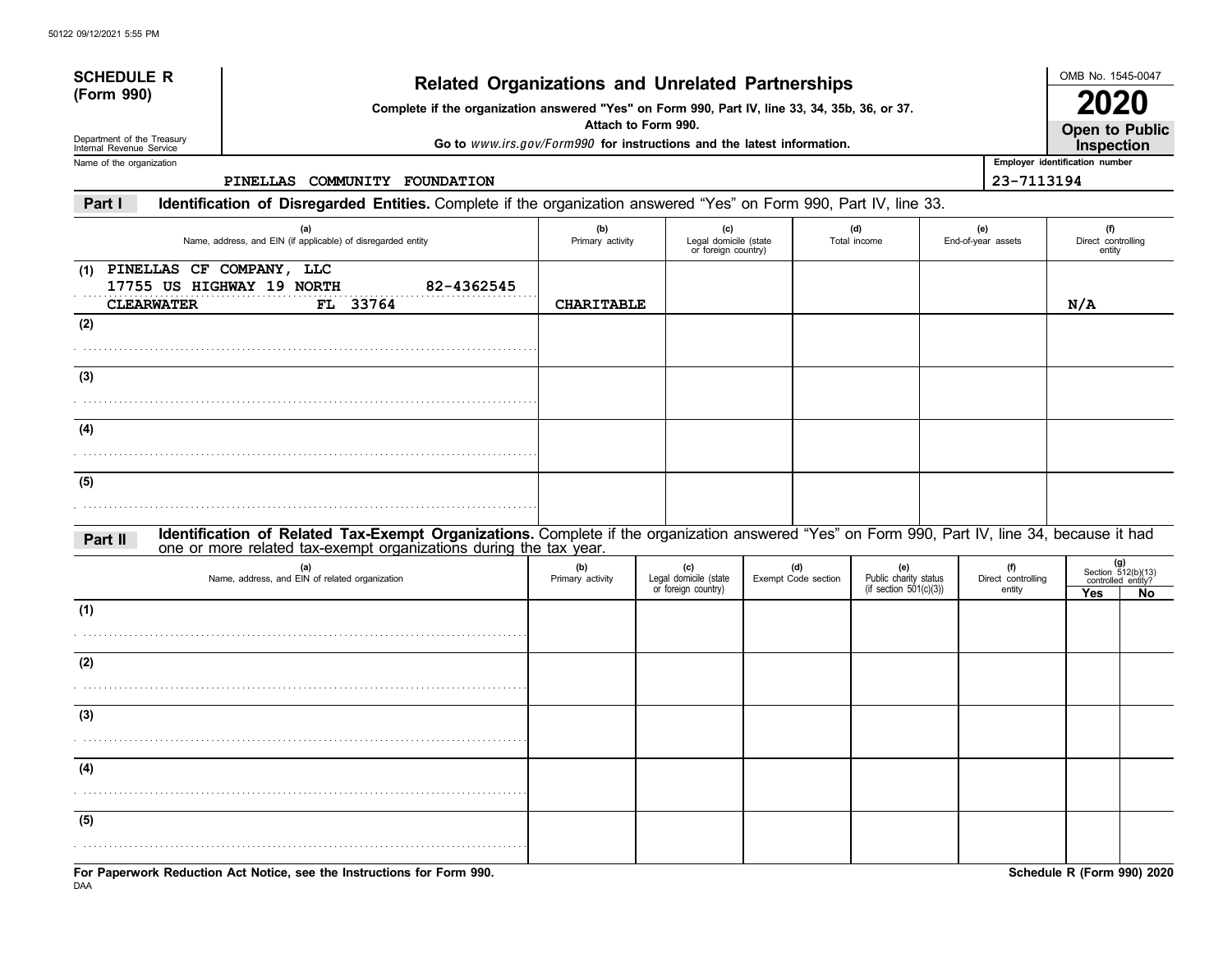### Schedule R (Form 990) 2020 Page **2 PINELLAS COMMUNITY FOUNDATION 23-7113194 (a) (b) (c) (d) (e) (f)** Predominant Name, address, and EIN of Primary activity Legal domicile (state or foreign country) Direct controlling entity income (related, unrelated, Share of total portionate alloc.? General managing partner? **Yes No Yes No (g) (h)** Share of end-ofhare of end-of-<br>year assets portionate **Part III Identification of Related Organizations Taxable as a Partnership.** Complete if the organization answered "Yes" on Form 990, Part IV, line 34, **(i)** of Schedule K-1 Code V—UBI **(j)** . . . . . . . . . . . . . . . . . . . . . . . . . . . . . . . . . . . . . . . . . . . . . . . . . . . . . . . . . . . . . . . . . . . . . . . . . . . . . . . . . . . . . . . . . . . . . . . . . . . . . . . . . . . . . . . . . . . . . . . . . . . . . . . . . . . . . . . . . . . . . . . . . . . . . . . . . . . . . . . . . . . . . . . . . . . . . . . . . . . . . . . . . . . . . . . . . . . . . . . . . . . . . . . . . . . . . . . . . . . . . . . . . . . . . . . . . . . . . . . . . . . . . . . . . . . . . . . . . . . . . . . . . . . . . . . . . . . . . . . . . . . . . . . . . . . . . . . . . . . . . . . . . . . . . . . . . . . . . . . . . . . . . . . . . . . . . . . . . . . . . . . . . . . . . . . . . . . . . . . . . . . . . . . . . . . . . . . . . . . . . . . . . . . . . . . . . . . . . . . . . . . . . . . . . . . . . . . . . . . . . . . . . . . . . . . . . . . . . . . . . . . . . **Part IV** Mentification of Related Organizations Taxable as a Corporation or Trust. Complete if the organization answered "Yes" on Form 990, Part IV,<br>Iine 34, because it had one or more related organizations treated as a c **(a) (b) (c) (d) (e) (f) (g) (h)** Name, address, and EIN of related organization **Primary activity** Legal domicile (state or foreign country) Direct controlling entity Type of entity (C corp, S corp, or trust) Share of total Share of end-of-year assets Percentage ownership amount in box 20 (Form 1065) because it had one or more related organizations treated as a partnership during the tax year. excluded from tax under sections 512-514) **(4) (3) (2) (1) (1) (2) (3) (4)** Percentage<br>ownership **(k)** income income related organization 512(b)(13) Section **(i)** entity? **Yes No** controlled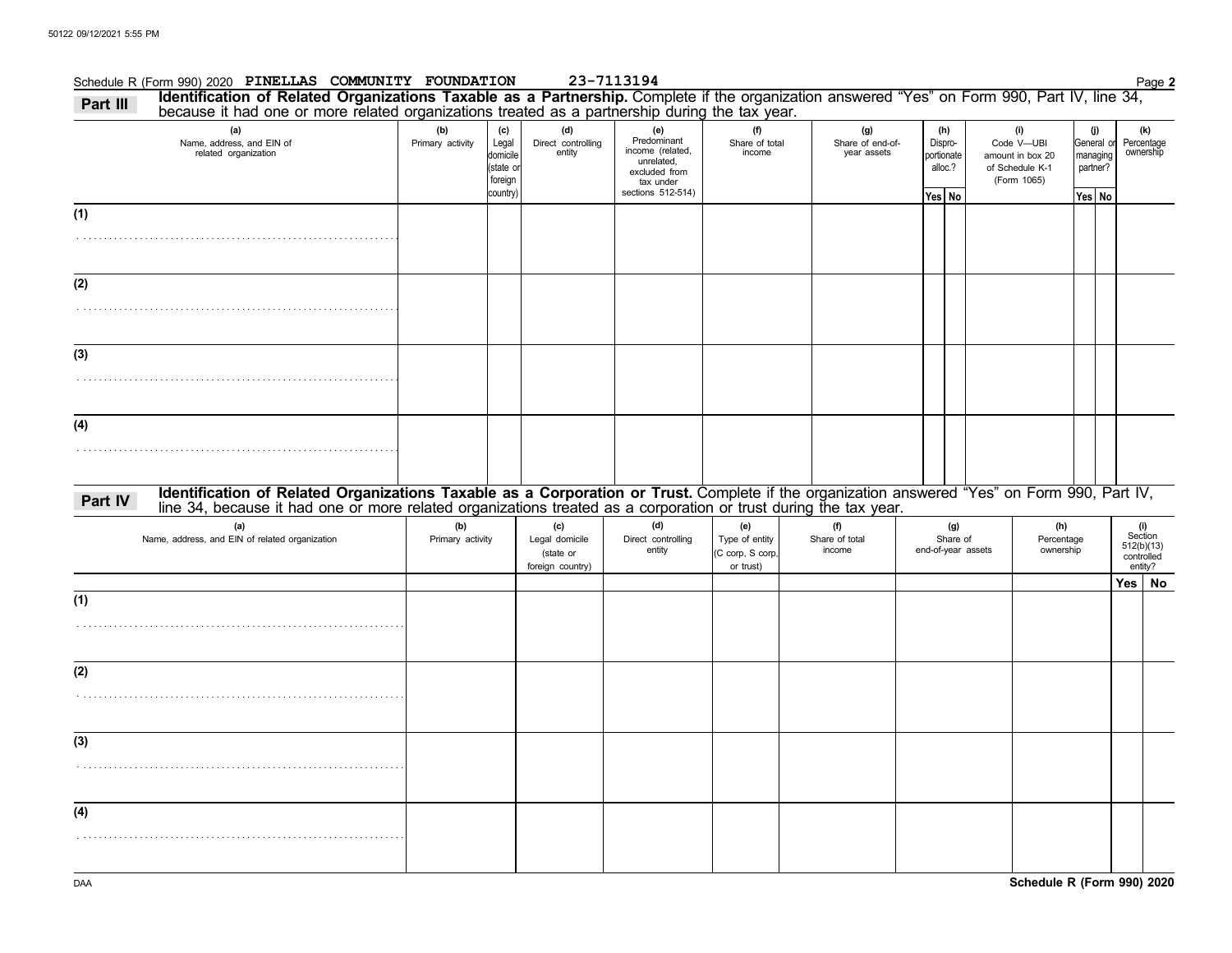### **Schedule R (Form 990) 2020 PINELLAS COMMUNITY FOUNDATION 23-7113194 Page 3**

| Part V |  |  |  |  | Transactions With Related Organizations. Complete if the organization answered "Yes" on Form 990, Part IV, line 34, 35b, or 36. |
|--------|--|--|--|--|---------------------------------------------------------------------------------------------------------------------------------|
|--------|--|--|--|--|---------------------------------------------------------------------------------------------------------------------------------|

| Note: Complete line 1 if any entity is listed in Parts II, III, or IV of this schedule.                                                                                                                                        |                 | Yes No |
|--------------------------------------------------------------------------------------------------------------------------------------------------------------------------------------------------------------------------------|-----------------|--------|
| 1 During the tax year, did the organization engage in any of the following transactions with one or more related organizations listed in Parts II-IV?                                                                          |                 |        |
|                                                                                                                                                                                                                                | 1a              |        |
| b Gift, grant, or capital contribution to related organization(s) encourance contained and contained and contribution to related organization(s)                                                                               | 1 <sub>b</sub>  |        |
| c Gift, grant, or capital contribution from related organization(s) encourance contains an according contribution from related organization(s) encourance contains and contribution from related organization(s)               | 1c              |        |
| d Loans or loan guarantees to or for related organization(s) encourance contains and contains a container and container and container and container and container and container and container and container and container and  | 1 <sub>d</sub>  |        |
| e Loans or loan guarantees by related organization(s) encourance contains and contained a contained a contained a contained a contained a contained a contained a contained a contained a contained a contained a contained a  | 1e              |        |
|                                                                                                                                                                                                                                |                 |        |
| f Dividends from related organization(s) encourance contains and contained a series of the contained organization (s) and contain a series of the contained organization (s) and contain a series of the contact of the contac | 1f              |        |
|                                                                                                                                                                                                                                | 1g              |        |
| h Purchase of assets from related organization(s) Material Assemblance and a control of assets from related organization(s) and assets from related organization(s) and assets from related organization(s) and a control of a | 1 <sub>h</sub>  |        |
| i Exchange of assets with related organization(s) exception contains and according to the set of assets with related organization(s) exchange of assets with related organization(s)                                           | 11              |        |
|                                                                                                                                                                                                                                | 11              |        |
| <b>k</b> Lease of facilities, equipment, or other assets from related organization(s)                                                                                                                                          | 1k              |        |
|                                                                                                                                                                                                                                |                 |        |
|                                                                                                                                                                                                                                | 1 <sub>m</sub>  |        |
|                                                                                                                                                                                                                                | 1n              |        |
|                                                                                                                                                                                                                                | 10 <sub>o</sub> |        |
| o Sharing of paid employees with related organization(s) encourance contains an account of the container and starting of paid employees with related organization(s) encourance contains an account of the starting of paid em |                 |        |
|                                                                                                                                                                                                                                | 1p              |        |
|                                                                                                                                                                                                                                | 1q              |        |
|                                                                                                                                                                                                                                |                 |        |
| r Other transfer of cash or property to related organization(s) encourance contains and contains a container transfer of cash or property to related organization(s) encourance contains a container container and container a | 1r              |        |
|                                                                                                                                                                                                                                | 1s              |        |

| (a)<br>Name of related organization | (b)<br>Transaction<br>type (a-s) | (c)<br>Amount involved | (d)<br>Method of determining amount involved |
|-------------------------------------|----------------------------------|------------------------|----------------------------------------------|
| (1)                                 |                                  |                        |                                              |
| (2)                                 |                                  |                        |                                              |
| (3)                                 |                                  |                        |                                              |
| (4)                                 |                                  |                        |                                              |
| (5)                                 |                                  |                        |                                              |
| (6)                                 |                                  |                        |                                              |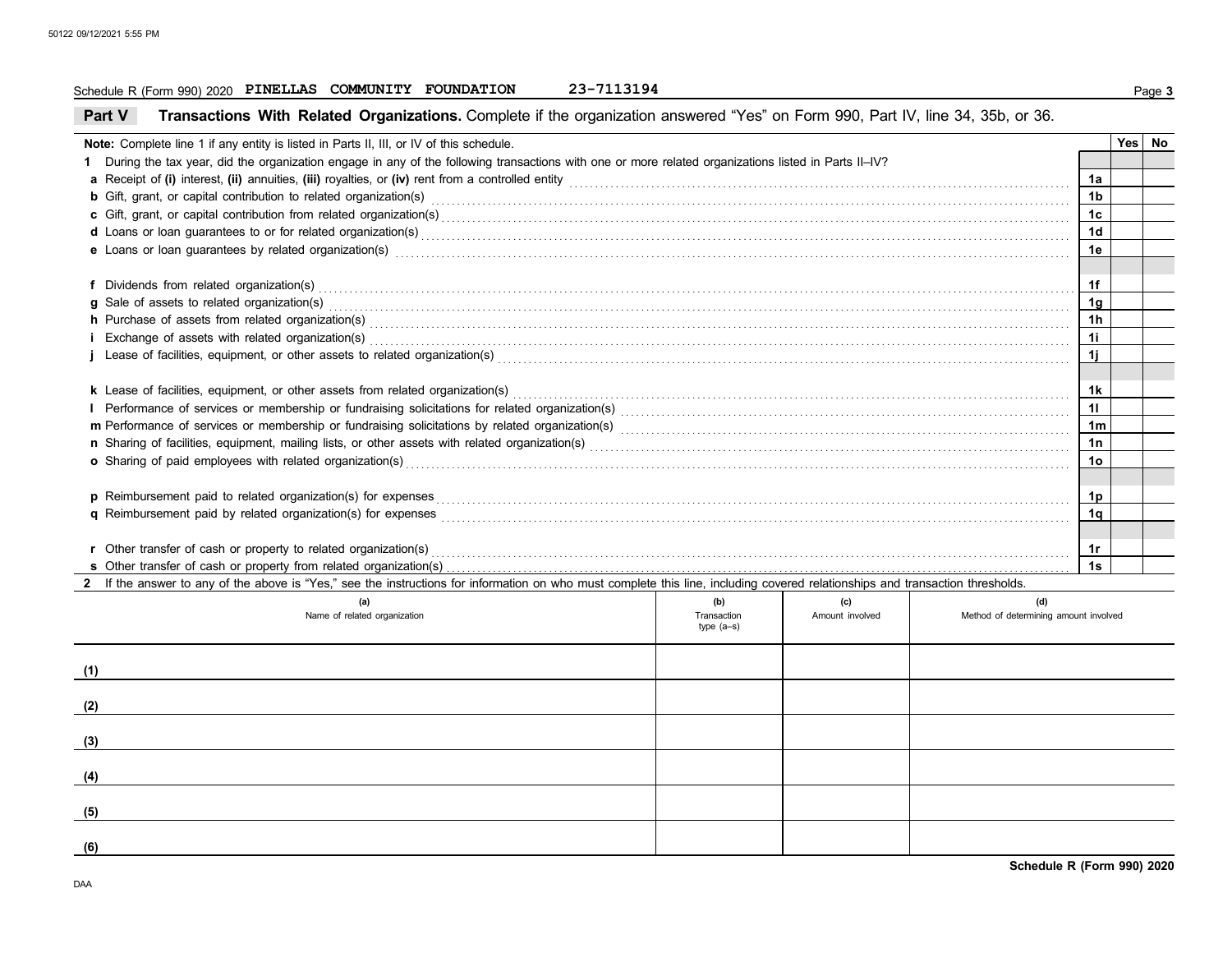### **Schedule R (Form 990) 2020 PINELLAS COMMUNITY FOUNDATION 23-7113194 Page 4**

### **Part VI** Unrelated Organizations Taxable as a Partnership. Complete if the organization answered "Yes" on Form 990, Part IV, line 37.

Provide the following information for each entity taxed as a partnership through which the organization conducted more than five percent of its activities (measured by total assets or gross revenue) that was not a related organization. See instructions regarding exclusion for certain investment partnerships.

| (a)<br>Name, address, and EIN of entity | ۔ ۔<br>(b)<br>Primary activity | (c)<br>Legal<br>domicile<br>(state or<br>foreign | (d)<br>Predominant<br>income (related,<br>unrelated, excluded<br>from tax under | (e)<br>section<br>501(c)(3)<br>organizations? | Are all partners | <br>(f)<br>Share of<br>total income | (g)<br>Share of<br>end-of-year<br>assets | Disproportionate | (h)<br>allocations? | (i)<br>Code V-UBI<br>amount in box 20<br>of Schedule K-1<br>(Form 1065) | (j)<br>General or<br>managing<br>partner? | (k)<br>Percentage<br>ownership |
|-----------------------------------------|--------------------------------|--------------------------------------------------|---------------------------------------------------------------------------------|-----------------------------------------------|------------------|-------------------------------------|------------------------------------------|------------------|---------------------|-------------------------------------------------------------------------|-------------------------------------------|--------------------------------|
|                                         |                                | country)                                         | sections 512-514)                                                               | Yes   No                                      |                  |                                     |                                          | Yes              | <b>No</b>           |                                                                         | $Yes \mid No$                             |                                |
| (1)                                     |                                |                                                  |                                                                                 |                                               |                  |                                     |                                          |                  |                     |                                                                         |                                           |                                |
|                                         |                                |                                                  |                                                                                 |                                               |                  |                                     |                                          |                  |                     |                                                                         |                                           |                                |
| (2)                                     |                                |                                                  |                                                                                 |                                               |                  |                                     |                                          |                  |                     |                                                                         |                                           |                                |
|                                         |                                |                                                  |                                                                                 |                                               |                  |                                     |                                          |                  |                     |                                                                         |                                           |                                |
|                                         |                                |                                                  |                                                                                 |                                               |                  |                                     |                                          |                  |                     |                                                                         |                                           |                                |
| (3)                                     |                                |                                                  |                                                                                 |                                               |                  |                                     |                                          |                  |                     |                                                                         |                                           |                                |
|                                         |                                |                                                  |                                                                                 |                                               |                  |                                     |                                          |                  |                     |                                                                         |                                           |                                |
| (4)                                     |                                |                                                  |                                                                                 |                                               |                  |                                     |                                          |                  |                     |                                                                         |                                           |                                |
|                                         |                                |                                                  |                                                                                 |                                               |                  |                                     |                                          |                  |                     |                                                                         |                                           |                                |
|                                         |                                |                                                  |                                                                                 |                                               |                  |                                     |                                          |                  |                     |                                                                         |                                           |                                |
| (5)                                     |                                |                                                  |                                                                                 |                                               |                  |                                     |                                          |                  |                     |                                                                         |                                           |                                |
|                                         |                                |                                                  |                                                                                 |                                               |                  |                                     |                                          |                  |                     |                                                                         |                                           |                                |
| (6)                                     |                                |                                                  |                                                                                 |                                               |                  |                                     |                                          |                  |                     |                                                                         |                                           |                                |
|                                         |                                |                                                  |                                                                                 |                                               |                  |                                     |                                          |                  |                     |                                                                         |                                           |                                |
|                                         |                                |                                                  |                                                                                 |                                               |                  |                                     |                                          |                  |                     |                                                                         |                                           |                                |
| (7)                                     |                                |                                                  |                                                                                 |                                               |                  |                                     |                                          |                  |                     |                                                                         |                                           |                                |
|                                         |                                |                                                  |                                                                                 |                                               |                  |                                     |                                          |                  |                     |                                                                         |                                           |                                |
| (8)                                     |                                |                                                  |                                                                                 |                                               |                  |                                     |                                          |                  |                     |                                                                         |                                           |                                |
|                                         |                                |                                                  |                                                                                 |                                               |                  |                                     |                                          |                  |                     |                                                                         |                                           |                                |
|                                         |                                |                                                  |                                                                                 |                                               |                  |                                     |                                          |                  |                     |                                                                         |                                           |                                |
| (9)                                     |                                |                                                  |                                                                                 |                                               |                  |                                     |                                          |                  |                     |                                                                         |                                           |                                |
|                                         |                                |                                                  |                                                                                 |                                               |                  |                                     |                                          |                  |                     |                                                                         |                                           |                                |
| (10)                                    |                                |                                                  |                                                                                 |                                               |                  |                                     |                                          |                  |                     |                                                                         |                                           |                                |
|                                         |                                |                                                  |                                                                                 |                                               |                  |                                     |                                          |                  |                     |                                                                         |                                           |                                |
|                                         |                                |                                                  |                                                                                 |                                               |                  |                                     |                                          |                  |                     |                                                                         |                                           |                                |
| (11)                                    |                                |                                                  |                                                                                 |                                               |                  |                                     |                                          |                  |                     |                                                                         |                                           |                                |
|                                         |                                |                                                  |                                                                                 |                                               |                  |                                     |                                          |                  |                     |                                                                         |                                           |                                |
|                                         |                                |                                                  |                                                                                 |                                               |                  |                                     |                                          |                  |                     |                                                                         |                                           |                                |

**Schedule R (Form 990) 2020**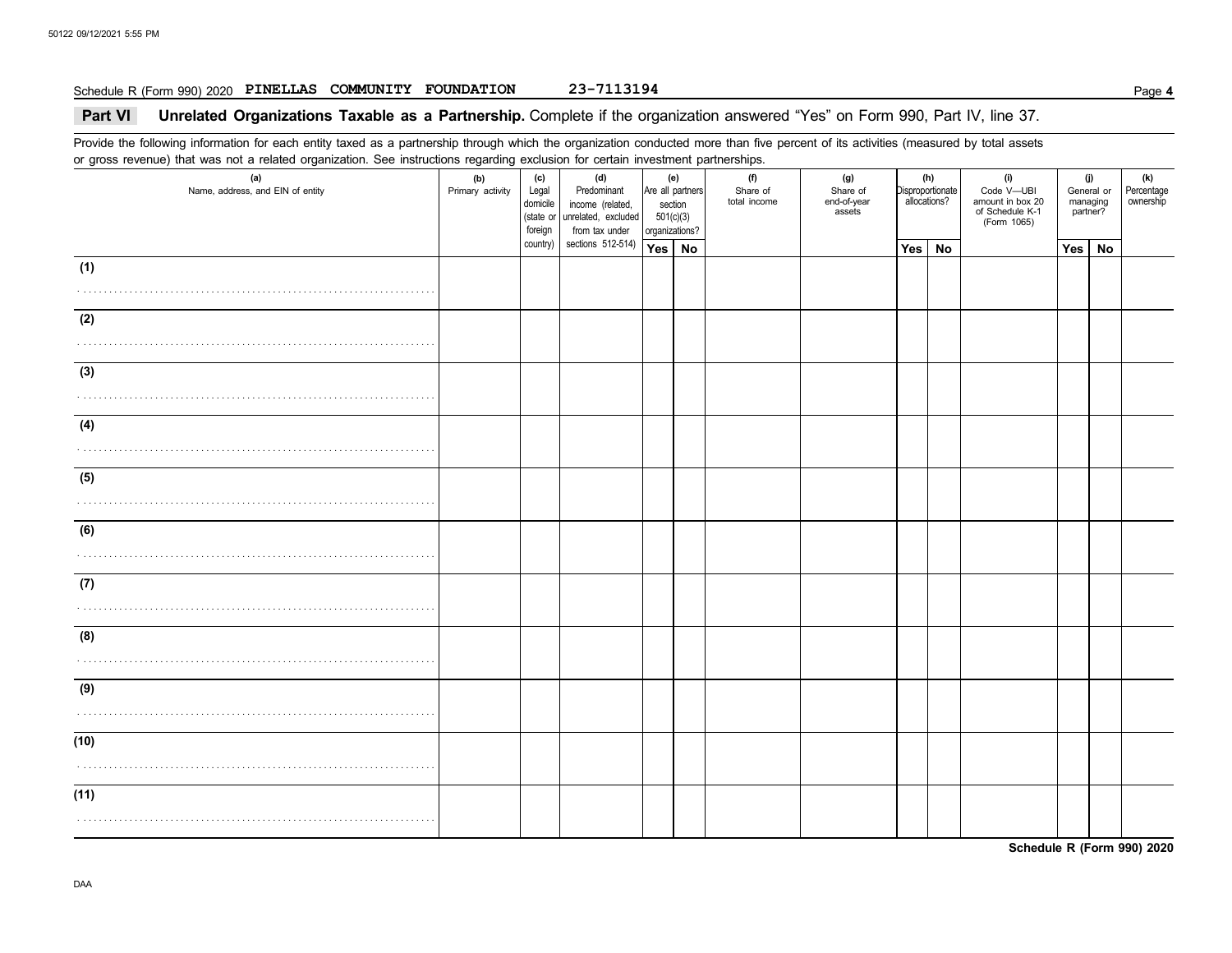|  |  | Schedule R (Form 990) 2020 PINELLAS COMMUNITY FOUNDATION 23-7113194<br>Part VII Supplemental Information.<br>Provide additional information for responses to questions on Schedule R. See instructions. | Page 5 |
|--|--|---------------------------------------------------------------------------------------------------------------------------------------------------------------------------------------------------------|--------|
|  |  |                                                                                                                                                                                                         |        |
|  |  |                                                                                                                                                                                                         |        |
|  |  |                                                                                                                                                                                                         |        |
|  |  |                                                                                                                                                                                                         |        |
|  |  |                                                                                                                                                                                                         |        |
|  |  |                                                                                                                                                                                                         |        |
|  |  |                                                                                                                                                                                                         |        |
|  |  |                                                                                                                                                                                                         |        |
|  |  |                                                                                                                                                                                                         |        |
|  |  |                                                                                                                                                                                                         |        |
|  |  |                                                                                                                                                                                                         |        |
|  |  |                                                                                                                                                                                                         |        |
|  |  |                                                                                                                                                                                                         |        |
|  |  |                                                                                                                                                                                                         |        |
|  |  |                                                                                                                                                                                                         |        |
|  |  |                                                                                                                                                                                                         |        |
|  |  |                                                                                                                                                                                                         |        |
|  |  |                                                                                                                                                                                                         |        |
|  |  |                                                                                                                                                                                                         |        |
|  |  |                                                                                                                                                                                                         |        |
|  |  |                                                                                                                                                                                                         |        |
|  |  |                                                                                                                                                                                                         |        |
|  |  |                                                                                                                                                                                                         |        |
|  |  |                                                                                                                                                                                                         |        |
|  |  |                                                                                                                                                                                                         |        |
|  |  |                                                                                                                                                                                                         |        |
|  |  |                                                                                                                                                                                                         |        |
|  |  |                                                                                                                                                                                                         |        |
|  |  |                                                                                                                                                                                                         |        |
|  |  |                                                                                                                                                                                                         |        |
|  |  |                                                                                                                                                                                                         |        |
|  |  |                                                                                                                                                                                                         |        |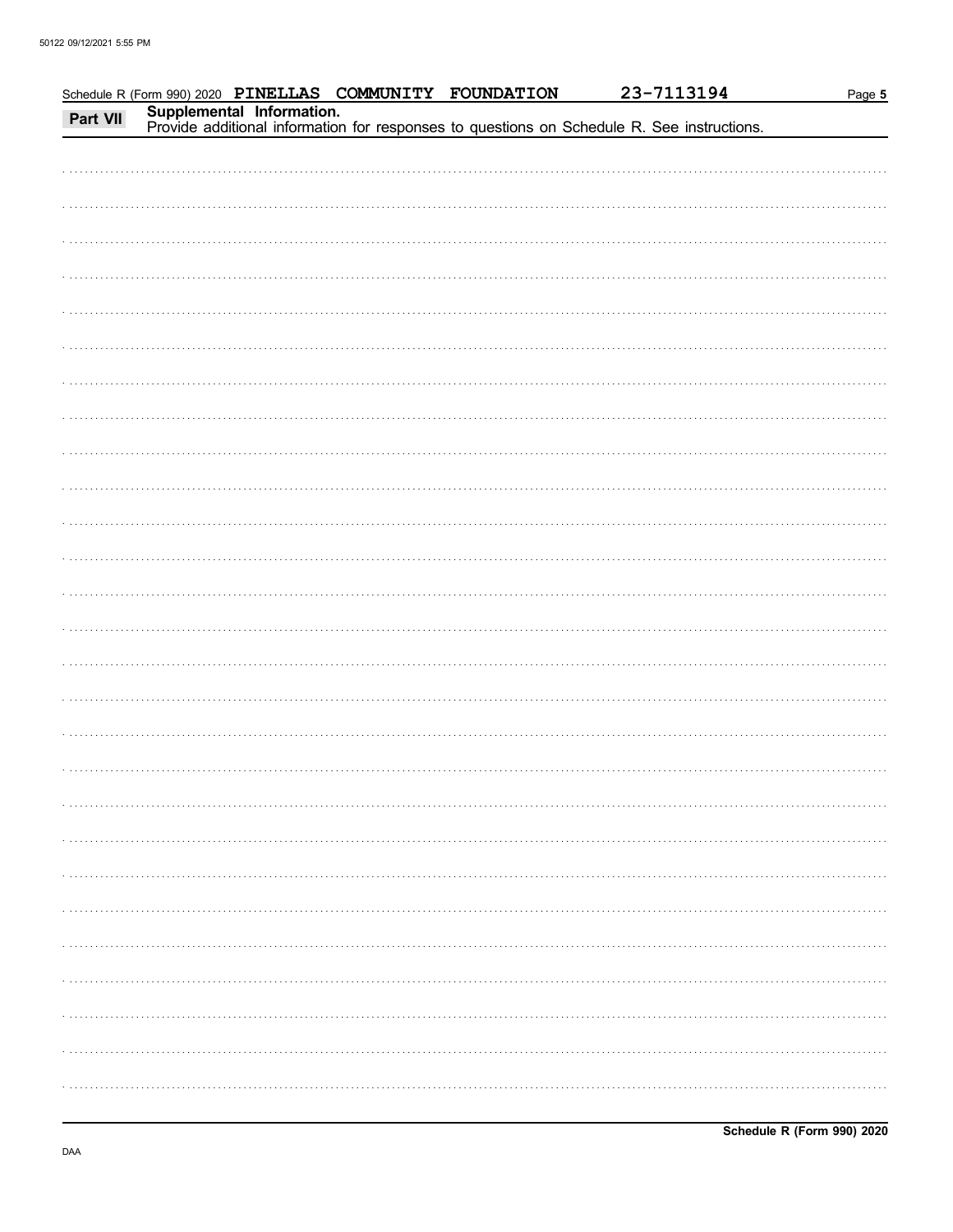|                       | 2019 & 2020                     |                                                                                                                                                          |            |                          |                            |                                |
|-----------------------|---------------------------------|----------------------------------------------------------------------------------------------------------------------------------------------------------|------------|--------------------------|----------------------------|--------------------------------|
|                       |                                 | For calendar year 2020, or tax year beginning                                                                                                            |            |                          | ending                     |                                |
| Name                  |                                 |                                                                                                                                                          |            |                          |                            | Taxpayer Identification Number |
|                       |                                 | PINELLAS COMMUNITY FOUNDATION                                                                                                                            |            |                          |                            | 23-7113194                     |
|                       |                                 |                                                                                                                                                          |            | 2019                     | 2020                       | <b>Differences</b>             |
|                       | 1. Contributions, gifts, grants |                                                                                                                                                          | 1.         | 10,873,674               | 7,204,309                  | $-3,669,365$                   |
|                       |                                 | 2. Membership dues and assessments                                                                                                                       | 2.         |                          |                            |                                |
|                       |                                 | 3. Government contributions and grants                                                                                                                   | 3.         |                          | 11,496,651                 | 11,496,651                     |
| Ξ                     |                                 |                                                                                                                                                          | 4.         |                          |                            |                                |
|                       |                                 |                                                                                                                                                          | 5.         | 3, 163, 369              | 2,792,389                  | $-370,980$                     |
| $\blacktriangleright$ |                                 |                                                                                                                                                          | 6.         |                          |                            |                                |
| œ                     |                                 | 7. Net gain or (loss) from sale of assets other than inventory                                                                                           | 7.         | 1,290,645                | 2,617,624                  | 1,326,979                      |
|                       |                                 | 8. Net income or (loss) from fundraising events                                                                                                          | 8.         |                          |                            |                                |
|                       |                                 | 9. Net income or (loss) from gaming                                                                                                                      | 9.         |                          |                            |                                |
|                       |                                 | 10. Net gain or (loss) on sales of inventory                                                                                                             | 10.        |                          |                            |                                |
|                       |                                 | 11. Other revenue <i>communication</i>                                                                                                                   | 11.        |                          | 48,907                     | 48,907                         |
|                       |                                 | 12. Total revenue. Add lines 1 through 11                                                                                                                | 12.        | 15,327,688               | $\overline{24,159,880}$    | 8,832,192                      |
|                       |                                 | 13. Grants and similar amounts paid                                                                                                                      | 13.        | 3,259,978                | 18, 137, 875               | 14,877,897                     |
|                       |                                 | 14. Benefits paid to or for members                                                                                                                      | 14.        |                          |                            |                                |
|                       |                                 | 15. Compensation of officers, directors, trustees, etc.                                                                                                  | 15.        | 128,925                  | 191,380                    | 62,455                         |
|                       |                                 | 16. Salaries, other compensation, and employee benefits                                                                                                  | 16.        | 352,997                  | 402,699                    | 49,702                         |
|                       |                                 | 17. Professional fundraising fees                                                                                                                        | 17.        |                          |                            |                                |
|                       | 18. Other professional fees     |                                                                                                                                                          | 18.        | 1,105,224                | 1,587,345                  | 482,121                        |
| ш                     |                                 | 19. Occupancy, rent, utilities, and maintenance                                                                                                          | 19.        | 56,976                   | 62,576                     | 5,600                          |
|                       |                                 |                                                                                                                                                          | 20.        |                          |                            |                                |
|                       |                                 |                                                                                                                                                          | 21.        | 217,665                  | 300,145                    | 82,480                         |
|                       |                                 | 22. Total expenses. Add lines 13 through 21                                                                                                              | 22.        | 5, 121, 765              | 20,682,020                 | 15,560,255                     |
|                       |                                 | 23. Excess or (Deficit). Subtract line 22 from line 12                                                                                                   | 23.        | 10,205,923               | 3,477,860                  | $-6,728,063$                   |
|                       |                                 |                                                                                                                                                          | 24.        | 15, 327, 688             | 24,159,880                 | 8,832,192                      |
|                       | 25. Total unrelated revenue     |                                                                                                                                                          | 25.        |                          |                            |                                |
|                       | 26. Total excludable revenue    |                                                                                                                                                          | 26.        | 4,454,014<br>120,047,340 | 5,458,920<br>135, 249, 213 | 1,004,906<br>15,201,873        |
|                       |                                 | 27. Total assets <b>constant and all assets constant and all assets</b>                                                                                  | 27.        |                          |                            |                                |
| Information           | 28. Total liabilities           |                                                                                                                                                          | 28.        | 63,249                   | 5,644,002                  | 5,580,753                      |
|                       |                                 |                                                                                                                                                          | 29.<br>30. | 119,984,091<br>17        | 129,605,211<br>14          | 9,621,120                      |
|                       |                                 |                                                                                                                                                          | 31.        | 17                       | 14                         |                                |
|                       |                                 | <b>30.</b> Number of voting members or your company of properties of governing body<br><b>31.</b> Number of independent voting members of governing body | 32.        | 6                        | 8                          |                                |
|                       | 33. Number of volunteers        |                                                                                                                                                          | 33.        |                          | 42                         |                                |
|                       |                                 |                                                                                                                                                          |            |                          |                            |                                |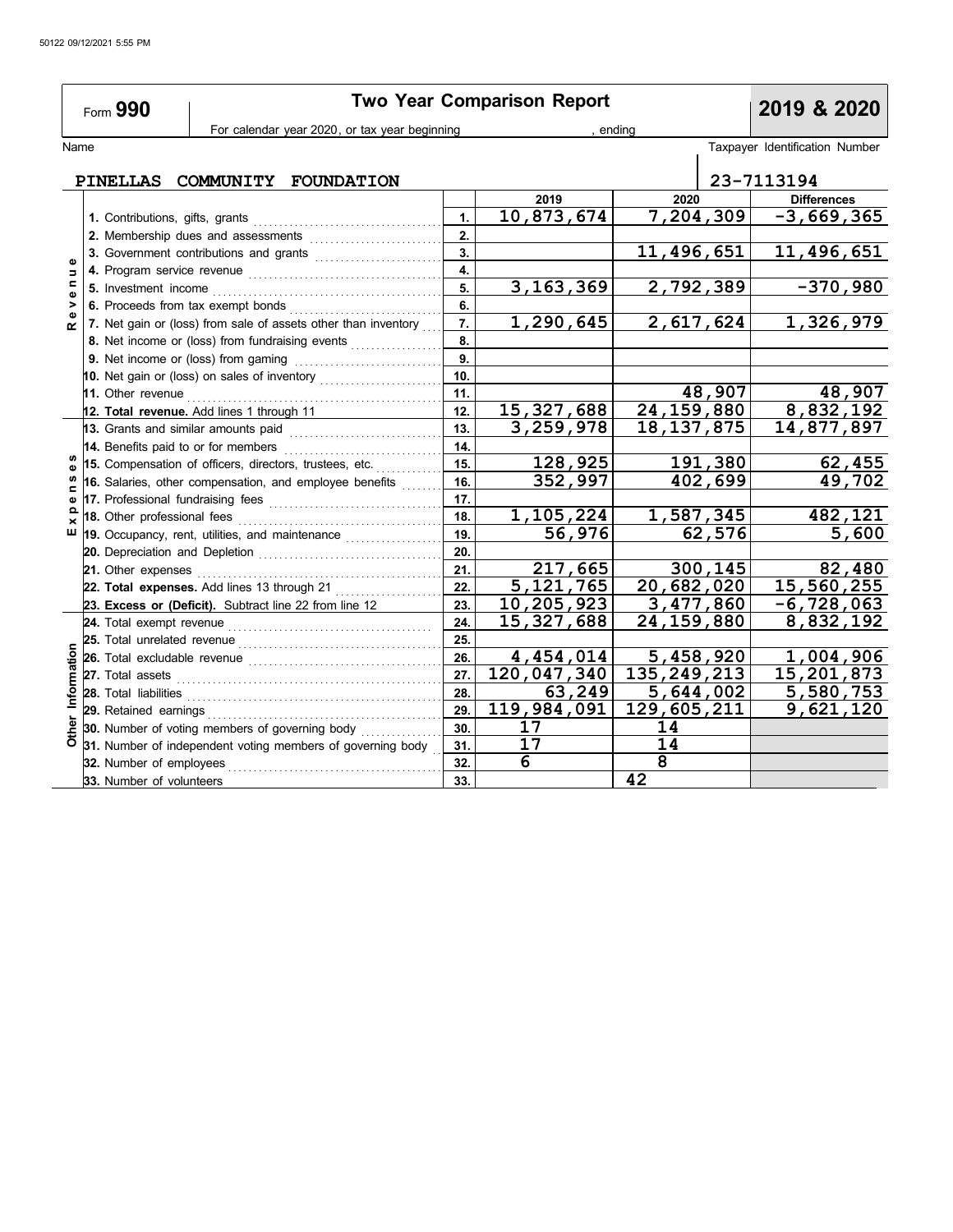## **Taxable Dividends from Securities Description** Unrelated Exclusion Postal Acquired after US Amount Business Code Code 6/30/75 Obs (\$ or %) DIVIDENDS \$ 2,622,638 14 SPLIT INTEREST VALUE CHANGE 169,751 14 TOTAL \$ 2,792,389

## **Form 990, Part IX, Line 11g - Other Fees for Service (Non-employee)**

| Description |                          |                    |                         |                 |
|-------------|--------------------------|--------------------|-------------------------|-----------------|
|             | Total<br><b>Expenses</b> | Program<br>Service | Management &<br>General | Fund<br>Raising |
| CONSULTANT  | 407,103                  | $209,710$ \$       | 2,540                   | 194,853         |
|             |                          |                    |                         |                 |
| TOTAL       | 407,103                  | 209,710            | 2,540                   | 194,853         |

## **Form 990, Part IX, Line 24e - All Other Expenses**

|              | Description |                          |                    |                         |                 |
|--------------|-------------|--------------------------|--------------------|-------------------------|-----------------|
|              |             | Total<br><b>Expenses</b> | Program<br>Service | Management &<br>General | Fund<br>Raising |
| PROFESSIONAL | DUES        |                          |                    |                         |                 |
|              |             | \$<br>$2,850$ \$         | $1,140$ \$         | $285$ \$                | 1,425           |
| SUPPLIES     |             | 1,849                    | 1,147              | 351                     | 351             |
| EOUIPMENT    |             |                          |                    |                         |                 |
|              |             | 463                      | 324                | 139                     |                 |
| TOTAL        |             | 5,162                    | 2,611              | 775                     | 1,776           |